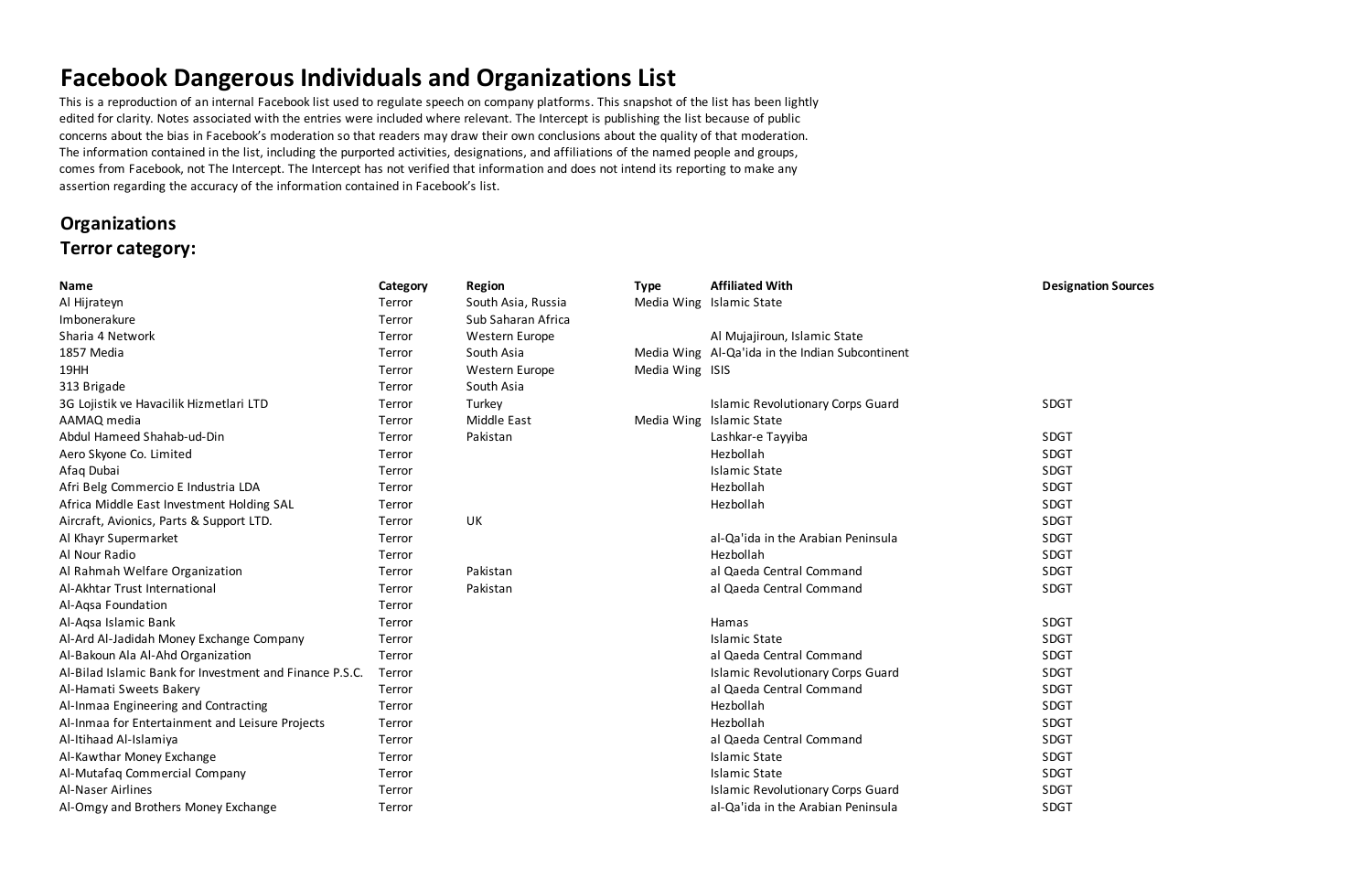| Al-Quds International Foundation                                 | Terror |                           |            | Hamas                                                                | <b>SDGT</b> |
|------------------------------------------------------------------|--------|---------------------------|------------|----------------------------------------------------------------------|-------------|
| Al-Salah Society                                                 | Terror |                           |            | Hamas                                                                | <b>SDGT</b> |
| Amigo Supermarket Limited                                        | Terror |                           |            | Hezbollah                                                            | <b>SDGT</b> |
| Andisheh Mehvaran Investment Company                             | Terror |                           |            | <b>Islamic Revolutionary Corps Guard</b>                             | <b>SDGT</b> |
| Ansar Information Technology Company                             | Terror |                           |            | <b>Islamic Revolutionary Corps Guard</b>                             | <b>SDGT</b> |
| AQ Muslim Africa Foundation                                      | Terror | Africa                    |            | Media Wing Al-Qaeda in the Islamic Maghreb, al Qaeda Central Command |             |
| Ar-Raajje                                                        | Terror |                           |            | Media Wing Islamic State                                             |             |
| Arian Bank                                                       | Terror | Afghanistan               |            | <b>Islamic Revolutionary Corps Guard</b>                             | <b>SDGT</b> |
| <b>Armed Islamic Group</b>                                       | Terror | UK                        |            | al Qaeda Central Command                                             | <b>SDGT</b> |
| Asian Aviation Logistics Company Limited                         | Terror |                           |            | <b>Islamic Revolutionary Corps Guard</b>                             | <b>SDGT</b> |
| Asma Money Exchangers                                            | Terror | Pakistan                  |            | Lashkar-e Tayyiba                                                    | <b>SDGT</b> |
| Association de Secours Palestiniens                              | Terror |                           |            | Hamas                                                                | <b>SDGT</b> |
| Asyaf International Holding Group for Trading and Investn Terror |        |                           |            | Hamas                                                                | <b>SDGT</b> |
| Atieh Sazan Day                                                  | Terror |                           |            | <b>Islamic Revolutionary Corps Guard</b>                             | <b>SDGT</b> |
| Atlas Doviz Ticareti A.S.                                        | Terror | Turkey                    |            | <b>Islamic Revolutionary Corps Guard</b>                             | <b>SDGT</b> |
| Atlas Exchange                                                   | Terror |                           |            | <b>Islamic Revolutionary Corps Guard</b>                             | <b>SDGT</b> |
| Avia Trust FZE                                                   | Terror |                           |            | <b>Islamic Revolutionary Corps Guard</b>                             | <b>SDGT</b> |
| Aviation Capital Solutions LTD.                                  | Terror | UK                        |            | <b>Islamic Revolutionary Corps Guard</b>                             | <b>SDGT</b> |
| Abaa News Agency                                                 | Terror | Middle East, North Africa |            | Media Wing Hayyat Tahrir Al-Sham                                     |             |
| Abd al-Faqir Media                                               | Terror | Middle East, North Africa |            | Media Wing Islamic State                                             |             |
| Abdallah Azzam Brigades                                          | Terror | Middle East, North Africa |            | al Qaeda Central Command                                             |             |
| Abo Aous Al Ansari                                               | Terror | Middle East, North Africa |            | Media Wing Islamic State                                             |             |
| Abo Az-Zber Al Turky                                             | Terror | Middle East, North Africa |            | Media Wing Islamic State                                             |             |
| Abou Al Megdam                                                   | Terror | Middle East, North Africa |            | Media Wing Islamic State                                             |             |
| Abou Aous Al Muhajer                                             | Terror | Middle East, North Africa |            | Media Wing Islamic State                                             |             |
| Abu Ahmed Foundation                                             | Terror | South Asia                |            |                                                                      |             |
| Abu Al-Abbas Brigades                                            | Terror | <b>Middle East</b>        |            | al-Qa'ida in the Arabian Peninsula                                   |             |
| Abu Allaith                                                      | Terror | Middle East, North Africa |            | Media Wing Islamic State                                             |             |
| Abu Bakr Al Turkmani                                             | Terror | Middle East, North Africa |            | Media Wing Islamic State                                             |             |
| Abu Hutn                                                         | Terror |                           | Media Wing |                                                                      |             |
| Abu Hutun Al Jinabi                                              | Terror |                           |            | Media Wing Islamic State                                             |             |
| Abu Sayyaf Group                                                 | Terror | South East Asia           |            | <b>Islamic State</b>                                                 |             |
| Abu-Jihad                                                        | Terror | Middle East, North Africa |            | Media Wing Islamic State                                             |             |
| Afaaq                                                            | Terror | Middle East, North Africa |            | <b>Islamic State</b>                                                 |             |
| Afriquia Al Mosslima                                             | Terror | Middle East, North Africa |            | Media Wing Al-Qaeda in the Islamic Maghreb, al Qaeda Central Command |             |
| Afzal Guru Squad                                                 | Terror | South Asia                |            | Jaish-e-Mohammed Kashmir                                             |             |
| Ahlut-Tawhid                                                     | Terror | Middle East, North Africa |            | Media Wing Islamic State                                             |             |
| Ahrar Al-Sharqiya                                                | Terror | Middle East, North Africa |            |                                                                      |             |
| Ahrar al Sham                                                    | Terror | Middle East, North Africa |            |                                                                      |             |
| Ahwaal Ummat Media Center                                        | Terror | South Asia                |            | Media Wing Islamic State                                             |             |
| Ajnad Kavkaz                                                     | Terror | Middle East, North Africa |            |                                                                      |             |
| Ajnad Media                                                      | Terror | Middle East, North Africa |            | Media Wing Islamic State                                             |             |
| Ajnad Misr                                                       | Terror | Middle East, North Africa |            |                                                                      |             |
| Ajnad al Sham                                                    | Terror | Middle East, North Africa |            |                                                                      |             |
| Ajnad al-Sham Islamic Union                                      | Terror | Middle East, North Africa |            |                                                                      |             |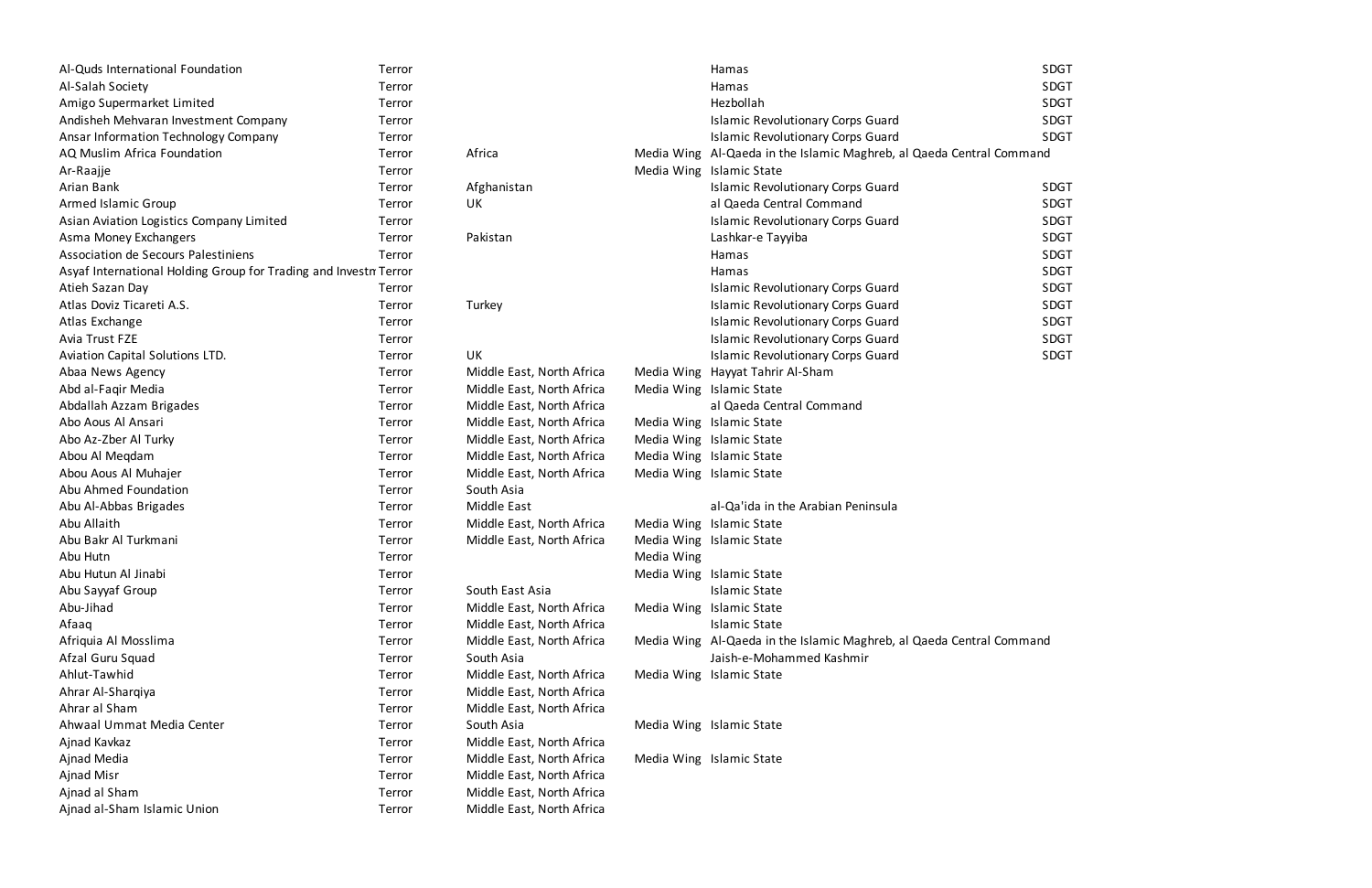| Al Guraba Media                           | Terror | South Asia                 |                    | Media Wing Islamic State  |
|-------------------------------------------|--------|----------------------------|--------------------|---------------------------|
| Al Aahid Media Agency                     | Terror | Middle East, North Africa  |                    | Media Wing Shura Counci   |
| Al Alam Media                             | Terror | India                      |                    | Media Wing Ansar Ghazw    |
| Al Andalus Media                          | Terror | Middle East, North Africa  |                    | Media Wing Al-Qaeda in t  |
| Al Andaluzia Publicaciones                | Terror | Western Europe             |                    | Media Wing Islamic State  |
| Al Ansar Bank                             | Terror | Middle East, North Africa  |                    | <b>Islamic State</b>      |
| Al Ansar Editor                           | Terror | Middle East, North Africa  |                    | Media Wing Islamic State  |
| Al Aqsa Media                             | Terror | South Asia                 |                    | Media Wing Hizbul Mujah   |
| Al Aqsa TV                                | Terror | Middle East, North Africa  | Media Wing Hamas   |                           |
| Al Asawarti Media                         | Terror | Middle East, North Africa  |                    | Media Wing Islamic State  |
| Al Badr Media                             | Terror | Middle East, North Africa  |                    | Media Wing al-Qa'ida in t |
| Al Baraa Al Hifawi                        | Terror | Middle East, North Africa  |                    | Media Wing Islamic State  |
| Al Bashayer Foundation                    | Terror | Middle East, North Africa  |                    | Media Wing al Qaeda Cer   |
| Al Bayaan                                 | Terror | Middle East, North Africa  |                    | Media Wing al Qaeda Cer   |
| Al Bayan Radio                            | Terror | Middle East, North Africa  |                    | Media Wing Islamic State  |
| Al Burhan Media                           | Terror | Middle East, North Africa  |                    | Media Wing Islamic State  |
| Al Burhan Media Foundation                | Terror |                            |                    | Media Wing Islamic State  |
| Al Bushrayat                              | Terror | Middle East, North America |                    | Media Wing Islamic State  |
| Al Dar                                    | Terror | Middle East, North Africa  |                    | Media Wing Islamic State  |
| Al Ezza                                   | Terror | Africa                     |                    | Media Wing Jama'al Nusr   |
| Al Farouq Media                           | Terror | South Asia                 |                    | Media Wing Ansar Al-Furd  |
| Al Fatihin Newspaper                      | Terror | Middle East, North Africa  |                    | Media Wing Islamic State  |
| Al Forgan Cultural Network                | Terror | Middle East, North Africa  | Media Wing Houthis |                           |
| Al Furqan Brigades                        | Terror | Middle East, North Africa  |                    |                           |
| Al Furqan Media                           | Terror | Middle East                |                    | Media Wing Islamic State  |
| Al Fursan Brigades                        | Terror | Middle East, North Africa  |                    | Media Wing al Qaeda Cer   |
| Al Ghadowah                               | Terror | Middle East, North Africa  |                    | Media Wing Islamic State  |
| Al Ghaliboun                              | Terror |                            |                    | Hezbollah                 |
| Al Ghazi                                  | Terror | South Asia                 | Media Wing Taliban |                           |
| Al Haqiqa Media                           | Terror | Middle East, North Africa  |                    | Media Wing Islamic State  |
| Al Hawareen Media Network                 | Terror | Middle East, North Africa  | Media Wing Houthis |                           |
| Al Hijra Bulletin                         | Terror | Middle East, North Africa  |                    | Media Wing al Qaeda Cer   |
| Al Hijrat Studio                          | Terror | South Asia                 | Media Wing Taliban |                           |
| Al Himmath Media                          | Terror |                            | Media Wing         |                           |
| Al Huda                                   | Terror | Middle East, North Africa  |                    | Media Wing Islamic State  |
| Al Ikhlas Media                           | Terror |                            | Media Wing         |                           |
| Al Imam Al Hadi Foundation                | Terror | Middle East, North Africa  |                    | Houthis                   |
| Al Isnad                                  | Terror | Russia                     |                    | Media Wing al Qaeda Cer   |
| Al Kataib Media                           | Terror | Africa                     |                    | Media Wing al-Shabaab, a  |
| Al Khilafa's Tower                        | Terror | Middle East, North Africa  |                    | Media Wing Islamic State  |
| Al Kifah Media                            | Terror | Africa                     | Media Wing         |                           |
| Al Mahdi Organization of Southern Tunisia | Terror | Middle East                |                    |                           |
| Al Mahmood Media                          | Terror | Afghanistan                | Media Wing Taliban |                           |
| Al Malahem Media                          | Terror | Middle East, North Africa  |                    | Media Wing al-Qa'ida in t |
| Al Malhama                                | Terror | Middle East, North Africa  |                    | Media Wing al Qaeda Cen   |

| Terror | South Asia                 |                    | Media Wing Islamic State                |
|--------|----------------------------|--------------------|-----------------------------------------|
| Terror | Middle East, North Africa  |                    | Media Wing Shura Council of Mujahideer  |
| Terror | India                      |                    | Media Wing Ansar Ghazwat-Ul-Hind        |
| Terror | Middle East, North Africa  |                    | Media Wing Al-Qaeda in the Islamic Mag  |
| Terror | <b>Western Europe</b>      |                    | Media Wing Islamic State                |
| Terror | Middle East, North Africa  |                    | <b>Islamic State</b>                    |
| Terror | Middle East, North Africa  |                    | Media Wing Islamic State                |
| Terror | South Asia                 |                    | Media Wing Hizbul Mujahideen            |
| Terror | Middle East, North Africa  | Media Wing Hamas   |                                         |
| Terror | Middle East, North Africa  |                    | Media Wing Islamic State                |
| Terror | Middle East, North Africa  |                    | Media Wing al-Qa'ida in the Arabian Pen |
| Terror | Middle East, North Africa  |                    | Media Wing Islamic State                |
| Terror | Middle East, North Africa  |                    | Media Wing al Qaeda Central Command     |
| Terror | Middle East, North Africa  |                    | Media Wing al Qaeda Central Command     |
| Terror | Middle East, North Africa  |                    | Media Wing Islamic State                |
| Terror | Middle East, North Africa  |                    | Media Wing Islamic State                |
| Terror |                            |                    | Media Wing Islamic State                |
| Terror | Middle East, North America |                    | Media Wing Islamic State                |
| Terror | Middle East, North Africa  |                    | Media Wing Islamic State                |
| Terror | Africa                     |                    | Media Wing Jama'al Nusrat al Islam wal  |
| Terror | South Asia                 |                    | Media Wing Ansar Al-Furgan, al Qaeda C  |
| Terror | Middle East, North Africa  |                    | Media Wing Islamic State                |
| Terror | Middle East, North Africa  | Media Wing Houthis |                                         |
| Terror | Middle East, North Africa  |                    |                                         |
| Terror | Middle East                |                    | Media Wing Islamic State                |
| Terror | Middle East, North Africa  |                    | Media Wing al Qaeda Central Command     |
| Terror | Middle East, North Africa  |                    | Media Wing Islamic State                |
| Terror |                            |                    | Hezbollah                               |
| Terror | South Asia                 | Media Wing Taliban |                                         |
| Terror | Middle East, North Africa  |                    | Media Wing Islamic State                |
| Terror | Middle East, North Africa  | Media Wing Houthis |                                         |
| Terror | Middle East, North Africa  |                    | Media Wing al Qaeda Central Command     |
| Terror | South Asia                 | Media Wing Taliban |                                         |
| Terror |                            | Media Wing         |                                         |
| Terror | Middle East, North Africa  |                    | Media Wing Islamic State                |
| Terror |                            | Media Wing         |                                         |
| Terror | Middle East, North Africa  |                    | Houthis                                 |
| Terror | Russia                     |                    | Media Wing al Qaeda Central Command     |
| Terror | Africa                     |                    | Media Wing al-Shabaab, al Qaeda Centra  |
| Terror | Middle East, North Africa  |                    | Media Wing Islamic State                |
| Terror | Africa                     | Media Wing         |                                         |
| Terror | Middle East                |                    |                                         |
| Terror | Afghanistan                | Media Wing Taliban |                                         |
| Terror | Middle East, North Africa  |                    | Media Wing al-Qa'ida in the Arabian Pen |
| Terror | Middle East, North Africa  |                    | Media Wing al Qaeda Central Command     |

Terror South Asia Media Wing Islamic State Terror Middle East, North Africa Media Wing Shura Council of Mujahideen Dema Al Alam Media Terror India Media Wing Ansar Ghazwat-Ul-Hind Terror Middle East, North Africa Media Wing Al-Qaeda in the Islamic Maghreb, al Qaeda Central Command Terror Middle East, North Africa Media Wing al-Qa'ida in the Arabian Peninsula Terror Middle East, North Africa Media Wing al Qaeda Central Command Terror Middle East, North Africa Media Wing al Qaeda Central Command Terror and Africa and Africa Media Wing Jama'al Nusrat al Islam wal-Muslimin, al Qaeda Central Command Terror South Asia Media Wing Ansar Al-Furqan, al Qaeda Central Command Terror Middle East, North Africa Media Wing al Qaeda Central Command Terror Middle East, North Africa Media Wing al Qaeda Central Command Terror **Russia** Russia Media Wing al Qaeda Central Command Terror Africa Media Wing al-Shabaab, al Qaeda Central Command Terror Middle East, North Africa Media Wing al-Qa'ida in the Arabian Peninsula, al Qaeda Central Command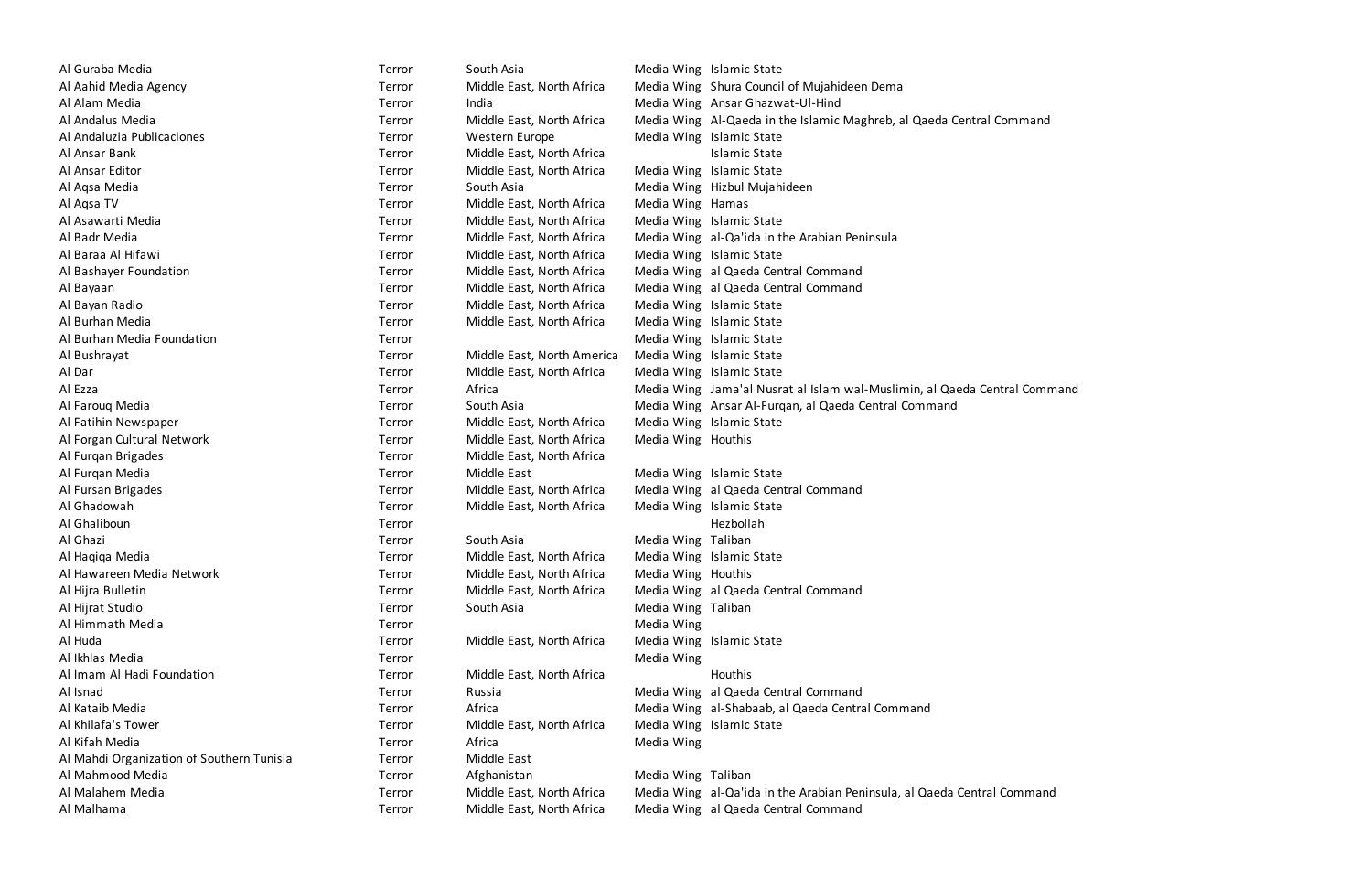| Al Manarah al Bayda                   | Terror | Middle East, North Africa   |                    | Media Wing al-Nusrah Fro  |
|---------------------------------------|--------|-----------------------------|--------------------|---------------------------|
| Al Maseera TV                         | Terror | Middle East, North Africa   |                    |                           |
| Al Mashhad                            | Terror |                             |                    | Media Wing Hayyat Tahrir  |
| Al Menhaj                             | Terror | Middle East, North Africa   |                    | Media Wing al Qaeda Cer   |
| Al Minbar Al Ilami Al Jihadi          | Terror | Middle East                 |                    | Media Wing Islamic State  |
| Al Mourabitoon                        | Terror | Middle East, North Africa   |                    | Media Wing al Qaeda Cer   |
| Al Muhajiroun                         | Terror | Western Europe              |                    | <b>Islamic State</b>      |
| Al Muhajirun                          | Terror | Western Europe              | Media Wing         |                           |
| Al Mujahid Media                      | Terror | South Asia                  |                    | Media Wing al Qaeda Cer   |
| Al Murhifat                           | Terror |                             |                    | Media Wing Islamic State  |
| Al Muwahideen                         | Terror | Middle East, North Africa   |                    | Media Wing al Qaeda Cer   |
| Al Nams Regavi                        | Terror |                             |                    | Media Wing Islamic State  |
| Al Nasr Bulletin                      | Terror |                             |                    | Media Wing Ansar Ghazw    |
| Al Nusra Almaq'dsya                   | Terror | Middle East, North Africa   |                    | Media Wing Islamic State  |
| Al Ogab                               | Terror |                             |                    | Media Wing al Qaeda Cer   |
| Al Qadeseya Foundation                | Terror | Middle East, North Africa   |                    | Media Wing Harkatul Mul   |
| Al Qarrar                             | Terror | South Asia                  |                    | Media Wing Islamic State  |
| Al Rased Al Falastini                 | Terror | Middle East, North Africa   |                    | Media Wing Islamic State  |
| Al Rashid Trust                       | Terror | South Asia                  |                    | Jaish-e-Moha              |
| Al Rehmat Trust                       | Terror | South Asia                  |                    | Jaish-e-Moha              |
| Al Risala Magazine                    | Terror | Middle East, North Africa   |                    | Media Wing al Qaeda Cer   |
| Al Sahab Indian Subcontinent          | Terror | South Asia                  |                    | Media Wing al Qa'ida in t |
| Al Smood Magazine                     | Terror | South Asia                  | Media Wing Taliban |                           |
| Al Taqwa Media                        | Terror | Middle East, North Africa   |                    | Media Wing Islamic State  |
| Al Tibyan                             | Terror | Middle East, North Africa   |                    | Media Wing Islamic State  |
| Al Umma Salafi Army In Beit Al Magdis | Terror | Middle East, North Africa   |                    |                           |
| Al Waqar Media                        | Terror | Middle East, North Africa   |                    | Media Wing Islamic State  |
| Al Fotooh                             | Terror | Middle East, North Africa   |                    | Media Wing al Qaeda Cer   |
| Al Wafa Media                         | Terror | South Asia                  |                    | Media Wing Islamic State  |
| Al Hikmah Media                       | Terror | Middle East, North Africa   |                    | Media Wing Ansar Ghazw    |
| Al-Anfal Media                        | Terror | Middle East, North Africa   |                    | Media Wing Islamic State  |
| Al-Adiyat Media Foundation            | Terror |                             | Media Wing         | <b>Islamic State</b>      |
| Al-Ahad Media                         | Terror | Middle East, North Africa   |                    | Hezbollah                 |
| Al-Ahad TV Channel                    | Terror | Middle East, North Africa   |                    | Media Wing Asaib Ahl Ha   |
| Al-Ansar Media                        | Terror | South Asia                  | Media Wing Taliban |                           |
| Al-Aqsa International Foundation      | Terror |                             |                    | Hamas                     |
| Al-Aqsa Martyrs Brigade               | Terror | Middle East, North Africa   |                    |                           |
| Al-Aqsa Media Jammu & Kashmir         | Terror | South Asia                  |                    | Media Wing Lashkar-e Tay  |
| Al-Awali Media Foundation             | Terror |                             |                    | Media Wing Hayyat Tahrir  |
| Al-Badr Mujahideen                    | Terror | India, Pakistan, South Asia |                    |                           |
| Al-Balagh                             | Terror | South Asia                  |                    | Media Wing al Qaeda Cer   |
| Al-Bashaarah Media                    | Terror | South Asia                  |                    | Media Wing al Qaeda Cer   |
| Al-Buraq Media Foundation             | Terror | Middle East, North Africa   |                    | Media Wing Al-Tawhid Br   |
| Al-Elamiya Al-Khilafa                 | Terror |                             |                    | Media Wing Islamic State  |
| Al-Emara Jihadi Studio                | Terror | South Asia                  | Media Wing Taliban |                           |

| Al Manarah al Bayda                   | Terror | Middle East, North Africa   |                    | Media Wing al-Nusrah Front, al Qaeda Central Command     |
|---------------------------------------|--------|-----------------------------|--------------------|----------------------------------------------------------|
| Al Maseera TV                         | Terror | Middle East, North Africa   |                    |                                                          |
| Al Mashhad                            | Terror |                             |                    | Media Wing Hayyat Tahrir Al-Sham                         |
| Al Menhaj                             | Terror | Middle East, North Africa   |                    | Media Wing al Qaeda Central Command                      |
| Al Minbar Al Ilami Al Jihadi          | Terror | Middle East                 |                    | Media Wing Islamic State                                 |
| Al Mourabitoon                        | Terror | Middle East, North Africa   |                    | Media Wing al Qaeda Central Command                      |
| Al Muhajiroun                         | Terror | Western Europe              |                    | <b>Islamic State</b>                                     |
| Al Muhajirun                          | Terror | Western Europe              | Media Wing         |                                                          |
| Al Mujahid Media                      | Terror | South Asia                  |                    | Media Wing al Qaeda Central Command                      |
| Al Murhifat                           | Terror |                             |                    | Media Wing Islamic State                                 |
| Al Muwahideen                         | Terror | Middle East, North Africa   |                    | Media Wing al Qaeda Central Command                      |
| Al Nams Regavi                        | Terror |                             |                    | Media Wing Islamic State                                 |
| Al Nasr Bulletin                      | Terror |                             |                    | Media Wing Ansar Ghazwat-Ul-Hind, al Qaeda Central Co    |
| Al Nusra Almaq'dsya                   | Terror | Middle East, North Africa   |                    | Media Wing Islamic State                                 |
| Al Oqab                               | Terror |                             |                    | Media Wing al Qaeda Central Command                      |
| Al Qadeseya Foundation                | Terror | Middle East, North Africa   |                    | Media Wing Harkatul Muhajireer Sunna Iran                |
| Al Qarrar                             | Terror | South Asia                  |                    | Media Wing Islamic State                                 |
| Al Rased Al Falastini                 | Terror | Middle East, North Africa   |                    | Media Wing Islamic State                                 |
| Al Rashid Trust                       | Terror | South Asia                  |                    | Jaish-e-Mohammed Kashmir, al Qaeda Centr                 |
| Al Rehmat Trust                       | Terror | South Asia                  |                    | Jaish-e-Mohammed Kashmir, al Qaeda Centr                 |
| Al Risala Magazine                    | Terror | Middle East, North Africa   |                    | Media Wing al Qaeda Central Command                      |
| Al Sahab Indian Subcontinent          | Terror | South Asia                  |                    | Media Wing al Qa'ida in the Indian Subcontinent, al Qaed |
| Al Smood Magazine                     | Terror | South Asia                  | Media Wing Taliban |                                                          |
| Al Taqwa Media                        | Terror | Middle East, North Africa   |                    | Media Wing Islamic State                                 |
| Al Tibyan                             | Terror | Middle East, North Africa   |                    | Media Wing Islamic State                                 |
| Al Umma Salafi Army In Beit Al Maqdis | Terror | Middle East, North Africa   |                    |                                                          |
| Al Waqar Media                        | Terror | Middle East, North Africa   |                    | Media Wing Islamic State                                 |
| Al Fotooh                             | Terror | Middle East, North Africa   |                    | Media Wing al Qaeda Central Command                      |
| Al Wafa Media                         | Terror | South Asia                  |                    | Media Wing Islamic State                                 |
| Al Hikmah Media                       | Terror | Middle East, North Africa   |                    | Media Wing Ansar Ghazwat-Ul-Hind, al Qaeda Central Co    |
| Al-Anfal Media                        | Terror | Middle East, North Africa   |                    | Media Wing Islamic State                                 |
| Al-Adiyat Media Foundation            | Terror |                             |                    | Media Wing Islamic State                                 |
| Al-Ahad Media                         | Terror | Middle East, North Africa   |                    | Hezbollah                                                |
| Al-Ahad TV Channel                    | Terror | Middle East, North Africa   |                    | Media Wing Asaib Ahl Haq                                 |
| Al-Ansar Media                        | Terror | South Asia                  | Media Wing Taliban |                                                          |
| Al-Aqsa International Foundation      | Terror |                             |                    | Hamas                                                    |
| Al-Agsa Martyrs Brigade               | Terror | Middle East, North Africa   |                    |                                                          |
| Al-Aqsa Media Jammu & Kashmir         | Terror | South Asia                  |                    | Media Wing Lashkar-e Tayyiba                             |
| Al-Awali Media Foundation             | Terror |                             |                    | Media Wing Hayyat Tahrir Al-Sham                         |
| Al-Badr Mujahideen                    | Terror | India, Pakistan, South Asia |                    |                                                          |
| Al-Balagh                             | Terror | South Asia                  |                    | Media Wing al Qaeda Central Command                      |
| Al-Bashaarah Media                    | Terror | South Asia                  |                    | Media Wing al Qaeda Central Command                      |
| Al-Buraq Media Foundation             | Terror | Middle East, North Africa   |                    | Media Wing Al-Tawhid Brigade                             |
| Al-Elamiya Al-Khilafa                 | Terror |                             |                    | Media Wing Islamic State                                 |
| Al-Emara Jihadi Studio                | Terror | South Asia                  | Media Wing Taliban |                                                          |

Terror Terror Media Wing Hayyat Tahrir Al-Sham Al Menhaj Terror Middle East, North Africa Media Wing al Qaeda Central Command Terror Middle East, North Africa Media Wing al Qaeda Central Command Terror South Asia Media Wing al Qaeda Central Command Terror Middle East, North Africa Media Wing al Qaeda Central Command Terror Terror **All Nasr Bulletin Terror** Media Wing Ansar Ghazwat-Ul-Hind, al Qaeda Central Command Terror **All Oquab Terror** Media Wing al Qaeda Central Command Terror **Middle East, North Africa** Media Wing Harkatul Muhajireer Sunna Iran Al Rashid Trust Terror South Asia Jaish-e-Mohammed Kashmir, al Qaeda Central Command Al Rehmat Trust Terror South Asia Jaish-e-Mohammed Kashmir, al Qaeda Central Command Terror Middle East, North Africa Media Wing al Qaeda Central Command Terror South Asia Subcontinent Terror South Asia Media Wing al Qa'ida in the Indian Subcontinent, al Qaeda Central Command Terror Middle East, North Africa Media Wing al Qaeda Central Command Terror Middle East, North Africa Media Wing Ansar Ghazwat-Ul-Hind, al Qaeda Central Command Terror **Al-Awali Media Wing Hayyat Tahrir Al-Sham** Terror South Asia **Media Wing al Qaeda Central Command** Terror South Asia Media Wing al Qaeda Central Command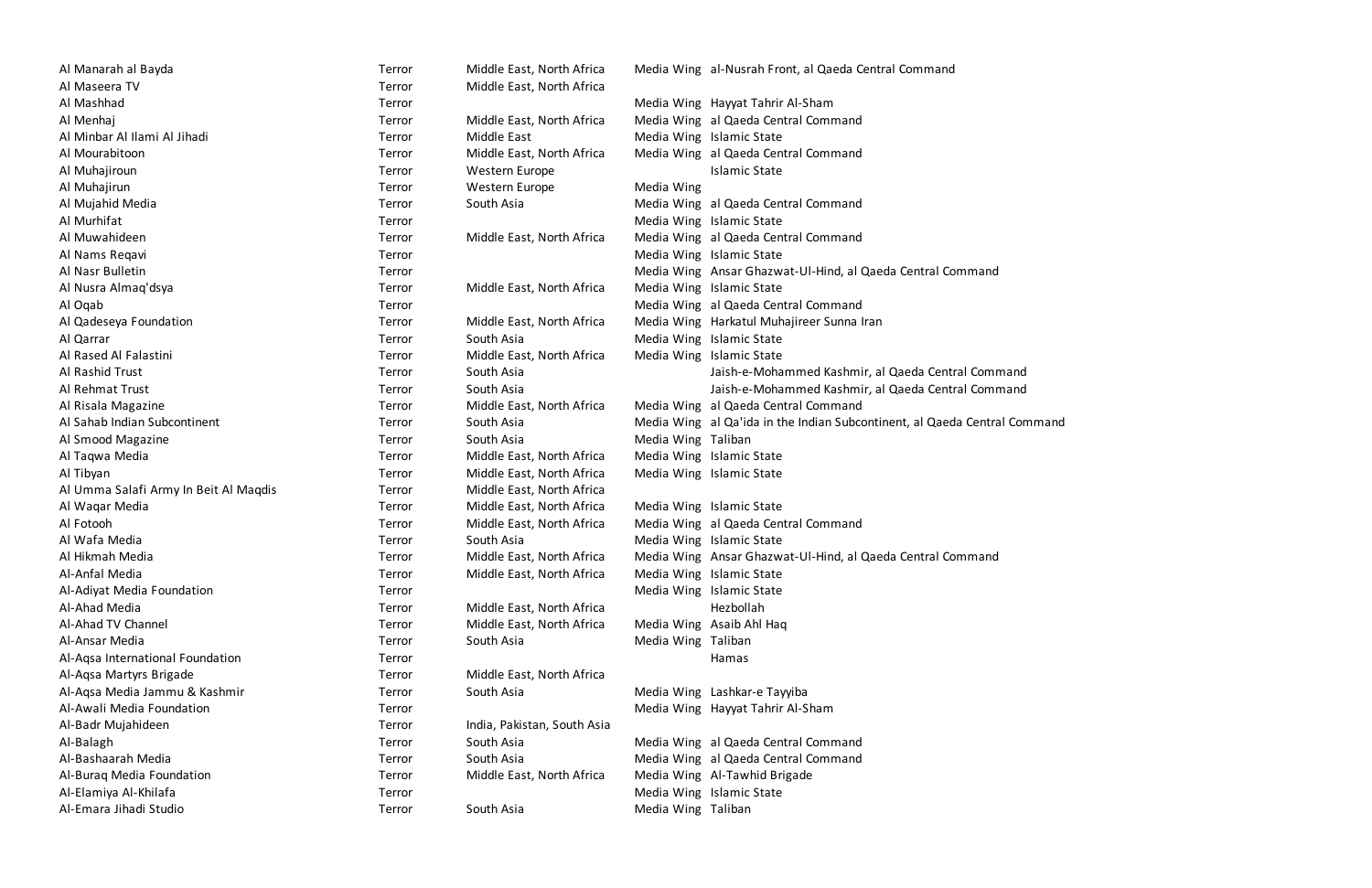| Al-Emdad Committee                           | Terror |                                                     |                       | Hezbollah  |
|----------------------------------------------|--------|-----------------------------------------------------|-----------------------|------------|
| Al-Etesam Media                              | Terror | Middle East, North Africa                           | Media Wing            | Islamic St |
| Al-Falah Magazine                            | Terror | Middle East, North Africa                           | Media Wing al Qaeda   |            |
| Al-Fathiheen Foundation                      | Terror |                                                     | Media Wing Islamic St |            |
| Al-Forgan Media                              | Terror | Middle East, North Africa                           | Media Wing Islamic St |            |
| Al-Gama'a al-Islamiya                        | Terror | Middle East, North Africa                           |                       | al Qaeda   |
| Al-Ghazwa                                    | Terror | Middle East, North Africa                           | Media Wing Islamic St |            |
| Al-Ghurabaa Magazine                         | Terror | Africa                                              |                       | al-Shabaa  |
| Al-Haramain Foundation                       | Terror |                                                     |                       | al Qaeda   |
| Al-Hayat Media                               | Terror | Middle East, North Africa                           | Media Wing            | Islamic St |
| Al-Hijra Media Foundation                    | Terror | Africa                                              | Media Wing al-Shabaa  |            |
| Al-Hijrah Bulletin                           | Terror | Middle East, North Africa                           | Media Wing al Qaeda   |            |
| Al-Hurr                                      | Terror | South Asia                                          | Media Wing Ansar Gha  |            |
| Al-Imam Al-Mahdi Scouts                      | Terror | Middle East                                         |                       | Hezbollah  |
| Al-Inmaa Group for Tourism Works             | Terror | Middle East                                         |                       | Hezbollah  |
| Al-Irbaad Media                              | Terror |                                                     | Media Wing            | Islamic St |
| Al-Izzah                                     | Terror | Middle East, North Africa                           | Media Wing Islamic St |            |
| Al-Jabha Al-Majazyeh                         | Terror | Middle East, North Africa                           |                       | Hezbollah  |
| Al-Jawlani                                   | Terror |                                                     | Media Wing            |            |
| Al-Manar TV                                  | Terror | Middle East, North Africa                           | Media Wing Hezbollah  |            |
| Al-Masirah TV                                | Terror | Middle East, North Africa                           | Media Wing Houthis    |            |
| Al-Mourabitoun                               | Terror | Africa                                              |                       | Al-Qaeda   |
| Al-Muhajir Media                             | Terror | Middle East                                         | Media Wing Islamic St |            |
| Al-Mujahideen Brigades                       | Terror | Israel                                              |                       |            |
| Al-Murasalat Foundation for Media Production | Terror |                                                     | Media Wing Islamic St |            |
| Al-Murhafat Media                            | Terror | Middle East                                         | Media Wing            |            |
| Al-Mursalat                                  | Terror |                                                     | Media Wing Islamic St |            |
| Al-Mursalat Media                            | Terror | South Asia, Bangladesh, India Media Wing Islamic St |                       |            |
| Al-Naba News Bulletin                        | Terror | Middle East, North Africa                           | Media Wing Islamic St |            |
| Al-Nashir Media                              | Terror | Middle East, North Africa                           | Media Wing Islamic St |            |
| Al-Nasser Salah Al-Din Brigades              | Terror | Middle East, North Africa                           |                       |            |
| Al-Nujaba Movement                           | Terror | Middle East, North Africa                           |                       |            |
| Al-Nujaba Satellite Channel                  | Terror | Middle East, North Africa                           | Media Wing Al-Nujaba  |            |
| Al-Qa'ida in the Indian Subcontinent         | Terror | South Asia                                          |                       | al Qaeda   |
| Al-Qaeda in the Islamic Maghreb              | Terror | Middle East, North Africa                           |                       | al Qaeda   |
| Al-Qard Al-Hassan Association                | Terror |                                                     |                       | Hezbollah  |
| Al-Quds Foundation                           | Terror |                                                     |                       | Hamas      |
| Al-Sadegeen Media                            | Terror | South Asia                                          | Media Wing            | Taliban    |
| Al-Saqri Foundation                          | Terror |                                                     | Media Wing Islamic St |            |
| Al-Sindh Media                               | Terror | Middle East, North Africa                           | Media Wing Islamic St |            |
| Al-Tauba                                     | Terror | Arabic                                              | Media Wing Islamic St |            |
| Al-Tijara Media                              | Terror | Afghanistan                                         | Media Wing Islamic St |            |
| Al-Tuba Media                                | Terror |                                                     | Media Wing Taliban    |            |
| Al-Umar Mujahideen                           | Terror |                                                     |                       |            |
| Al-Rattar Modia                              | Terror | Middle Fast, North Africa                           | Madia Wing Islamic St |            |

| Al-Emdad Committee                           | Terror |                                                        |                      | Hezbollah                          |
|----------------------------------------------|--------|--------------------------------------------------------|----------------------|------------------------------------|
| Al-Etesam Media                              | Terror | Middle East, North Africa                              |                      | Media Wing Islamic State           |
| Al-Falah Magazine                            | Terror | Middle East, North Africa                              |                      | Media Wing al Qaeda Central Com    |
| Al-Fathiheen Foundation                      | Terror |                                                        |                      | Media Wing Islamic State           |
| Al-Forgan Media                              | Terror | Middle East, North Africa                              |                      | Media Wing Islamic State           |
| Al-Gama'a al-Islamiya                        | Terror | Middle East, North Africa                              |                      | al Qaeda Central Com               |
| Al-Ghazwa                                    | Terror | Middle East, North Africa                              |                      | Media Wing Islamic State           |
| Al-Ghurabaa Magazine                         | Terror | Africa                                                 |                      | al-Shabaab, al Qaeda               |
| Al-Haramain Foundation                       | Terror |                                                        |                      | al Qaeda Central Com               |
| Al-Hayat Media                               | Terror | Middle East, North Africa                              |                      | Media Wing Islamic State           |
| Al-Hijra Media Foundation                    | Terror | Africa                                                 |                      | Media Wing al-Shabaab, al Qaeda    |
| Al-Hijrah Bulletin                           | Terror | Middle East, North Africa                              |                      | Media Wing al Qaeda Central Com    |
| Al-Hurr                                      | Terror | South Asia                                             |                      | Media Wing Ansar Ghazwat-Ul-Hir    |
| Al-Imam Al-Mahdi Scouts                      | Terror | Middle East                                            |                      | Hezbollah                          |
| Al-Inmaa Group for Tourism Works             | Terror | Middle East                                            |                      | Hezbollah                          |
| Al-Irbaad Media                              | Terror |                                                        |                      | Media Wing Islamic State           |
| Al-Izzah                                     | Terror | Middle East, North Africa                              |                      | Media Wing Islamic State           |
| Al-Jabha Al-Majazyeh                         | Terror | Middle East, North Africa                              |                      | Hezbollah                          |
| Al-Jawlani                                   | Terror |                                                        | Media Wing           |                                    |
| Al-Manar TV                                  | Terror | Middle East, North Africa                              | Media Wing Hezbollah |                                    |
| Al-Masirah TV                                | Terror | Middle East, North Africa                              | Media Wing Houthis   |                                    |
| Al-Mourabitoun                               | Terror | Africa                                                 |                      | Al-Qaeda in the Islam              |
| Al-Muhajir Media                             | Terror | Middle East                                            |                      | Media Wing Islamic State           |
| Al-Mujahideen Brigades                       | Terror | Israel                                                 |                      |                                    |
| Al-Murasalat Foundation for Media Production | Terror |                                                        |                      | Media Wing Islamic State           |
| Al-Murhafat Media                            | Terror | Middle East                                            | Media Wing           |                                    |
| Al-Mursalat                                  | Terror |                                                        |                      | Media Wing Islamic State           |
| Al-Mursalat Media                            | Terror | South Asia, Bangladesh, India Media Wing Islamic State |                      |                                    |
| Al-Naba News Bulletin                        | Terror | Middle East, North Africa                              |                      | Media Wing Islamic State           |
| Al-Nashir Media                              | Terror | Middle East, North Africa                              |                      | Media Wing Islamic State           |
| Al-Nasser Salah Al-Din Brigades              | Terror | Middle East, North Africa                              |                      |                                    |
| Al-Nujaba Movement                           | Terror | Middle East, North Africa                              |                      |                                    |
| Al-Nujaba Satellite Channel                  | Terror | Middle East, North Africa                              |                      | Media Wing Al-Nujaba Movement      |
| Al-Qa'ida in the Indian Subcontinent         | Terror | South Asia                                             |                      | al Qaeda Central Com               |
| Al-Qaeda in the Islamic Maghreb              | Terror | Middle East, North Africa                              |                      | al Qaeda Central Com               |
| Al-Qard Al-Hassan Association                | Terror |                                                        |                      | Hezbollah                          |
| Al-Quds Foundation                           | Terror |                                                        |                      | Hamas                              |
| Al-Sadegeen Media                            | Terror | South Asia                                             | Media Wing Taliban   |                                    |
| Al-Saqri Foundation                          | Terror |                                                        |                      | Media Wing Islamic State           |
| Al-Sindh Media                               | Terror | Middle East, North Africa                              |                      | Media Wing Islamic State           |
| Al-Tauba                                     | Terror | Arabic                                                 |                      | Media Wing Islamic State           |
| Al-Tijara Media                              | Terror | Afghanistan                                            |                      | Media Wing Islamic State of Iraq a |
| Al-Tuba Media                                | Terror |                                                        | Media Wing Taliban   |                                    |
| Al-Umar Mujahideen                           | Terror |                                                        |                      |                                    |
| Al-Battar Media                              | Terror | Middle East, North Africa                              |                      | Media Wing Islamic State           |

Terror Middle East, North Africa Media Wing al Qaeda Central Command Terror Middle East, North Africa al-Qaeda Central Command Terror Africa Africa al-Shabaab, al Qaeda Central Command Al-Haramain Foundation Terror al Qaeda Central Command Terror Africa Media Wing al-Shabaab, al Qaeda Central Command Terror Middle East, North Africa Media Wing al Qaeda Central Command Terror South Asia **Media Wing Ansar Ghazwat-Ul-Hind, al Qaeda Central Command** Terror **Africa** Al-Qaeda in the Islamic Maghreb Al-Qa'ida in the Indian Subcontinent Terror South Asia al Qaeda Central Command Terror Middle East, North Africa and Islamic Magda Central Command Terror Afghanistan Media Wing Islamic State of Iraq and the Levant Khorasan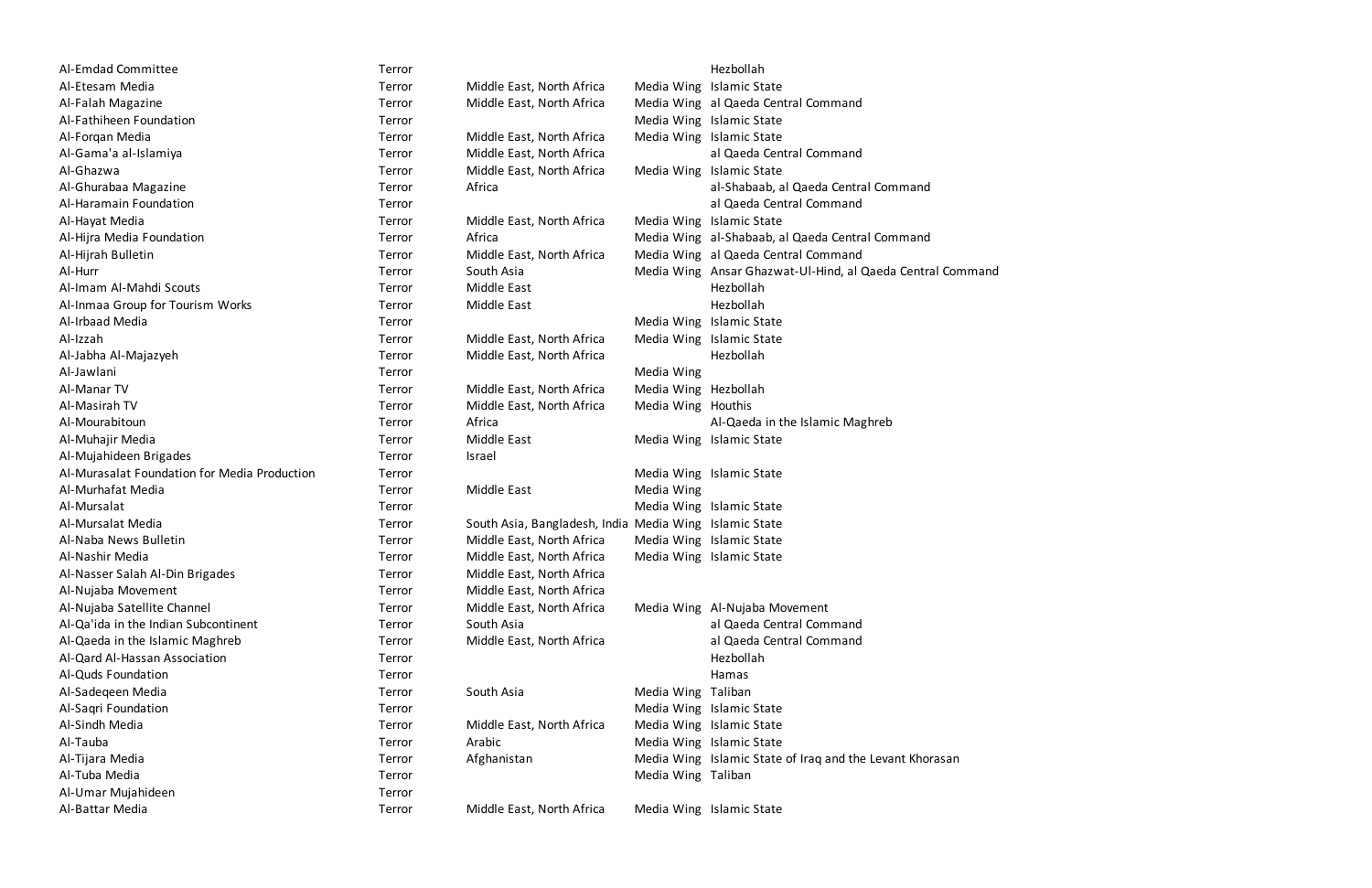Terror Middle East, North Africa Media Wing al Qaeda Central Command Terror South Asia **Media Wing Ansar Ghazwat-Ul-Hind, al Qaeda Central Command** Terror Middle East, North Africa Media Wing al-Qa'ida in the Arabian Peninsula, Ansar al-Sharia in Tunisia Terror Middle East, North Africa Hurras al-Din, al Qaeda Central Command Terror South Asia, Pakistan al Qaeda Central Command Terror Africa Africa Africa Africa Africa Jama'al Nusrat al Islam wal-Muslimin, al Qaeda Central Command Terror Middle East, North Africa and al-Qaeda Central Command Terror Middle East, North Africa and Daeda Central Command Terror Middle East, North Africa and al Qaeda Central Command Ansaru Terror Africa Jama'at Nusrat al-Islam wal-Musliman Ansarullah Bangla Terror South Asia al Qaeda Central Command

| Terror | Middle East, North Africa    |                       | Media Wing al Qaeda Central Comn   |
|--------|------------------------------|-----------------------|------------------------------------|
| Terror | Middle East, North Africa    |                       | Media Wing Islamic State           |
| Terror | Middle East, North Africa    |                       | Media Wing Islamic State           |
| Terror | <b>Balkans</b>               |                       |                                    |
| Terror | Middle East, North Africa    |                       | Media Wing Islamic State           |
| Terror | Turkey                       |                       | Media Wing Islamic State           |
| Terror |                              |                       | Media Wing Hayyat Tahrir Al-Sham   |
| Terror | Middle East, North Africa    |                       | Media Wing Islamic State           |
| Terror |                              |                       | Media Wing Islamic State           |
| Terror | South Asia, India            |                       |                                    |
| Terror | Middle East, North Africa    |                       | Media Wing Islamic State           |
| Terror | Middle East, North Africa    |                       |                                    |
| Terror | Middle East, North Africa    | Media Wing            |                                    |
| Terror | Middle East, North Africa    |                       | Media Wing Islamic State           |
| Terror | South Asia                   | Media Wing Taliban    |                                    |
| Terror | Middle East, North Africa    |                       | Media Wing Hayyat Tahrir Al-Sham   |
| Terror | Africa                       | Media Wing al-Shabaab |                                    |
| Terror |                              |                       | Media Wing Islamic State           |
| Terror | South Asia                   |                       | Media Wing Ansar Ghazwat-Ul-Hin    |
| Terror | Africa                       |                       | Media Wing Islamic State           |
| Terror | Middle East, North Africa    |                       | Media Wing Islamic State           |
| Terror |                              |                       | Media Wing Islamic State           |
| Terror |                              | Media Wing            |                                    |
| Terror | Middle East, North Africa    |                       | Media Wing al-Qa'ida in the Arabia |
| Terror | Middle East, North Africa    |                       | Hurras al-Din, al Qaeda            |
| Terror | South Asia                   |                       |                                    |
| Terror | Western Europe               |                       | <b>Islamic State</b>               |
| Terror | Middle East, North Africa    |                       | <b>Islamic State</b>               |
| Terror | Arabic                       | Media Wing            | <b>Islamic State</b>               |
| Terror | South Asia, Pakistan         |                       | al Qaeda Central Comn              |
| Terror | Middle East, North Africa    |                       | Hayyat Tahrir Al-Sham              |
| Terror | Africa                       |                       | Jama'al Nusrat al Islan            |
| Terror | Middle East, North Africa    |                       | <b>Islamic State</b>               |
| Terror | South East Asia, Philippines |                       | <b>Islamic State</b>               |
| Terror | Middle East, North Africa    |                       | al Qaeda Central Comn              |
| Terror | Middle East, North Africa    |                       | al Qaeda Central Comn              |
| Terror | Middle East, North Africa    |                       | al Qaeda Central Comn              |
| Terror |                              |                       |                                    |
| Terror |                              |                       |                                    |
| Terror | Africa                       |                       | Jama'at Nusrat al-Islar            |
| Terror | Middle East, North Africa    |                       | Media Wing Islamic State           |
| Terror | South Asia                   |                       | al Qaeda Central Comn              |
| Terror | Middle East                  |                       | Hezbollah                          |
| Terror | Central Asia                 |                       |                                    |
| Terror | North America                |                       |                                    |
|        |                              |                       |                                    |

| Al-Tahaya Media                                    | Terror | Middle East, North Africa    |                       | Media Wing al Qaeda Cer   |
|----------------------------------------------------|--------|------------------------------|-----------------------|---------------------------|
| Al-Waad                                            | Terror | Middle East, North Africa    |                       | Media Wing Islamic State  |
| Alazm Media Foundation                             | Terror | Middle East, North Africa    |                       | Media Wing Islamic State  |
| Albanian National Army                             | Terror | <b>Balkans</b>               |                       |                           |
| Albaroud                                           | Terror | Middle East, North Africa    |                       | Media Wing Islamic State  |
| Albayyina Agency                                   | Terror | Turkey                       |                       | Media Wing Islamic State  |
| Albenyan Radio                                     | Terror |                              |                       | Media Wing Hayyat Tahrir  |
| Alghuraba                                          | Terror | Middle East, North Africa    |                       | Media Wing Islamic State  |
| Alitisam Media                                     | Terror |                              |                       | Media Wing Islamic State  |
| All Tripura Tiger Force                            | Terror | South Asia, India            |                       |                           |
| Almalhama Magazine                                 | Terror | Middle East, North Africa    |                       | Media Wing Islamic State  |
| Almasra Newspaper                                  | Terror | Middle East, North Africa    |                       |                           |
| Almuhajurun                                        | Terror | Middle East, North Africa    | Media Wing            |                           |
| Alsham Media                                       | Terror | Middle East, North Africa    |                       | Media Wing Islamic State  |
| Alwafa Media                                       | Terror | South Asia                   | Media Wing Taliban    |                           |
| Amjad                                              | Terror | Middle East, North Africa    |                       | Media Wing Hayyat Tahrir  |
| Ammar                                              | Terror | Africa                       | Media Wing al-Shabaab |                           |
| An Nusra as Shaamiya                               | Terror |                              |                       | Media Wing Islamic State  |
| An-Nasr                                            | Terror | South Asia                   |                       | Media Wing Ansar Ghazw    |
| An-Nusra Al-Kananya                                | Terror | Africa                       |                       | Media Wing Islamic State  |
| Aneen Al Samt For Media Production                 | Terror | Middle East, North Africa    |                       | Media Wing Islamic State  |
| Ansaar Ad-Dawah                                    | Terror |                              |                       | Media Wing Islamic State  |
| Ansar Al Khilafa                                   | Terror |                              | Media Wing            |                           |
| Ansar Al Sharia Correspondents                     | Terror | Middle East, North Africa    |                       | Media Wing al-Qa'ida in t |
| Ansar Al Tawheed                                   | Terror | Middle East, North Africa    |                       | Hurras al-Din             |
| Ansar Al-Furqan                                    | Terror | South Asia                   |                       |                           |
| Ansar AlKhelafa Europe                             | Terror | Western Europe               |                       | <b>Islamic State</b>      |
| Ansar Bait al-Maqdis                               | Terror | Middle East, North Africa    |                       | <b>Islamic State</b>      |
| <b>Ansar Castle Foundation</b>                     | Terror | Arabic                       | Media Wing            | <b>Islamic State</b>      |
| Ansar Ghazwat-Ul-Hind                              | Terror | South Asia, Pakistan         |                       | al Qaeda Cer              |
| Ansar al-Deen Front                                | Terror | Middle East, North Africa    |                       | Hayyat Tahrir             |
| Ansar al-Dine                                      | Terror | Africa                       |                       | Jama'al Nusr              |
| Ansar al-Islam                                     | Terror | Middle East, North Africa    |                       | <b>Islamic State</b>      |
| Ansar al-Khilafah Philipines                       | Terror | South East Asia, Philippines |                       | <b>Islamic State</b>      |
| Ansar al-Shari'a in Benghazi                       | Terror | Middle East, North Africa    |                       | al Qaeda Cer              |
| Ansar al-Shari'a in Darnah                         | Terror | Middle East, North Africa    |                       | al Qaeda Cer              |
| Ansar al-Shari'a in Tunisia                        | Terror | Middle East, North Africa    |                       | al Qaeda Cer              |
| Ansar al-Sunna                                     | Terror |                              |                       |                           |
| Ansar ul Islam                                     | Terror |                              |                       |                           |
| Ansaru                                             | Terror | Africa                       |                       | Jama'at Nusi              |
| Ansaruddin                                         | Terror | Middle East, North Africa    | Media Wing            | <b>Islamic State</b>      |
| Ansarullah Bangla                                  | Terror | South Asia                   |                       | al Qaeda Cer              |
| <b>Arch Consulting</b>                             | Terror | Middle East                  |                       | Hezbollah                 |
| Armenian Secret Army for the Liberation of Armenia | Terror | Central Asia                 |                       |                           |
| Army of God (terrorist org)                        | Terror | North America                |                       |                           |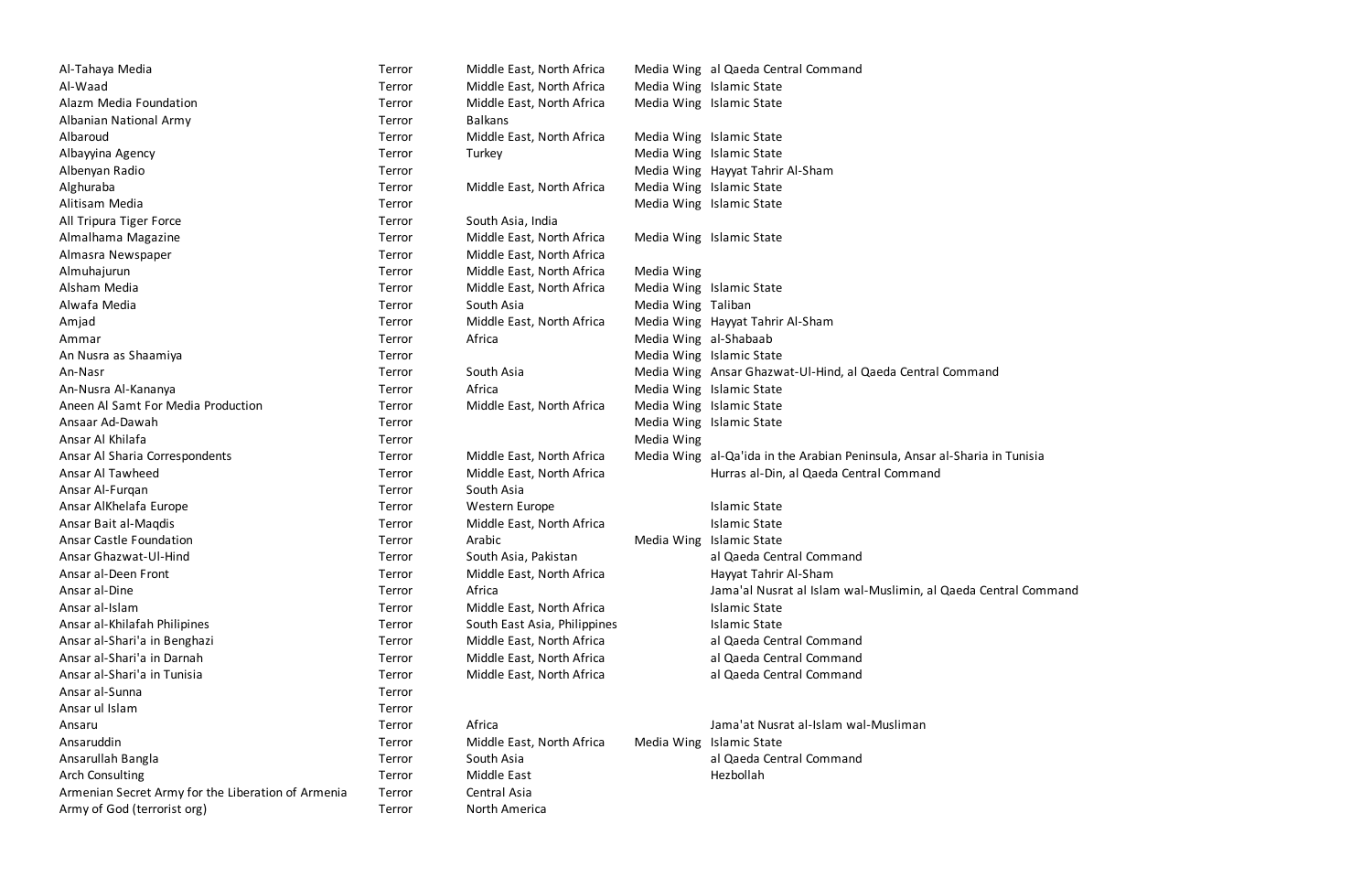| Army of Mujahedeen                                | Terror | Middle East, North Africa |                                                 |             |
|---------------------------------------------------|--------|---------------------------|-------------------------------------------------|-------------|
| Arteshen Rizgariya Gelli Kurdistan                | Terror | Turkey                    |                                                 |             |
| As Sahab                                          | Terror | Middle East, North Africa | Media Wing al Qaeda Central Command             |             |
| Asaib Ahl Haq                                     | Terror | Middle East, North Africa |                                                 |             |
| Asawirti Media                                    | Terror |                           | Media Wing Islamic State                        |             |
| Asbat al Ansar                                    | Terror | Middle East, North Africa | al Qaeda Central Command                        |             |
| Asdaa                                             | Terror | Middle East, North Africa | Media Wing Islamic State                        |             |
| Ash-Shaff Foundation                              | Terror | Middle East, North Africa | Media Wing Islamic State                        |             |
| Ashhad Media Foundation                           | Terror | Middle East, North Africa | Media Wing Islamic State                        |             |
| Askatasuna                                        | Terror | Western Europe            |                                                 |             |
| At Tamkeen                                        | Terror | South Asia                | Media Wing Islamic State                        |             |
| At Tibyan                                         | Terror | Middle East, North Africa | Media Wing Islamic State                        |             |
| <b>Atomwaffen Division</b>                        | Terror | North America             |                                                 |             |
| Attabat                                           | Terror |                           | Media Wing Islamic State                        |             |
| Aum Shinrikyo                                     | Terror | East Asia                 |                                                 |             |
| Autonomous Combat Terrorism Organization          | Terror | Russia                    |                                                 |             |
| Ayouby Foundation                                 | Terror | Middle East, North Africa | Media Wing Islamic State                        |             |
| Az-Zallaqua Media                                 | Terror | Middle East, North Africa | Media Wing Jama'at Nusrat al-Islam wal-Musliman |             |
| <b>Bahman Group</b>                               | Terror |                           | <b>Islamic Revolutionary Corps Guard</b>        | <b>SDGT</b> |
| Banco Internacional de Desarrollo, C.A.           | Terror |                           |                                                 | <b>SDGT</b> |
| Bandar Abbas Zinc Production Company              | Terror |                           | <b>Islamic Revolutionary Corps Guard</b>        | <b>SDGT</b> |
| <b>Bank Kargoshaee</b>                            | Terror |                           | <b>Islamic Revolutionary Corps Guard</b>        | <b>SDGT</b> |
| <b>Bank Mellat</b>                                | Terror |                           | <b>Islamic Revolutionary Corps Guard</b>        | <b>SDGT</b> |
| Bank Melli Iran                                   | Terror |                           | <b>Islamic Revolutionary Corps Guard</b>        | <b>SDGT</b> |
| <b>Bank Saderat Iran</b>                          | Terror |                           | Hezbollah                                       | <b>SDGT</b> |
| <b>Bank Saderat PLC</b>                           | Terror |                           | Hezbollah                                       | <b>SDGT</b> |
| <b>Bank Tejarat</b>                               | Terror |                           | <b>Islamic Revolutionary Corps Guard</b>        | <b>SDGT</b> |
| Bank Torgovoy Kapital Zao                         | Terror |                           | <b>Islamic Revolutionary Corps Guard</b>        | <b>SDGT</b> |
| Baqiyattallah University of Medical Sciences      | Terror |                           | <b>Islamic Revolutionary Corps Guard</b>        | <b>SDGT</b> |
| Barakat Import Export LTDA                        | Terror |                           | Hezbollah                                       | <b>SDGT</b> |
| Bayt Al-Mal                                       | Terror |                           | Hezbollah                                       | <b>SDGT</b> |
| <b>Behineh Trading</b>                            | Terror |                           | <b>Islamic Revolutionary Corps Guard</b>        | <b>SDGT</b> |
| Behnam Shahriyari Trading Company                 | Terror |                           | <b>Islamic Revolutionary Corps Guard</b>        | <b>SDGT</b> |
| Behshahr Industrial Development Corp.             | Terror |                           | <b>Islamic Revolutionary Corps Guard</b>        | <b>SDGT</b> |
| Beit El-Mal Holdings                              | Terror |                           | Hamas                                           | <b>SDGT</b> |
| Benevolence International Foundation              | Terror |                           | al Qaeda Central Command                        | <b>SDGT</b> |
| <b>Biblos Travel Agency</b>                       | Terror |                           | Hezbollah                                       | <b>SDGT</b> |
| <b>Blue Airways</b>                               | Terror |                           | <b>Islamic Revolutionary Corps Guard</b>        | <b>SDGT</b> |
| Blue Lagoon Group Ltd.                            | Terror |                           | Hezbollah                                       | <b>SDGT</b> |
| <b>Blue Sky Aviation Co FZE</b>                   | Terror |                           | <b>Islamic Revolutionary Corps Guard</b>        | <b>SDGT</b> |
| <b>BMIIC International General Trading L.L.C.</b> | Terror |                           | <b>Islamic Revolutionary Corps Guard</b>        | <b>SDGT</b> |
| Bonyad Taavon Basij                               | Terror |                           | <b>Islamic Revolutionary Corps Guard</b>        | <b>SDGT</b> |
| Bonyad Taavon Sepah                               | Terror |                           | <b>Islamic Revolutionary Corps Guard</b>        | <b>SDGT</b> |
| Bosanska Idealna Futura                           | Terror | <b>Bosnia</b>             | al Qaeda Central Command                        | <b>SDGT</b> |
| <b>BSQRD Limited</b>                              | Terror |                           | Hezbollah                                       | <b>SDGT</b> |

| Middle East, North Africa |            |           |
|---------------------------|------------|-----------|
| Turkey                    |            |           |
| Middle East, North Africa | Media Wing | a         |
| Middle East, North Africa |            |           |
|                           | Media Wing | ls        |
| Middle East, North Africa |            | a         |
| Middle East, North Africa | Media Wing | ls        |
| Middle East, North Africa | Media Wing | l         |
| Middle East, North Africa | Media Wing | Is        |
| <b>Western Europe</b>     |            |           |
| South Asia                | Media Wing | ls        |
| Middle East, North Africa | Media Wing | Is        |
| North America             |            |           |
|                           | Media Wing | Is        |
| East Asia                 |            |           |
| Russia                    |            |           |
| Middle East, North Africa | Media Wing | <u>Is</u> |
| Middle East, North Africa | Media Wing | J         |
|                           |            | l         |
|                           |            |           |
|                           |            | ls        |
|                           |            | ls        |
|                           |            | ls        |
|                           |            | l         |
|                           |            | ۲         |
|                           |            | ۲         |
|                           |            | l         |
|                           |            | l         |
|                           |            | l         |
|                           |            | ۲         |
|                           |            | Н         |
|                           |            | ls        |
|                           |            | ls        |
|                           |            | ls        |
|                           |            | ۲         |
|                           |            | a         |
|                           |            | Н         |
|                           |            | ls        |
|                           |            | ۲         |
|                           |            | ls        |
|                           |            | ls        |
|                           |            | ls        |
|                           |            | ls        |
| <b>Bosnia</b>             |            | a         |
|                           |            | Н         |
|                           |            |           |
|                           |            |           |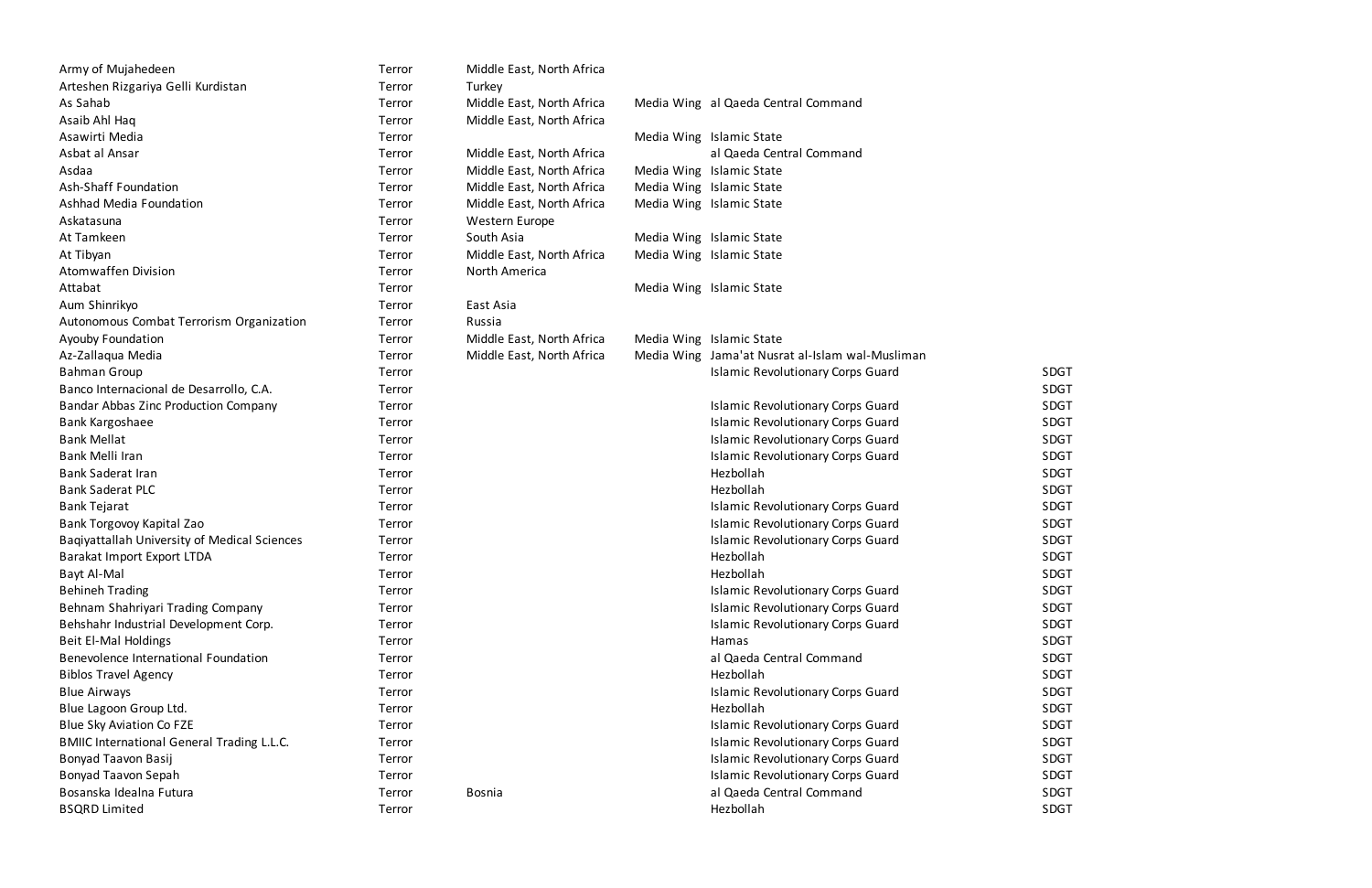| <b>Buali Investment Company</b>                       | Terror |                                                                       |            |                                                    | <b>SDGT</b> |
|-------------------------------------------------------|--------|-----------------------------------------------------------------------|------------|----------------------------------------------------|-------------|
| Baaqiya Artwork                                       | Terror | Middle East, North Africa                                             |            | Media Wing Islamic State                           |             |
| Babbar Khalsa International                           | Terror | South Asia                                                            |            |                                                    |             |
| Bader al Tawheed                                      | Terror | South Asia                                                            |            | Islamic Jihad Union, al Qaeda Central Command      |             |
| <b>Badiyah Province</b>                               | Terror | Middle East, North Africa                                             |            | <b>Islamic State</b>                               |             |
| Badri Lashkar                                         | Terror | South Asia                                                            |            | Taliban                                            |             |
| Bahath Istratiji                                      | Terror | Middle East, North Africa                                             |            | Media Wing Islamic State                           |             |
| <b>Balakot Media</b>                                  | Terror | Middle East, North Africa                                             |            | Media Wing al Qaeda Central Command                |             |
| <b>Baloch Liberation Front</b>                        | Terror | South Asia                                                            |            |                                                    |             |
| <b>Balochistan Liberation Army</b>                    | Terror | South Asia, Pakistan, Pakistan Urdu, Pakistan Others, Pakistan Pashto |            |                                                    |             |
| <b>Ban al Tarik</b>                                   | Terror | Middle East, North Africa                                             |            | Media Wing Islamic State                           |             |
| Bangsamoro Islamic Freedom Fighters                   | Terror |                                                                       |            | <b>Islamic State</b>                               |             |
| Bagir Brigade                                         | Terror | Middle East, North Africa                                             |            | Hezbollah                                          |             |
| <b>Bashaer Alnasser</b>                               | Terror | Middle East, North Africa                                             |            | Media Wing Islamic State                           |             |
| Bashariya Media Foundation                            | Terror |                                                                       | Media Wing |                                                    |             |
| <b>Battle Magazine</b>                                | Terror | Middle East, North Africa                                             |            | Media Wing Islamic State                           |             |
| Bayda' al-Muwahhidin                                  | Terror | Middle East                                                           | Media Wing |                                                    |             |
| Bayyinah Media                                        | Terror | Indonesia                                                             |            | Media Wing al Qaeda Central Command                |             |
| <b>Believers Place</b>                                | Terror | Western Europe                                                        |            | Media Wing Islamic State                           |             |
| Bhindranwale Tiger Force of Khalistan                 | Terror | South Asia                                                            |            |                                                    |             |
| <b>Bilad Al Sham Media</b>                            | Terror | Middle East, North Africa                                             |            | Media Wing Hayyat Tahrir Al-Sham                   |             |
| Birds of Jannah                                       | Terror | South Asia                                                            |            | Media Wing al Qaeda Central Command, Islamic State |             |
| <b>Black Bloc France</b>                              | Terror | Western Europe                                                        |            |                                                    |             |
| <b>Boko Haram</b>                                     | Terror | Africa                                                                |            |                                                    |             |
| <b>CALCIMIN</b>                                       | Terror |                                                                       |            | <b>Islamic Revolutionary Corps Guard</b>           | <b>SDGT</b> |
| Car Care Center                                       | Terror |                                                                       |            | Hezbollah                                          | <b>SDGT</b> |
| Car Escort Services S.A.L. Off Shore                  | Terror |                                                                       |            | Hezbollah                                          | <b>SDGT</b> |
| Casa Apollo                                           | Terror |                                                                       |            | Hezbollah                                          | <b>SDGT</b> |
| Casa Hamze                                            | Terror |                                                                       |            | Hezbollah                                          | <b>SDGT</b> |
| Caspian Airlines                                      | Terror |                                                                       |            | <b>Islamic Revolutionary Corps Guard</b>           | <b>SDGT</b> |
| Cement Industry Investment and Development Company    | Terror |                                                                       |            | Islamic Revolutionary Corps Guard                  | <b>SDGT</b> |
| Comite de Bienfaisance et de Secours aux Palestiniens | Terror |                                                                       |            | Hamas                                              | <b>SDGT</b> |
| Congo Futur                                           | Terror |                                                                       |            | Hezbollah                                          | <b>SDGT</b> |
| Caliphate Cyber Shield                                | Terror |                                                                       |            | Media Wing Islamic State                           |             |
| Caucuses Emirate                                      | Terror | Russia                                                                |            | al Qaeda Central Command                           |             |
| Center Kaf                                            | Terror | <b>Middle East</b>                                                    | Media Wing |                                                    |             |
| Center Médiatque An-Nûr                               | Terror | Western Europe                                                        |            | Media Wing Islamic State                           |             |
| Coalition of Good (Etelaf al-Khair)                   | Terror | Middle East                                                           |            | Hamas                                              |             |
| Comando Central de las Águilas Negras de Colombia     | Terror | Colombia                                                              |            |                                                    |             |
| Combat 18                                             | Terror | Western Europe                                                        |            |                                                    |             |
| <b>Commander Nazir Group</b>                          | Terror | South Asia                                                            |            | al Qaeda Central Command                           |             |
| Communist Party of India - Maoist                     | Terror |                                                                       |            |                                                    |             |
| Communist Part of the Philippines                     | Terror | South East Asia, Philippines                                          |            |                                                    |             |
| Conspiracy of Fire Nuclei                             | Terror | Western Europe                                                        |            |                                                    |             |
| <b>Constancy Media</b>                                | Terror | Middle East, North Africa                                             |            | Media Wing Islamic State                           |             |
|                                                       |        |                                                                       |            |                                                    |             |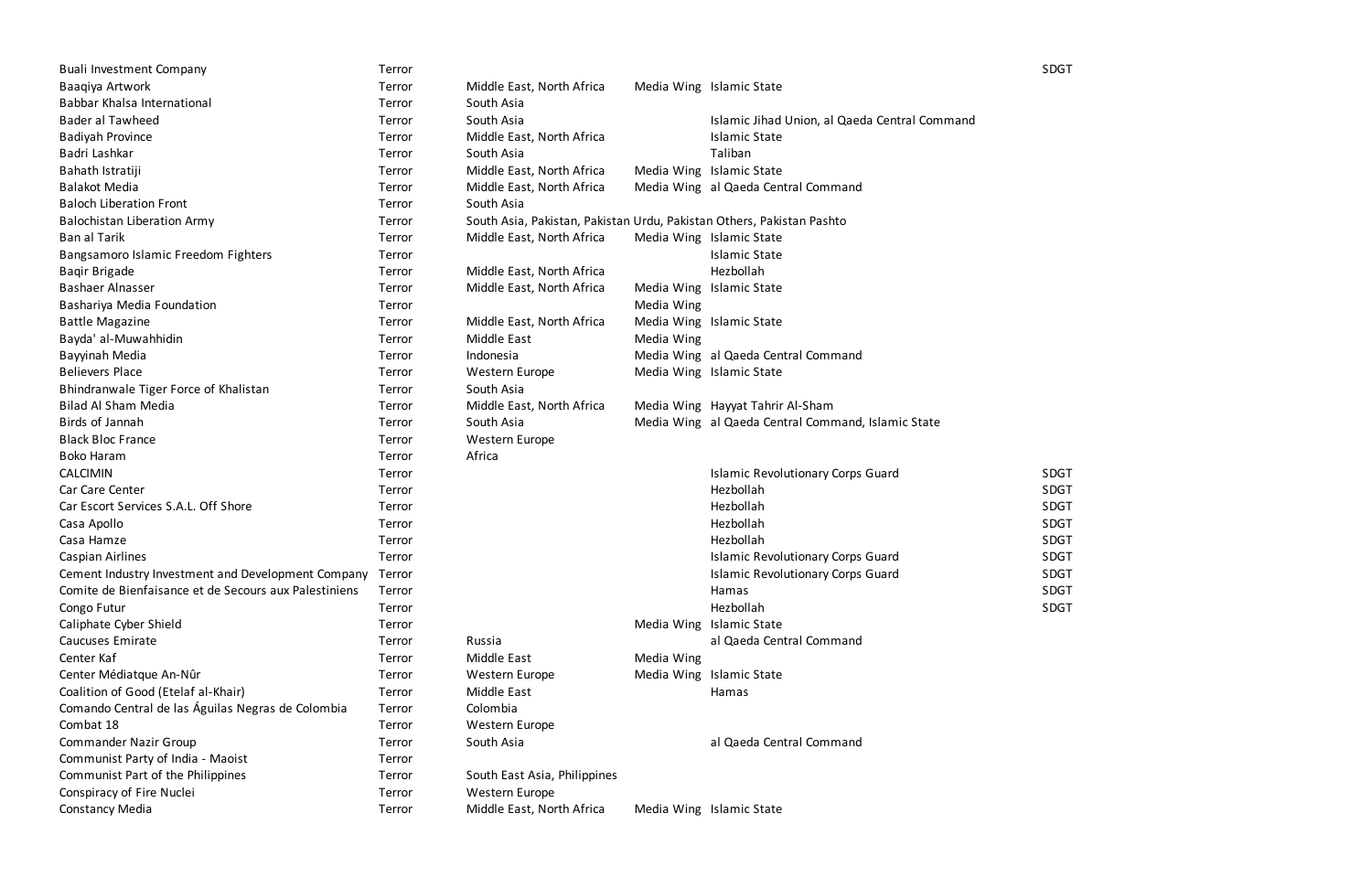| Constantinople Media                                             | Terror | Middle East, North Africa |            | Media Wing Islamic State                 |             |
|------------------------------------------------------------------|--------|---------------------------|------------|------------------------------------------|-------------|
| <b>Continuity IRA</b>                                            | Terror | Western Europe            |            |                                          |             |
| Crushing the Hypocrites                                          | Terror | Middle East, North Africa |            | Media Wing Islamic State                 |             |
| Crvena Ruza                                                      | Terror | <b>Balkans</b>            |            |                                          |             |
| Damavand Power Generation Company                                | Terror |                           |            | <b>Islamic Revolutionary Corps Guard</b> | <b>SDGT</b> |
| Dart Airlines                                                    | Terror | Ukraine                   |            | <b>Islamic Revolutionary Corps Guard</b> | <b>SDGT</b> |
| Dawat-e-Haq                                                      | Terror | India                     |            | Media Wing Islamic State                 |             |
| Day Bank Brokerage Company                                       | Terror |                           |            | <b>Islamic Revolutionary Corps Guard</b> | <b>SDGT</b> |
| Day E-Commerce                                                   | Terror |                           |            | <b>Islamic Revolutionary Corps Guard</b> | <b>SDGT</b> |
| Day Exchange Company                                             | Terror |                           |            | <b>Islamic Revolutionary Corps Guard</b> | <b>SDGT</b> |
| Day Iranian Financial and Accounting Services Company            | Terror |                           |            | <b>Islamic Revolutionary Corps Guard</b> | <b>SDGT</b> |
| Day Leasing Company                                              | Terror |                           |            |                                          | <b>SDGT</b> |
| Deep Offshore Technology Company, P.J.S.                         | Terror |                           |            |                                          | <b>SDGT</b> |
| Democratic Front for the Liberation of Palestine - Hawatn Terror |        |                           |            |                                          | <b>SDGT</b> |
| Dena Airways                                                     | Terror |                           |            | <b>Islamic Revolutionary Corps Guard</b> | <b>SDGT</b> |
| Dolphin Trading Company Limited                                  | Terror |                           |            | Hezbollah                                | <b>SDGT</b> |
| Dabiq                                                            | Terror | Western Europe, Global    | Media Wing |                                          |             |
| Dahaa al Hareb                                                   | Terror | Middle East, North Africa |            | Media Wing Islamic State                 |             |
| Dar Al-Islam                                                     | Terror | Middle East, North Africa |            | Media Wing Islamic State                 |             |
| Darul Hlafe Medya Ofisi                                          | Terror | Turkey                    |            | Media Wing Islamic State                 |             |
| Dashmesh Regiment                                                | Terror | South Asia                |            | Babbar Khalta International              |             |
| Daullah Islam Baquiah News                                       | Terror | Middle East, North Africa |            | Media Wing Islamic State                 |             |
| Dawlah Hacker Division                                           | Terror |                           |            | Media Wing Islamic State                 |             |
| Death rather than humiliation                                    | Terror | Middle East, North Africa |            |                                          |             |
| Delta parts Supply FZC                                           | Terror | Middle East               |            | Mahan Air                                |             |
| Deterring the Awakening Brigades                                 | Terror | Middle East, North Africa |            | Media Wing Islamic State                 |             |
| Devrimci Halk Kurtulus Cephesi                                   | Terror | Turkey                    |            |                                          |             |
| Dey Bank                                                         | Terror | Middle East, Persian      |            | <b>Islamic Revolutionary Corps Guard</b> |             |
| <b>Dhakair Foundation</b>                                        | Terror | Middle East               |            | Media Wing Islamic State                 |             |
| Dhamat Houmet Daawa Salafia                                      | Terror | Middle East, North Africa |            |                                          |             |
| Dolari Infiltrations                                             | Terror | Middle East, North Africa |            | Media Wing Islamic State                 |             |
| Dr. Almani                                                       | Terror | Middle East               |            | Media Wing Islamic State                 |             |
| Edbi Exchange Brokerage                                          | Terror |                           |            | <b>Islamic Revolutionary Corps Guard</b> | <b>SDGT</b> |
| Edbi Stock Brokerage                                             | Terror |                           |            |                                          | <b>SDGT</b> |
| Elehssan                                                         | Terror |                           |            | Palestinian Islamic Jihad                | <b>SDGT</b> |
| Energy Engineers Procurement and Construction                    | Terror |                           |            | Hezbollah                                | <b>SDGT</b> |
| Esfahan's Mobarakeh Steel Company                                | Terror |                           |            | <b>Islamic Revolutionary Corps Guard</b> | <b>SDGT</b> |
| Et-Tibjan                                                        | Terror | <b>Balkans</b>            |            | Media Wing Islamic State                 |             |
| Euro African Group Ltd                                           | Terror |                           |            | <b>Islamic Revolutionary Corps Guard</b> | <b>SDGT</b> |
| Export Development Bank of Iran                                  | Terror |                           |            | <b>Islamic Revolutionary Corps Guard</b> | <b>SDGT</b> |
| <b>Earth Liberation Front</b>                                    | Terror | North America             |            |                                          |             |
| Eastern Turkistan Islamic Movement                               | Terror | East Asia                 |            | al Qaeda Central Command                 |             |
| Ebaa Agency                                                      | Terror |                           |            | Media Wing Hayyat Tahrir Al-Sham         |             |
| <b>Educational Mobilisation</b>                                  | Terror |                           |            | Hezbollah                                |             |
| Egyptian Islamic Jihad                                           | Terror | Middle East, North Africa |            | al Qaeda Central Command                 |             |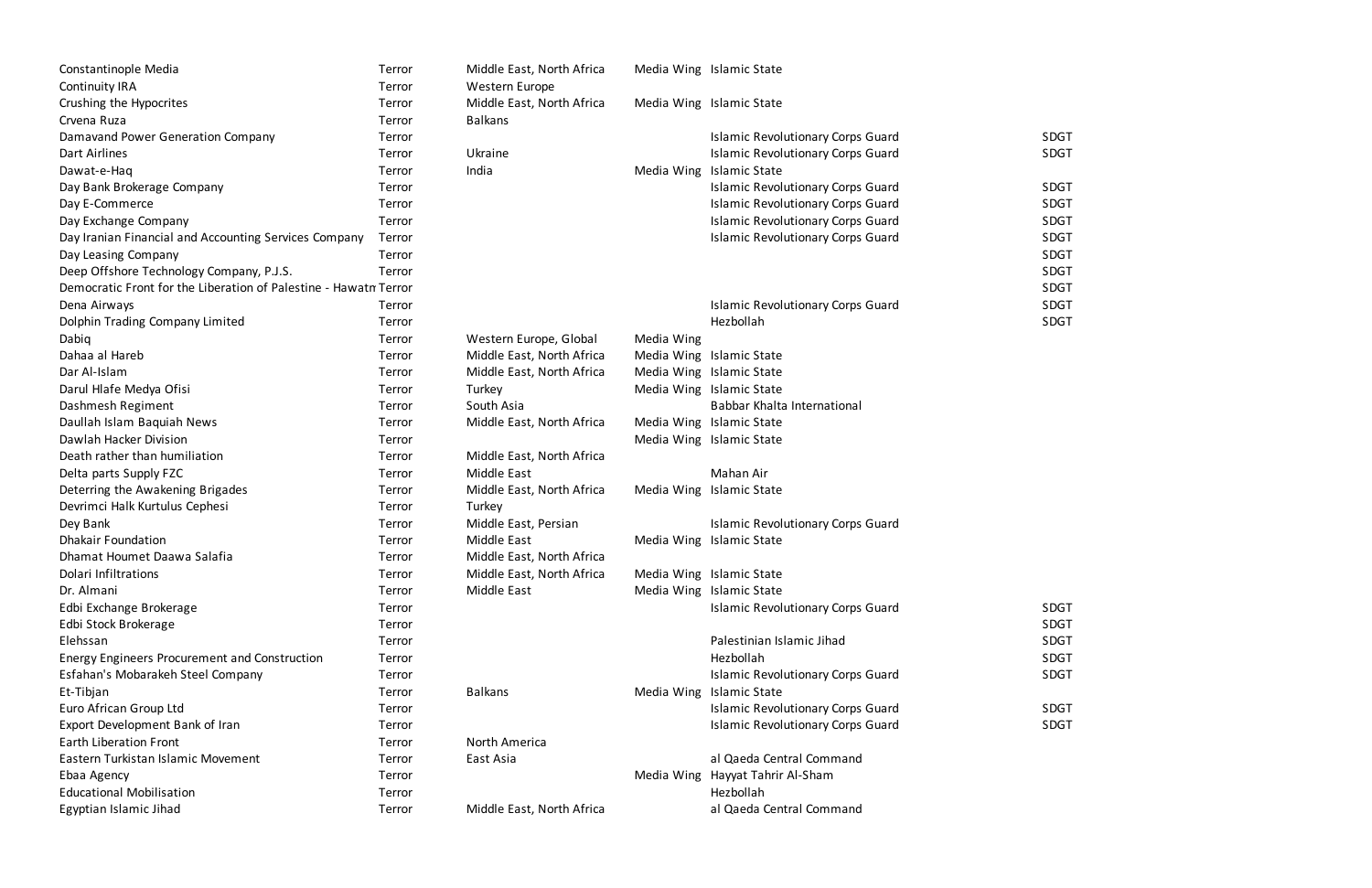| Emaan Media Center                                  | Terror | Middle East, North Africa |                       | Media Wing al Qaeda Central Command                              |             |
|-----------------------------------------------------|--------|---------------------------|-----------------------|------------------------------------------------------------------|-------------|
| <b>Execution Brigade - Egypt</b>                    | Terror | Middle East, North Africa |                       |                                                                  |             |
| <b>Explosive Media</b>                              | Terror | Middle East, North Africa |                       | Media Wing Islamic State                                         |             |
| <b>Fastlink Sarl</b>                                | Terror |                           |                       | <b>Islamic Revolutionary Corps Guard</b>                         | <b>SDGT</b> |
| Fatemiyoun Division                                 | Terror |                           |                       | <b>Islamic Revolutionary Corps Guard</b>                         | <b>SDGT</b> |
| <b>Fater Engineering Institute</b>                  | Terror |                           |                       | <b>Islamic Revolutionary Corps Guard</b>                         | <b>SDGT</b> |
| First East Export Bank Plc                          | Terror |                           |                       | <b>Islamic Revolutionary Corps Guard</b>                         | SDGT        |
| Flight Travel LLC                                   | Terror |                           |                       | <b>Islamic Revolutionary Corps Guard</b>                         | SDGT        |
| Forent Technik GmbH                                 | Terror |                           |                       | <b>Islamic Revolutionary Corps Guard</b>                         | SDGT        |
| Free Life Party of Kurdistan                        | Terror |                           |                       | Kurdistan Workers Party                                          | <b>SDGT</b> |
| Future Bank B.S.C.                                  | Terror |                           |                       | <b>Islamic Revolutionary Corps Guard</b>                         | SDGT        |
| Falah-e-Insaniat Foundation Pakistan                | Terror | South Asia, Pakistan      |                       |                                                                  |             |
| Fatah al-Islam                                      | Terror | Middle East, North Africa |                       |                                                                  |             |
| Fath Al-Sham Front                                  | Terror | Middle East, North Africa |                       | Hayyat Tahrir Al-Sham, al-Nusrah Front, al Qaeda Central Command |             |
| Feuerkrieg Division                                 | Terror |                           |                       |                                                                  |             |
| Fidai Mahaz                                         | Terror | South Asia                |                       |                                                                  |             |
| Fighter Muslim Cyber Caliphate                      | Terror | North America             |                       | <b>Islamic State</b>                                             |             |
| Firgat Al Ghuraba                                   | Terror | Middle East, North Africa | Media Wing            |                                                                  |             |
| First October Antifascist Resistance Group          | Terror | Western Europe            |                       |                                                                  |             |
| Flag of Tawheed Media                               | Terror | Turkey                    |                       | Media Wing Islamic State                                         |             |
| Forum Aktivis Syariat Islam                         | Terror |                           |                       | <b>Islamic State</b>                                             |             |
| Forum Islam at-Tawbah                               | Terror | Middle East, North Africa |                       | Media Wing Islamic State                                         |             |
| Free Libya Martyrs                                  | Terror | Middle East, North Africa |                       |                                                                  |             |
| <b>Free Revolutionaries Front</b>                   | Terror |                           |                       |                                                                  |             |
| Furat Media                                         | Terror | Middle East, North Africa |                       | <b>Islamic State</b>                                             |             |
| Fursan Alaqida                                      | Terror |                           |                       | Media Wing Islamic State                                         |             |
| Fustat ul Momineen                                  | Terror | Arabic                    |                       | Media Wing Islamic State                                         |             |
| <b>Futouh Media Center</b>                          | Terror | Middle East, North Africa |                       | Media Wing al Qaeda Central Command                              |             |
| Galeria Page                                        | Terror |                           |                       | Hezbollah                                                        | <b>SDGT</b> |
| Gharargahe Sazandegi Ghaem                          | Terror |                           |                       | <b>Islamic Revolutionary Corps Guard</b>                         | <b>SDGT</b> |
| Ghorb Karbala                                       | Terror |                           |                       | <b>Islamic Revolutionary Corps Guard</b>                         | <b>SDGT</b> |
| Ghorb Nooh                                          | Terror |                           |                       | <b>Islamic Revolutionary Corps Guard</b>                         | <b>SDGT</b> |
| Global Cleaners S.A.R.L.                            | Terror |                           |                       | Hezbollah                                                        | SDGT        |
| Global Relief Foundation, Inc.                      | Terror |                           |                       |                                                                  | SDGT        |
| <b>Global Vision Group</b>                          | Terror | Russia                    |                       | Hezbollah                                                        | SDGT        |
| <b>Golden Commodities LLC</b>                       | Terror |                           |                       | <b>Islamic Revolutionary Corps Guard</b>                         | SDGT        |
| Golden Fish Liberia, Ltd.                           | Terror |                           |                       | Hezbollah                                                        | SDGT        |
| Golden Fish S.A.L. (Offshore)                       | Terror |                           |                       |                                                                  | SDGT        |
| Golfrate Holdings (Angola) LDA                      | Terror |                           |                       |                                                                  | <b>SDGT</b> |
| Goodwill Charitable Organization, Inc.              | Terror |                           |                       |                                                                  | <b>SDGT</b> |
| <b>Grandeur General Trading FZE</b>                 | Terror |                           |                       | <b>Islamic Revolutionary Corps Guard</b>                         | SDGT        |
| Grupo Arosfran Empreendimentos e Participacoes Sarl | Terror |                           |                       | Hezbollah                                                        | SDGT        |
| Gaidi Mtaani Magazine                               | Terror | Africa                    | Media Wing al-Shabaab |                                                                  |             |
| General Military Council for Iraqi Revolutionaries  | Terror | Middle East, North Africa |                       |                                                                  |             |
| Gerila TV                                           | Terror | Turkey                    |                       | Media Wing Kurdistan Workers Party                               |             |

| SDGT        |
|-------------|
| <b>SDGT</b> |
| <b>SDGT</b> |
| <b>SDGT</b> |
| SDGT        |
| <b>SDGT</b> |
| <b>SDGT</b> |
| SDGT        |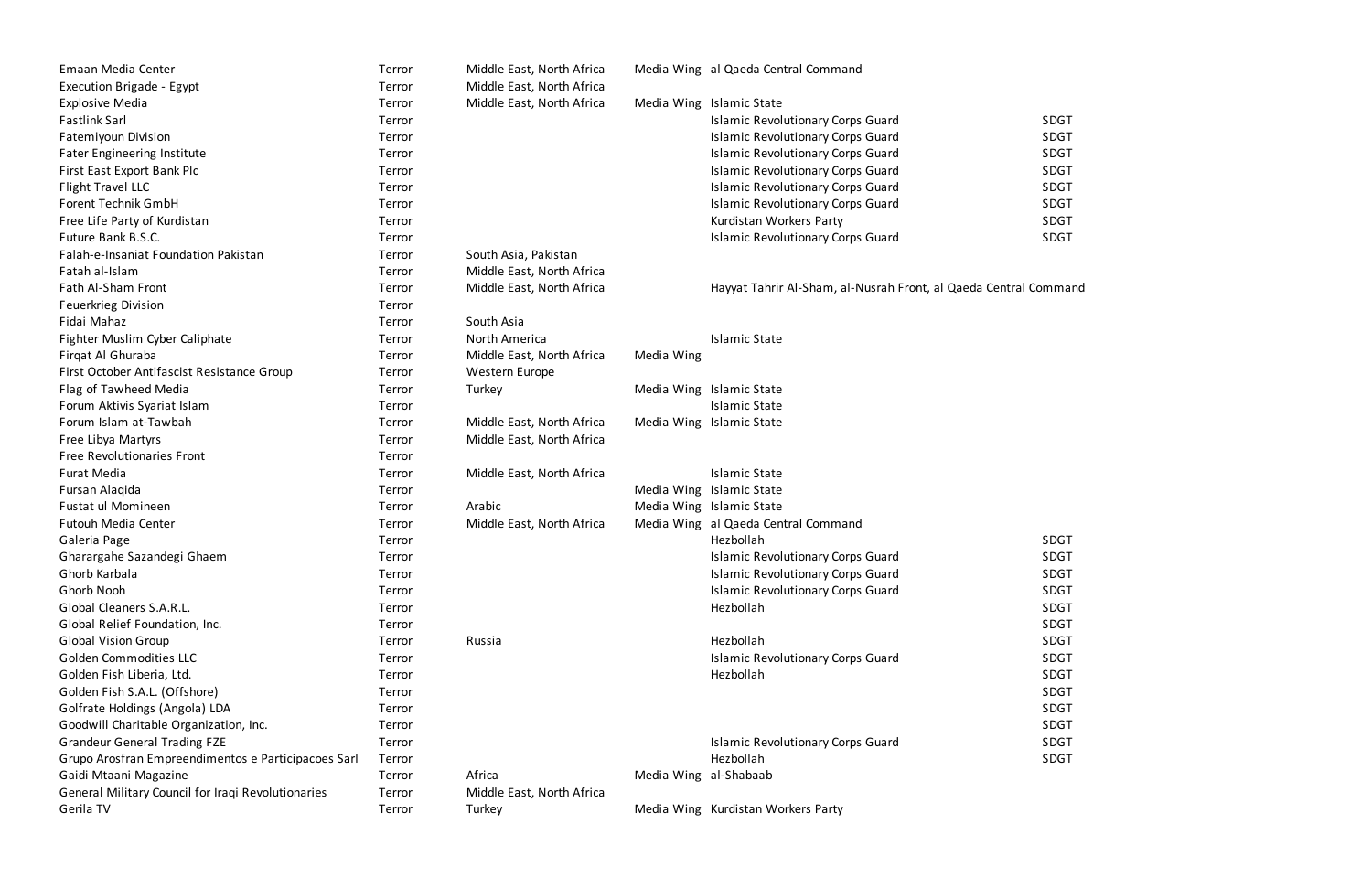| Ghazi Force                                     | Terror | Pakistan                  |                      |                                          |             |
|-------------------------------------------------|--------|---------------------------|----------------------|------------------------------------------|-------------|
| Ghorabaa Palestine Brigade                      | Terror | Middle East, North Africa |                      | al Qaeda Central Command                 |             |
| Ghulibati A Rum                                 | Terror | Middle East, North Africa | Media Wing           |                                          |             |
| Great Eastern Islamic Raider's Front            | Terror | Turkey                    |                      |                                          |             |
| Haji Basir and Zarjmil Company Hawala           | Terror | Pakistan                  |                      | Taliban                                  | <b>SDGT</b> |
| Haji Khairullah Haji Sattar Money Exchange      | Terror | Afghanistan, Pakistan     |                      | Taliban                                  | <b>SDGT</b> |
| Hanifa Money Exchange Office                    | Terror |                           |                      | <b>Islamic State</b>                     | <b>SDGT</b> |
| Hara Company                                    | Terror |                           |                      | <b>Islamic Revolutionary Corps Guard</b> | <b>SDGT</b> |
| Harakat Al-Nujaba                               | Terror |                           |                      |                                          | <b>SDGT</b> |
| Hilal Ahmar Society Indonesia                   | Terror |                           |                      | al Qaeda Central Command                 | <b>SDGT</b> |
| <b>Hilal Travel Agency</b>                      | Terror |                           |                      | Hezbollah                                | <b>SDGT</b> |
| Hital Exchange                                  | Terror |                           |                      | <b>Islamic Revolutionary Corps Guard</b> | <b>SDGT</b> |
| Holy Land Foundation for Relief and Development | Terror |                           |                      | Hamas                                    | <b>SDGT</b> |
| <b>HSI Trading FZE</b>                          | Terror |                           |                      | <b>Islamic Revolutionary Corps Guard</b> | <b>SDGT</b> |
| Hadm Al-Aswar Foundation                        | Terror | Middle East, North Africa |                      | Media Wing Islamic State                 |             |
| Hafidul Aisha Media                             | Terror |                           |                      | Media Wing Islamic State                 |             |
| Hakkal Media                                    | Terror | Middle East, North Africa |                      | Media Wing Balochistan Liberation Army   |             |
| Halk Savunma Birligi                            | Terror | Turkey                    |                      |                                          |             |
| Halklarin Birlesik Devrim Hareketi              | Terror | Turkey                    |                      |                                          |             |
| Halummu                                         | Terror | South Asia, English US    |                      | Media Wing Islamic State                 |             |
| Hamas                                           | Terror | Middle East, North Africa |                      |                                          |             |
| Hamzah Hizbi                                    | Terror | South Asia                |                      | Media Wing Hizbul Mujahideen             |             |
| Haqqani Network                                 | Terror | South Asia                |                      | Taliban, al Qaeda Central Command        |             |
| Haqqu Media                                     | Terror | South Asia                |                      | Media Wing Islamic State                 |             |
| Harakat Nour al-Din al-Zenki                    | Terror | Middle East, North Africa |                      |                                          |             |
| Harakat Sawa'd Misr                             | Terror | Middle East, North Africa |                      |                                          |             |
| Harakat Sham al-Islam                           | Terror | Middle East, North Africa |                      | al-Nusrah Front, Ansar al-Deen Front     |             |
| Harakat al-Sibireen                             | Terror | Middle East, North Africa |                      |                                          |             |
| Harakat ul-Jihad I Islami                       | Terror | South Asia                |                      |                                          |             |
| Harakat ul-Jihad I Islami - Bangladesh          | Terror | South Asia                |                      | al Qaeda Central Command                 |             |
| Harakat ul-Mujahidin                            | Terror | South Asia                |                      |                                          |             |
| Harakat e Ansar                                 | Terror | South Asia                |                      |                                          |             |
| Harkatul Muhajireen Sunna Iran                  | Terror | Middle East, North Africa |                      | al-Nusrah Front                          |             |
| Hayyat Tahrir Al-Sham                           | Terror | Middle East, North Africa |                      | al Qaeda Central Command                 |             |
| Heritage of Knowledge Foundation                | Terror | Middle East, North Africa |                      | <b>Islamic State</b>                     |             |
| Hezb-e Islami Gulbuddin                         | Terror | South Asia                |                      |                                          |             |
| Hezbollah                                       | Terror | Middle East, North Africa |                      |                                          |             |
| Hezbollah Al-Hejaz                              | Terror | Middle East, North Africa |                      |                                          |             |
| Hidaya Media Production                         | Terror | <b>Middle East</b>        | Media Wing           |                                          |             |
| Hirmaas Al-Jabaal                               | Terror | Arabic                    |                      | Media Wing Islamic State                 |             |
| Hizbul Mujahideen                               | Terror | South Asia                |                      | al Qaeda Central Command                 |             |
| Holy Defense                                    | Terror | Middle East, North Africa | Media Wing Hezbollah |                                          |             |
| Hossam Aldeen                                   | Terror |                           |                      | Media Wing Islamic State                 |             |
| Houdaa Al Izza                                  | Terror | South Asia                |                      | Media Wing al Qaeda Central Command      |             |
| Houthis                                         | Terror | Middle East, North Africa |                      |                                          |             |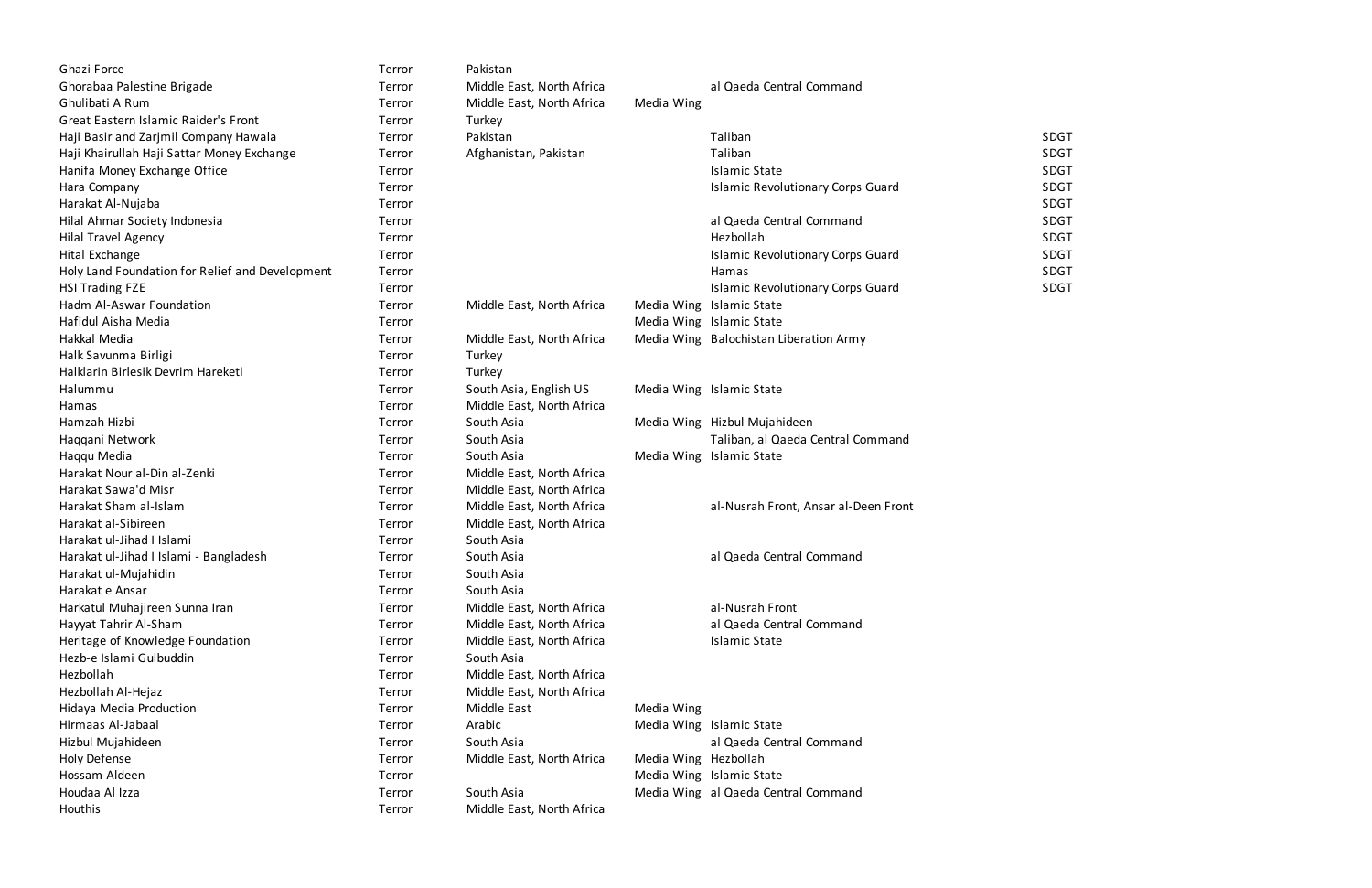| Hurras al-Din                                       | Terror | Middle East, North Africa |                    | al Qaeda Central Command                                     |             |
|-----------------------------------------------------|--------|---------------------------|--------------------|--------------------------------------------------------------|-------------|
| Hêzên Parastina Gel                                 | Terror | Turkey                    |                    |                                                              |             |
| Imam Hossein University                             | Terror |                           |                    | <b>Islamic Revolutionary Corps Guard</b>                     | <b>SDGT</b> |
| Imam Khomeini Relief Committee (Lebanon Branch)     | Terror |                           |                    |                                                              | <b>SDGT</b> |
| Imensazen Consultant Engineers Institute            | Terror |                           |                    | <b>Islamic Revolutionary Corps Guard</b>                     | <b>SDGT</b> |
| Impulse International S.A.L. Offshore               | Terror |                           |                    | Hezbollah                                                    | <b>SDGT</b> |
| Impulse S.A.R.L.                                    | Terror |                           |                    | Hezbollah                                                    | <b>SDGT</b> |
| Info FiSyria                                        | Terror | Russia                    |                    | Media Wing Islamic State                                     |             |
| Iran Marine Industrial Company, Sadra               | Terror |                           |                    |                                                              | <b>SDGT</b> |
| Iran Tractor manufacturing Company                  | Terror |                           |                    | <b>Islamic Revolutionary Corps Guard</b>                     | <b>SDGT</b> |
| Iran Zinc Mines Development Company                 | Terror |                           |                    | <b>Islamic Revolutionary Corps Guard</b>                     | <b>SDGT</b> |
| Iran-Venezuela Bi-National Bank                     | Terror |                           |                    | <b>Islamic Revolutionary Corps Guard</b>                     | <b>SDGT</b> |
| Iranian Atlas Company                               | Terror |                           |                    | <b>Islamic Revolutionary Corps Guard</b>                     | <b>SDGT</b> |
| Iranian Committee for the Reconstruction of Lebanon | Terror |                           |                    | Hezbollah                                                    | <b>SDGT</b> |
| Iranian Ministry of Intelligence and Security       | Terror |                           |                    | <b>Islamic Revolutionary Corps Guard</b>                     | <b>SDGT</b> |
| <b>ISIL Sinai Province</b>                          | Terror | Middle East, North Africa |                    | <b>Islamic State</b>                                         |             |
| ISIS Committee for Research and Fatwas              | Terror | Middle East, North Africa |                    | <b>Islamic State</b>                                         |             |
| ISIS in the Greater Sahara                          | Terror |                           |                    |                                                              | <b>SDGT</b> |
| ISIS-Egypt                                          | Terror |                           |                    |                                                              | <b>SDGT</b> |
| ISIS-Somalia                                        | Terror |                           |                    | <b>Islamic State</b>                                         | <b>SDGT</b> |
| <b>ISIS-West Africa</b>                             | Terror |                           |                    |                                                              | <b>SDGT</b> |
| <b>Islamic African Relief Agency</b>                | Terror |                           |                    | al Qaeda Central Command                                     | <b>SDGT</b> |
| Islamic Army of Aden                                | Terror |                           |                    |                                                              | <b>SDGT</b> |
| <b>Islamic National Bank of Gaza</b>                | Terror |                           |                    | Hamas                                                        | <b>SDGT</b> |
| Islamic Resistance Support Organization             | Terror |                           |                    | Hezbollah                                                    | <b>SDGT</b> |
| Ibn Taymiyyah Center for Media                      | Terror | Middle East, North Africa |                    | Media Wing Islamic State                                     |             |
| Ibnat al-Islam                                      | Terror |                           |                    | Media Wing al Qaeda Central Command                          |             |
| Idrak Media                                         | Terror | Turkey                    |                    | Media Wing Islamic State                                     |             |
| Ihyae Khilafat                                      | Terror | South Asia                |                    | Media Wing Tehrik-e Taliban Pakistan                         |             |
| Ikhwat Al Khair                                     | Terror | South Asia                | Media Wing Taliban |                                                              |             |
| Ilim ve Cihad                                       | Terror | Turkey                    |                    | Media Wing al Qaeda Central Command                          |             |
| Imam Shamil Brigades                                | Terror | Russia                    |                    | al Qaeda Central Command                                     |             |
| Indian Mujahedeen                                   | Terror | South Asia                |                    |                                                              |             |
| Individualists Tending Toward the Wild              | Terror | North America             |                    |                                                              |             |
| Inspire Media                                       | Terror | Middle East, North Africa |                    | Media Wing al-Qa'ida in the Arabian Peninsula                |             |
| Inspire the Believers                               | Terror | Middle East, North Africa |                    | Media Wing Islamic State                                     |             |
| International Sikh Youth Foundation                 | Terror | South Asia                |                    |                                                              |             |
| Islam Awazi                                         | Terror | Middle East, North Africa |                    | Media Wing al Qaeda Central Command, Turkestan Islamic Party |             |
| Islam Dagi Taburu                                   | Terror | Middle East, North Africa |                    |                                                              |             |
| Islam Fighters Media                                | Terror | South Asia                |                    | Media Wing Lashkar-e Tayyiba                                 |             |
| Islamic Army in Iraq                                | Terror | Middle East, North Africa |                    |                                                              |             |
| <b>Islamic Jihad Union</b>                          | Terror | South Asia                |                    | al Qaeda Central Command                                     |             |
| Islamic Movement of Uzbekistan                      | Terror | Central Asia              |                    | <b>Islamic State</b>                                         |             |
| <b>Islamic Revolutionary Corps Guard</b>            | Terror | <b>Middle East</b>        |                    |                                                              |             |
| <b>Islamic State</b>                                | Terror | Middle East, North Africa |                    |                                                              |             |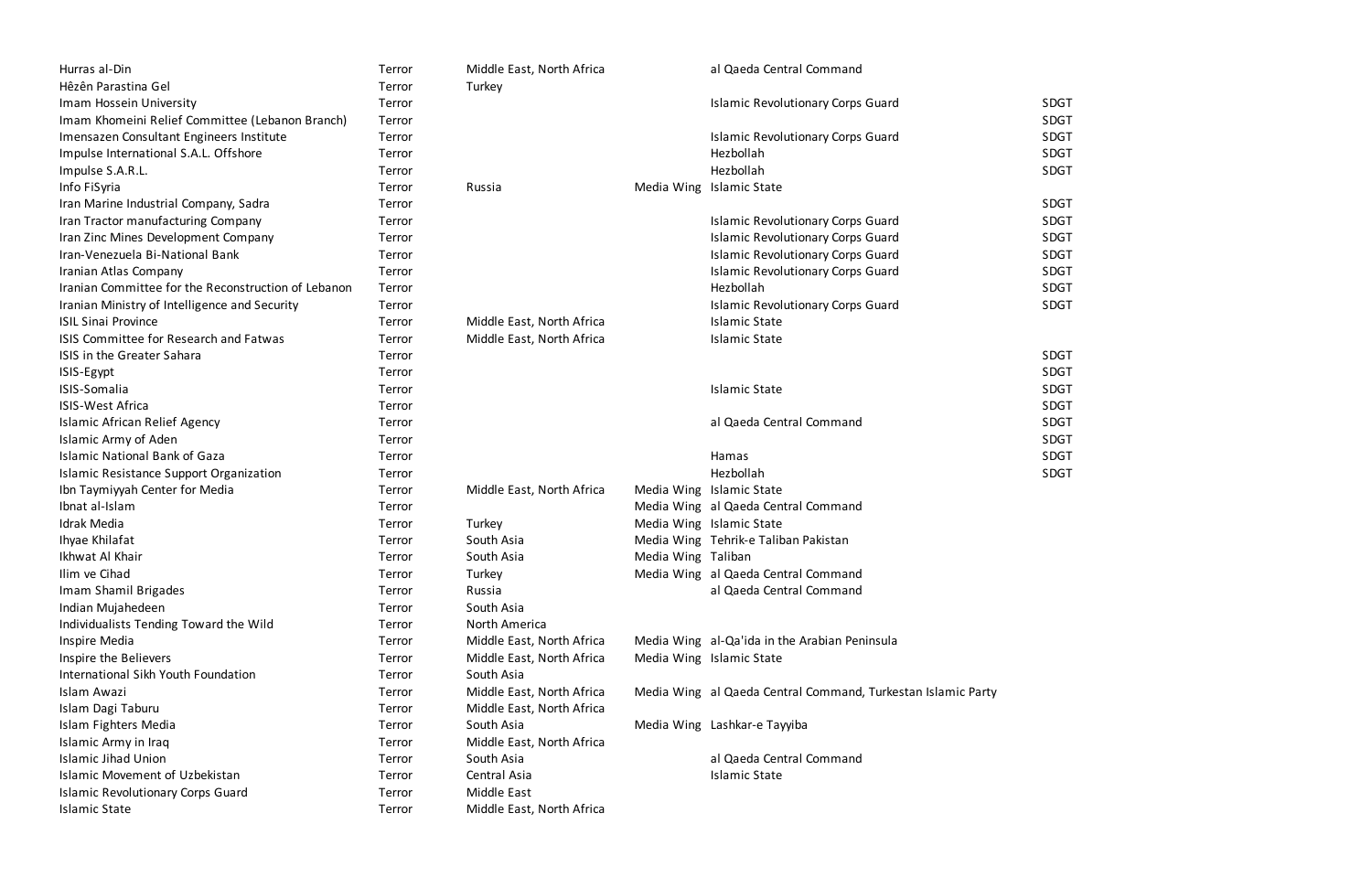| Islamic State Bangladesh                                     | Terror | South East Asia             | <b>Islamic State</b>                                           |             |
|--------------------------------------------------------------|--------|-----------------------------|----------------------------------------------------------------|-------------|
| Islamic State Jammu & Kashmir                                | Terror | South Asia                  | <b>Islamic State</b>                                           |             |
| Islamic State Saudi Arabia                                   | Terror | Middle East, North Africa   | <b>Islamic State</b>                                           |             |
| Islamic State in Libya                                       | Terror | Middle East, North Africa   | <b>Islamic State</b>                                           |             |
| <b>Islamic State in Yemen</b>                                | Terror | Middle East, North Africa   | <b>Islamic State</b>                                           |             |
| Islamic State of Iraq and the Levant Khorasan                | Terror | South Asia                  | <b>Islamic State</b>                                           |             |
| Islamic State of Iraq and the Levant - Caucasus Province     | Terror | Central Asia                | <b>Islamic State</b>                                           |             |
| <b>Islamic State of Maldives</b>                             | Terror | South Asia                  | <b>Islamic State</b>                                           |             |
| <b>Istok</b>                                                 | Terror |                             | Media Wing Islamic State                                       |             |
| Jahan Aras Kish                                              | Terror |                             | <b>Islamic Revolutionary Corps Guard</b>                       | <b>SDGT</b> |
| Jam'yah Ta'awun Al-Islamia                                   | Terror | Afghanistan                 | al Qaeda Central Command                                       | <b>SDGT</b> |
| Jamia Asariya Madrassa                                       | Terror | Pakistan                    | Lashkar-e Tayyiba                                              | <b>SDGT</b> |
| Jamia Taleem-Ul-Quran-Wal-Hadith Madrassa                    | Terror | Pakistan                    | al Qaeda Central Command                                       | <b>SDGT</b> |
| Joint Partnership of Mohammadreza Khedmati and Associ Terror |        |                             | <b>Islamic Revolutionary Corps Guard</b>                       | <b>SDGT</b> |
| Jund al-Aqsa                                                 | Terror |                             | al Qaeda Central Command                                       | <b>SDGT</b> |
| Jaish al Badeya                                              | Terror | Middle East, North Africa   | Hayyat Tahrir Al-Sham, al-Nusrah Front, al Qaeda Central Comma |             |
| Jaish Hurras al-Quds                                         | Terror | Middle East, North Africa   |                                                                |             |
| Jaish Ul Adl                                                 | Terror | South Asia                  |                                                                |             |
| Jaish Ul Nasr                                                | Terror | Middle East, North Africa   |                                                                |             |
| Jaish al-Muhajireen wal-Ansar                                | Terror | Middle East, North Africa   | al-Nusrah Front                                                |             |
| Jaish-e-Mohammed Kashmir                                     | Terror | South Asia                  |                                                                |             |
| Jama'at Ansar al-Furqan in Bilad al-Sham                     | Terror | Middle East, North Africa   | al Qaeda Central Command                                       |             |
| Jama'at al-Tawhid wal-Jihad                                  | Terror | Middle East, North Africa   | <b>Islamic State</b>                                           |             |
| Jamaah Ansharud Daulah                                       | Terror |                             | <b>Islamic State</b>                                           |             |
| Jamaah Tauhid wal Jihad                                      | Terror |                             | <b>Islamic State</b>                                           |             |
| Jamaat Ul Mujahideen Bangladesh                              | Terror | South Asia                  |                                                                |             |
| Jamaat ul Ansar al Sharia                                    | Terror | South Asia                  | al Qaeda Central Command                                       |             |
| Jamaat-ul-Ahrar                                              | Terror | South Asia                  | al Qaeda Central Command                                       |             |
| Jama'at Nusrat al-Islam wal-Muslimin                         | Terror | Africa                      | al Qaeda Central Command                                       |             |
| Jama'at ul Dawa al-Qu'ran                                    | Terror | South Asia                  | al Qaeda Central Command                                       |             |
| Jamia Furqan                                                 | Terror | <b>Balkans</b>              | <b>Islamic State</b>                                           |             |
| Jamiat-ul-Mujahideen                                         | Terror | South Asia, India, Pakistan |                                                                |             |
| Jammiyathul Millathu Ibrahim                                 | Terror | South Asia                  |                                                                |             |
| Janah Media                                                  | Terror | Israel                      | Media Wing Islamic State                                       |             |
| Jaysh Al-Islam                                               | Terror | Middle East, North Africa   |                                                                |             |
| Jaysh Rijal al-Tariq al-Naqshabandi                          | Terror | Middle East, North Africa   |                                                                |             |
| Jaysh al Amn al Salafi fi Bayt al-Maqdis                     | Terror | Middle East, North Africa   | al Qaeda Central Command                                       |             |
| Jaysh al Malahim                                             | Terror | Middle East                 | Hurras al-Din                                                  |             |
| Jaysh al-Fateh                                               | Terror | Middle East, North Africa   |                                                                |             |
| Jaysh al-Sahel                                               | Terror | Middle East, North Africa   | Hurras al-Din, al Qaeda Central Command                        |             |
| Jemaah Islamiyah                                             | Terror | South East Asia             |                                                                |             |
| Jemmah Anshorut Tauhid                                       | Terror | South Asia, Indonesia       |                                                                |             |
| Jewish Defense League                                        | Terror | North America               |                                                                |             |
| Jews of Jihad Media                                          | Terror | Middle East, North Africa   | Media Wing Islamic State                                       |             |
| Jihad Media                                                  | Terror | Middle East, North Africa   | Media Wing Islamic State                                       |             |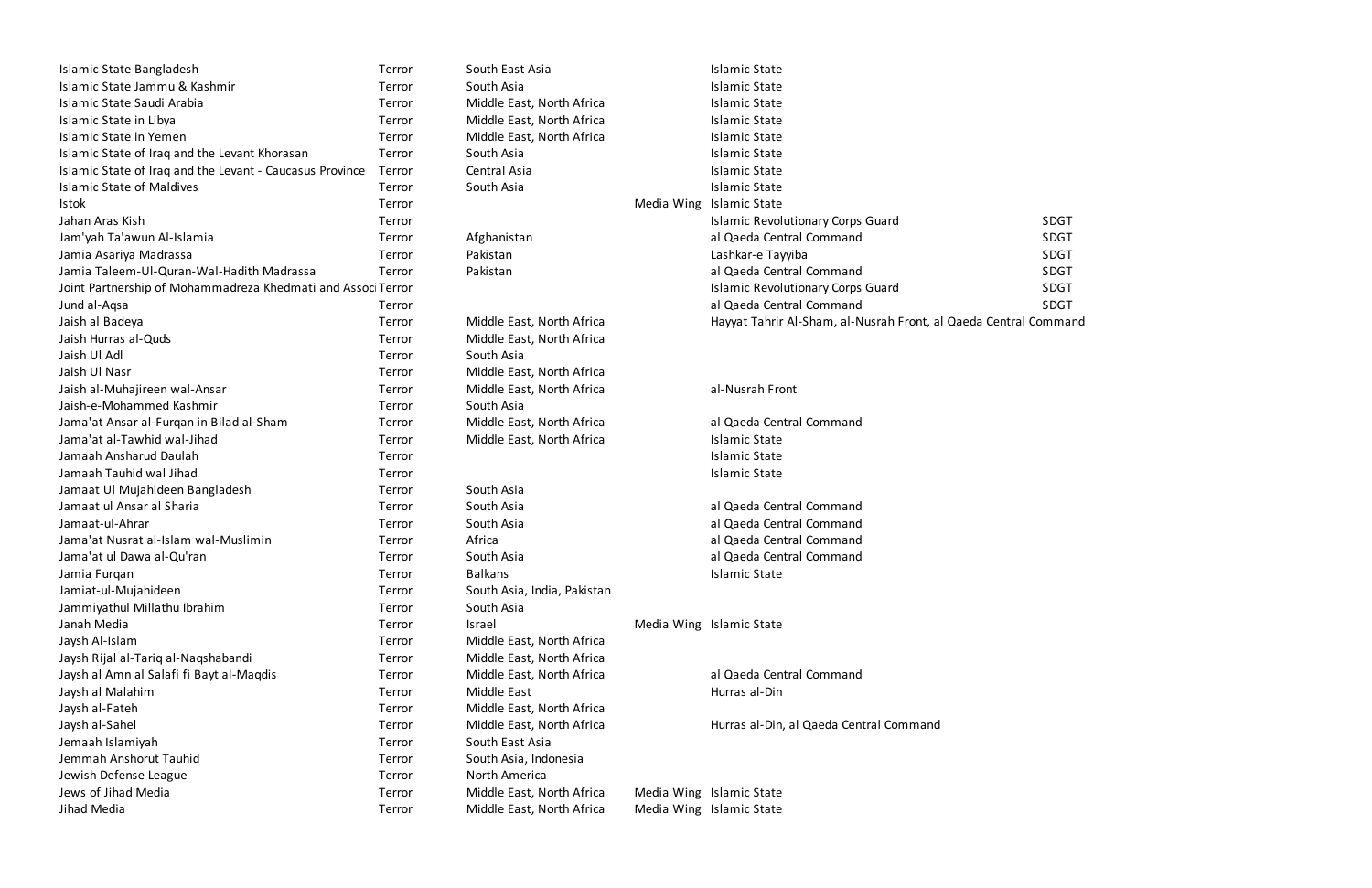| Jihad Recollections                                             | Terror | North America                | Media Wing al Qaeda Central Command             |             |
|-----------------------------------------------------------------|--------|------------------------------|-------------------------------------------------|-------------|
| Jihad al-Binaa                                                  | Terror | <b>Middle East</b>           | Hezbollah                                       |             |
| Jihad's Callers Center                                          | Terror | Middle East, North Africa    |                                                 |             |
| Joint Operation Room for Palestinian Resistance Factions Terror |        |                              | Hamas                                           |             |
| Jund Ansar Allah Gaza                                           | Terror | Middle East, North Africa    | <b>Islamic State</b>                            |             |
| Jund al-Islam                                                   | Terror | Middle East, North Africa    | al Qaeda Central Command                        |             |
| Jund al-Khilafah                                                | Terror | Middle East, North Africa    | <b>Islamic State</b>                            |             |
| Jundallah                                                       | Terror | Middle East, North Africa    |                                                 |             |
| Jundallah Studio                                                | Terror |                              | Media Wing Islamic Movement of Uzbekistan       |             |
| Junuud al Sham                                                  | Terror | Middle East, North Africa    |                                                 |             |
| Kafak Enterprises Limited                                       | Terror |                              | Hezbollah                                       | <b>SDGT</b> |
| Kairaba Supermarket                                             | Terror |                              | Hezbollah                                       | <b>SDGT</b> |
| Kanso Fishing Agency Limited                                    | Terror |                              | Hezbollah                                       | <b>SDGT</b> |
| Khatam Ol Anbia Gharargah Sazandegi Nooh                        | Terror |                              | <b>Islamic Revolutionary Corps Guard</b>        | <b>SDGT</b> |
| Khors Aircompany                                                | Terror | Ukraine                      | <b>Islamic Revolutionary Corps Guard</b>        | <b>SDGT</b> |
| Kyrgyz Trans Avia                                               | Terror |                              | <b>Islamic Revolutionary Corps Guard</b>        | <b>SDGT</b> |
| Kahane Chai                                                     | Terror | Middle East, North Africa    |                                                 |             |
| Kamtapur Liberation Organisation                                | Terror | South Asia                   |                                                 |             |
| Kangleipak Communist Party                                      | Terror | South Asia, India            |                                                 |             |
| Katai'b Thuwar Al-Sham                                          | Terror | Middle East, North Africa    |                                                 |             |
| Kataib Abu Amara                                                | Terror | Middle East, North Africa    | Free Syrian Army                                |             |
| Kataib Rad Al Khawarij                                          | Terror | Middle East, North Africa    |                                                 |             |
| Kata'ib Hizballah                                               | Terror | Middle East, North Africa    |                                                 |             |
| Kata'ib Sayyed al Shuhada                                       | Terror | Middle East, North Africa    |                                                 |             |
| Katem Media Foundation                                          | Terror | Middle East, North Africa    | Media Wing Islamic State                        |             |
| Katibah Masyaariq                                               | Terror | Middle East, South East Asia | <b>Islamic State</b>                            |             |
| Katibah Nusantara                                               | Terror |                              | <b>Islamic State</b>                            |             |
| Katibat Al Ghurabaa                                             | Terror | Middle East, North Africa    | al Qaeda Central Command                        |             |
| Katibat al Imam Al-Bukha                                        | Terror | Middle East, North Africa    | al Qaeda Central Command                        |             |
| Kawaser Al Nasher                                               | Terror | Middle East, North Africa    | Media Wing Islamic State                        |             |
| Khaier Ummah                                                    | Terror | Middle East, North Africa    | Media Wing al Qaeda Central Command             |             |
| Khalid bin Al-Walid Army                                        | Terror | Middle East, North Africa    | <b>Islamic State</b>                            |             |
| Khalifa Islamic Mindanao                                        | Terror | South East Asia, Philippines | <b>Islamic State</b>                            |             |
| Khalistan Commando Force                                        | Terror | South Asia                   |                                                 |             |
| Khalistan Liberation Force                                      | Terror | South Asia                   |                                                 |             |
| Khalistan Tiger Force                                           | Terror | India                        |                                                 |             |
| Khalistan Zindabad Force                                        | Terror | India                        |                                                 |             |
| Khandaq Media News                                              | Terror | Indonesia                    | Media Wing al Qaeda Central Command             |             |
| Khattab Media Foundation                                        | Terror | Middle East, North Africa    | <b>Islamic State</b>                            |             |
| Khilafa Islamic Mindanao                                        | Terror | Philippines                  |                                                 |             |
| Khorasan Brigades - Saraya Khorasani                            | Terror | Middle East, North Africa    |                                                 |             |
| Know Your Martyrs                                               | Terror | South Asia                   | Media Wing Lashkar-e Tayyiba, Hizbul Mujahideen |             |
| Koma Civaken Kurdistan                                          | Terror | Turkey                       |                                                 |             |
| Komalen Ciwan                                                   | Terror | Turkey                       |                                                 |             |
| Kurdistan Workers Party                                         | Terror | Turkey                       |                                                 |             |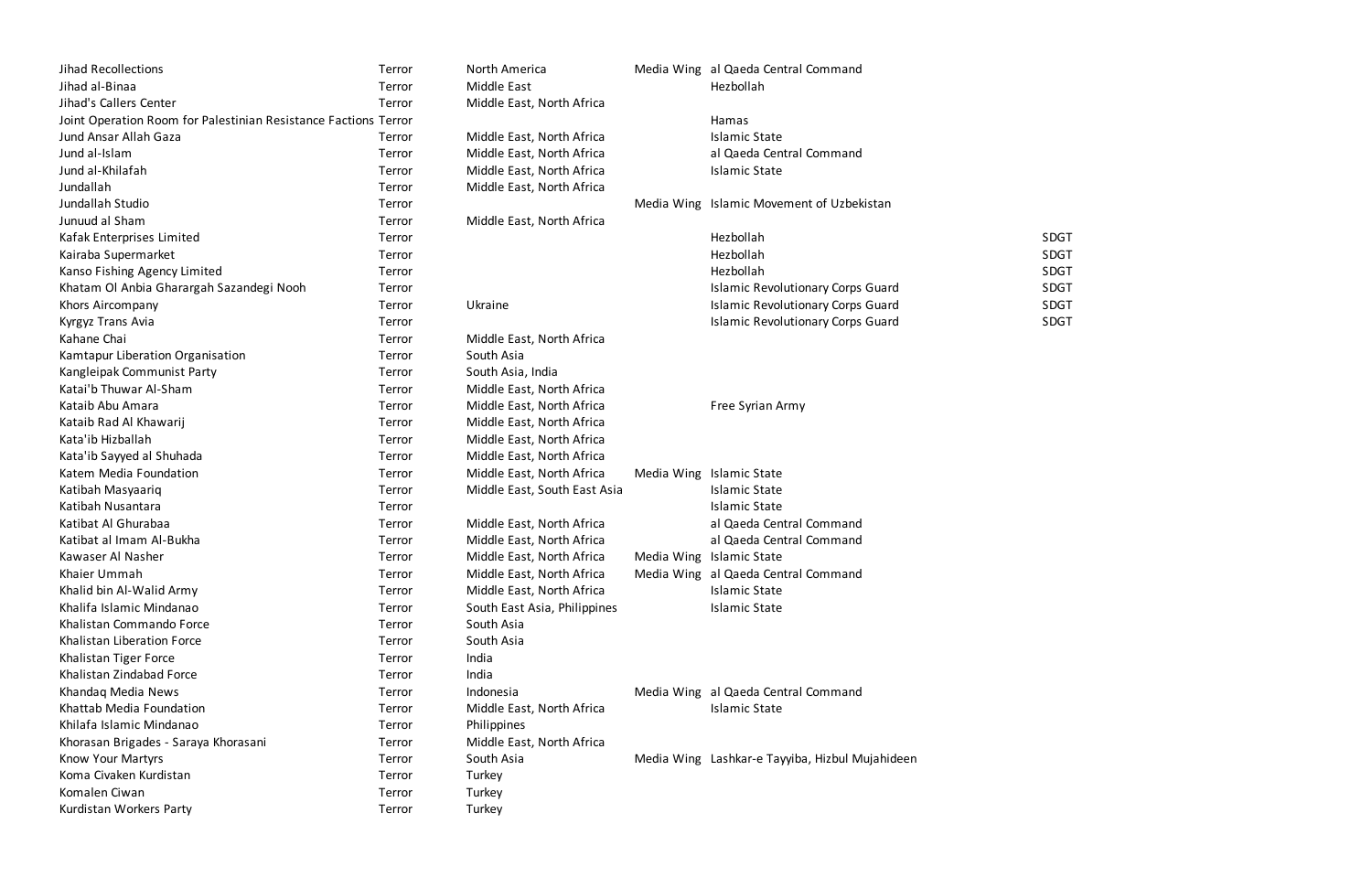| Kureys Media                                      | Terror | Turkey                    | Media Wing Islamic State                 |             |
|---------------------------------------------------|--------|---------------------------|------------------------------------------|-------------|
| Kybernetiq                                        | Terror | Western Europe            | Media Wing Islamic State                 |             |
| Labico SAL Offshore                               | Terror |                           | Hezbollah                                | <b>SDGT</b> |
| Lajnat Al Daawa Al Islamiyya                      | Terror |                           | al Qaeda Central Command                 | <b>SDGT</b> |
| Lama Foods International Offshore S.A.L.          | Terror |                           | Hezbollah                                | <b>SDGT</b> |
| Lama Foods S.A.R.L.                               | Terror |                           | Hezbollah                                | <b>SDGT</b> |
| Le-Hua Electronic Field Co. Limited               | Terror |                           | Hezbollah                                | <b>SDGT</b> |
| Lebanese Media Group                              | Terror |                           | Hezbollah                                | <b>SDGT</b> |
| Lebra Moon General Trading LLC                    | Terror |                           | <b>Islamic Revolutionary Corps Guard</b> | <b>SDGT</b> |
| Liibaan Trading                                   | Terror |                           | <b>Islamic State</b>                     | <b>SDGT</b> |
| Liner Transport Kish                              | Terror |                           | Hezbollah                                | <b>SDGT</b> |
| Liwa Al-Thawra                                    | Terror |                           |                                          | <b>SDGT</b> |
| Labaek Media                                      | Terror | Africa                    | Media Wing al Qaeda Central Command      |             |
| Labyak Media Outlet                               | Terror | Middle East, North Africa | Media Wing al Qaeda Central Command      |             |
| Lashkar I Jhangvi                                 | Terror | South Asia                |                                          |             |
| Lashkar-e-Tayyiba                                 | Terror | South East Asia           | al Qaeda Central Command                 |             |
| Lashkar-e-Balochistan                             | Terror | South Asia                |                                          |             |
| Laskar Mujahidin                                  | Terror |                           |                                          |             |
| Lewaa Al-Thawra                                   | Terror | Africa                    |                                          |             |
| Liberation Army of Presevo Medvedja and Bujanovac | Terror | <b>Balkans</b>            |                                          |             |
| Liberation Tigers of Tamil Eelam                  | Terror | South Asia, Sri Lanka     |                                          |             |
| Libya Shield Force                                | Terror | Middle East, North Africa |                                          |             |
| Libyan Islamic Fighting Group                     | Terror |                           |                                          |             |
| Libyan Media                                      | Terror | Middle East, North Africa | Media Wing Islamic State                 |             |
| Liwa Al Ansaar                                    | Terror | Media Wing                | <b>Islamic State</b>                     |             |
| Liwa Fatemiyoun                                   | Terror | Middle East, North Africa |                                          |             |
| Liwa Thuwar ar-Raqqa                              | Terror | Middle East, North Africa | Free Syrian Army                         |             |
| Liwa Zulfiqar                                     | Terror | Middle East, North Africa |                                          |             |
| Loyalist Volunteer Force                          | Terror | Western Europe            |                                          |             |
| M. Marine S.A.L. Offshore                         | Terror |                           | Hezbollah                                | <b>SDGT</b> |
| Mahan Air                                         | Terror |                           | <b>Islamic Revolutionary Corps Guard</b> | <b>SDGT</b> |
| Mahan Travel and Tourism SDN BHD                  | Terror |                           | <b>Islamic Revolutionary Corps Guard</b> | <b>SDGT</b> |
| Maher Trading and Construction Company            | Terror |                           | Hezbollah                                | <b>SDGT</b> |
| Makhtab al-Khidamat/al Kifah                      | Terror | Afghanistan               |                                          | <b>SDGT</b> |
| Makin Institute                                   | Terror |                           | <b>Islamic Revolutionary Corps Guard</b> | <b>SDGT</b> |
| Mamoun Darkazanli Import-Export Company           | Terror |                           | al Qaeda Central Command                 | <b>SDGT</b> |
| <b>Martyrs Foundation</b>                         | Terror |                           | Hezbollah                                | <b>SDGT</b> |
| Martyrs Foundation in Lebanon                     | Terror |                           | Hezbollah                                | <b>SDGT</b> |
| MB Bank                                           | Terror | Russia                    | <b>Islamic Revolutionary Corps Guard</b> | <b>SDGT</b> |
| Meadowbrook Investments Limited                   | Terror |                           | Libyan Islamic Fighting Group            | <b>SDGT</b> |
| Mehr Bank                                         | Terror |                           | <b>Islamic Revolutionary Corps Guard</b> | <b>SDGT</b> |
| Mehr Eqtesad Bank                                 | Terror |                           | <b>Islamic Revolutionary Corps Guard</b> | <b>SDGT</b> |
| Mehr Eqtesad Financial Group                      | Terror |                           | <b>Islamic Revolutionary Corps Guard</b> | <b>SDGT</b> |
| Mehr-e Eqtesad-e Iranian Investment Company       | Terror |                           | <b>Islamic Revolutionary Corps Guard</b> | <b>SDGT</b> |
| Mellat Bank Closed Joint-Stock Company            | Terror |                           | <b>Islamic Revolutionary Corps Guard</b> | <b>SDGT</b> |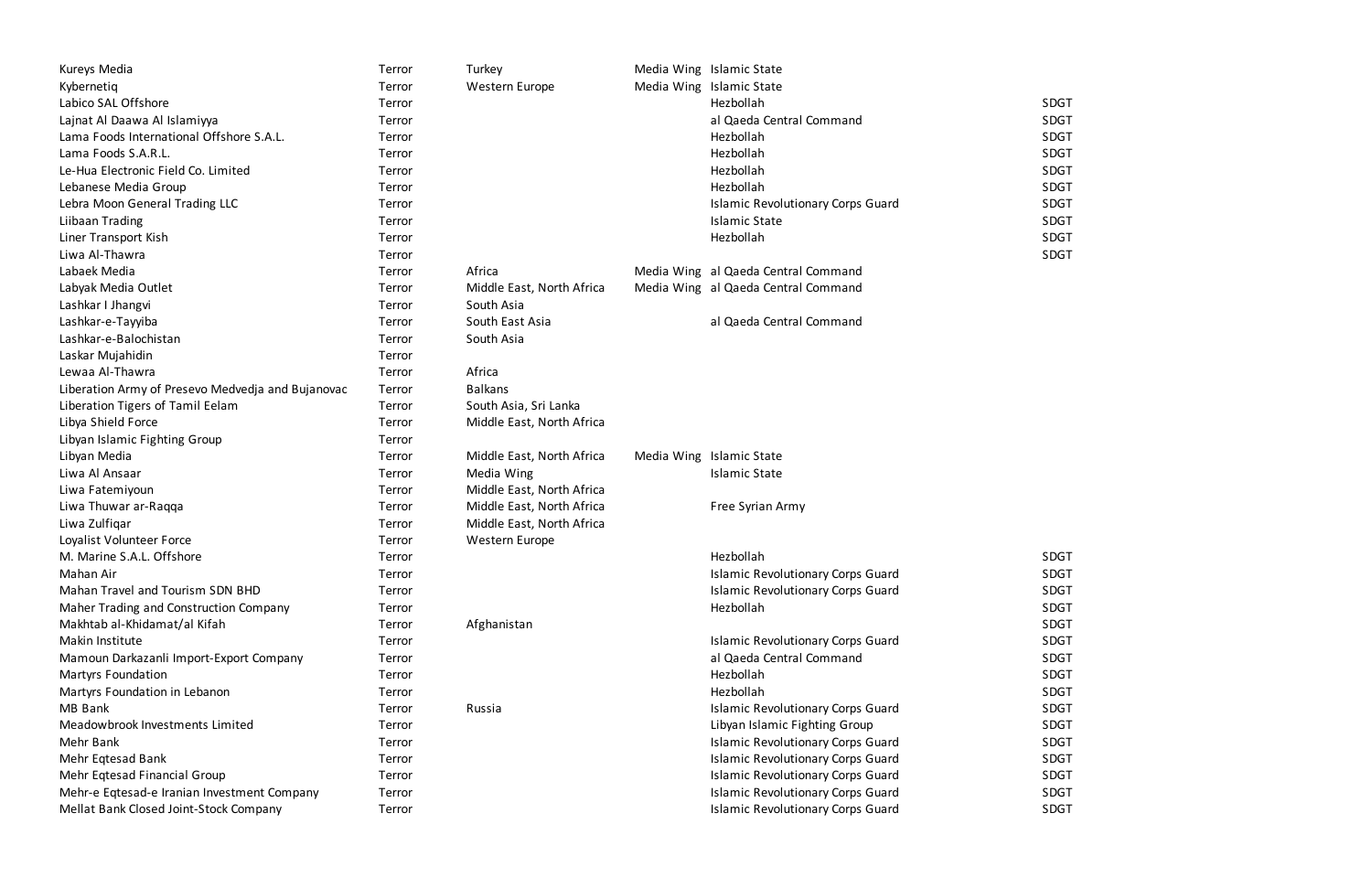| Melli Bank PLC                                              | Terror |                            |                      | Islamic Revol            |
|-------------------------------------------------------------|--------|----------------------------|----------------------|--------------------------|
| Melli International Building & Industry Company             | Terror |                            |                      | <b>Islamic Revol</b>     |
| Meraj Air                                                   | Terror |                            |                      | Islamic Revol            |
| Ministry of Defense and Armed Forces Logistics              | Terror |                            |                      | <b>Islamic Revol</b>     |
| Mirage for Engineering and Trading                          | Terror |                            |                      | Islamic Revol            |
| Mirage for Waste Management and Environmental Servic Terror |        |                            |                      | <b>Islamic Revol</b>     |
| Movement for Islamic Reform in Arabia                       | Terror |                            |                      | al Qaeda Cer             |
| My Aviation Company Limited                                 | Terror |                            |                      | Islamic Revol            |
| Macedonian National Liberation Army                         | Terror | <b>Balkans</b>             |                      |                          |
| Madoun                                                      | Terror | Middle East, North Africa  |                      | Media Wing Islamic State |
| Maha Sohon Balakaya                                         | Terror | South Asia                 |                      |                          |
| Majelis Mujahidin Indonesia                                 | Terror |                            |                      |                          |
| Maktabat Al Raqeem                                          | Terror | Middle East, North Africa  |                      | Media Wing al Qaeda Cer  |
| Maktabat al Himma                                           | Terror | Middle East, North Africa  |                      | Media Wing Islamic State |
| Malahem Cyber Army                                          | Terror |                            |                      | Media Wing al Qaeda Cer  |
| Malhama Tactical                                            | Terror | Central Asia               |                      | Heyyat Tahrir            |
| Management of Savagery                                      | Terror |                            |                      | <b>Islamic State</b>     |
| Manba al Jihad                                              | Terror | South Asia                 | Media Wing           | Taliban                  |
| <b>Mansouri Operations</b>                                  | Terror | South Asia                 |                      | Taliban                  |
| <b>Maoist Communist Party</b>                               | Terror | Turkey                     |                      |                          |
| Markaz Duat Al Thaohid                                      | Terror |                            |                      | Media Wing al Qaeda Cer  |
| Mashal Afghan Media                                         | Terror |                            | Media Wing Taliban   |                          |
| May you understand                                          | Terror |                            |                      | Media Wing Islamic State |
| <b>Meamar SARL</b>                                          | Terror | Middle East                |                      | Hezbollah                |
| Medad Media                                                 | Terror | Middle East, North Africa  | Media Wing           | <b>Islamic State</b>     |
| Media Jihadi Troops                                         | Terror | Central Asia               |                      | Media Wing al Qaeda Cer  |
| <b>Mediaction Magazine</b>                                  | Terror | Western Europe             |                      | Media Wing Islamic State |
| Meydan Medya                                                | Terror | Turkey                     |                      | Media Wing Islamic State |
| Miguel Arcángel Roscigna Armed Group                        | Terror | South America              |                      |                          |
| Millatu Ibrahim                                             | Terror | Western Europe             |                      | <b>Islamic State</b>     |
| Milli Muslim League                                         | Terror | South Asia                 |                      |                          |
| Milli Youth Wing                                            | Terror | South Asia                 |                      |                          |
| Minbar at-Tawhid wa'l-Jihad                                 | Terror | Middle East, North Africa  |                      | Media Wing al Qaeda Cer  |
| Monaser                                                     | Terror | Middle East, North Africa  |                      | Media Wing Islamic State |
| Montassir                                                   | Terror | Middle East, North Africa  |                      | Media Wing Islamic State |
| Moqawama Games                                              | Terror | Middle East, North Africa  | Media Wing Hezbollah |                          |
| Morahafat Media                                             | Terror |                            |                      | Media Wing Islamic State |
| Moro Islamic Liberation Front                               | Terror |                            |                      |                          |
| Moroccan Islamic Combatant Group                            | Terror | Middle East, North Africa  |                      | al Qaeda Cer             |
| Movement for Unity and Jihad in West Africa                 | Terror | Africa                     |                      | al Qaeda Cer             |
| Movimiento Bolivariano Por La Nueva Colombia                | Terror | South America, Colombia    |                      |                          |
| Muassasah Wazihul Bayan                                     | Terror |                            | Media Wing           | <b>Islamic State</b>     |
| Muassasat Al Adalah                                         | Terror | Middle East, North America |                      | Media Wing Islamic State |
| Muassisa Al-Manasir Al-Elamiya                              | Terror |                            | Media Wing           |                          |
| Muhajireen Foundation                                       | Terror | Middle East, North Africa  |                      | Media Wing Islamic State |

Islamic Revolutionary Corps Guard SDGT Islamic Revolutionary Corps Guard **SDGT** Islamic Revolutionary Corps Guard SDGT Islamic Revolutionary Corps Guard **Forces 2008** SDGT Islamic Revolutionary Corps Guard SDGT Islamic Revolutionary Corps Guard SDGT al Qaeda Central Command SDGT Islamic Revolutionary Corps Guard SDGT Middle East, North Africa Media Wing al Qaeda Central Command Media Wing al Qaeda Central Command Central Asia **Tackical Tackical Tackical Tackical Tackical Tackical Tackical Tackical Tackical Asia Heyyat Tahrir Al-Sham** Media Wing al Qaeda Central Command Media Wing Taliban Media Wing Islamic State Central Asia **Troops Troops Troops Troops Troops Troops Troops Troops Troops Troops Troops Troops Troops Troops** Middle East, North Africa Media Wing al Qaeda Central Command Media Wing Islamic State Middle East, North Africa al Qaeda Central Command Africa **Africa** in West Africa **and Jihamah in West Africa** al Qaeda Central Command Media Wing Islamic State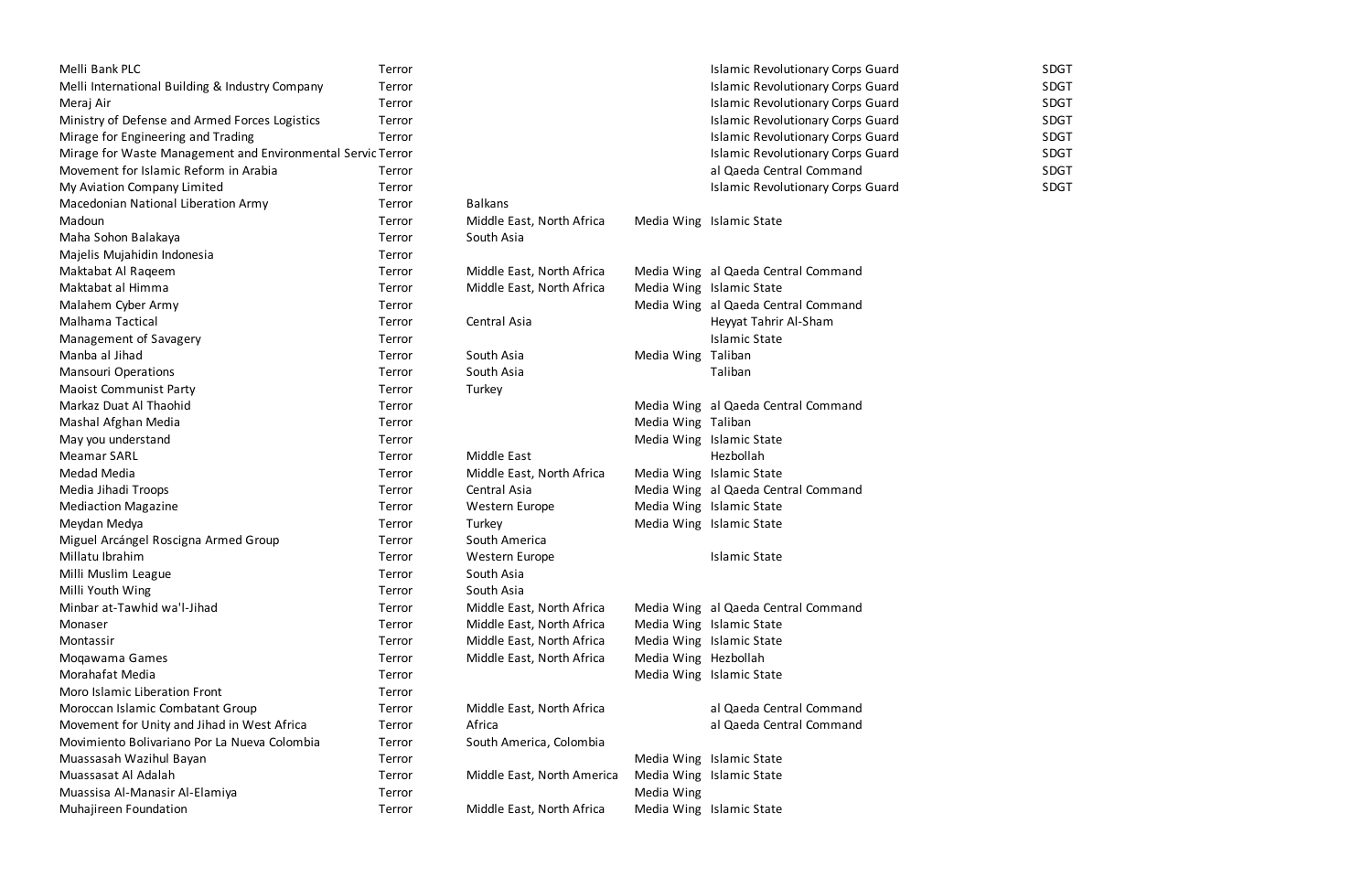| Muhammad Jamal Network                                  | Terror | Middle East, North Africa                                       |                    | al Qaeda Central Command                      |             |
|---------------------------------------------------------|--------|-----------------------------------------------------------------|--------------------|-----------------------------------------------|-------------|
| Muharir Al-Ansar                                        | Terror |                                                                 |                    | Media Wing Islamic State                      |             |
| Muhassileen Media                                       | Terror |                                                                 | Media Wing Taliban |                                               |             |
| Mujahid Al-Sham Media                                   | Terror | Middle East, North Africa, Ara Media Wing Hayyat Tahrir Al-Sham |                    |                                               |             |
| Mujahideen Islam Pattani                                | Terror |                                                                 |                    |                                               |             |
| Mujahideen Shura Council in the Environs of Jerusalem   | Terror | Middle East, North Africa                                       |                    | <b>Islamic State</b>                          |             |
| Mujahidin Distro                                        | Terror |                                                                 |                    |                                               |             |
| Mujahidin Indonesia Barat                               | Terror |                                                                 |                    | <b>Islamic State</b>                          |             |
| Mujahidin Indonesia Timur                               | Terror |                                                                 |                    | <b>Islamic State</b>                          |             |
| Mukhtar Army                                            | Terror | Middle East, North Africa                                       |                    |                                               |             |
| Munaser                                                 | Terror | South Asia                                                      |                    | Media Wing Islamic State                      |             |
| Naria General Trading LLC                               | Terror |                                                                 |                    | <b>Islamic Revolutionary Corps Guard</b>      | <b>SDGT</b> |
| National Industries and Mining Development Company      | Terror |                                                                 |                    | <b>Islamic Revolutionary Corps Guard</b>      | <b>SDGT</b> |
| Negin Sahel Royal Investment Company                    | Terror |                                                                 |                    | <b>Islamic Revolutionary Corps Guard</b>      | <b>SDGT</b> |
| New Horizon Organization                                | Terror |                                                                 |                    | <b>Islamic Revolutionary Corps Guard</b>      | <b>SDGT</b> |
| Nia International                                       | Terror | Pakistan                                                        |                    | Lashkar-e Tayyiba                             | <b>SDGT</b> |
| Nahawand Media Foundation                               | Terror |                                                                 |                    | Media Wing Islamic State                      |             |
| Nashir Qemam                                            | Terror | Middle East, North Africa                                       | Media Wing         |                                               |             |
| Nasr Media                                              | Terror |                                                                 |                    | Media Wing Islamic State                      |             |
| <b>National Action Group</b>                            | Terror | Western Europe                                                  |                    |                                               |             |
| National Liberation Army                                | Terror | South America                                                   |                    |                                               |             |
| <b>National Socialist Order</b>                         | Terror | <b>United States</b>                                            |                    |                                               |             |
| National Socialist Underground                          | Terror | Western Europe                                                  |                    |                                               |             |
| National Thoweed Jama'at                                | Terror | South Asia                                                      |                    |                                               |             |
| Nationalist Socialist Council of Nagaland - Isak-Muivah | Terror | South Asia, India                                               |                    |                                               |             |
| Nawai Afghan Jihad                                      | Terror | South Asia                                                      | Media Wing Taliban |                                               |             |
| Nejaat Social Welfare Organization                      | Terror | Afghanistan                                                     |                    | Islamic State of Iraq and the Levant Khorasan |             |
| Nida Ul Jihaad                                          | Terror | South Asia                                                      |                    | Media Wing Tehrik-e Taliban Pakistan          |             |
| Nida-e-haq                                              | Terror | South Asia                                                      |                    | Media Wing Islamic State                      |             |
| Ninawa                                                  | Terror | Middle East, North Africa                                       |                    | Media Wing Islamic State                      |             |
| Noor Al Tawheed                                         | Terror | Middle East, North Africa                                       |                    | Media Wing Islamic State                      |             |
| Northern Order                                          | Terror | Canada                                                          |                    |                                               |             |
| Nuqtatun Aelamiyyah                                     | Terror |                                                                 |                    | Media Wing Islamic State                      |             |
| Nusantara Network                                       | Terror |                                                                 |                    | Media Wing Islamic State                      |             |
| <b>Nusrat Al Islam Coalition</b>                        | Terror | Middle East, North Africa                                       |                    | al Qaeda Central Command                      |             |
| Offiscoop NV                                            | Terror |                                                                 |                    | Hezbollah                                     | <b>SDGT</b> |
| Omid Bonyan Day Insurance Services                      | Terror |                                                                 |                    | <b>Islamic Revolutionary Corps Guard</b>      | <b>SDGT</b> |
| Omran Sahel                                             | Terror |                                                                 |                    | <b>Islamic Revolutionary Corps Guard</b>      | <b>SDGT</b> |
| Omran Va Maskan Abad Day Company                        | Terror |                                                                 |                    | <b>Islamic Revolutionary Corps Guard</b>      | <b>SDGT</b> |
| Oriental Oil Kish                                       | Terror |                                                                 |                    | <b>Islamic Revolutionary Corps Guard</b>      | <b>SDGT</b> |
| Osama Media                                             | Terror | Middle East, North Africa                                       |                    | Media Wing al Qaeda Central Command           |             |
| <b>Otik Aviation</b>                                    | Terror | Turkey                                                          |                    | <b>Islamic Revolutionary Corps Guard</b>      | <b>SDGT</b> |
| Ovlas Trading S.A.                                      | Terror |                                                                 |                    | Hezbollah                                     | <b>SDGT</b> |
| Ozlam Properties Limited                                | Terror |                                                                 |                    | al Qaeda Central Command                      | <b>SDGT</b> |
| Okba Ibn Nafaa Battalion                                | Terror | Middle East, North Africa                                       |                    | al Qaeda Central Command                      |             |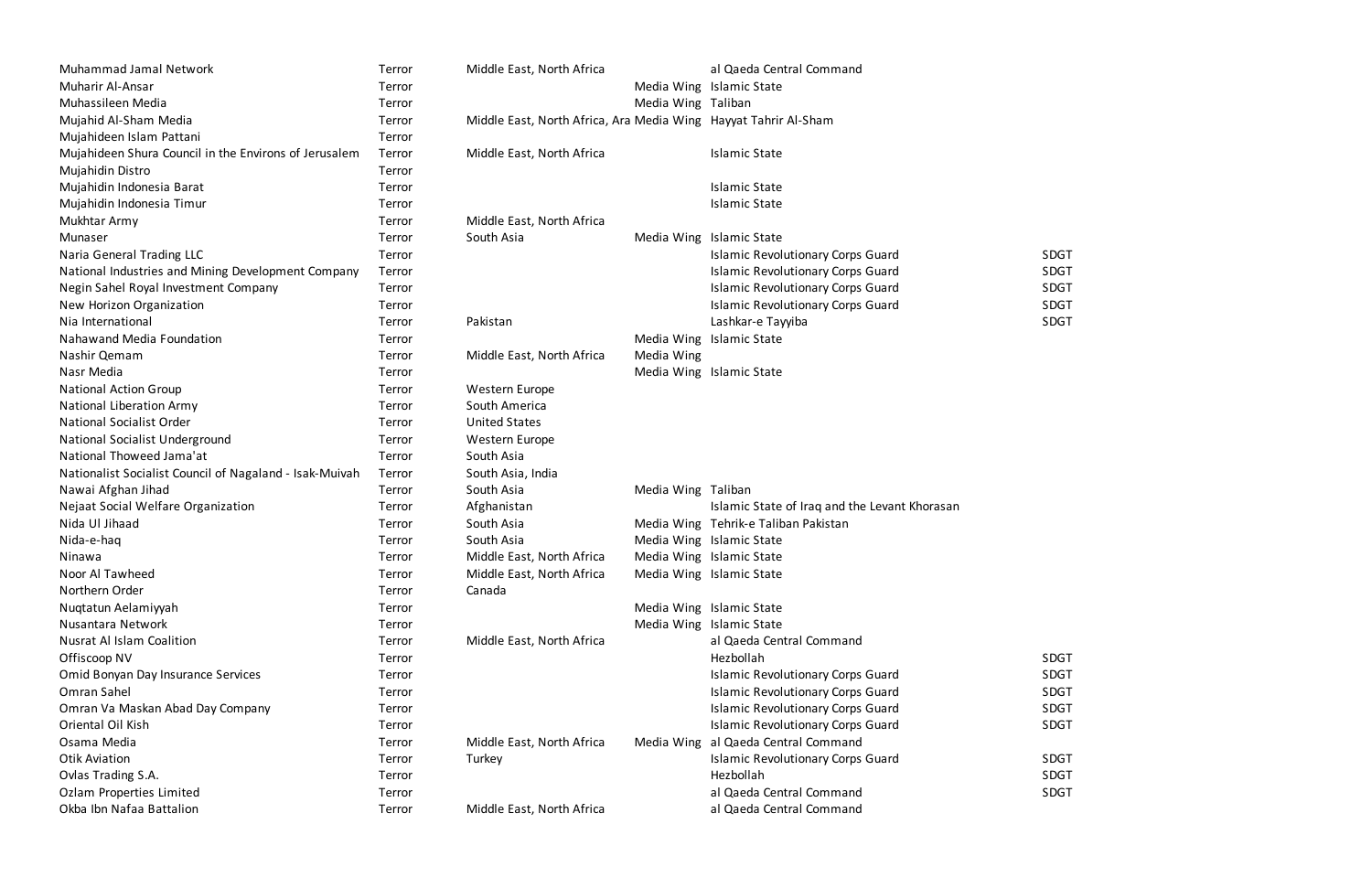| <b>Operations Media Production House</b>                            | Terror | Middle East, North Africa  |                      | Media Wing Islamic State                 |             |
|---------------------------------------------------------------------|--------|----------------------------|----------------------|------------------------------------------|-------------|
| Orange Volunteers                                                   | Terror | Western Europe             |                      |                                          |             |
| Palestinian Association in Austria                                  | Terror | Austria                    |                      | Hamas                                    | <b>SDGT</b> |
| Palestinian Martyrs Foundation                                      | Terror |                            |                      | Hezbollah                                | <b>SDGT</b> |
| Pardazesh Tasvir Rayan Co.                                          | Terror |                            |                      | <b>Islamic Revolutionary Corps Guard</b> | <b>SDGT</b> |
| Parsian Bank                                                        | Terror |                            |                      | <b>Islamic Revolutionary Corps Guard</b> | <b>SDGT</b> |
| Parsian Catalyst Chemical Company                                   | Terror |                            |                      | <b>Islamic Revolutionary Corps Guard</b> | <b>SDGT</b> |
| Persia International Bank PLC                                       | Terror |                            |                      | <b>Islamic Revolutionary Corps Guard</b> | <b>SDGT</b> |
| Persian Gulf Sabz Karafarinan                                       | Terror |                            |                      | <b>Islamic Revolutionary Corps Guard</b> | <b>SDGT</b> |
| <b>Pioneer Logistics</b>                                            | Terror | Turkey                     |                      | <b>Islamic Revolutionary Corps Guard</b> | <b>SDGT</b> |
| Pouya Air                                                           | Terror |                            |                      | <b>Islamic Revolutionary Corps Guard</b> | <b>SDGT</b> |
| Premier Investment Group SAL (Off-Shore)                            | Terror |                            |                      |                                          | <b>SDGT</b> |
| Printing Trade Center GmbH                                          | Terror |                            |                      | <b>Islamic Revolutionary Corps Guard</b> | <b>SDGT</b> |
| Profesyoneller Elektronik                                           | Terror | Turkey                     |                      | <b>Islamic State</b>                     | <b>SDGT</b> |
| Palestine Liberation Front                                          | Terror | Middle East, North Africa  |                      |                                          |             |
| Palestine the Greatest Prophet Brigade                              | Terror | Middle East, North Africa  |                      |                                          |             |
| Palestinian Black September Organization                            | Terror | Middle East, North Africa  |                      |                                          |             |
| Palestinian Islamic Jihad                                           | Terror | Middle East, North Africa  |                      |                                          |             |
| Parthia Cargo LLC                                                   | Terror | Middle East                |                      |                                          |             |
| Partiya Jiyana Azad a Kurdistane                                    | Terror | Turkey                     |                      |                                          |             |
| Pashtunani Haq                                                      | Terror |                            | Media Wing           |                                          |             |
| Patriotic Democratic Women's Youth                                  | Terror | Turkey                     |                      |                                          |             |
| People's Revolutionary Party of Kangleipak                          | Terror | South Asia, India          |                      |                                          |             |
| Platform Media                                                      | Terror | Middle East, North Africa  |                      | Media Wing Islamic State                 |             |
| Popular Front for the Liberation of Palestine                       | Terror | Middle East, North Africa  |                      |                                          |             |
| Popular Front for the Liberation of Palestine-General Com Terror    |        | Middle East, North Africa  |                      |                                          |             |
| Popular Resistance Brigades                                         | Terror |                            |                      | Hayyat Tahrir Al-Sham                    |             |
| Qadimoun                                                            | Terror | Arabic, Middle East        | Media Wing Hezbollah |                                          |             |
| Qeshm Fars Air                                                      | Terror |                            |                      | <b>Islamic Revolutionary Corps Guard</b> | <b>SDGT</b> |
| Qeshm Zinc Smelting and Reduction Company                           | Terror |                            |                      | <b>Islamic Revolutionary Corps Guard</b> | <b>SDGT</b> |
| Qadimoun                                                            | Terror | Middle East, North America |                      | Media Wing Islamic State                 |             |
| Qawem Media                                                         | Terror | Middle East, North Africa  | Media Wing           |                                          |             |
| Quraysh Media Center                                                | Terror | middle                     | Media Wing           |                                          |             |
| RA Havacilik Lojistik Ve Tasimacilik Ticaret Limited Sirketi Terror |        | Turkey                     |                      | <b>Islamic Revolutionary Corps Guard</b> | <b>SDGT</b> |
| Rabita Trust                                                        | Terror | Pakistan                   |                      | al Qaeda Central Command                 | <b>SDGT</b> |
| Rah Sahel Institute                                                 | Terror |                            |                      | <b>Islamic Revolutionary Corps Guard</b> | <b>SDGT</b> |
| Rahab Institute                                                     | Terror |                            |                      | <b>Islamic Revolutionary Corps Guard</b> | <b>SDGT</b> |
| Rahat Ltd.                                                          | Terror | Pakistan, Afghanistan      |                      | Taliban                                  | <b>SDGT</b> |
| Rahmah Charitable Organization                                      | Terror | Pakistan                   |                      | al Qaeda Central Command                 | <b>SDGT</b> |
| Rashed Exchange                                                     | Terror |                            |                      | <b>Islamic Revolutionary Corps Guard</b> | <b>SDGT</b> |
| Reem Pharmaceutical                                                 | Terror |                            |                      | <b>Islamic Revolutionary Corps Guard</b> | <b>SDGT</b> |
| Revival of Islamic Heritage Society                                 | Terror |                            |                      | al Qaeda Central Command                 | <b>SDGT</b> |
| Revolutionary People's Struggle                                     | Terror | Greece                     |                      |                                          | <b>SDGT</b> |
| Roshan Money Exchange                                               | Terror | Afghanistan                |                      | Taliban                                  | <b>SDGT</b> |
| Royay-e Roz Kish Investment Company                                 | Terror |                            |                      | <b>Islamic Revolutionary Corps Guard</b> | <b>SDGT</b> |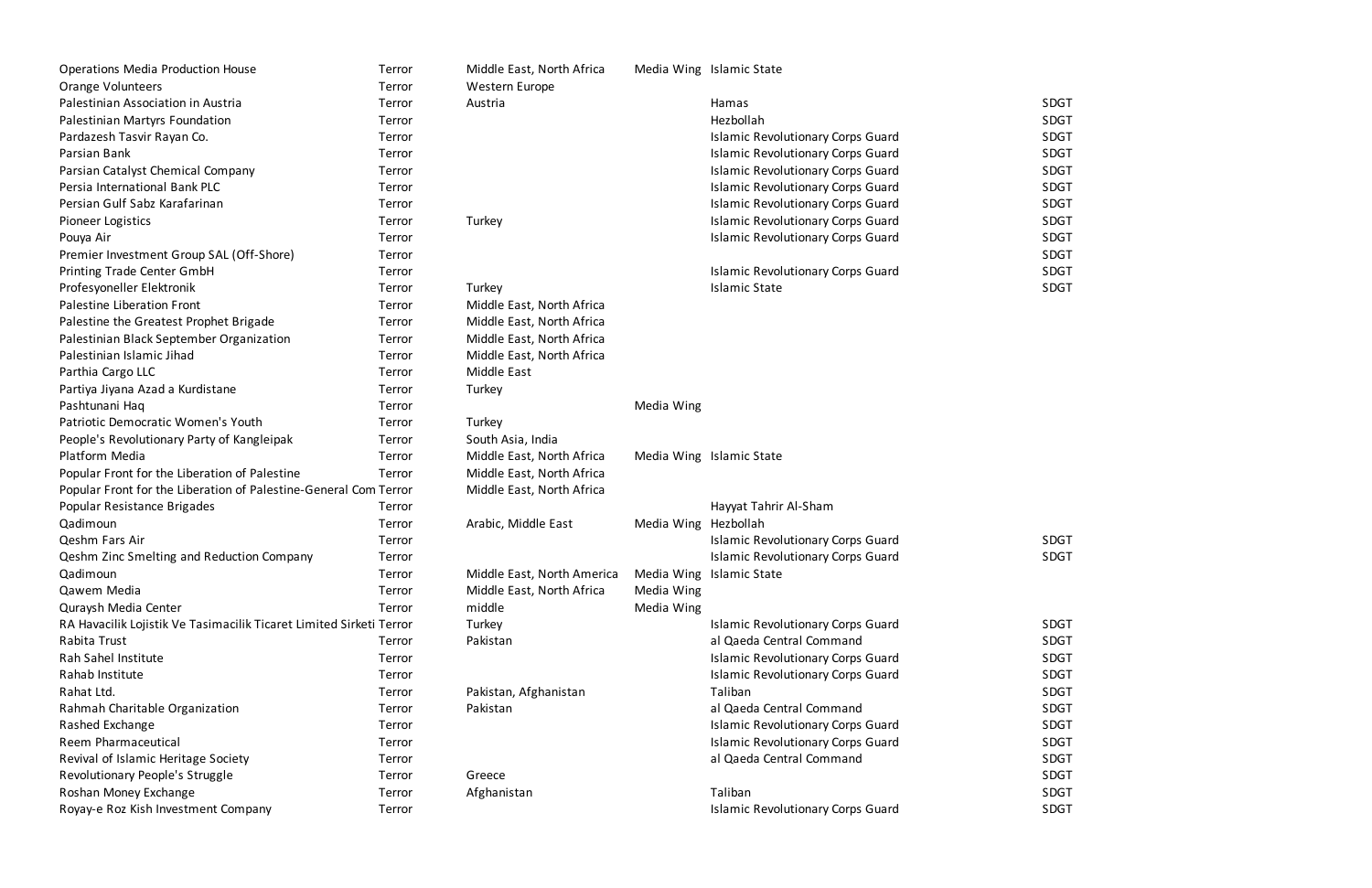| <b>RTSN Syria News</b>                         | Terror | Middle East, North Africa   | Media Wing           |                                                                          |             |
|------------------------------------------------|--------|-----------------------------|----------------------|--------------------------------------------------------------------------|-------------|
| Rajah Solaiman Movement                        | Terror | South East Asia             |                      |                                                                          |             |
| Rayat Al Tawheed                               | Terror | Western Europe              |                      | Media Wing Islamic State                                                 |             |
| Real Irish Republican Army                     | Terror | Western Europe              |                      |                                                                          |             |
| <b>Red Army Faction</b>                        | Terror | Western Europe              |                      |                                                                          |             |
| <b>Red Hand Defenders</b>                      | Terror | Western Europe              |                      |                                                                          |             |
| Revolutionary Armed Forces of Colombia         | Terror | South America               |                      |                                                                          |             |
| Revolutionary Nuclei                           | Terror | Western Europe              |                      |                                                                          |             |
| Revolutionary Struggle                         | Terror | Western Europe              |                      |                                                                          |             |
| Rimaah Media                                   | Terror | Middle East, North Africa   |                      | Media Wing Islamic State                                                 |             |
| Rouh Al Amin                                   | Terror | Middle East, North Africa   | Media Wing Hezbollah |                                                                          |             |
| Rumiyah                                        | Terror | Middle East, North Africa   |                      | Media Wing Islamic State                                                 |             |
| Runda Kumpulan Kecil                           | Terror |                             |                      |                                                                          |             |
| Saaiq Media                                    | Terror | Middle East, North Africa   |                      | Media Wing Islamic State                                                 |             |
| Sahel Consultant Engineers                     | Terror |                             |                      | <b>Islamic Revolutionary Corps Guard</b>                                 | <b>SDGT</b> |
| Sakan Exchange                                 | Terror |                             |                      | <b>Islamic Revolutionary Corps Guard</b>                                 | <b>SDGT</b> |
| Sakan General Trading                          | Terror |                             |                      | <b>Islamic Revolutionary Corps Guard</b>                                 | <b>SDGT</b> |
| Sanabel Relief Agency Limited                  | Terror |                             |                      | al Qaeda Central Command                                                 | <b>SDGT</b> |
| Sanabil Association for Relief and Development | Terror |                             |                      | Hamas                                                                    | <b>SDGT</b> |
| Sara Properties Limited                        | Terror |                             |                      | al Qaeda Central Command                                                 | <b>SDGT</b> |
| Selselat Al Thahab                             | Terror |                             |                      | <b>Islamic State</b>                                                     | <b>SDGT</b> |
| Sepanir Oil and Gas Engineering Company        | Terror |                             |                      | <b>Islamic Revolutionary Corps Guard</b>                                 | <b>SDGT</b> |
| Sepasad Engineering Company                    | Terror |                             |                      | <b>Islamic Revolutionary Corps Guard</b>                                 | <b>SDGT</b> |
| Shomal Cement Company                          | Terror |                             |                      | <b>Islamic Revolutionary Corps Guard</b>                                 | <b>SDGT</b> |
| Sierra Gas S.A.L. Offshore                     | Terror |                             |                      | Hezbollah                                                                | <b>SDGT</b> |
| Sina Bank                                      | Terror |                             |                      | <b>Islamic Revolutionary Corps Guard</b>                                 | <b>SDGT</b> |
| Sirjanco Trading L.L.C.                        | Terror |                             |                      | <b>Islamic Revolutionary Corps Guard</b>                                 | <b>SDGT</b> |
| Sky Blue Bird Aviation                         | Terror |                             |                      | <b>Islamic Revolutionary Corps Guard</b>                                 | <b>SDGT</b> |
| Sky Trade Company                              | Terror |                             |                      | Hezbollah                                                                | <b>SDGT</b> |
| South Wealth Resources Company                 | Terror |                             |                      | <b>Islamic Revolutionary Corps Guard</b>                                 | <b>SDGT</b> |
| Spectrum Investment Group Holding SAL          | Terror |                             |                      | Hezbollah                                                                | <b>SDGT</b> |
| Star Trade Ghana Limited                       | Terror |                             |                      | Hezbollah                                                                | <b>SDGT</b> |
| <b>Stars Communications Ltd</b>                | Terror |                             |                      | <b>Islamic Revolutionary Corps Guard</b>                                 | <b>SDGT</b> |
| <b>Stars Communications Offshore SAL</b>       | Terror |                             |                      | <b>Islamic Revolutionary Corps Guard</b>                                 | <b>SDGT</b> |
| <b>Stars Group Holding</b>                     | Terror |                             |                      | <b>Islamic Revolutionary Corps Guard</b>                                 | <b>SDGT</b> |
| Stars International Ltd                        | Terror |                             |                      | <b>Islamic Revolutionary Corps Guard</b>                                 | <b>SDGT</b> |
| Stichting Benevolence International Nederland  | Terror |                             |                      | al Qaeda Central Command                                                 | <b>SDGT</b> |
| Syrian Arab Airlines                           | Terror |                             |                      | <b>Islamic Revolutionary Corps Guard</b>                                 | <b>SDGT</b> |
| Saham al Hind Media                            | Terror | India, Bangladesh, Pakistan |                      | Media Wing Jemaah Islamiyah, Jamaat Ul Mujahideen Bangladesh, al Qaeda C |             |
| Sahara Media                                   | Terror | Middle East, North Africa   |                      | Media Wing Islamic State                                                 |             |
| Sahm-al-Hind-Media                             | Terror | Middle East, North Africa   | Media Wing           |                                                                          |             |
| Saif Studio                                    | Terror | South Asia                  |                      | Media Wing Tehreek Lashkar e Islam Pakistan                              |             |
| Salah Al Hamd                                  | Terror | Middle East, North Africa   |                      | Media Wing Islamic State                                                 |             |
| Sam FM                                         | Terror |                             | Media Wing Houthis   |                                                                          |             |
| Sanatan Sanstha                                | Terror | India                       |                      |                                                                          |             |

| SDGT        |
|-------------|
| SDGT        |
| <b>SDGT</b> |
| <b>SDGT</b> |
| <b>SDGT</b> |
| <b>SDGT</b> |
| SDGT        |
| <b>SDGT</b> |
| <b>SDGT</b> |
| <b>SDGT</b> |
| <b>SDGT</b> |
| <b>SDGT</b> |
| SDGT        |
| <b>SDGT</b> |
| <b>SDGT</b> |
| <b>SDGT</b> |
| <b>SDGT</b> |
| <b>SDGT</b> |
| <b>SDGT</b> |
| <b>SDGT</b> |
| SDGT        |
| <b>SDGT</b> |
| SDGT        |
| CDC.        |

desh, al Qaeda Central Command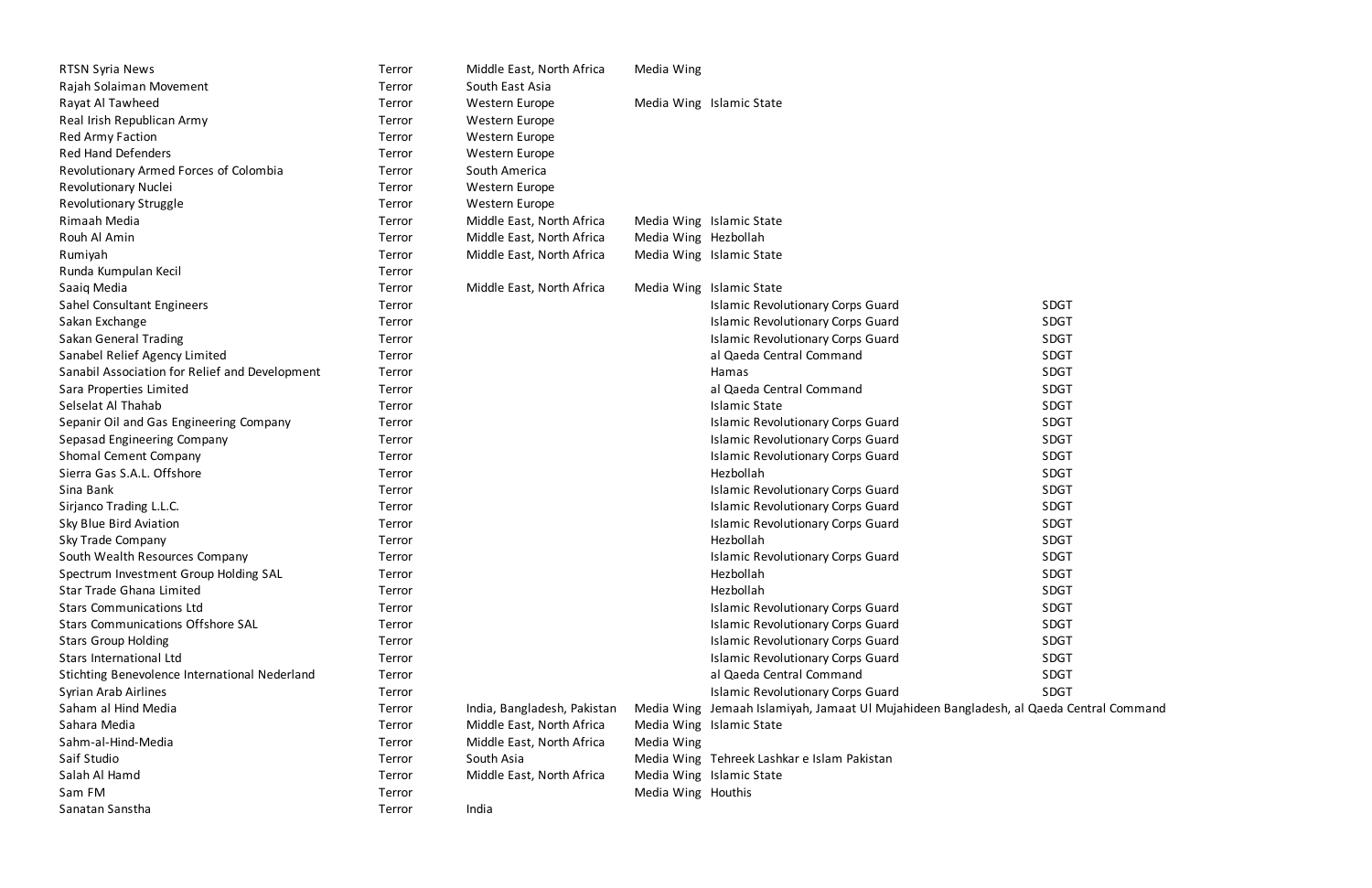| Saraya al Ashtar                              | Terror |                           |                         |                                                 |             |
|-----------------------------------------------|--------|---------------------------|-------------------------|-------------------------------------------------|-------------|
| Saut ul Ahrar                                 | Terror | South Asia                | Media Wing Taliban      |                                                 |             |
| Sawaeeq                                       | Terror | Middle East, North Africa |                         | Media Wing Islamic State                        |             |
| Sayf Al-Islam Brigades                        | Terror |                           |                         | Hamas                                           |             |
| Sect of Revolutionaries                       | Terror | Western Europe            |                         |                                                 |             |
| Shabaab al-Khilafah                           | Terror | Middle East               |                         | Media Wing Islamic State                        |             |
| Shabake Adl                                   | Terror | Middle East, North Africa | Media Wing Jaish Ul Adi |                                                 |             |
| Shahada                                       | Terror | Middle East, North Africa |                         | Media Wing Islamic State                        |             |
| Sham Today                                    | Terror | Russia                    |                         | Media Wing Islamic State                        |             |
| Shamana                                       | Terror |                           |                         | Media Wing Hayyat Tahrir Al-Sham                |             |
| Sheikh Omar Hadid Brigade                     | Terror | Middle East, North Africa |                         | <b>Islamic State</b>                            |             |
| <b>Shining Path</b>                           | Terror | South America             |                         |                                                 |             |
| Shumooq Islamic Network                       | Terror | Middle East, North Africa |                         | <b>Islamic State</b>                            |             |
| Shura Council of Benghazi Revolutionaries     | Terror | Middle East, North Africa |                         |                                                 |             |
| Shura Council of Mujahideen Derna             | Terror | Middle East, North Africa |                         |                                                 |             |
| Sham al-Ribat Foundation                      | Terror |                           |                         | Media Wing Hurras al-Din                        |             |
| Silangang Asia Media Unit                     | Terror | Middle East, North Africa |                         | Media Wing Islamic State                        |             |
| Sindhudesh Liberation Army                    | Terror | South Asia                |                         |                                                 |             |
| Sipah-e-Muhammad Pakistan                     | Terror | South Asia                |                         |                                                 |             |
| Sipah-e-Sahaba Pakistan                       | Terror | South Asia                |                         |                                                 |             |
| Sipah-i-Sahaba Pakistan                       | Terror | South Asia                |                         |                                                 |             |
| Site Rahmat                                   | Terror | Middle East, North Africa |                         | Hayyat Tahrir Al-Sham, al Qaeda Central Command |             |
| Sneen Media                                   | Terror | Middle East, North Africa |                         | Media Wing al Qaeda Central Command             |             |
| Sniper Outdoor CC                             | Terror |                           |                         | al Qaeda Central Command                        |             |
| Sodiglar News                                 | Terror | South Asia                | Media Wing Taliban      |                                                 |             |
| Sonnenkrieg Division                          | Terror | Global, UK                |                         |                                                 |             |
| Sowth al Hind                                 | Terror | India, Pakistan           |                         | Media Wing Islamic State                        |             |
| <b>Spears Foundation</b>                      | Terror | Africa                    |                         | Media Wing Islamic State                        |             |
| <b>Staats Nieuws</b>                          | Terror | Western Europe            |                         | <b>Islamic State</b>                            |             |
| Steadfastness Media Foundation                | Terror | Middle East               |                         | Media Wing Ahrar al Sham                        |             |
| Strengthening the Determination               | Terror | Middle East, North Africa |                         | Media Wing Islamic State                        |             |
| <b>Striking Their Necks</b>                   | Terror | Middle East, North Africa |                         | Media Wing Islamic State                        |             |
| Tadbirgaran Atiyeh Iranian Investment Company | Terror |                           |                         | <b>Islamic Revolutionary Corps Guard</b>        | <b>SDGT</b> |
| Taibah International - Bosnia Branch          | Terror |                           |                         |                                                 | <b>SDGT</b> |
| <b>Taktar Investment Company</b>              | Terror |                           |                         | <b>Islamic Revolutionary Corps Guard</b>        | <b>SDGT</b> |
| <b>Tamil Foundation</b>                       | Terror |                           |                         | Liberation Tigers of Tamil Eelam                | <b>SDGT</b> |
| Tamils Rehabilitation Organisation            | Terror |                           |                         | Liberation Tigers of Tamil Eelam                | <b>SDGT</b> |
| <b>Technotar Engineering Company</b>          | Terror |                           |                         | <b>Islamic Revolutionary Corps Guard</b>        | <b>SDGT</b> |
| Tehran Gostaresh Company, P.J.S.              | Terror |                           |                         |                                                 | <b>SDGT</b> |
| Tejarat Almas Mobin Holding                   | Terror |                           |                         | <b>Islamic Revolutionary Corps Guard</b>        | <b>SDGT</b> |
| Tejarat Gostar Fardad                         | Terror |                           |                         | <b>Islamic Revolutionary Corps Guard</b>        | <b>SDGT</b> |
| Teleserve Plus Sal                            | Terror |                           |                         | Hezbollah                                       | <b>SDGT</b> |
| Thaingui S.A.L. Offshore                      | Terror |                           |                         | Hezbollah                                       | <b>SDGT</b> |
| The Aid Organization of Ulema                 | Terror | Pakistan                  |                         | al Qaeda Central Command                        | <b>SDGT</b> |
| The Best Leader General Trading LLC           | Terror |                           |                         | <b>Islamic Revolutionary Corps Guard</b>        | <b>SDGT</b> |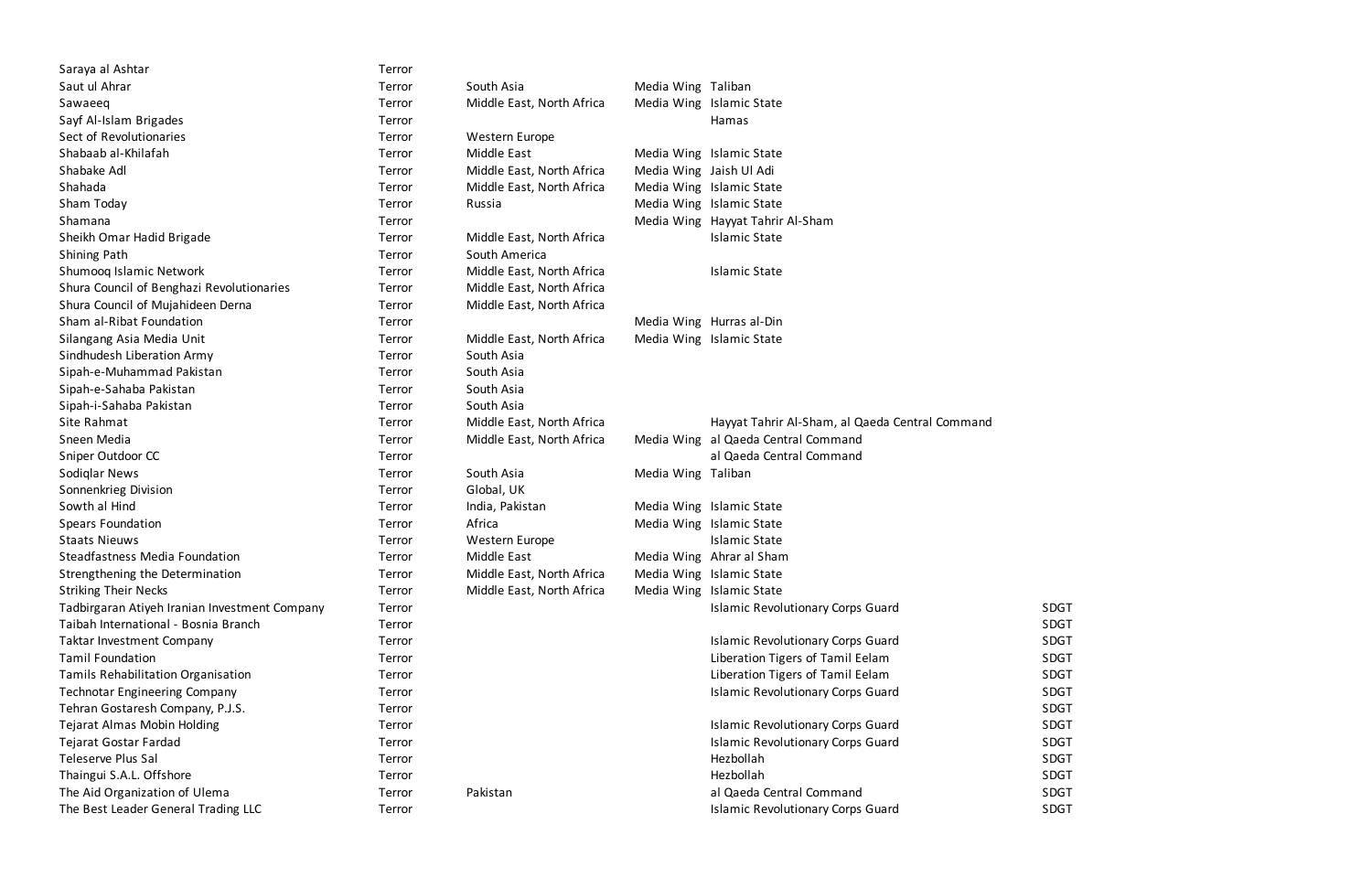| Tidewater Middle East Co.                                        | Terror |                           |                      | <b>Islamic Revolutionary Corps Guard</b> | <b>SDGT</b> |
|------------------------------------------------------------------|--------|---------------------------|----------------------|------------------------------------------|-------------|
| Tose-e Didar Iranian Holding Company                             | Terror |                           |                      | <b>Islamic Revolutionary Corps Guard</b> | <b>SDGT</b> |
| Tose-e Donya Shahr Kohan Company                                 | Terror |                           |                      | <b>Islamic Revolutionary Corps Guard</b> | <b>SDGT</b> |
| Tose-e Melli Group Investment Company                            | Terror |                           |                      | <b>Islamic Revolutionary Corps Guard</b> | <b>SDGT</b> |
| Tose-e Melli Investment Company                                  | Terror |                           |                      | <b>Islamic Revolutionary Corps Guard</b> | <b>SDGT</b> |
| Toufa Media                                                      | Terror | Middle East, North Africa | Media Wing           | al Qaeda Central Command                 |             |
| Trade Point International S.A.R.L.                               | Terror |                           |                      | Hezbollah                                | <b>SDGT</b> |
| Trigron Lojistik Kargo Limited Sirketi                           | Terror | Turkey                    |                      | <b>Islamic Revolutionary Corps Guard</b> | <b>SDGT</b> |
| Tajco Construction and Development                               | Terror |                           |                      | Hezbollah                                |             |
| Takfir wal-Hijra                                                 | Terror | Middle East, North Africa |                      | al Qaeda Central Command                 |             |
| Talaea Al-Ansar Foundation                                       | Terror | Middle East, North Africa |                      | <b>Islamic State</b>                     |             |
| Talib and Sons PTY LTD                                           | Terror | Australia                 |                      |                                          |             |
| Taliban                                                          | Terror | Middle East, Central Asia |                      | al Qaeda Central Command                 |             |
| Tamil Nadu Liberation Army                                       | Terror | South Asia                |                      |                                          |             |
| Tansiqiyyat Al-Jihad                                             | Terror | Middle East               |                      | Hayyat Tahrir Al-Sham                    |             |
| <b>Tariq Gidar Group</b>                                         | Terror | South Asia                |                      |                                          |             |
| Tavhid Va Jihod                                                  | Terror | Middle East, North Africa |                      |                                          |             |
| <b>Tawheed Awakening Media</b>                                   | Terror |                           |                      | Media Wing al Qaeda Central Command      |             |
| Tawheed Media (ISIS)                                             | Terror |                           |                      | Media Wing Islamic State                 |             |
| Team Dz                                                          | Terror |                           |                      | Media Wing Islamic State                 |             |
| Tehreek Labbaik Ya RasoolAllah - Balochistan                     | Terror | South Asia                |                      |                                          |             |
| Tehreek Lashkar e Islam Pakistan                                 | Terror | South Asia                |                      |                                          |             |
| Tehreek I Labbaik Pakistan                                       | Terror | South Asia                |                      |                                          |             |
| Tehreek-e-Azadi of Jammu Kashmir                                 | Terror | South Asia                |                      |                                          |             |
| Tehreek-e-Nafaz-e-Shariat-e-Mohammadi                            | Terror | South Asia                |                      |                                          |             |
| Tehreek-ul-Mujahideen                                            | Terror | South Asia                |                      |                                          |             |
| Tehrik-e Taliban Pakistan                                        | Terror | South Asia                |                      | al Qaeda Central Command                 |             |
| Tevhid Dergisi                                                   | Terror | Turkey                    |                      | Media Wing Islamic State                 |             |
| Teyrebazen Azadiya Kurdistan                                     | Terror | Turkey                    |                      |                                          |             |
| <b>Thabaat News Agency</b>                                       | Terror | Afghanistan               |                      | Media Wing al Qaeda Central Command      |             |
| The Base (hate org)                                              | Terror | North America             |                      |                                          |             |
| The Base Movement                                                | Terror | South Asia, India         |                      |                                          |             |
| The Bond Foundation for Media Production                         | Terror | Middle East, North Africa |                      | Media Wing al Qaeda Central Command      |             |
| The Central Military Media Bureau of the Islamic Resistar Terror |        | Middle East, North Africa | Media Wing Hezbollah |                                          |             |
| The City of Monotheism and Monotheists                           | Terror | Africa                    |                      | <b>Islamic State</b>                     |             |
| The Covenant of the Sword and the Arm of the Lord                | Terror | North America             |                      |                                          |             |
| The Global Islamic Media Front                                   | Terror | Middle East, North Africa |                      | Media Wing al Qaeda Central Command      |             |
| The Islamic Front                                                | Terror | Middle East, North Africa |                      |                                          |             |
| The Islamic International Brigade                                | Terror | Russia                    |                      |                                          |             |
| The Islamist Magazine                                            | Terror | Middle East, North Africa |                      | Media Wing Islamic State                 |             |
| The Maute Group                                                  | Terror | Philippines               |                      | <b>Islamic State</b>                     |             |
| The Palestinian Relief and Development Fund                      | Terror | <b>Middle East</b>        |                      | Hamas                                    |             |
| The Popular Resistance Movement                                  | Terror | Middle East, North Africa |                      |                                          |             |
| The Resistance Front                                             | Terror | India                     |                      |                                          |             |
| The Riyadus-Salikhun Reconnaissance and Sabotage Batta Terror    |        | <b>Balkans</b>            |                      |                                          |             |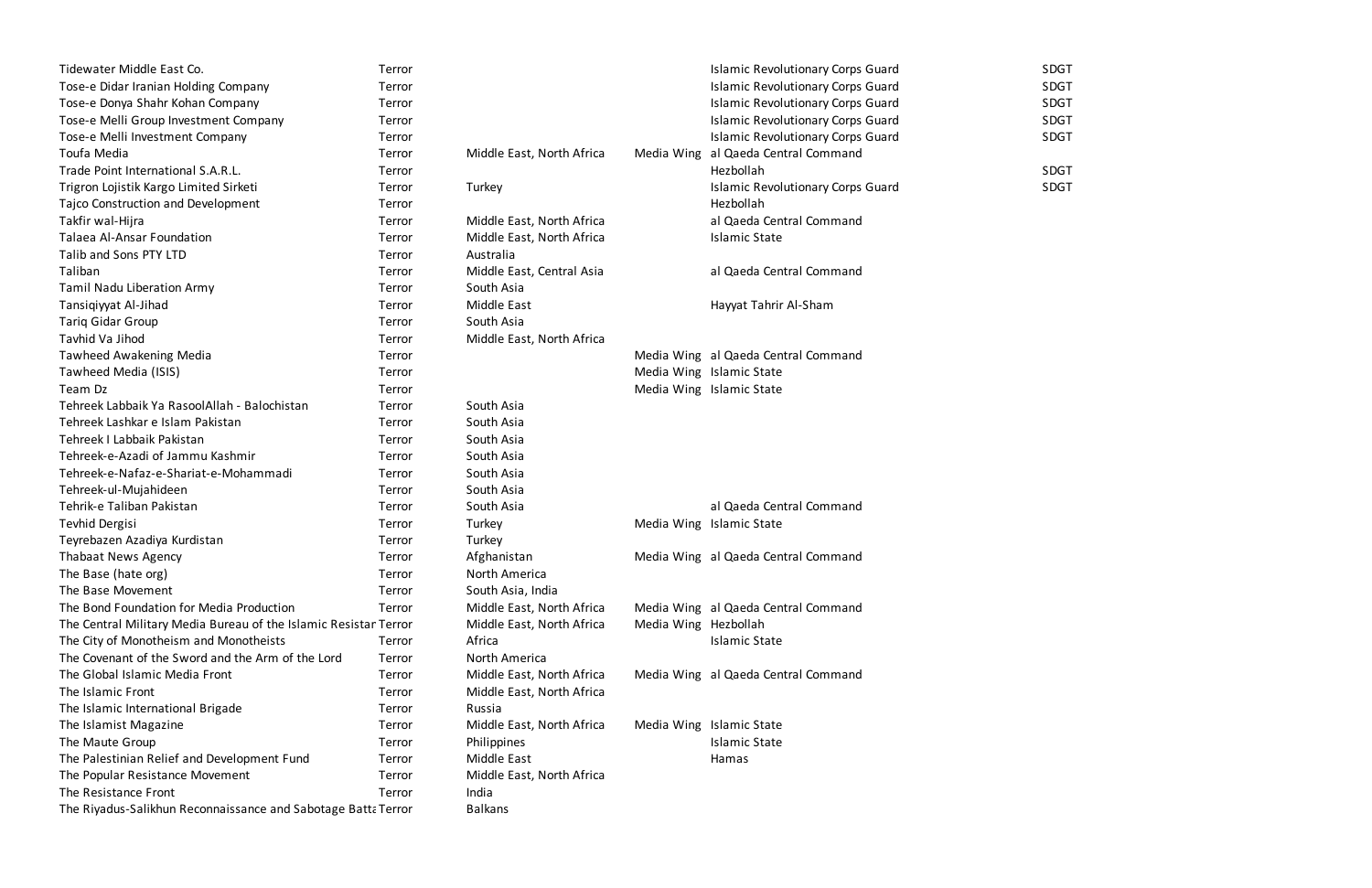| The Shahid Foundation                                        | Terror |                              |                       | Hezbollah                                |             |
|--------------------------------------------------------------|--------|------------------------------|-----------------------|------------------------------------------|-------------|
| The Sinister Division                                        | Terror | Global, United States        |                       |                                          |             |
| The Special Purpose Islamic Regiment                         | Terror | <b>Balkans</b>               |                       |                                          |             |
| The Survivors of Tyrants                                     | Terror | <b>Middle East</b>           | Media Wing            |                                          |             |
| The True Religion                                            | Terror | Western Europe               |                       | <b>Islamic State</b>                     |             |
| The Wounded Foundation                                       | Terror |                              |                       | Hezbollah                                |             |
| The Lone Wolfs Foundation                                    | Terror | Middle East, North Africa    |                       | Media Wing Islamic State                 |             |
| Tor Birghuna                                                 | Terror |                              |                       | Media Wing Islamic State                 |             |
| Tunisian Combat Group                                        | Terror | Middle East, North Africa    |                       |                                          |             |
| Turabi Official                                              | Terror | South Asia                   |                       | Media Wing Hizbul Mujahideen             |             |
| Turkestan Islamic Party                                      | Terror | East Asia                    |                       | al Qaeda Central Command                 |             |
| Turkish Communist Party - Marxist-Leninist                   | Terror | Turkey                       |                       |                                          |             |
| <b>Turkish Communist Party-Marxist</b>                       | Terror | Turkey                       |                       |                                          |             |
| Turning Point Foundation                                     | Terror | Middle East, North Africa    |                       | Media Wing Islamic State                 |             |
| Ukrainian-Mediterranean Airlines                             | Terror | Ukraine                      |                       | <b>Islamic Revolutionary Corps Guard</b> | <b>SDGT</b> |
| Ummah Tameer E-Nau                                           | Terror | Afghanistan                  |                       | al Qaeda Central Command                 | <b>SDGT</b> |
| Unique Stars Mobile Phones LLC                               | Terror |                              |                       | <b>Islamic Revolutionary Corps Guard</b> | <b>SDGT</b> |
| <b>Ulster Defense Association</b>                            | Terror | Western Europe               |                       |                                          |             |
| <b>Umar Media</b>                                            | Terror | Middle East                  | Media Wing            |                                          |             |
| United Cyber Caliphate                                       | Terror | Middle East, North Africa    |                       | <b>Islamic State</b>                     |             |
| United Liberation Front of Asom                              | Terror | South Asia, India            |                       |                                          |             |
| United Liberation Torchbearers Forces - Nepal                | Terror | South Asia                   |                       |                                          |             |
| United Self-Defense Forces of Colombia                       | Terror | South America                |                       |                                          |             |
| Vatech SARL                                                  | Terror |                              |                       | Hezbollah                                | <b>SDGT</b> |
| Virtual Battlefield                                          | Terror | Arabic, Middle East          |                       | Media Wing Islamic State                 |             |
| <b>Voltra Transcor Energy BVBA</b>                           | Terror |                              |                       | Hezbollah                                | <b>SDGT</b> |
| Vanguards of Liberation                                      | Terror | Middle East, North Africa    |                       |                                          |             |
| Vida Fundacion De Medios                                     | Terror |                              |                       | Media Wing Islamic State                 |             |
| Violent U.S.-based Anti-Government Network                   | Terror | United States, North America |                       |                                          |             |
| Vorherrschaft Division                                       | Terror | <b>United States</b>         |                       |                                          |             |
| <b>Waad Project</b>                                          | Terror |                              |                       | Hezbollah                                | <b>SDGT</b> |
| Wafa Humanitarian Organization                               | Terror | Pakistan                     |                       | Taliban                                  | <b>SDGT</b> |
| Waqfiya Ri'aya Al-Usra Al-Filitinya Wa Al-Lubnanya           | Terror |                              |                       | Hamas                                    | <b>SDGT</b> |
| Welfare and Development Organization of Jamaat-ud-Da\ Terror |        | Pakistan                     |                       | Lashkar-e Tayyiba                        | <b>SDGT</b> |
| Wonderland Amusement Park and Resort LTD                     | Terror |                              |                       | Hezbollah                                | <b>SDGT</b> |
| Wa Harrid Al Mumineen                                        | Terror | Middle East                  |                       | Hurras al-Din, Ansar al-Dine             |             |
| Wage Jihad Yourself                                          | Terror |                              |                       | Media Wing Hayyat Tahrir Al-Sham         |             |
| Wakalat Mu'ta                                                | Terror | Middle East, North Africa    |                       | Media Wing Islamic State                 |             |
| Waziristan Askari                                            | Terror |                              | Media Wing Taliban    |                                          |             |
| Wekalat Shahada                                              | Terror | Middle East, North Africa    | Media Wing al-Shabaab |                                          |             |
| <b>Welayat News Network</b>                                  | Terror | Middle East, North Africa    |                       | Media Wing Islamic State                 |             |
| Wikalah Gharb Africa                                         | Terror |                              |                       | Media Wing Islamic State                 |             |
| Wikalat Sawarim Sawarim Agency                               | Terror | Middle East, North Africa    |                       | Media Wing Islamic State                 |             |
| Wilaya Assahil                                               | Terror | Middle East, North Africa    |                       | <b>Islamic State</b>                     |             |
| Wilaya Kerkuk                                                | Terror | Middle East, North Africa    |                       | <b>Islamic State</b>                     |             |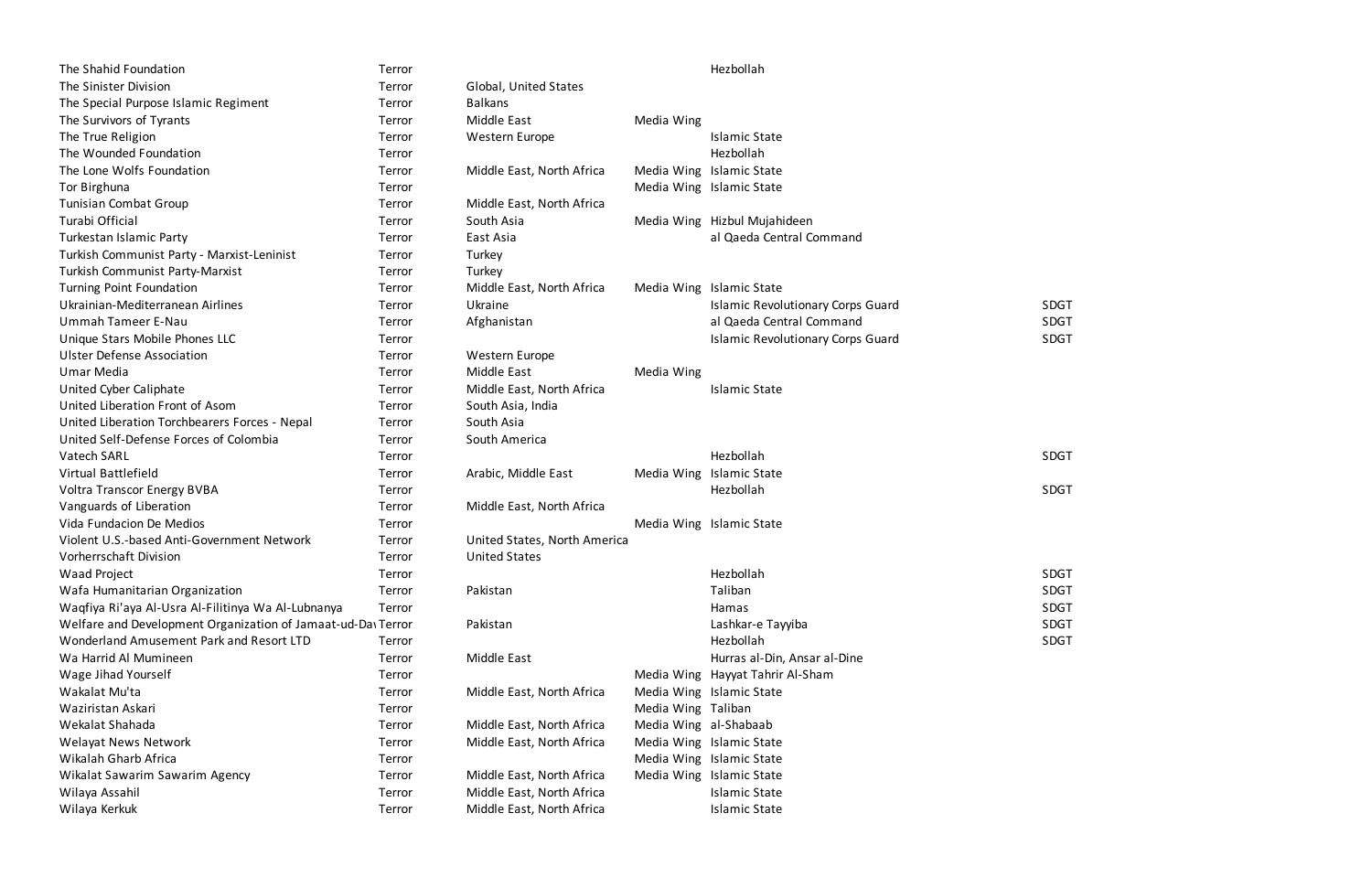| Wilayat Aden Abyan                         | Terror | Middle East, North Africa | <b>Islamic State</b>     |             |
|--------------------------------------------|--------|---------------------------|--------------------------|-------------|
| Wilayat Al Anbar                           | Terror | Middle East, North Africa | <b>Islamic State</b>     |             |
| Wilayat Al Bayda                           | Terror | Middle East, North Africa | <b>Islamic State</b>     |             |
| Wilayat Al Bingal                          | Terror | Middle East, North Africa | <b>Islamic State</b>     |             |
| Wilayat Al Furat                           | Terror | Middle East, North Africa | <b>Islamic State</b>     |             |
| Wilayat Al Janub                           | Terror |                           | <b>Islamic State</b>     |             |
| Wilayat Al Jazeera                         | Terror |                           | <b>Islamic State</b>     |             |
| Wilayat Al-Barakah                         | Terror | Middle East, North Africa | <b>Islamic State</b>     |             |
| Wilayat Al-Hijaz                           | Terror | Middle East, North Africa | <b>Islamic State</b>     |             |
| Wilayat Al-Jazair                          | Terror | Middle East, North Africa | <b>Islamic State</b>     |             |
| Wilayat Al-Khayr                           | Terror | Middle East, North Africa | <b>Islamic State</b>     |             |
| Wilayat Al-Liwa Al-Akhdar                  | Terror |                           | <b>Islamic State</b>     |             |
| Wilayat Al-Sumal                           | Terror | Africa                    | <b>Islamic State</b>     |             |
| Wilayat Azerbaijan                         | Terror | Middle East, North Africa | <b>Islamic State</b>     |             |
| Wilayat Baghdad                            | Terror | Middle East, North Africa | <b>Islamic State</b>     |             |
| Wilayat Berqa                              | Terror |                           | <b>Islamic State</b>     |             |
| Wilayat Dijlah                             | Terror | Middle East, North Africa | <b>Islamic State</b>     |             |
| Wilayat Dimashq                            | Terror | Middle East, North Africa | <b>Islamic State</b>     |             |
| Wilayat Diyali                             | Terror |                           | <b>Islamic State</b>     |             |
| Wilayat Fallujah                           | Terror | Middle East, North Africa | <b>Islamic State</b>     |             |
| Wilayat Fezzan                             | Terror | Middle East, North Africa | <b>Islamic State</b>     |             |
| Wilayat Gharb Afriqiya                     | Terror | Africa                    | <b>Islamic State</b>     |             |
| Wilayat Hadramawt                          | Terror | Middle East, North Africa | <b>Islamic State</b>     |             |
| Wilayat Halab                              | Terror |                           | <b>Islamic State</b>     |             |
| Wilayat Hama                               | Terror | Middle East, North Africa | <b>Islamic State</b>     |             |
| Wilayat Homs                               | Terror |                           | <b>Islamic State</b>     |             |
| Wilayat Houran                             | Terror |                           | <b>Islamic State</b>     |             |
| Wilayat Idlib                              | Terror | Middle East, North Africa | <b>Islamic State</b>     |             |
| Wilayat Kashmir                            | Terror | South Asia                | <b>Islamic State</b>     |             |
| Wilayat Kavkaz                             | Terror | Russia                    | <b>Islamic State</b>     |             |
| Wilayat Khurasan                           | Terror | South Asia                | <b>Islamic State</b>     |             |
| Wilayat Najd                               | Terror |                           | <b>Islamic State</b>     |             |
| Wilayat News Network                       | Terror | Middle East, North Africa | Media Wing Islamic State |             |
| Wilayat North Baghdad                      | Terror |                           | <b>Islamic State</b>     |             |
| Wilayat Raqqah                             | Terror | Middle East, North Africa | <b>Islamic State</b>     |             |
| Wilayat Salah Al-Ddin                      | Terror |                           | <b>Islamic State</b>     |             |
| Wilayat Sanaa                              | Terror | Middle East, North Africa | <b>Islamic State</b>     |             |
| Wilayat Shabwa                             | Terror | Middle East, North Africa | <b>Islamic State</b>     |             |
| Wilayat Sharq Asiya                        | Terror |                           | <b>Islamic State</b>     |             |
| Wilayat Sina                               | Terror | Middle East, North Africa | <b>Islamic State</b>     |             |
| Wilayat Tarabulus                          | Terror |                           | <b>Islamic State</b>     |             |
| Wilayat Tunis                              | Terror | Middle East, North Africa | <b>Islamic State</b>     |             |
| Xhemati Alban                              | Terror | Middle East, North Africa | Media Wing Islamic State |             |
| Yousser Company for Finance and Investment | Terror |                           | Hezbollah                | <b>SDGT</b> |
| Yaqeen Media                               | Terror | Middle East, North Africa | Media Wing Islamic State |             |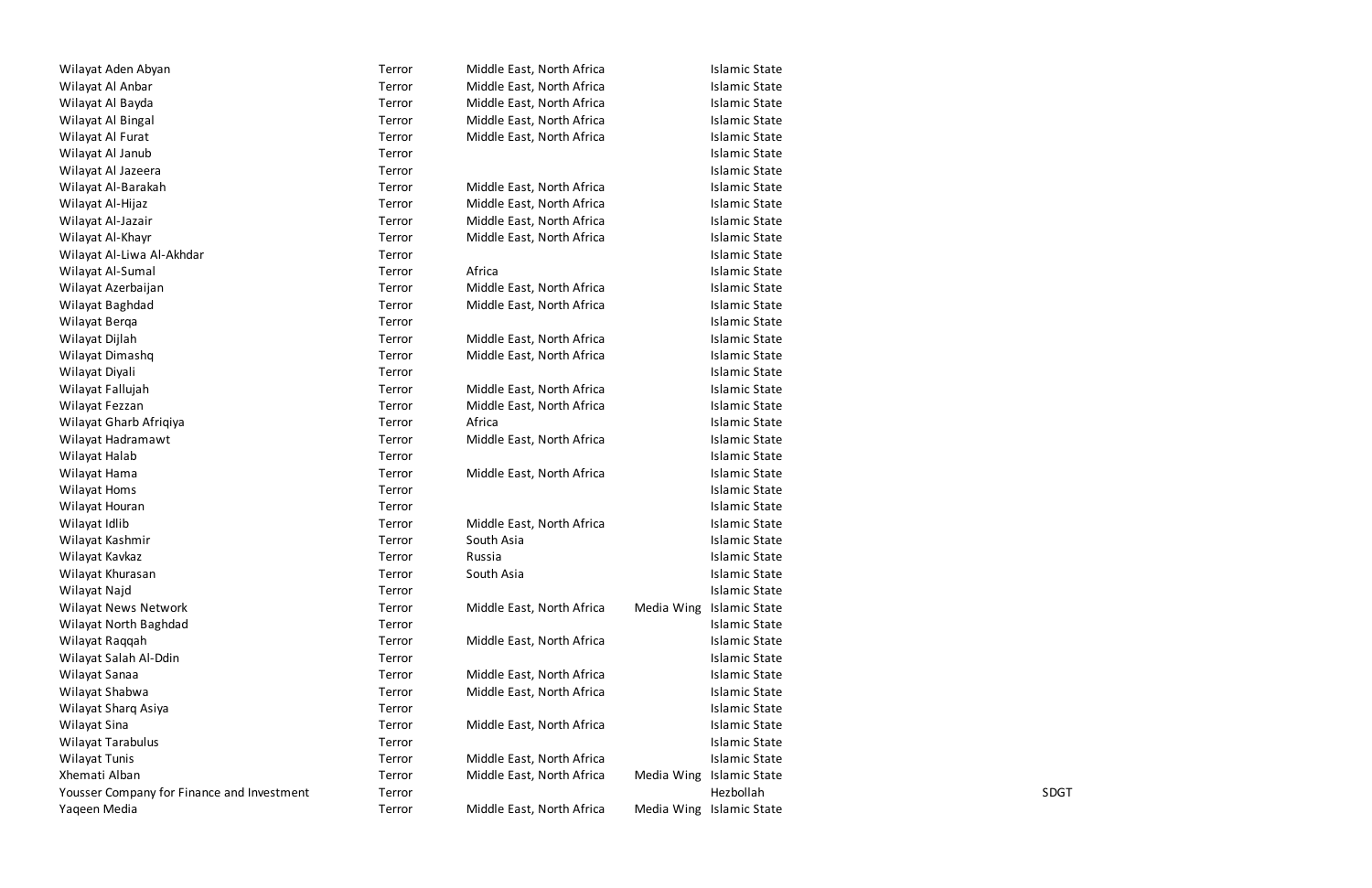| <b>Yarmook News Agency</b>                   | Terror | South Asia                 | Media Wing Taliban      |                                               |             |
|----------------------------------------------|--------|----------------------------|-------------------------|-----------------------------------------------|-------------|
| Yarmouk Martyrs Brigade                      | Terror | Middle East, North Africa  |                         | <b>Islamic State</b>                          |             |
| Yekineyen Parastina Sivil a JIN              | Terror | Turkey                     |                         |                                               |             |
| Yekineyen Parastina Sivil                    | Terror | Turkey                     |                         |                                               |             |
| Yekiniya Jinen Azad-Star                     | Terror | Turkey                     |                         |                                               |             |
| Yurtsever Devrimci Genclik Hareketi          | Terror | Turkey                     |                         |                                               |             |
| Zagros Pardis Kish                           | Terror |                            |                         | <b>Islamic Revolutionary Corps Guard</b>      | <b>SDGT</b> |
| Zanjan Acid Production Company               | Terror |                            |                         | <b>Islamic Revolutionary Corps Guard</b>      | <b>SDGT</b> |
| Zarbe Toheed Media                           | Terror | South Asia                 |                         | Media Wing al Qaeda Central Command           |             |
| Zarkawi's Voice                              | Terror | Middle East, North Africa  |                         | Media Wing Islamic State                      |             |
| al Burgan Media                              | Terror | South Asia                 |                         | Media Wing al Qaeda Central Command           |             |
| al Ehsar Media                               | Terror | South Asia                 |                         | Media Wing al Qaeda Central Command           |             |
| al Qaeda Central Command                     | Terror | South Asia                 |                         |                                               |             |
| Al Sadaqah                                   | Terror | Middle East, North Africa  |                         |                                               |             |
| Al-Andalusi Media                            | Terror | Middle East, North Africa  |                         | Media Wing al Qaeda Central Command           |             |
| Al-Husam Media                               | Terror | South Asia                 |                         | Media Wing Islamic State                      |             |
| Al-Madad                                     | Terror | Middle East, North America |                         | Media Wing al Qa'ida in the Arabian Peninsula |             |
| al-Malahim Media                             | Terror | Middle East, North Africa  |                         | Media Wing al Qa'ida in the Arabian Peninsula |             |
| al-Mulathamun Battalion                      | Terror | Middle East, North Africa  |                         | Jama'at Nusrat al-Islam wal-Musliman          |             |
| al-Nusrah Front                              | Terror | Middle East, North Africa  |                         | al Qaeda Central Command                      |             |
| al-Qa'ida in the Arabian Peninsula           | Terror | Middle East, North Africa  |                         | al Qaeda Central Command                      |             |
| al-Qaida Kurdish Battalions                  | Terror | Middle East, North Africa  |                         | al Qaeda Central Command                      |             |
| al-Shabaab                                   | Terror | Africa                     |                         | al Qaeda Central Command                      |             |
| Califato Noticias 24                         | Terror |                            |                         | Media Wing Islamic State                      |             |
| <b>Edaalat News</b>                          | Terror | Middle East, North Africa  | Media Wing Jaish Ul Adi |                                               |             |
| New IRA                                      | Terror | Western Europe             |                         |                                               |             |
| Shariat Monthly Islamic Magazine             | Terror | South Asia                 |                         | Taliban                                       |             |
| Óglaigh na hÉireann                          | Terror | Western Europe             |                         |                                               |             |
| Sehit Ciyager and Sehit Zeryan Revenge Units | Terror | Turkey                     |                         |                                               |             |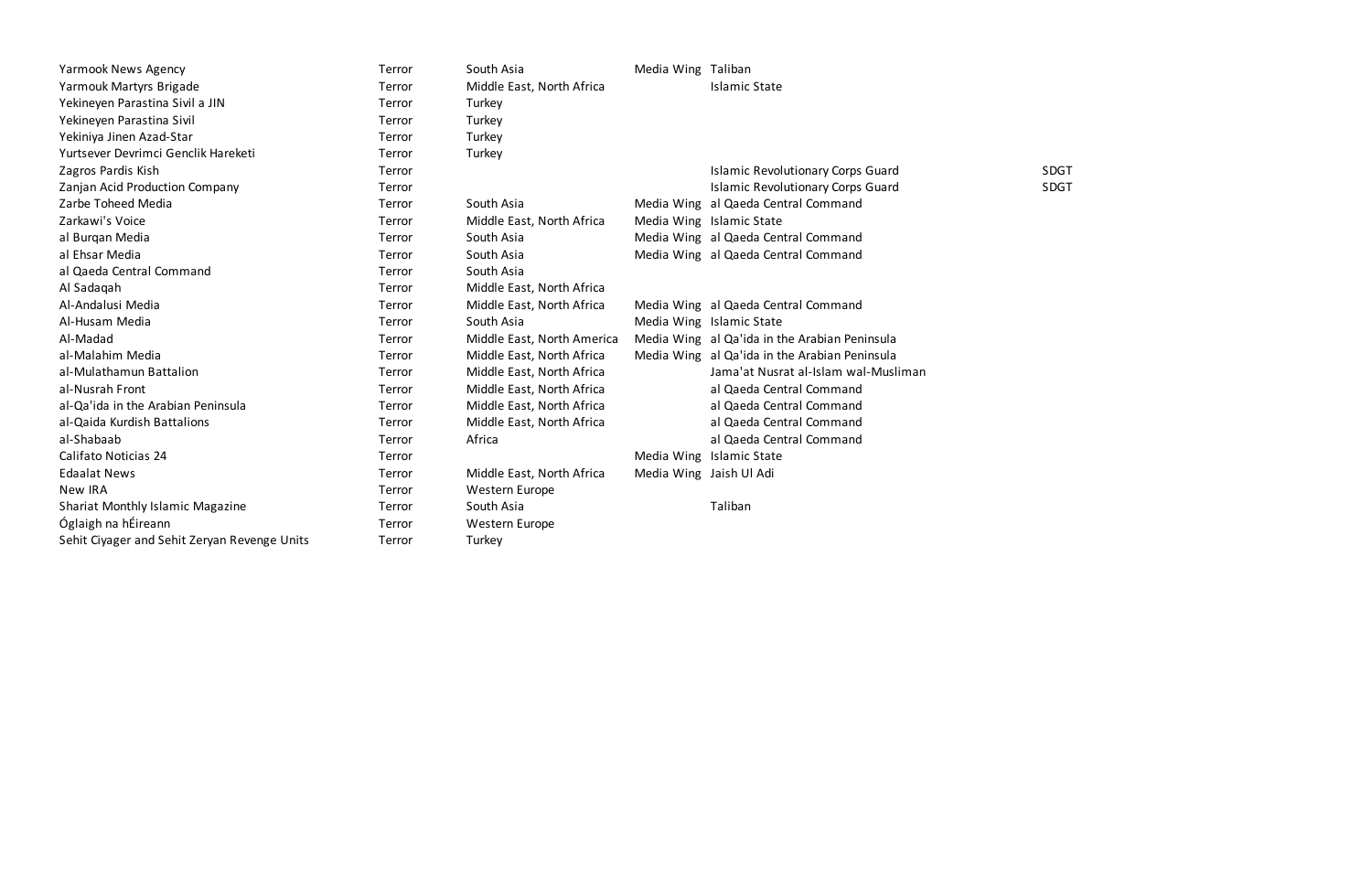## **Facebook Dangerous Individuals and Organizations List**

This is a reproduction of an internal Facebook list used to regulate speech on company platforms. This snapshot of the list has been lightly edited for clarity. Notes associated with the entries were included where relevant. The Intercept is publishing the list because of public concerns about the bias in Facebook's moderation so that readers may draw their own conclusions about the quality of that moderation. The information contained in the list, including the purported activities, designations, and affiliations of the named people and groups, comes from Facebook, not The Intercept. The Intercept has not verified that information and does not intend its reporting to make any assertion regarding the accuracy of the information contained in Facebook's list.

### **Organizations Crime category:**

| <b>Name</b>                                | Category | <b>Region</b>                         |
|--------------------------------------------|----------|---------------------------------------|
| Bonde dos 13                               | Crime    | <b>Brazil</b>                         |
| 18th Street Gang                           | Crime    | United States, Mexican, North America |
| Almighty Black P. Stone Nation             | Crime    | <b>United States</b>                  |
| Amigos do amigos                           | Crime    | <b>Brazil</b>                         |
| Anjos da Morte                             | Crime    |                                       |
| Anjos do Mal                               | Crime    | <b>Brazil</b>                         |
| Antrax                                     | Crime    | Mexican                               |
| Autodefensas Gaitanistas de Colombia       | Crime    | Colombia                              |
| Bala na Cara                               | Crime    | <b>Brazil</b>                         |
| Beltrán Leyva Cartel                       | Crime    | Mexican                               |
| <b>Black Disciples</b>                     | Crime    | <b>United States</b>                  |
| <b>Bloods</b>                              | Crime    | <b>United States</b>                  |
| Bonde do Maluco                            | Crime    | <b>Brazil</b>                         |
| Bonde dos 40 Ladrão                        | Crime    | <b>Brazil</b>                         |
| <b>Caballeros Templarios</b>               | Crime    | Mexican                               |
| Cartel Nueva Plaza                         | Crime    | Mexican                               |
| Cartel de Juarez                           | Crime    |                                       |
| Cartel de Santa Rosa de Lima               | Crime    | Mexican                               |
| Cartel de Sinaloa                          | Crime    | Mexican, North American               |
| Cartel de Tijuana                          | Crime    |                                       |
| Cartel de Tijuana Nueva Generacion         | Crime    | Mexican                               |
| Cartel del Golfo                           | Crime    | Mexican                               |
| Cartel del Noreste                         | Crime    | Mexican                               |
| Cerol Fino                                 | Crime    | <b>Brazil</b>                         |
| Comando Classe A                           | Crime    | <b>Brazil</b>                         |
| Comando Democratico da Liberdade           | Crime    |                                       |
| Comando Mineiro de Operações Criminosas    | Crime    | <b>Brazil</b>                         |
| Comando Nazista da Criminalidade           | Crime    | <b>Brazil</b>                         |
| Comando Norte-Nordeste                     | Crime    | <b>Brazil</b>                         |
| Comando Revolucionario Brasileiro do Crime | Crime    | <b>Brazil</b>                         |
| Comando Vermelho Rogerio Lemgruber         | Crime    | <b>Brazil</b>                         |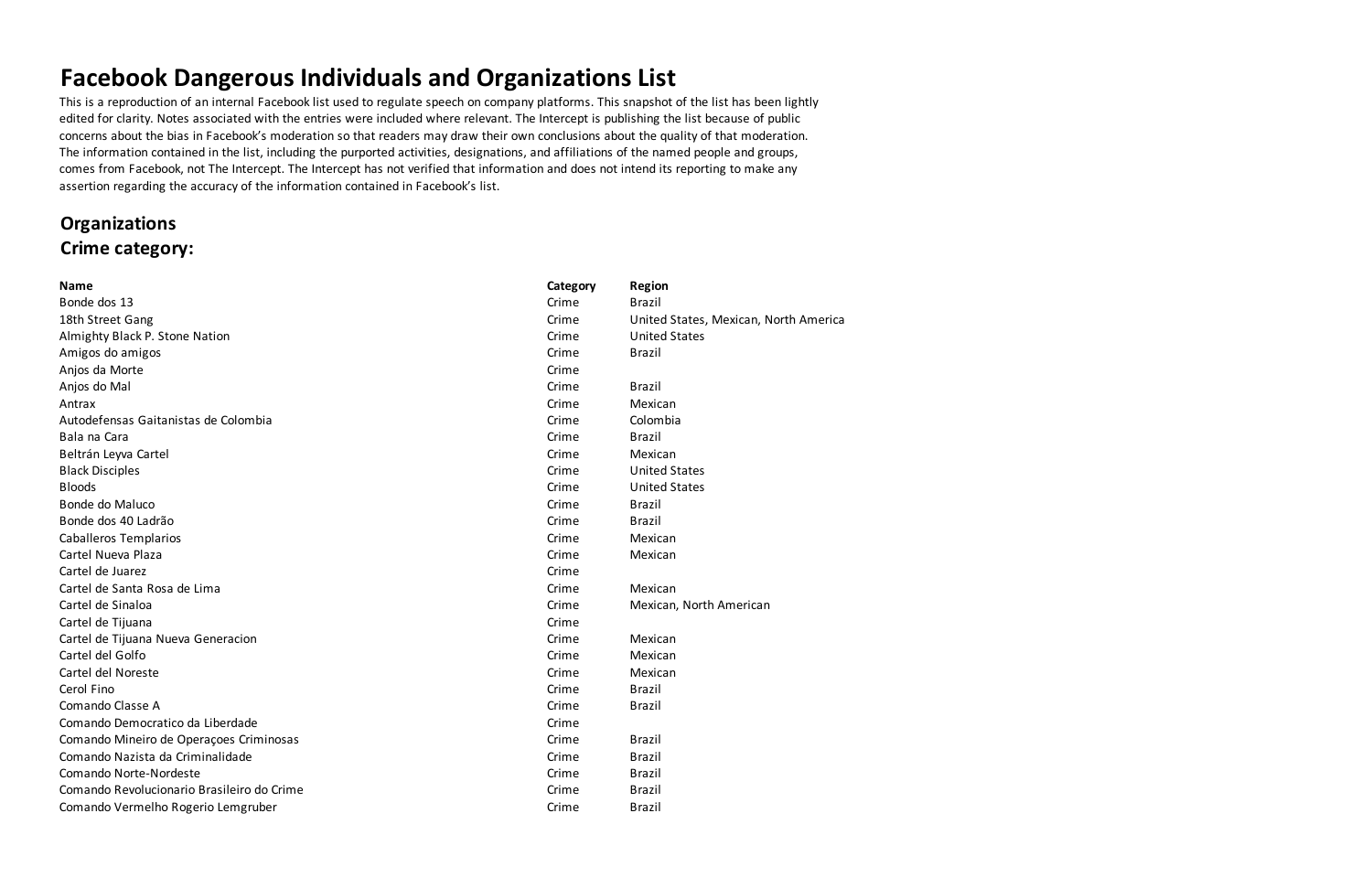| Comando da Paz                              | Crime | <b>Brazil</b>                         |
|---------------------------------------------|-------|---------------------------------------|
| Crips                                       | Crime | North America                         |
| <b>Estados Unidos</b>                       | Crime |                                       |
| Facção Caveira                              | Crime | <b>Brazil</b>                         |
| Familia do Norte                            | Crime |                                       |
| <b>Folk Nation Alliance</b>                 | Crime |                                       |
| Força Revolucionária Catarinense            | Crime | <b>Brazil</b>                         |
| <b>Gangster Disciples</b>                   | Crime |                                       |
| Gente Nueva                                 | Crime | Mexican                               |
| Guardia Guerrerense                         | Crime | Mexican                               |
| Guardioes do Estado                         | Crime | <b>Brazil</b>                         |
| Guerreros Unidos (Beltran Leyva cell)       | Crime | Mexican                               |
| Hellbanianz                                 | Crime | Western Europe                        |
| Jalisco Nueva Generación                    | Crime | Mexican                               |
| Katiara                                     | Crime | <b>Brazil</b>                         |
| La Familia Michoacana                       | Crime | Mexican                               |
| La Union Tepito                             | Crime | North America, South America, Mexican |
| Latin Kings                                 | Crime | United States, North America          |
| Los Rastrojos                               | Crime | Colombia                              |
| Los Viagras                                 | Crime | Mexican                               |
| Los Zetas                                   | Crime | Mexican                               |
| Lotu Quli                                   | Crime | French, Western Europe                |
| Mara 18                                     | Crime | Mexican                               |
| Mara Salvatrucha                            | Crime | Mexican, United States, North America |
| Medellin Cartel                             | Crime | Colombia                              |
| Norteños                                    | Crime | Mexican, United States, North America |
| Numbers Gang                                | Crime | South Africa                          |
| Oficina de Envigado                         | Crime |                                       |
| Okaida                                      | Crime |                                       |
| Os Abertos                                  | Crime |                                       |
| Os AntiBala                                 | Crime |                                       |
| Os Manos                                    | Crime |                                       |
| Pais Livre SC                               | Crime | <b>Brazil</b>                         |
| People Nation                               | Crime | North America, United States          |
| <b>Popular Liberation Army</b>              | Crime | Colombia, South America               |
| Primeiro Comando Mineiro                    | Crime | <b>Brazil</b>                         |
| Primeiro Comando Revolucionario Catirenense | Crime | <b>Brazil</b>                         |
| Primeiro Comando da Capital                 | Crime | <b>Brazil</b>                         |
| Primeiro Comando da Liberdade               | Crime | <b>Brazil</b>                         |
| Primeiro Comando de Natal                   | Crime | <b>Brazil</b>                         |
| Primeiro Comando do ABC                     | Crime | <b>Brazil</b>                         |
| Primeiro Comando do Maranhão                | Crime | <b>Brazil</b>                         |
| Primeiro Comando do Mato Grosso do Sul      | Crime | <b>Brazil</b>                         |
| Primeiro Comando do PR                      | Crime | <b>Brazil</b>                         |
| Primeiro Grupo Catirenense                  | Crime | <b>Brazil</b>                         |
|                                             |       |                                       |

| Crime | <b>Brazil</b>                         |
|-------|---------------------------------------|
| Crime | North America                         |
| Crime |                                       |
| Crime | <b>Brazil</b>                         |
| Crime |                                       |
| Crime |                                       |
| Crime | <b>Brazil</b>                         |
| Crime |                                       |
| Crime | Mexican                               |
| Crime | Mexican                               |
| Crime | <b>Brazil</b>                         |
| Crime | Mexican                               |
| Crime | <b>Western Europe</b>                 |
| Crime | Mexican                               |
| Crime | <b>Brazil</b>                         |
| Crime | Mexican                               |
| Crime | North America, South America, Mexican |
| Crime | United States, North America          |
| Crime | Colombia                              |
| Crime | Mexican                               |
| Crime | Mexican                               |
| Crime | French, Western Europe                |
| Crime | Mexican                               |
| Crime | Mexican, United States, North America |
| Crime | Colombia                              |
| Crime | Mexican, United States, North America |
| Crime | South Africa                          |
| Crime |                                       |
| Crime |                                       |
| Crime |                                       |
| Crime |                                       |
| Crime |                                       |
| Crime | <b>Brazil</b>                         |
| Crime | North America, United States          |
| Crime | Colombia, South America               |
| Crime | <b>Brazil</b>                         |
| Crime | <b>Brazil</b>                         |
| Crime | <b>Brazil</b>                         |
| Crime | <b>Brazil</b>                         |
| Crime | <b>Brazil</b>                         |
| Crime | <b>Brazil</b>                         |
| Crime | <b>Brazil</b>                         |
| Crime | <b>Brazil</b>                         |
| Crime | <b>Brazil</b>                         |
| ^rim≏ | <b>Rrazil</b>                         |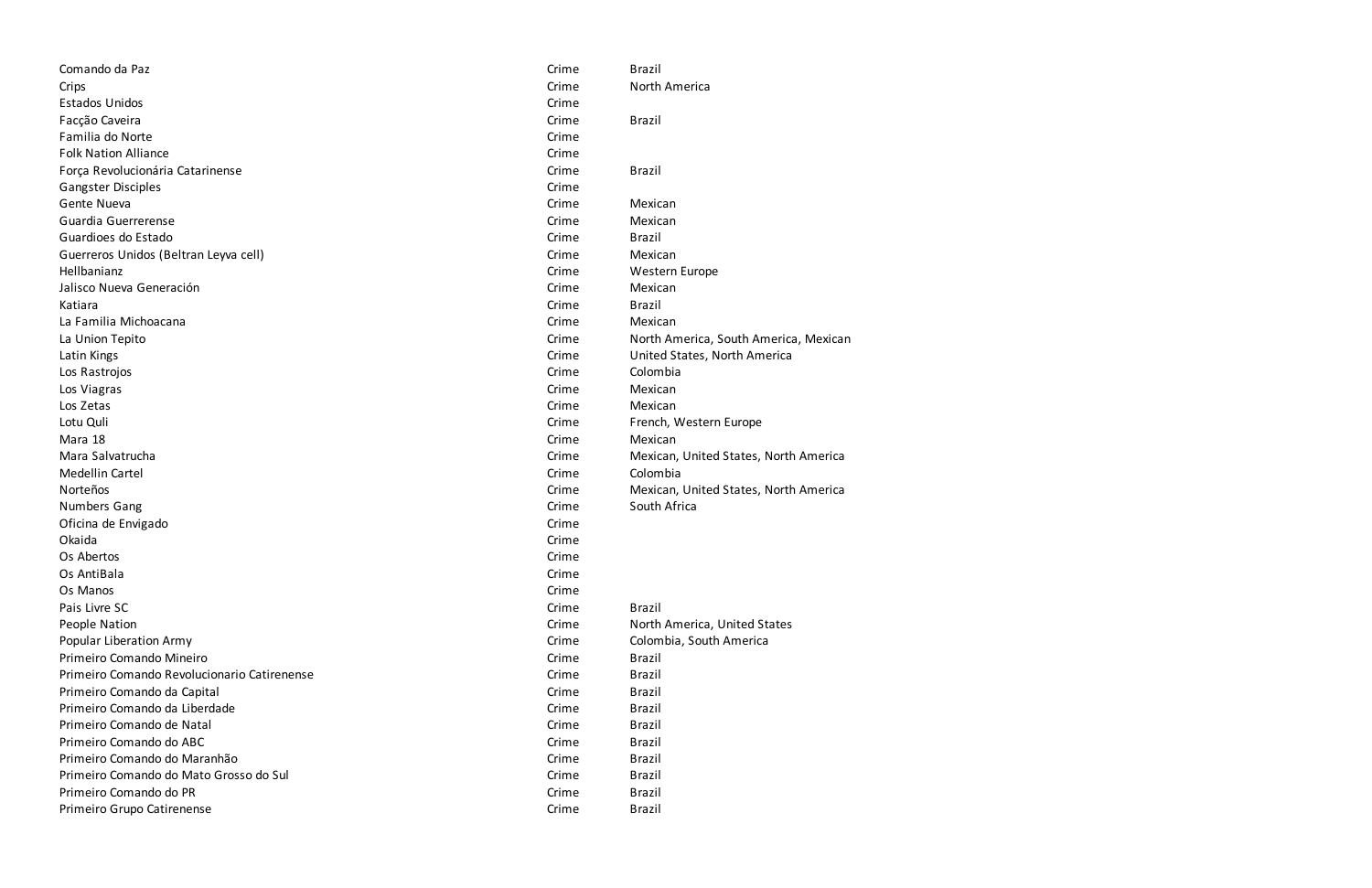| Puro Tango Blast                                                                        | Crime | <b>United States</b>         |
|-----------------------------------------------------------------------------------------|-------|------------------------------|
| Satudarah MC                                                                            | Crime | Western Europe               |
| Seita Satanica                                                                          | Crime | <b>Brazil</b>                |
| Sindicato do Crime                                                                      | Crime | <b>Brazil</b>                |
| Sociedade Anonima                                                                       | Crime | <b>Brazil</b>                |
| Sureños                                                                                 | Crime | United States, North America |
| Terceiro Comando Puro                                                                   | Crime | <b>Brazil</b>                |
| Terceiro Comando da Capital                                                             | Crime | <b>Brazil</b>                |
| Thieves in Law                                                                          | Crime |                              |
| Tudo 3                                                                                  | Crime | <b>Brazil</b>                |
| Vice Lords                                                                              | Crime |                              |
| Vida Loka                                                                               | Crime | <b>Brazil</b>                |
| Westside / Eastside - Not inherently a criminal org (do not mark without other signals) | Crime |                              |
| <b>Yeico Masacre</b>                                                                    | Crime | Colombia                     |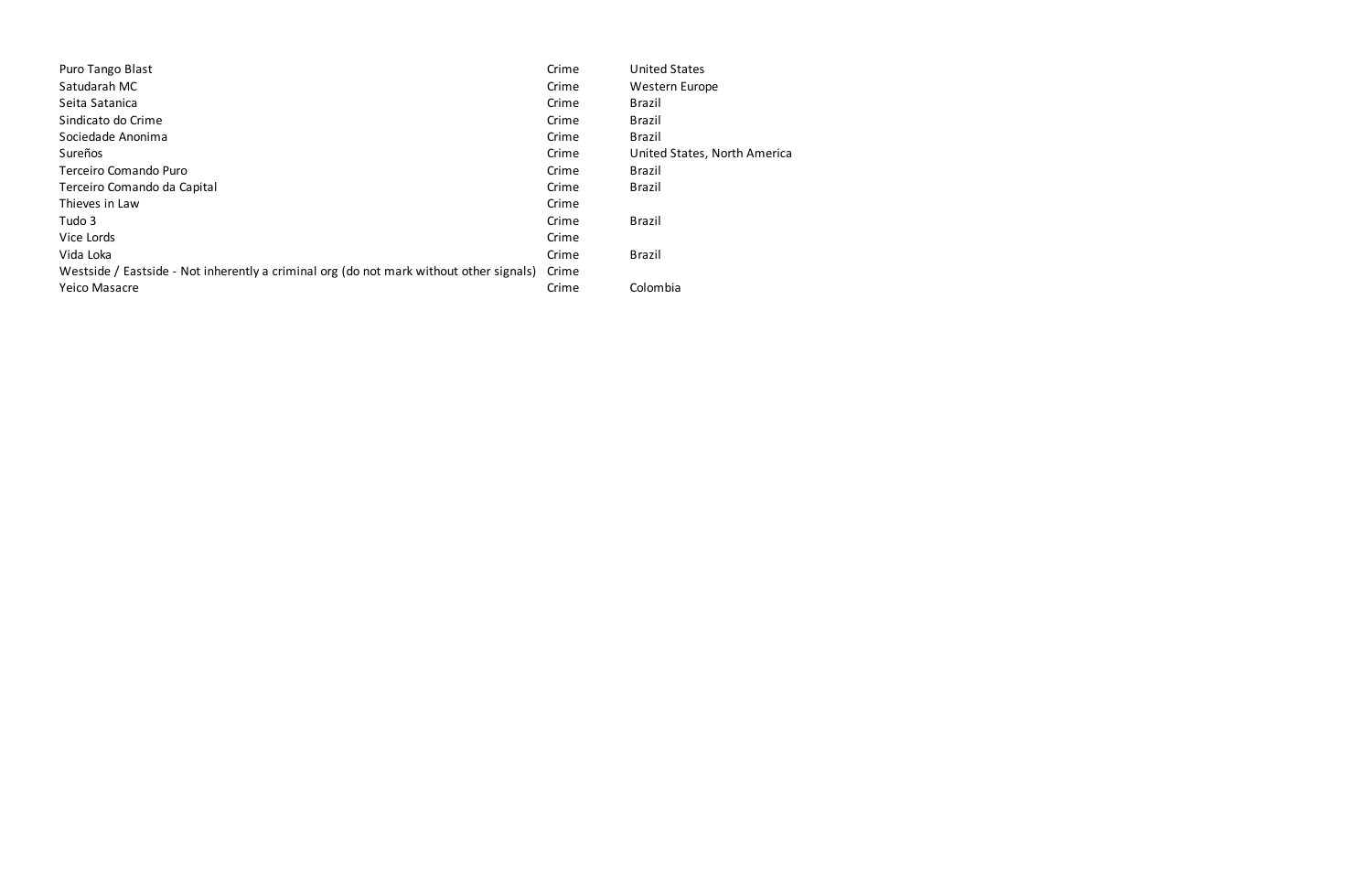# **Facebook Dangerous Individuals and Organizations List**

This is a reproduction of an internal Facebook list used to regulate speech on company platforms. This snapshot of the list has been lightly edited for clarity. Notes associated with the entries were included where relevant. The Intercept is publishing the list because of public concerns about the bias in Facebook's moderation so that readers may draw their own conclusions about the quality of that moderation. The information contained in the list, including the purported activities, designations, and affiliations of the named people and groups, comes from Facebook, not The Intercept. The Intercept has not verified that information and does not intend its reporting to make any assertion regarding the accuracy of the information contained in Facebook's list.

### **Organizations Hate category:**

| <b>Name</b>                                       | Category  | <b>Region</b>        | <b>Type</b>       |
|---------------------------------------------------|-----------|----------------------|-------------------|
| The Affirmative Right                             | Hate      | <b>United States</b> |                   |
| 08/15                                             | Hate      | German               | <b>Music Band</b> |
| 12 Golden Years                                   | Hate      | German               | Music Band        |
| 14 Nothelfer                                      | Hate      | German               | Music Band        |
| 14 Palabras                                       | Hate      | Spain                | <b>Music Band</b> |
|                                                   | 1488 Hate | German               | <b>Music Band</b> |
| 14Winterkampf88                                   | Hate      | German               | <b>Music Band</b> |
| 969 Movement                                      | Hate      | <b>Burmese</b>       |                   |
| A Voice for Men                                   | Hate      | English US           |                   |
| A3stus                                            | Hate      | German               | <b>Music Band</b> |
| Act for America Marlette                          | Hate      | <b>United States</b> |                   |
| <b>ARMA Hellas</b>                                | Hate      | Greece, Greek        |                   |
| Absurd                                            | Hate      | German               | <b>Music Band</b> |
| Acherontas                                        | Hate      | Greece               | <b>Music Band</b> |
| Act of Violence (hate band)                       | Hate      | German               | <b>Music Band</b> |
| <b>Action Zealandia</b>                           | Hate      | New Zealand          |                   |
| Afrikaner's Resistance Movement                   | Hate      | South Africa         |                   |
| Ahnenerbe                                         | Hate      | German               | <b>Music Band</b> |
| Aime et Sers                                      | Hate      | French               |                   |
| Aktionsfront Nationaler Sozialisten-National Hate |           | German               |                   |
| Alt-Knights                                       | Hate      | English US           |                   |
| Altermedia                                        | Hate      | German               | Domain            |
| Alternative Nationale Strausberger Dart-Pie Hate  |           | German               |                   |
| Altright.com                                      | Hate      | German               | <b>Music Band</b> |
| Amalek                                            | Hate      | German               | <b>Music Band</b> |
| <b>American Free Press</b>                        | Hate      | North America        |                   |
| American Freedom Party                            | Hate      | English US           |                   |
| <b>American Front</b>                             | Hate      | English US           |                   |
| American Guard                                    | Hate      | English US           |                   |
| American Identity Movement                        | Hate      | English US           |                   |
| American Nazi Party                               | Hate      | English US           |                   |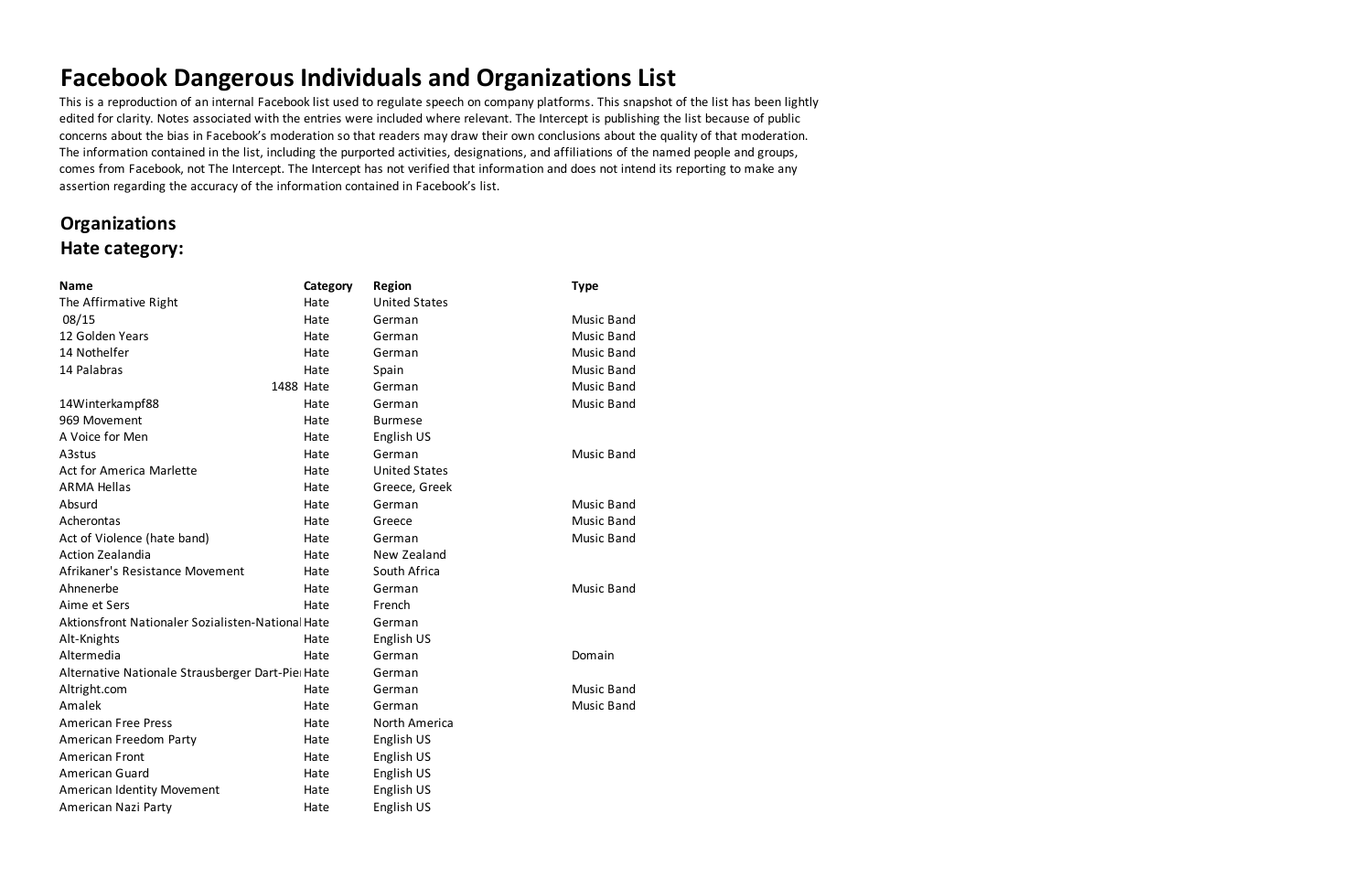| American Renaissance                       | Hate | English US         |                   |
|--------------------------------------------|------|--------------------|-------------------|
| American Vikings Clothing                  | Hate | English US         |                   |
| Anatolia Muslim Youth                      | Hate | Turkey             |                   |
| <b>Andre Luders</b>                        | Hate | German             | <b>Music Band</b> |
| Anger Within                               | Hate | English US         | <b>Music Band</b> |
| Angriff                                    | Hate | Swedish            | <b>Music Band</b> |
| Angriff 88                                 | Hate | German             | <b>Music Band</b> |
| Angry Aryans                               | Hate | English US         | <b>Music Band</b> |
| Annett                                     | Hate | German             | <b>Music Band</b> |
| Antipodean Resistance                      | Hate | Australia          |                   |
| Arbeit Macht Frei (hate band)              | Hate | Hungarian          | <b>Music Band</b> |
| Arbeiterklasse                             | Hate | German             | <b>Music Band</b> |
| Archivum                                   | Hate | Hungarian          | <b>Music Band</b> |
| Arische Jugend                             | Hate | German             | <b>Music Band</b> |
| Arisches Blut                              | Hate | German             | <b>Music Band</b> |
| Armatus                                    | Hate | German             | <b>Music Band</b> |
| Army of Outlaws                            | Hate | Hungarian          |                   |
| Artpolitinfo                               | Hate | Russia             | Domain            |
| Aryan Art                                  | Hate | <b>Bulgaria</b>    | <b>Music Band</b> |
| Aryan Blood                                | Hate | German             | <b>Music Band</b> |
| Aryan Brotherhood                          | Hate | German, Hungarian  | <b>Music Band</b> |
| Aryan Guard                                | Hate | English US, Canada |                   |
| Aryan Legacy                               | Hate | English US, Global |                   |
| <b>Aryan Nations</b>                       | Hate | English US, Canada |                   |
| Aryan Rebels                               | Hate | German             | <b>Music Band</b> |
| Aryan Strikeforce                          | Hate | English US, Global |                   |
| Aryan Terrorism                            | Hate | Ukraine            | <b>Music Band</b> |
| Asatru                                     | Hate | German             | <b>Music Band</b> |
| Asatru Folk Assembly                       | Hate | Global             |                   |
| Asatru Versand                             | Hate | German             | Domain            |
| Autonom                                    | Hate | German             | <b>Music Band</b> |
| Autonome Nationale Sozialisten             | Hate | German, UK, Dutch  |                   |
| <b>Azov Battalion</b>                      | Hate | Ukraine, Global    |                   |
| <b>Balmung</b>                             | Hate | German             | <b>Music Band</b> |
| Bannerwar                                  | Hate | Greek, Cyprus      | <b>Music Band</b> |
| <b>Besseres Hannover</b>                   | Hate | German             |                   |
| <b>Bishop Auckland Against Islam</b>       | Hate | UK                 |                   |
| <b>Black Magick SS</b>                     | Hate | Australia          | <b>Music Band</b> |
| Blitzkrieg (hate band)                     | Hate | German             | <b>Music Band</b> |
| <b>Blocco Studentesco</b>                  | Hate | Italian            |                   |
| Blod & Ära                                 | Hate | Swedish            | <b>Music Band</b> |
| Blood & Honour Bulgaria                    | Hate | <b>Bulgaria</b>    |                   |
| <b>Blood and Honour</b>                    | Hate | UK, Global         |                   |
| <b>Blood and Honour Slovenian Division</b> | Hate | Slovenian          |                   |
| Blood and Soil and Honour and Loyalty      | Hate | Dutch, Belgian     |                   |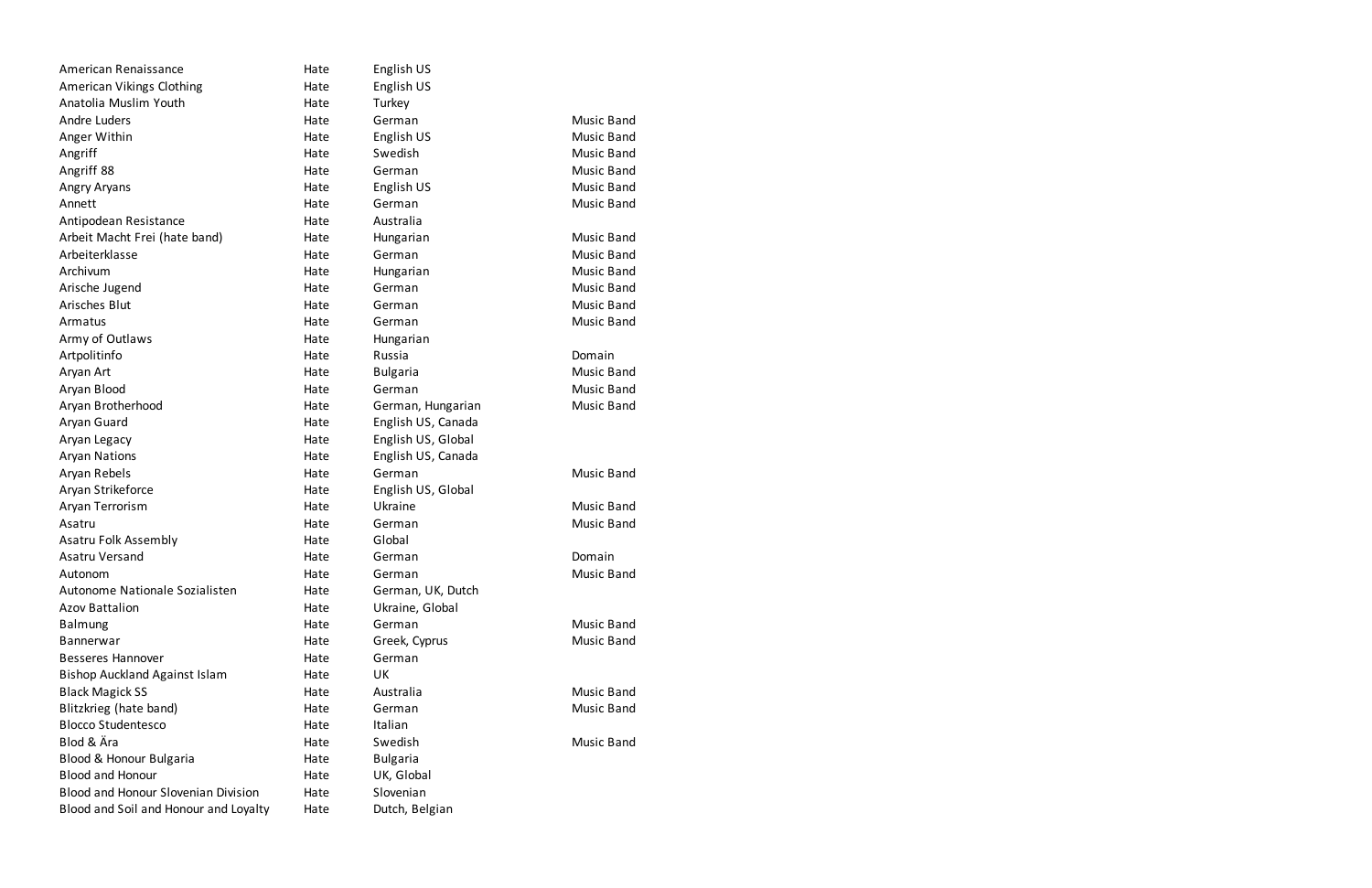| <b>Blue Eyed Devils</b>                     | Hate | English US               | <b>Music Band</b> |
|---------------------------------------------|------|--------------------------|-------------------|
| Bluetrache                                  | Hate | German                   | <b>Music Band</b> |
| Bosanski pokret nacionalnog ponosa          | Hate | Western Balkans, Bosnia  |                   |
| Braune Brüder                               | Hate | German                   | <b>Music Band</b> |
| Brauni und Klampfe                          | Hate | German                   | <b>Music Band</b> |
| <b>Brigade Hellas</b>                       | Hate | Greek, Cyprus            | <b>Music Band</b> |
| <b>Britain First</b>                        | Hate | UK, Global               |                   |
| <b>British national Resistance</b>          | Hate | UK                       |                   |
| <b>British National Socialist Movement</b>  | Hate | UK                       |                   |
| <b>British People's Party</b>               | Hate | UK                       |                   |
| <b>British Renaissance Policy Institute</b> | Hate | UK                       |                   |
| <b>British Union of Fascists</b>            | Hate | UK, Global               |                   |
| <b>Brutale Haie</b>                         | Hate | German                   | <b>Music Band</b> |
| Buddha Dhamma Parahita Foundation           | Hate | <b>Burmese</b>           |                   |
| <b>Buddhist Power Force</b>                 | Hate | Sri Lanka                |                   |
| <b>Bund Deutscher Nationalsozialisten</b>   | Hate | German                   |                   |
| Bunker 16                                   | Hate | German                   | <b>Music Band</b> |
| <b>Burzum</b>                               | Hate | Norwegian                | <b>Music Band</b> |
| Bärsärkarna                                 | Hate | Swedish                  | <b>Music Band</b> |
| Bündnis Deutscher Hools                     | Hate | German                   |                   |
| Canadian Nationalist Front                  | Hate | Canada                   |                   |
| Casa Pound Italia                           | Hate | Italian                  |                   |
| Chamber 88                                  | Hate | Denmark                  | <b>Music Band</b> |
| Chelsea Headhunters                         | Hate | UK, Global               |                   |
| Column 88                                   | Hate | UK                       |                   |
| Combat 18 Slovenia                          | Hate | Slovenian                |                   |
| Commit Suiside                              | Hate | Swedish                  | <b>Music Band</b> |
| <b>Committee Nation and Freedom</b>         | Hate | Russia                   |                   |
| Comunita Militante Dei Dodici Raggi         | Hate | Italian                  |                   |
| Conflict 88                                 | Hate | Czechia                  | <b>Music Band</b> |
| <b>Counter-Currents Publishing</b>          | Hate | English US               | Domain            |
| <b>Creativity Alliance</b>                  | Hate | English US               |                   |
| <b>Creativity Movement</b>                  | Hate | UK                       |                   |
| Cripta Oculta                               | Hate | Portuguese               | <b>Music Band</b> |
| Crna Legija                                 | Hate | Western Balkans, Croatia |                   |
| Cro28band                                   | Hate | Western Balkans, Croatia | <b>Music Band</b> |
| DST - Deutsch Stolz Treue                   | Hate | German                   | <b>Music Band</b> |
| Daily Stormer                               | Hate | English US               | Domain            |
| Daneskjold                                  | Hate | Denmark                  | <b>Music Band</b> |
| Daniel Eggers                               | Hate | German                   | <b>Music Band</b> |
| Darkthule                                   | Hate | Greek, Cyprus            | <b>Music Band</b> |
| Day Of The Sword                            | Hate | English US               | <b>Music Band</b> |
| Dayar Mongol                                | Hate | Mongolia                 |                   |
| De Indre Svinehunde                         | Hate | Denmark                  | <b>Music Band</b> |
| Deadmen Motorcycle Club                     | Hate | English US               |                   |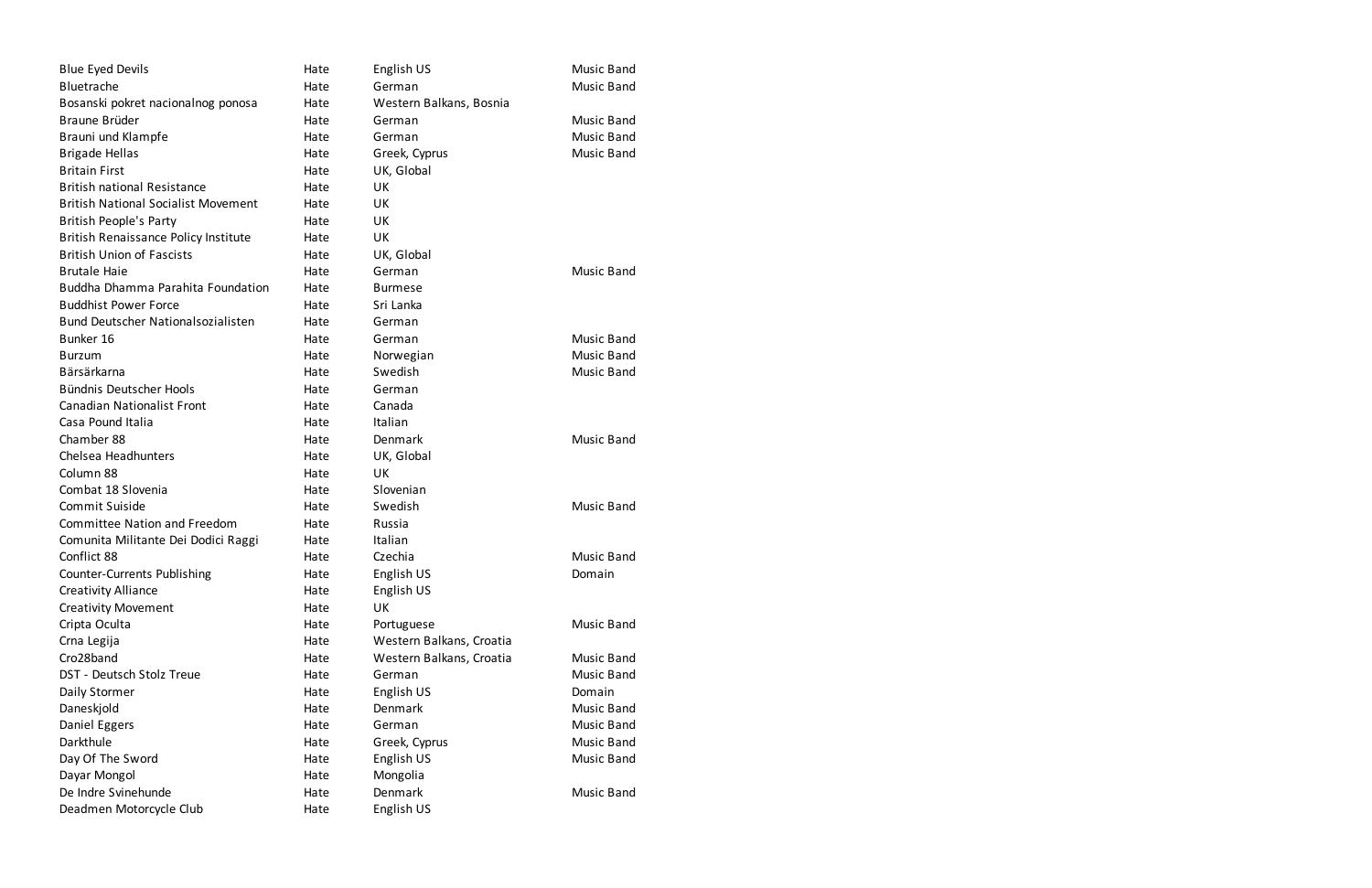| Death For All (hate band)                       | Hate | German         | <b>Music Band</b> |
|-------------------------------------------------|------|----------------|-------------------|
| Defend Europa                                   | Hate | <b>UK</b>      |                   |
| Defend Europe                                   | Hate | French         |                   |
| Democratie Participative                        | Hate | French         | Domain            |
| Der III. Weg                                    | Hate | German         |                   |
| Der Stürmer                                     | Hate | Greek, Cyprus  | <b>Music Band</b> |
| Detroit Right Wings                             | Hate | English US     |                   |
| Deustch Nationale Antisemiten                   | Hate | German         | <b>Music Band</b> |
| Deutsche Arbeiter Partei                        | Hate | German         |                   |
| Die Faschistischen Vier                         | Hate | German         | <b>Music Band</b> |
| Die Rechte                                      | Hate | German         |                   |
| Diktator (hand band)                            | Hate | German         | <b>Music Band</b> |
| Diktatüra                                       | Hate | Lithuanian     | <b>Music Band</b> |
| Dirlewanger                                     | Hate | Swedish        | <b>Music Band</b> |
| Division 250                                    | Hate | Spain          | <b>Music Band</b> |
| Division S                                      | Hate | Swedish        | <b>Music Band</b> |
| Divizio 88                                      | Hate | Hungarian      | <b>Music Band</b> |
| <b>ELAM</b>                                     | Hate | Greek, Cyprus  |                   |
| Egalité et Réconciliation                       | Hate | French         |                   |
| Egeszseges Fejbor                               | Hate | Hungarian      | <b>Music Band</b> |
| Einprozent                                      | Hate | German         |                   |
| Elbsturm                                        | Hate | German         | <b>Music Band</b> |
| Elsass Korps                                    | Hate | French         | <b>Music Band</b> |
| Endlösung                                       | Hate | German         | <b>Music Band</b> |
| Endovelico                                      | Hate | Portuguese     | <b>Music Band</b> |
| <b>England First Party</b>                      | Hate | UK             |                   |
| English Defence League                          | Hate | UK             |                   |
| Enkel des Reiches                               | Hate | German         | <b>Music Band</b> |
| ErichPriebke.de                                 | Hate | German         | Domain            |
| Estandarte 88                                   | Hate | Spain          | <b>Music Band</b> |
| Eugenik                                         | Hate | German         | <b>Music Band</b> |
| European Knights Project                        | Hate | UK             |                   |
| European White Knights of the Burning Cros Hate |      | German, Global |                   |
| <b>Europaische Aktion</b>                       | Hate | German         |                   |
| Extressiv                                       | Hate | German         | Music Band        |
| <b>Exzess</b>                                   | Hate | German         | <b>Music Band</b> |
| Faustrecht                                      | Hate | German         | <b>Music Band</b> |
| Feher Vihar                                     | Hate | Hungarian      | <b>Music Band</b> |
| Filopatria                                      | Hate | Greek, Cyprus  | <b>Music Band</b> |
| Flag Group                                      | Hate | UK             |                   |
| Forum Umat Islam - FUI                          | Hate | Indonesia      |                   |
| Forza Nuova                                     | Hate | Italian        |                   |
| <b>Frank Rennicke</b>                           | Hate | German         | <b>Music Band</b> |
| Freie Krafte Teltow-Flaming                     | Hate | German         |                   |
| Freiheitliche Deutsche Arbeiterpartei           | Hate | German         |                   |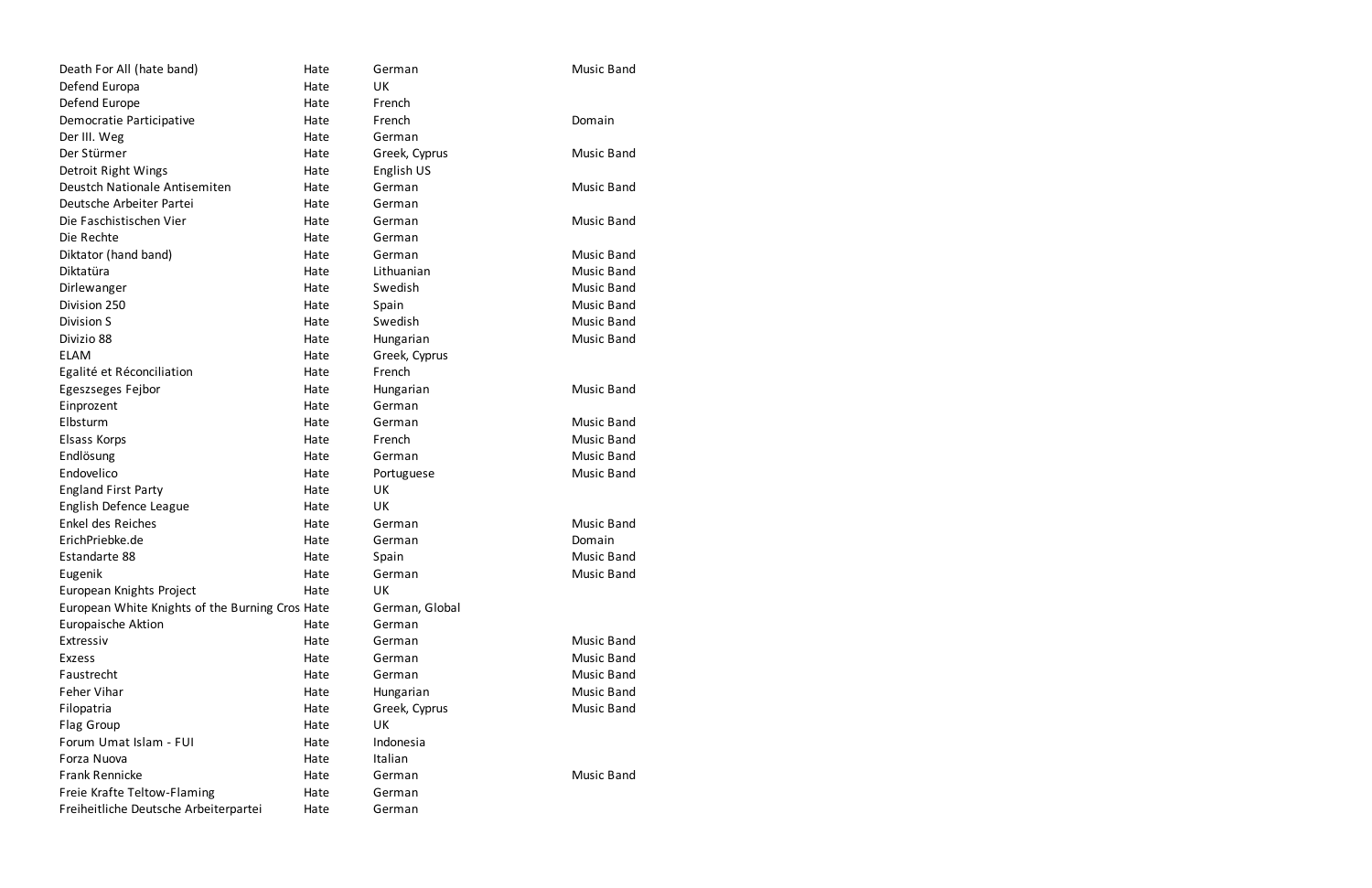| Front Jihad Islam<br>Indonesia<br>Hate<br>Front Mahasiswa Islam<br>Indonesia<br>Hate<br>Front Pembela Islam<br>Indonesia<br>Hate<br>Front Santri Indonesia<br>Indonesia<br>Hate<br><b>GUD National</b><br>French<br>Hate<br><b>Gallows Tree Wotansvolk</b><br>English US<br>Hate |  |
|----------------------------------------------------------------------------------------------------------------------------------------------------------------------------------------------------------------------------------------------------------------------------------|--|
|                                                                                                                                                                                                                                                                                  |  |
|                                                                                                                                                                                                                                                                                  |  |
|                                                                                                                                                                                                                                                                                  |  |
|                                                                                                                                                                                                                                                                                  |  |
|                                                                                                                                                                                                                                                                                  |  |
|                                                                                                                                                                                                                                                                                  |  |
| Gauntlet's Sword<br>Greek, Cyprus<br><b>Music Band</b><br>Hate                                                                                                                                                                                                                   |  |
| <b>Gemeinsam Stark Deutschland</b><br>German<br>Hate                                                                                                                                                                                                                             |  |
| Generacija Identiteta<br>Hate<br>Western Balkans, Serbia, Global                                                                                                                                                                                                                 |  |
| Generación Identitaria<br>Hate<br>Spain                                                                                                                                                                                                                                          |  |
| Generation Identity United Kingdom and Irel Hate                                                                                                                                                                                                                                 |  |
| Generation Identity of the Greeks<br>Greece<br>Hate                                                                                                                                                                                                                              |  |
| Generazione Identitaria<br>Italian<br>Hate                                                                                                                                                                                                                                       |  |
| <b>Music Band</b><br>Hate<br>German<br>Gestapo                                                                                                                                                                                                                                   |  |
| Golden Dawn<br>Hate<br>Greece                                                                                                                                                                                                                                                    |  |
| Greeks' Network<br>Hate<br>Greece                                                                                                                                                                                                                                                |  |
| <b>Greenline Front</b><br>Hate<br>German, UK, Ireland, Ukraine, French                                                                                                                                                                                                           |  |
| German<br>Gut (hate band)<br>Hate<br><b>Music Band</b>                                                                                                                                                                                                                           |  |
| Génération Identitaire<br>French<br>Hate                                                                                                                                                                                                                                         |  |
| Hammerskins<br>English US<br>Hate                                                                                                                                                                                                                                                |  |
| Harcunk<br>Hungarian<br>Domain<br>Hate                                                                                                                                                                                                                                           |  |
| Hass Attacke<br>German<br><b>Music Band</b><br>Hate                                                                                                                                                                                                                              |  |
| <b>Music Band</b><br>German<br>Hate<br>Hassgesang                                                                                                                                                                                                                                |  |
| <b>Headhunters Domzale</b><br>Slovenian<br>Hate                                                                                                                                                                                                                                  |  |
| <b>Heiliger Krieg</b><br>German<br><b>Music Band</b><br>Hate                                                                                                                                                                                                                     |  |
| <b>Music Band</b><br>Heiliges Reich<br>Hate<br>German                                                                                                                                                                                                                            |  |
| Helle & die RAC'ker<br><b>Music Band</b><br>Hate<br>German                                                                                                                                                                                                                       |  |
| <b>Music Band</b><br><b>Hellenic Stompers</b><br>Greek, Cyprus<br>Hate                                                                                                                                                                                                           |  |
| Hellfucked<br>German<br><b>Music Band</b><br>Hate                                                                                                                                                                                                                                |  |
| <b>Hermanos Blancos</b><br><b>Music Band</b><br>Hate<br>Spain                                                                                                                                                                                                                    |  |
| Hermunduren<br><b>Music Band</b><br>Hate<br>German                                                                                                                                                                                                                               |  |
| Swedish<br><b>Music Band</b><br>Hets Mot Folkgrupp<br>Hate                                                                                                                                                                                                                       |  |
| <b>Music Band</b><br>German<br>Hetzjagd<br>Hate                                                                                                                                                                                                                                  |  |
| Hilal Merah Indonesia<br>Indonesia<br>Hate                                                                                                                                                                                                                                       |  |
| German, Global<br><b>Hitler Youth</b><br>Hate                                                                                                                                                                                                                                    |  |
| Hitler Youth - League of German Girls<br>Hate<br>German, Global                                                                                                                                                                                                                  |  |
| Holsteiner Jungs<br>German<br><b>Music Band</b><br>Hate                                                                                                                                                                                                                          |  |
| Hooligans against Salafists<br>Hate<br>German                                                                                                                                                                                                                                    |  |
| Hope for the weak<br>German<br><b>Music Band</b><br>Hate                                                                                                                                                                                                                         |  |
| Hrvatski Nacionalisti<br>Hate<br>Western Balkans, Croatia                                                                                                                                                                                                                        |  |
| Hvid Røvfuld Band<br>Denmark<br><b>Music Band</b><br>Hate                                                                                                                                                                                                                        |  |
| Denmark<br>Hvid Ungdom<br>Hate                                                                                                                                                                                                                                                   |  |
| I Don't Like You (hate band)<br>German<br><b>Music Band</b><br>Hate                                                                                                                                                                                                              |  |
| <b>Identity Dixie</b><br>English US<br>Hate                                                                                                                                                                                                                                      |  |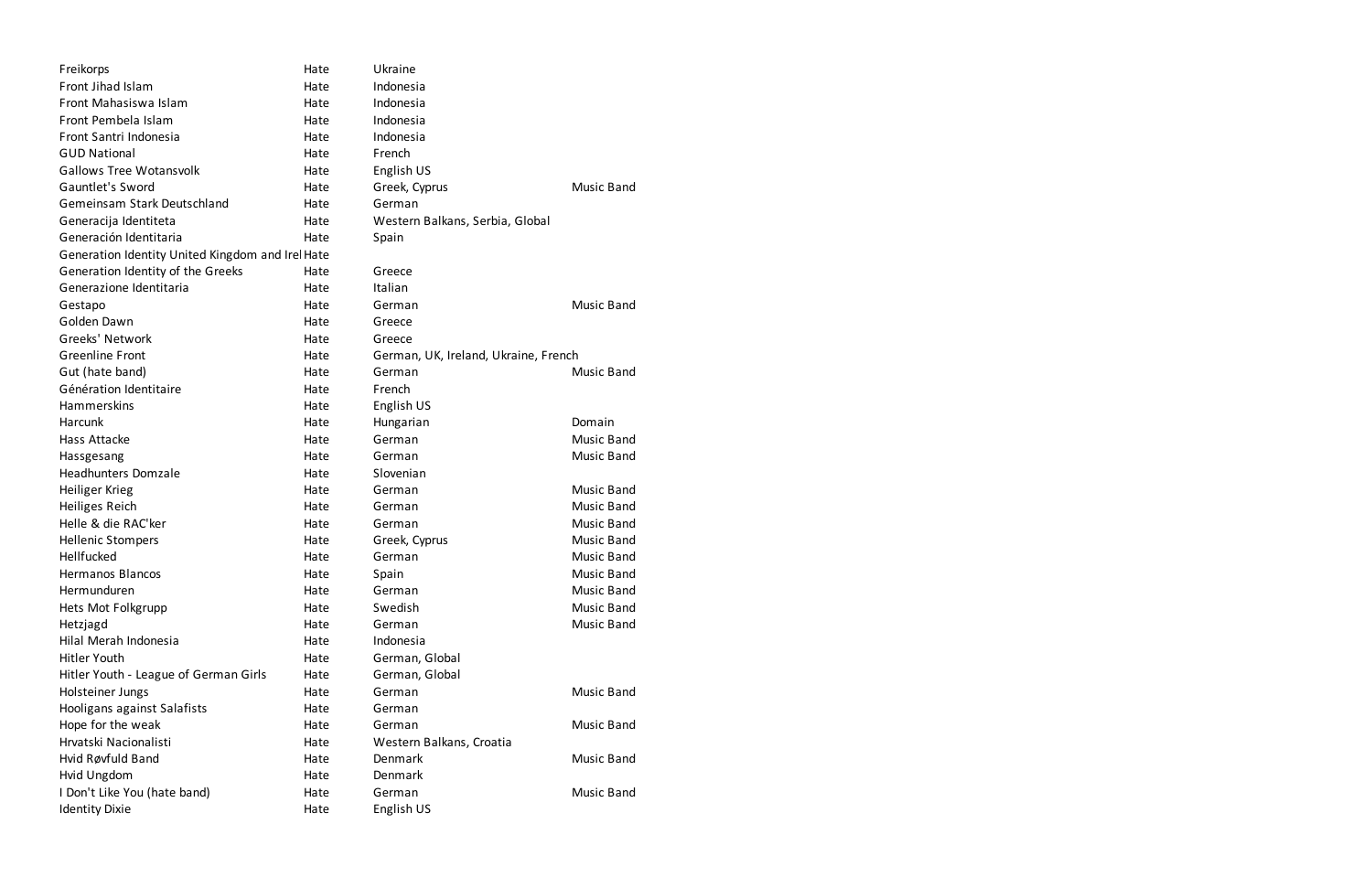| <b>Identity Evropa</b>               | Hate | English US                      |                   |
|--------------------------------------|------|---------------------------------|-------------------|
| Identitäre Aktion                    | Hate | German                          |                   |
| Identitäre Bewegung                  | Hate | German, Austria                 |                   |
| Imperium Europa                      | Hate | Maltese                         |                   |
| In Tyrannos                          | Hate | German                          | <b>Music Band</b> |
| Inborn Hate                          | Hate | German                          | <b>Music Band</b> |
| Indiziert                            | Hate | Switzerland                     | Music Band        |
| Inferno Cottbus 99                   | Hate | German                          |                   |
| Infidels of Britain                  | Hate | <b>UK</b>                       |                   |
| Innawoods Gang                       | Hate | <b>United States</b>            |                   |
| International Goyim Party            | Hate | Global                          |                   |
| Intimidation One                     | Hate | English US                      | <b>Music Band</b> |
| <b>Invictus Books</b>                | Hate | English US                      | Domain            |
| Iron Eagle                           | Hate | Hungarian                       | <b>Music Band</b> |
| Iron Guard                           | Hate | Romania                         |                   |
| Iron March                           | Hate | English US                      | Domain            |
| Iron Youth                           | Hate | Greek, Cyprus                   | <b>Music Band</b> |
| Isolfur                              | Hate | German                          | <b>Music Band</b> |
| Jagdstaffel                          | Hate | German                          | <b>Music Band</b> |
| Jan-Peter                            | Hate | German                          | <b>Music Band</b> |
| Jerusolima Est Perdita               | Hate | German                          | <b>Music Band</b> |
| Jewthanasia                          | Hate | Denmark                         | <b>Music Band</b> |
| Jocke Karlsson                       | Hate | Swedish                         | <b>Music Band</b> |
| Julmond                              | Hate | German                          | Music Band        |
| Junge Nationaldemokraten             | Hate | German                          |                   |
| Jungsturm                            | Hate | German                          | <b>Music Band</b> |
| Junkers 88                           | Hate | Hungarian                       | <b>Music Band</b> |
| Jörg Hähnel                          | Hate | German                          | <b>Music Band</b> |
| Kaiadas                              | Hate | Greek, Cyprus                   | Music Band        |
| Kameradschaft Aachener Land          | Hate | German                          |                   |
| Kameradschaft Hamm                   | Hate | German                          |                   |
| Kameradschaft Hauptvolk und Sturm 27 | Hate | German                          |                   |
| Kameradschaft Overhavel              | Hate | German                          |                   |
| Kameradschaft Tor                    | Hate | German                          |                   |
| Kameradschaft Treue Ehre             | Hate | German                          | <b>Music Band</b> |
| Kameradschaft Walter Spangenberg     | Hate | German                          |                   |
| KampfkoloSS                          | Hate | German                          | Music Band        |
| Kategorie C                          | Hate | German                          | <b>Music Band</b> |
| Klan                                 | Hate | Spain                           | Music Band        |
| Knights Templar International        | Hate | <b>UK</b>                       |                   |
| Kommando Skin                        | Hate | German                          | <b>Music Band</b> |
| Kraft Durch Froide                   | Hate | German                          | Music Band        |
| Krv i cast                           | Hate | Western Balkans, Serbia, Global |                   |
| Ku Klux Klan                         | Hate | English US                      |                   |
| Ku Klux Klan Slovenia                | Hate | Slovenian                       |                   |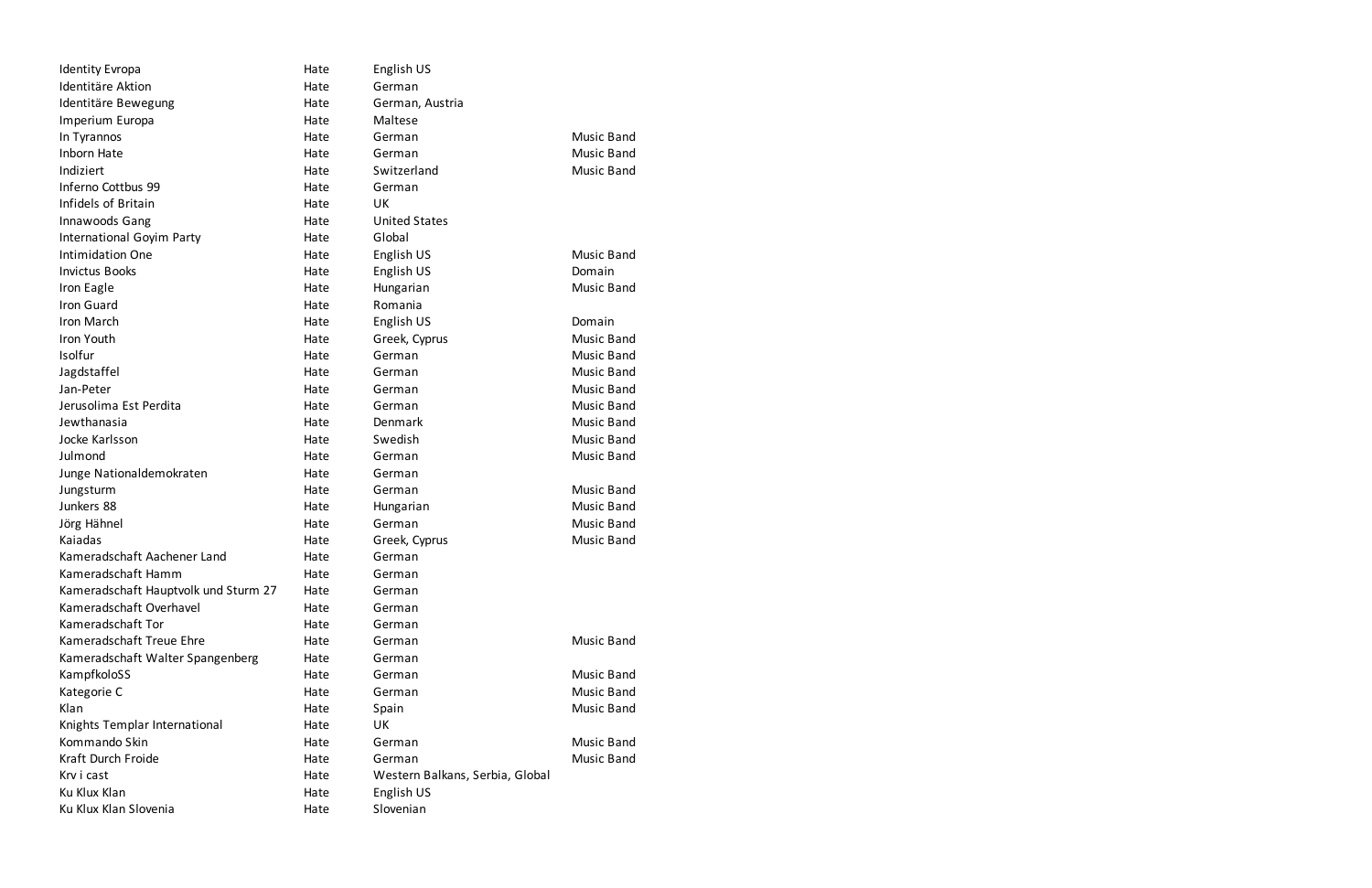| Kuruc.info                             | Hate | Hungarian               | Domain            |
|----------------------------------------|------|-------------------------|-------------------|
| Lads Society                           | Hate | Australia               |                   |
| Landser                                | Hate | German                  | Music Band        |
| Laskar Pembela Islam                   | Hate | Indonesia               |                   |
| League of St. George                   | Hate | UK                      |                   |
| League of the South                    | Hate | English US              |                   |
| Lealta - Azione                        | Hate | Italian                 |                   |
| Legion Wasa                            | Hate | Swedish                 |                   |
| Legion of Doom                         | Hate | Greek, Cyprus           | Music Band        |
| Lehava                                 | Hate | Hebrew                  |                   |
| Les Identitaires                       | Hate | French                  |                   |
| Liberty Defenders                      | Hate | UK                      |                   |
| Lotta Studentesca                      | Hate | Italian                 |                   |
| Lunikoff                               | Hate | German                  | <b>Music Band</b> |
| MAB Manipolo D'avanguardia Bergamo     | Hate | Italian                 |                   |
| Macht und Ehre                         | Hate | German                  | Music Band        |
| Magozot Cseresznye                     | Hate | Hungarian               | Music Band        |
| Majelis Pembela Rasulullah             | Hate | Indonesia               |                   |
| MakSS Damage                           | Hate | German                  | Music Band        |
| <b>Meat Shits</b>                      | Hate | North America           | <b>Music Band</b> |
| <b>Micetrap Distributions</b>          | Hate | <b>United States</b>    | Record Label      |
| Misanthropic Division                  | Hate | Global, Ukraine, UK     |                   |
| Moon Man                               | Hate | English US              | <b>Music Band</b> |
| Mos-Oi                                 | Hate | Hungarian               | <b>Music Band</b> |
| Moshpit                                | Hate | German                  | <b>Music Band</b> |
| Mujahidah Pembela Islam                | Hate | Indonesia               |                   |
| Mut Zur Wahrheit                       | Hate | German                  |                   |
| Myanmar National organization          | Hate | Myanmar                 |                   |
| NS Straight Edge Bulgaria              | Hate | <b>Bulgaria</b>         |                   |
| <b>NS131</b>                           | Hate | UK, Global              |                   |
| NSC 131 Crew                           | Hate | North America           |                   |
| NSDAP-AO                               | Hate | German                  |                   |
| Nacionalni stroj                       | Hate | Western Balkans, Serbia |                   |
| Naer Mataron                           | Hate | Greek, Cyprus           | Music Band        |
| Nahkampf                               | Hate | German                  | <b>Music Band</b> |
| <b>National Alliance</b>               | Hate | English US              |                   |
| <b>National Corps</b>                  | Hate | Ukraine                 |                   |
| National Front (UK)                    | Hate | UK                      |                   |
| <b>National Partisan Movement</b>      | Hate | UK                      |                   |
| National Policy Institute              | Hate | English US              |                   |
| <b>National Radical Camp</b>           | Hate | Polish                  |                   |
| National Rebirth of Poland             | Hate | Polish                  |                   |
| National Resistance Bulgaria           | Hate | <b>Bulgaria</b>         |                   |
| <b>National Socialism Assoication</b>  | Hate | Taiwan                  |                   |
| <b>National Socialist Action Party</b> | Hate | UK                      |                   |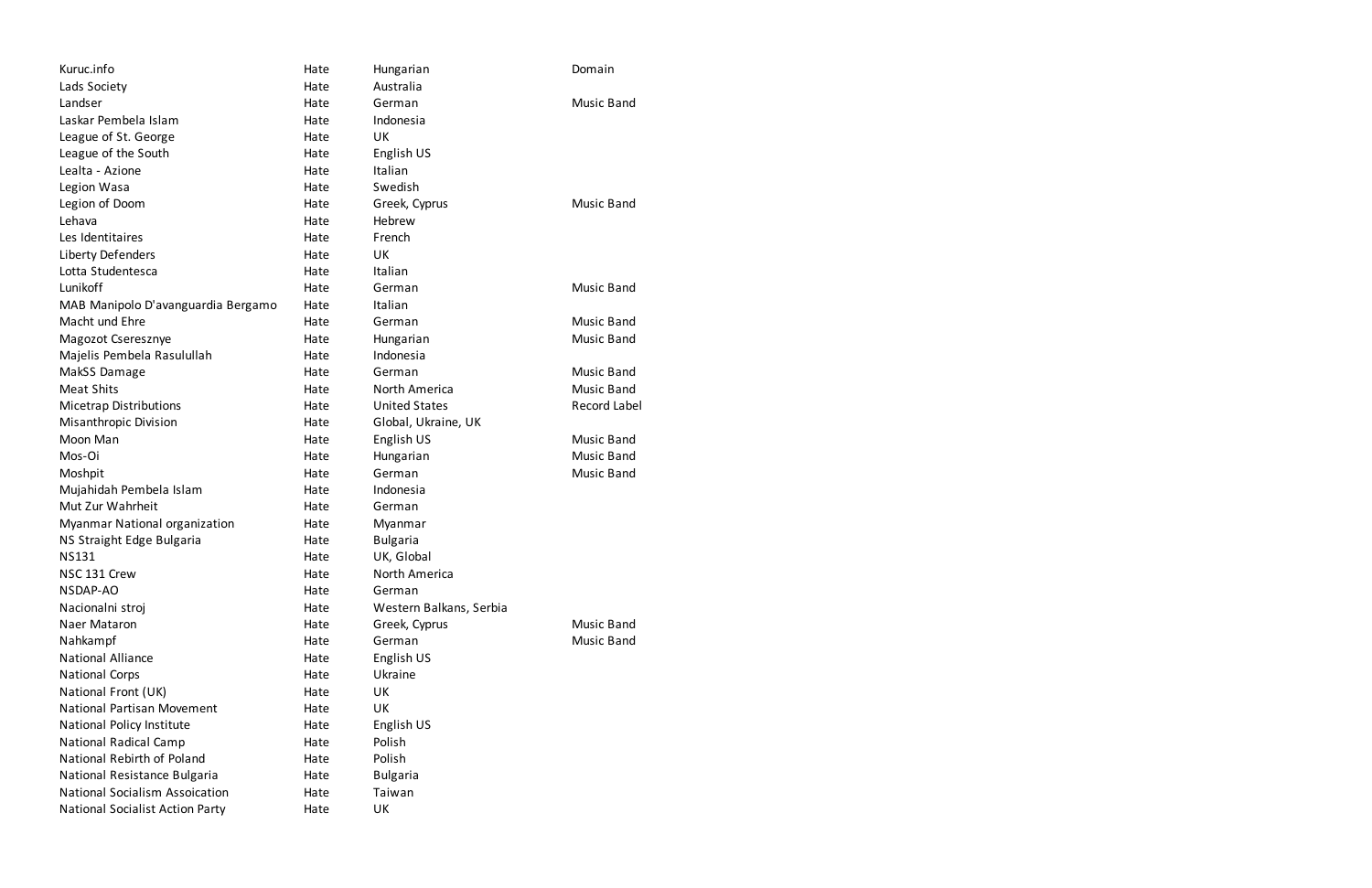| National Socialist American Labor Party        | Hate | English US                          |                   |
|------------------------------------------------|------|-------------------------------------|-------------------|
| <b>National Socialist Front</b>                | Hate | Swedish                             |                   |
| National Socialist German Workers' Party       | Hate | German                              |                   |
| National Socialist Japanese Workers and W(Hate |      | Japanese                            |                   |
| <b>National Socialist Liberation Front</b>     | Hate |                                     |                   |
| <b>National Socialist Movement</b>             | Hate | English US                          |                   |
| <b>National Socialist Network</b>              | Hate | Australia                           |                   |
| National Socialist Vanguard                    | Hate | English US                          |                   |
| National Squad                                 | Hate |                                     |                   |
| National Vanguard                              | Hate | English US                          |                   |
| National unity of Georgia                      | Hate | Georgia                             |                   |
| Nationale Liste                                | Hate | German                              |                   |
| Nationale Offensive                            | Hate | German                              |                   |
| Nationale Sammlung                             | Hate | German                              |                   |
| Nationale Sozialisten                          | Hate |                                     |                   |
| Nationaler Widerstand Berlin-Brandenburg       | Hate | German                              |                   |
| Nationaler Widerstand Dortmund                 | Hate | German                              |                   |
| Nationaler Widerstand Pirna                    | Hate | German                              |                   |
| <b>Nationalist Alliance</b>                    | Hate | UK                                  |                   |
| <b>Nationalist Front</b>                       | Hate | English US                          |                   |
| Nationalist Party of Bulgaria                  | Hate | <b>Bulgaria</b>                     |                   |
| Nemzeti Front                                  | Hate | Hungarian                           | <b>Music Band</b> |
| Nervengas                                      | Hate | German                              | Music Band        |
| Neubeginn                                      | Hate | German                              | Music Band        |
| <b>New British Union</b>                       | Hate | UK                                  |                   |
| Nidhöggsburg                                   | Hate | German                              | <b>Music Band</b> |
| Nimrod (hate band)                             | Hate | Hungarian                           | Music Band        |
| No Surrender (hate band)                       | Hate | Greek, Cyprus                       | Music Band        |
| Nordlander                                     | Hate | German                              |                   |
| Nordfront                                      | Hate | German                              | <b>Music Band</b> |
| Nordic Order Knights                           | Hate | English US                          |                   |
| Nordic Reich Party                             | Hate | Swedish                             |                   |
| Nordic Resistance Movement                     | Hate | Norwegian, French, Finland, Denmark |                   |
| Nordmacht                                      | Hate | German                              | Music Band        |
| Northern League                                | Hate | UK                                  |                   |
| Noua Dreapta                                   | Hate | Romania                             |                   |
| Nova Ordem Social                              | Hate | Portuguese                          |                   |
| November 9th Society                           | Hate | UK                                  |                   |
| Novi srpski program                            | Hate | Western Balkans, Serbia             |                   |
| Nyilaskeresztes Part                           | Hate | Hungarian                           |                   |
| Occupy Pedofilyaj                              | Hate | Russia                              |                   |
| Ofensiva 88                                    | Hate | Spain                               | Music Band        |
| Oi-Kor                                         | Hate | Hungarian                           | Music Band        |
| Oidoxie                                        | Hate | German                              | <b>Music Band</b> |
| Oithanasie                                     | Hate | German                              | Music Band        |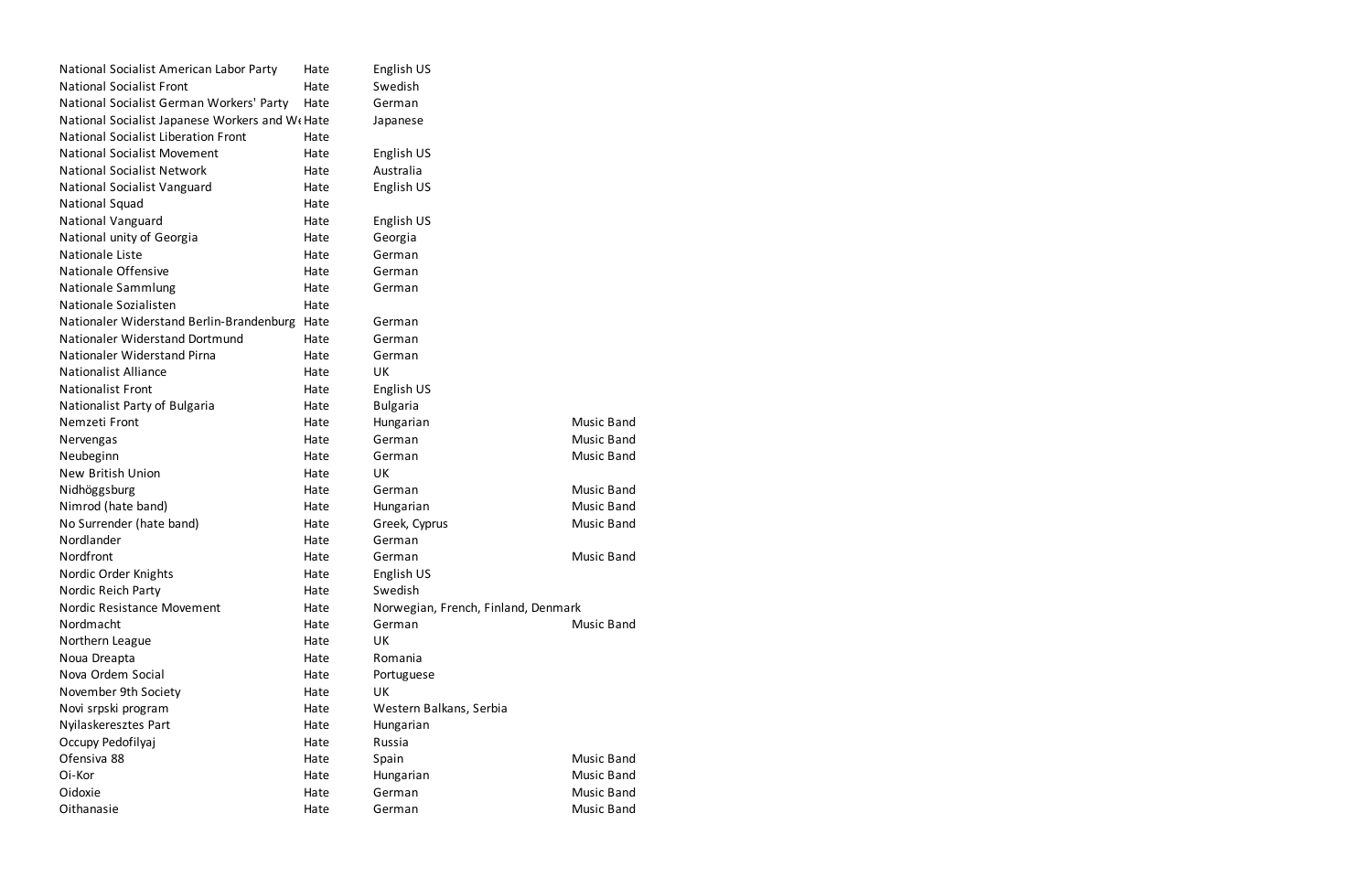| Omlandinski pokret 64 županije                 | Hate | Hungarian                     |                   |
|------------------------------------------------|------|-------------------------------|-------------------|
| <b>Operation Werewolf</b>                      | Hate | North America                 |                   |
| <b>Orel Butchers</b>                           | Hate | Russia                        |                   |
| Organisation der ehemaligen SS-Angehörige Hate |      | German                        |                   |
| Ossewabrandwag                                 | Hate | South Africa                  |                   |
| Ostseefront                                    | Hate | German                        | Music Band        |
| Otacastveni pokret Obraz                       | Hate | Western Balkans, Serbia       |                   |
| Paganblut                                      | Hate | <b>Bulgaria</b>               | <b>Music Band</b> |
| <b>Pak 88</b>                                  | Hate | German                        | <b>Music Band</b> |
| Panzerhitler                                   | Hate | Russia                        | Music Band        |
| Partito Nazionale Fascista                     | Hate | Italian                       |                   |
| Path of Resistance                             | Hate | German                        | Music Band        |
| <b>Patriot Front</b>                           | Hate | English US                    |                   |
| Patriot Movement AZ                            | Hate | North America                 |                   |
| Patriotic Association of Myanmar               | Hate | <b>Burmese</b>                |                   |
| Patriotic Myanmar Monks Union                  | Hate | <b>Burmese</b>                |                   |
| Patriots of Ukraine                            | Hate | Ukraine                       |                   |
| Patris                                         | Hate | Greek, Cyprus                 | <b>Music Band</b> |
| People Haters                                  | Hate | English US                    | <b>Music Band</b> |
| Pluton Svea                                    | Hate | Swedish                       | <b>Music Band</b> |
| Pogrom                                         | Hate | Greek, Cyprus                 | <b>Music Band</b> |
| Priorität 18                                   | Hate | German                        | Music Band        |
| Pro NRW                                        | Hate | German                        |                   |
| Proissenheads                                  | Hate | German                        | <b>Music Band</b> |
| Propertarian Institute                         | Hate | North America, Ukraine        |                   |
| Proud Boys                                     | Hate | English US, Global, German    |                   |
| Race War                                       | Hate | German                        | <b>Music Band</b> |
| Racial Hatred                                  | Hate | German                        | <b>Music Band</b> |
| <b>Racial Purity</b>                           | Hate | German                        | <b>Music Band</b> |
| <b>Racial Volunteer Force</b>                  | Hate | UK                            |                   |
| Radical Hungary                                | Hate | Hungarian                     | <b>Music Band</b> |
| Radikahl                                       | Hate | German                        | Music Band        |
| Radio Aryan                                    | Hate | Global                        | Domain            |
| Rasonalisti Srbije                             | Hate | Western Balkans, Serbia       |                   |
| Ravenbanner                                    | Hate | Greek, Cyprus                 | Music Band        |
| Ravnebanner                                    | Hate | Denmark                       | <b>Music Band</b> |
| Reconquista                                    | Hate | Russia, Ukraine               |                   |
| <b>Red Ice Creations</b>                       | Hate | North America, Western Europe |                   |
| Reichsfront                                    | Hate | German                        | Music Band        |
| Reichssturm                                    | Hate | German                        | Music Band        |
| Repubblica Sociale Italiana                    | Hate | Italian                       |                   |
| Republic of Florida                            | Hate | English US                    |                   |
| Resistance Radio                               | Hate | UK                            |                   |
| Revolucionarna Omladinska Druzina              | Hate | Western Balkans, Serbia       |                   |
| <b>Revolution Chemnitz</b>                     | Hate | German                        |                   |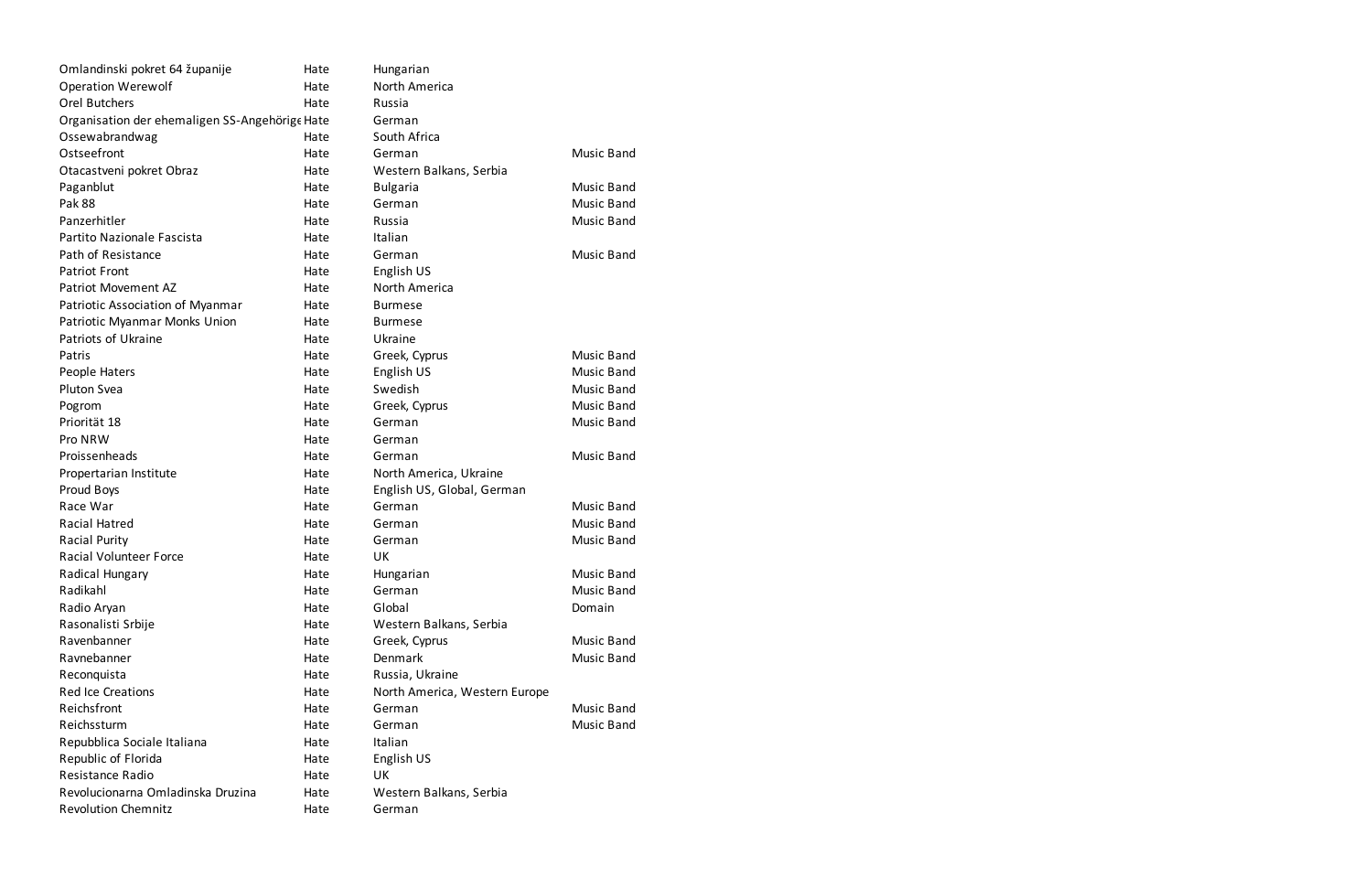| Rise Above Movement                                | Hate | English US, United States |                   |
|----------------------------------------------------|------|---------------------------|-------------------|
| Rivolta Nazionale                                  | Hate | Italian                   |                   |
| Rodna Zashtita                                     | Hate | <b>Bulgaria</b>           | <b>Music Band</b> |
| Roma al Romani                                     | Hate | Italian                   |                   |
| Romantikus Eroszak                                 | Hate | Hungarian                 | <b>Music Band</b> |
| Russian Imperial Movement                          | Hate | Russia                    |                   |
| S <sub>14</sub> (hate org)                         | Hate | Ukraine                   |                   |
| SNP Izbor je nas                                   | Hate | Western Balkans, Serbia   |                   |
| <b>SNP 1389</b>                                    | Hate | Western Balkans, Serbia   |                   |
| <b>SNP Nasi</b>                                    | Hate | Western Balkans, Serbia   |                   |
| Schutzbund Deutschland                             | Hate | German                    |                   |
| Schutzstaffel                                      | Hate | German, Global            |                   |
| Scottish Dawn                                      | Hate | UK                        |                   |
| Serbian State Guard                                | Hate | Western Balkans, Serbia   |                   |
| Serbian Volunteer Corps                            | Hate | Western Balkans, Serbia   |                   |
| Serikat Pkerja Front                               | Hate | Indonesia                 |                   |
| ShieldWall                                         | Hate | English US                |                   |
| Sinhale Jathika Balamuluwa                         | Hate | Sri Lanka                 |                   |
| Skinheads Sächsische Schweiz                       | Hate | German, Global            |                   |
| Skinheads Sächsische Schweiz Aufbauorgani Hate     |      | German                    |                   |
| Skinhouse Milano                                   | Hate | Italian                   |                   |
| Skrewdriver                                        | Hate | UK                        | <b>Music Band</b> |
| Skydas                                             | Hate | Lithuanian                |                   |
| Sleipnir                                           | Hate | German                    | <b>Music Band</b> |
| Slovenian Radicals                                 | Hate | Slovenian                 |                   |
| Social National Asembly                            | Hate | Ukraine                   |                   |
| Soko 18                                            | Hate | German                    | <b>Music Band</b> |
| Soldiers of Odin                                   | Hate | Finland                   |                   |
| Sozialistische Reichspartei Reichsfront Reicl Hate |      | German                    |                   |
| Spear of Longinus                                  | Hate | Australia                 | <b>Music Band</b> |
| Spirit of 88                                       | Hate | German                    | <b>Music Band</b> |
| Sprachsgesang zum Untergang                        | Hate | German                    | <b>Music Band</b> |
| Spreegeschwader                                    | Hate | German                    | <b>Music Band</b> |
| Srbska akcija                                      | Hate | Western Balkans, Serbia   |                   |
| Srpski Front                                       | Hate | Western Balkans, Serbia   |                   |
| Stahlgewitter                                      | Hate | German                    | Music Band        |
| <b>Stahlhelm Records</b>                           | Hate | <b>United States</b>      | Record Label      |
| Standarte                                          | Hate | German                    | <b>Music Band</b> |
| <b>Steelcapped Strength</b>                        | Hate | Swedish                   | <b>Music Band</b> |
| Stimme der Vergeltung                              | Hate | German                    | <b>Music Band</b> |
| Stimme des Blutes                                  | Hate | German                    | <b>Music Band</b> |
| Storm (hate band)                                  | Hate | Swedish                   | <b>Music Band</b> |
| Stormfront                                         | Hate | English US                | Domain            |
| Stosstrupp                                         | Hate | German                    | <b>Music Band</b> |
| <b>Stafmass</b>                                    | Hate | German                    | <b>Music Band</b> |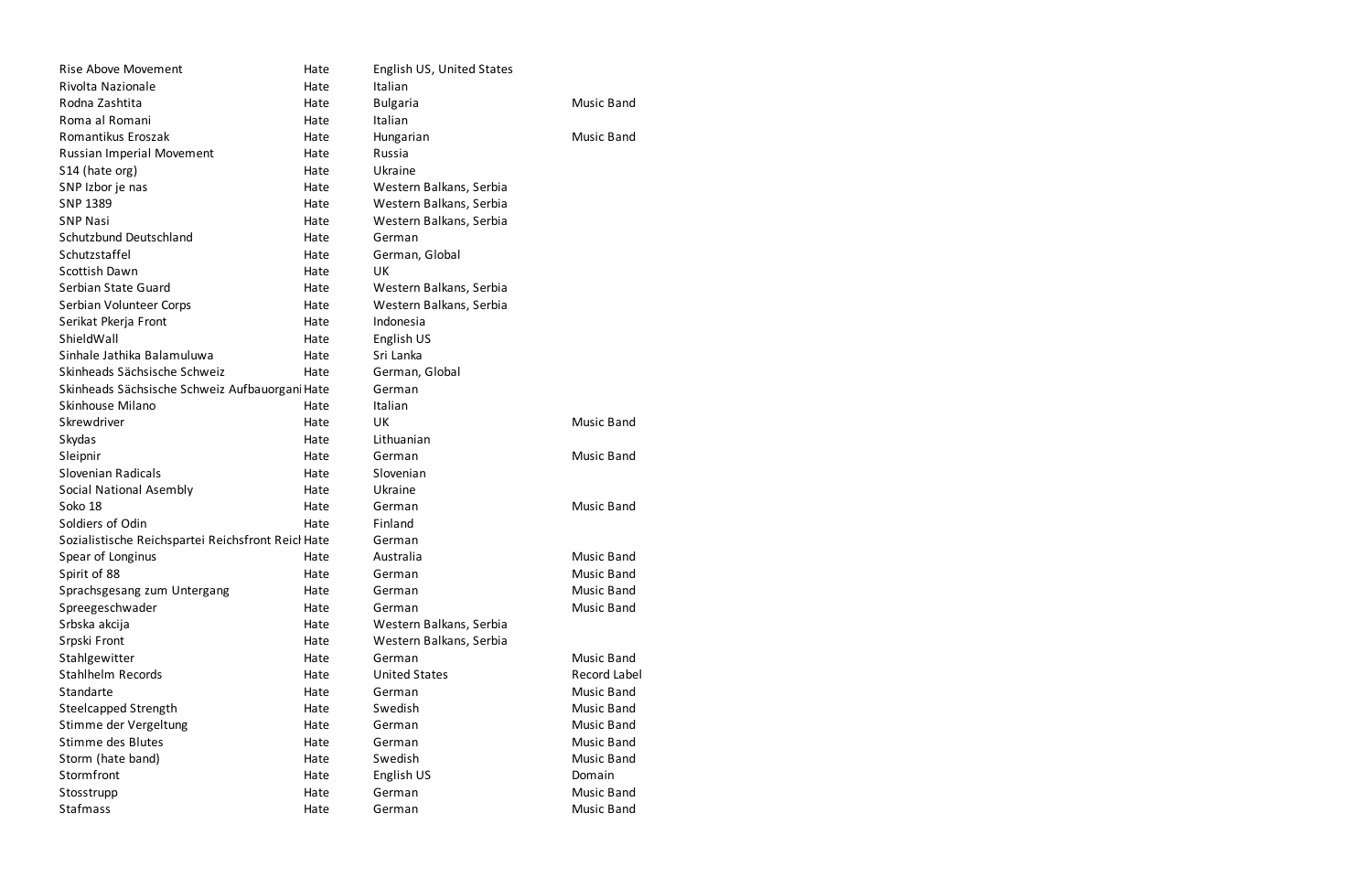| <b>Strength and Determination Movement</b>       | Hate | Hungarian                |                   |
|--------------------------------------------------|------|--------------------------|-------------------|
| <b>Strong Survive</b>                            | Hate | Western Balkans, Croatia | <b>Music Band</b> |
| <b>Students for Western Civilisation</b>         | Hate | Canada                   |                   |
| Stuka Attacke                                    | Hate | German                   | <b>Music Band</b> |
| Sturm 18                                         | Hate | German                   | <b>Music Band</b> |
| Sturm 34                                         | Hate | German                   |                   |
| Sturmabteilung                                   | Hate | German, Global           |                   |
| Sturmangriff                                     | Hate | German                   | <b>Music Band</b> |
| Sturmtruppen                                     | Hate | Switzerland              | <b>Music Band</b> |
| Sturmwehr                                        | Hate | German                   | <b>Music Band</b> |
| Störkraft                                        | Hate | German                   | <b>Music Band</b> |
| Suavelos                                         | Hate | Western Europe           |                   |
| Suomen vastarintaliike                           | Hate | Finland                  |                   |
| SupportWear.com                                  | Hate | German                   | Domain            |
| Supreme White Alliance                           | Hate | English US               |                   |
| Svastika                                         | Hate | Swedish                  | <b>Music Band</b> |
| System Resistance Network                        | Hate | UK                       |                   |
| Temple ov Blood                                  | Hate | North America            |                   |
| The British Hand                                 | Hate | UK                       |                   |
| The Northwest Front                              | Hate | <b>United States</b>     |                   |
| The Order of Nine Angles                         | Hate | UK, Global               |                   |
| The Right Stuff (blog)                           | Hate | English US               | Domain            |
| The Shadow Order                                 | Hate | Greek, Cyprus            | <b>Music Band</b> |
| The White Liberation Movement                    | Hate | South Africa             |                   |
| Titkolt Ellenállás                               | Hate | Hungarian                | <b>Music Band</b> |
| Todesschwadron D.F.E.                            | Hate | German                   | <b>Music Band</b> |
| Totenkopf                                        | Hate | Swedish                  | <b>Music Band</b> |
| <b>Traditionalist Worker Party</b>               | Hate | English US               |                   |
| <b>Traditionalist Youth Network</b>              | Hate | English US               |                   |
| True Blue Crew                                   | Hate | Australia                |                   |
| Tsagaan Khas                                     | Hate | Mongolia                 |                   |
| Tätervolk                                        | Hate | German                   | <b>Music Band</b> |
| UK Krusaders of the Traditionalist American Hate |      | UK                       |                   |
| Ultras Sette Laghi                               | Hate | Italian                  |                   |
| United Armed Forces of Novorossiya               | Hate | Russia, Ukraine          |                   |
| United Klans of America                          | Hate | English US               |                   |
| <b>United Patriots Front</b>                     | Hate | Australia                |                   |
| Ustaše                                           | Hate | Western Balkans, Croatia |                   |
| Vanguard Britannia                               | Hate | UK                       |                   |
| Vanguard News Network                            | Hate | English US               | Domain            |
| Varese Skinheads                                 | Hate | Italian                  |                   |
| Veneto Fronte Skinhead                           | Hate | Italian                  |                   |
| Verein zur Rehabiliteirung der wegen Bestre Hate |      | German                   |                   |
| Vigrid                                           | Hate | Norwegian                |                   |
| Villain 051                                      | Hate | German                   | <b>Music Band</b> |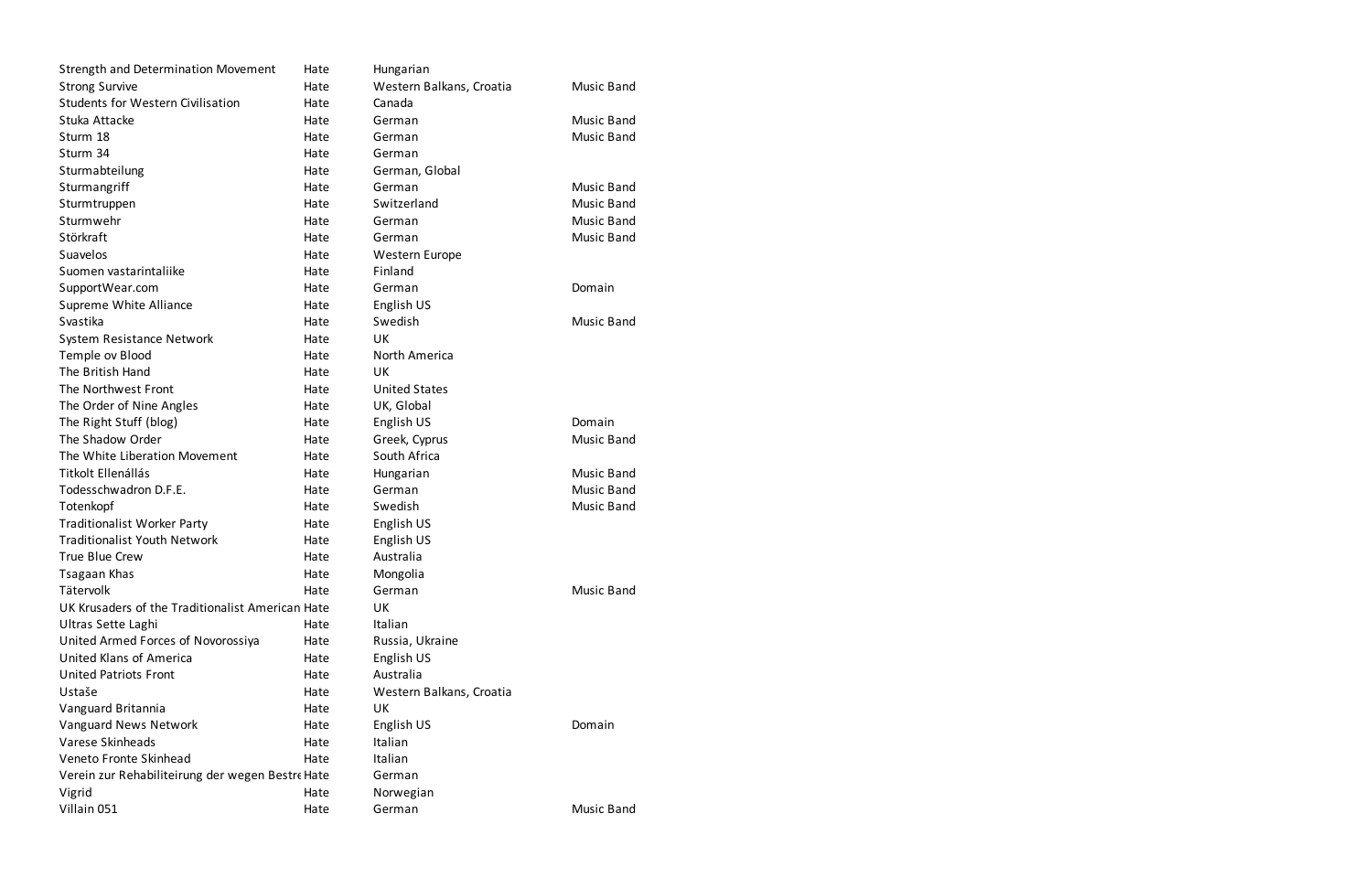| <b>Vinland Clothing</b>        | Hate | English US               |                   |
|--------------------------------|------|--------------------------|-------------------|
| Vit Aggression                 | Hate | Swedish                  | <b>Music Band</b> |
| Vit Legion                     | Hate | Swedish                  | <b>Music Band</b> |
| Volkszorn                      | Hate | German                   | <b>Music Band</b> |
| Vadio Bitofak                  | Hate | Hungarian                | <b>Music Band</b> |
| Verszerzodes                   | Hate | Hungarian                | <b>Music Band</b> |
| Washington State ANSSMC        | Hate | English US               |                   |
| Weisser Arischer Widerstand    | Hate | German                   | <b>Music Band</b> |
| <b>Westboro Baptist Church</b> | Hate | English US               |                   |
| White Aryan Rebels             | Hate | German                   | <b>Music Band</b> |
| White Aryan Resistance         | Hate | English US               |                   |
| White Boys of Greater Poland   | Hate | Polish                   |                   |
| White Defense League           | Hate | UK                       |                   |
| <b>White Fist</b>              | Hate | German                   | <b>Music Band</b> |
| <b>White Front</b>             | Hate | <b>Bulgaria</b>          |                   |
| <b>White Nationalist Party</b> | Hate | UK                       |                   |
| <b>White Pride Rockers</b>     | Hate | Greek, Cyprus            | <b>Music Band</b> |
| White Rebel Boys               | Hate | German                   | <b>Music Band</b> |
| <b>White Resistance</b>        | Hate | German                   | <b>Music Band</b> |
| White Rex                      | Hate | Russia                   |                   |
| Whites Will Win Party          | Hate | English US               |                   |
| Wietze (hate band)             | Hate | Swedish                  | <b>Music Band</b> |
| Wodulf                         | Hate | Greek, Cyprus            | Music Band        |
| Wolfenhords                    | Hate | Western Balkans, Croatia | Music Band        |
| Wolfnacht                      | Hate | Greek, Cyprus            | <b>Music Band</b> |
| Wolfsfront                     | Hate | German                   | <b>Music Band</b> |
| Wolves of Odin                 | Hate | Global, Canada           |                   |
| <b>Wolves of Vinland</b>       | Hate | English US               |                   |
| Wotanjugend                    | Hate |                          |                   |
| <b>ZBOR</b>                    | Hate | Western Balkans, Serbia  |                   |
| Zetme 88                       | Hate | Spain                    | <b>Music Band</b> |
| Zillertaier Turkenjager        | Hate | German                   | <b>Music Band</b> |
| n'Socialist Soundsystem        | Hate | German                   | <b>Music Band</b> |
| Æresblod                       | Hate | Denmark                  | <b>Music Band</b> |
| Ódio                           | Hate | Portuguese               | <b>Music Band</b> |
| Überseugungstäter              | Hate | German                   | <b>Music Band</b> |
| Skjoldungerne                  | Hate | Denmark                  | <b>Music Band</b> |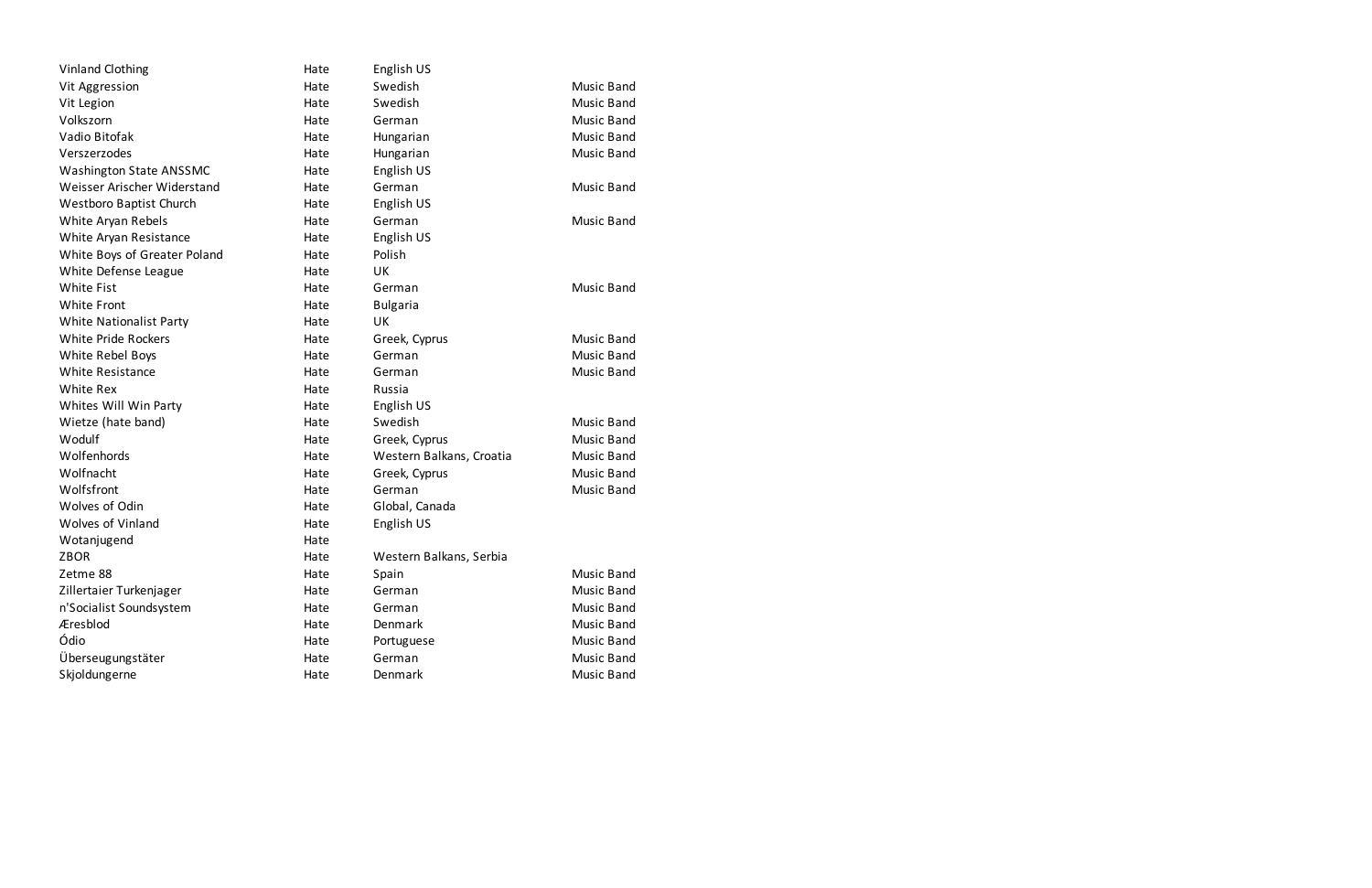This is a reproduction of an internal Facebook list used to regulate speech on company platforms. This snapshot of the list has been lightly edited for clarity. Notes associated with the entries were included where relevant. The Intercept is publishing the list because of public concerns about the bias in Facebook's moderation so that readers may draw their own conclusions about the quality of that moderation. The information contained in the list, including the purported activities, designations, and affiliations of the named people and groups, comes from Facebook, not The Intercept. The Intercept has not verified that information and does not intend its reporting to make any assertion regarding the accuracy of the information contained in Facebook's list.

## **Organizations Militarized Social Movement category:**

### **Name Category Category Category Category Description** Central Arizona Militias Militarized Social Movement Armed Militia Group Citizens Militia of Mississippi Militarized Social Movement Armed Militia Group Militia Against Pedophiles **Militarized Social Movement** Armed Militia Group Ojai Valley Militia Militarized Social Movement Armed Militia Group San Patricio County Texas Militia Militarized Social Movement Armed Militia Group Southeast Michigan Volunteer Militia Michigan Militarized Social Movement Armed Militia Group Surry County Citizens Militia **Militarized Social Movement** Armed Militia Group U.S. Patriots Wolfpack Militarized Social Movement 3 Percenter Group United Regulators Militarized Social Movement Armed Militia Group United States Patriot Defense Force **Militarized Social Movement** Minnesota's Private Militia Militarized Social Movement Pulaski county well regulated militia Militarized Social Movement .22LR Militia Militarized Social Movement Armed Militia Group 12 Percent Dirty Dozen **Militarized Social Movement** Armed Militia Group 13th FF 1/48 Continental Militia Militia Militarized Social Movement Armed Militia Group 151st Light Infantry Group **Militarized Social Movement** 1776 Free Militia **Militarized Social Movement** Armed Militia Group 1776 Militia Militarized Social Movement Armed Militia Group 19th Indiana Lightfoot **Militarized Social Movement** Armed Militia Group 1st Connecticut Infantry Militarized Social Movement Armed Militia Group 1st DET 1st California Scouts Militarized Social Movement Armed Militia Group 1st Detachment 1st California Grizzly Scouts Militarized Social Movement Armed militia group active in California 1st GA Marines Militarized Social Movement Armed Militia Group 1st Georgia Guards Militarized Social Movement Armed Militia Group 1st Georgia Volunteer Expeditionary **Militarized Social Movement** Armed Militia Group 1st Indiana Militia Militarized Social Movement Armed Militia Group 1st Infantry Battalion D. Company Nebraska Militia Militarized Social Movement Armed Militia Group 1st Militia Training Group 11 and 1990 Militarized Social Movement Armed Militia Group 1st Nebraska Defense Force Militarized Social Movement Armed Militia Group 1st RVA Volunteer Militia Militarized Social Movement Armed Militia Group 1st Virginia Blue Ridge Militia Militarized Social Movement Armed Militia Group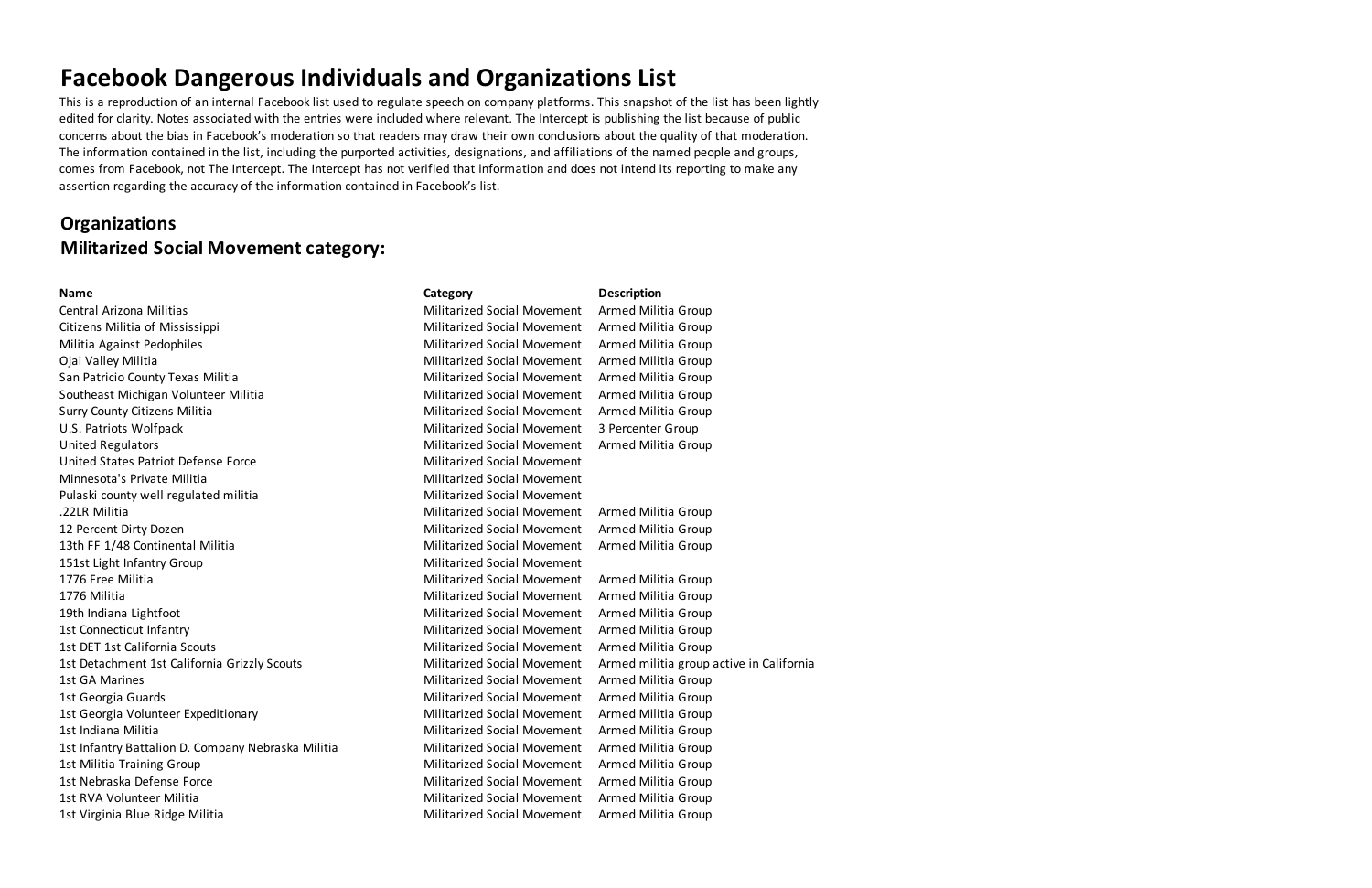205 Militia Militarized Social Movement Armed Militia Group 212° Dogs of War Militarized Social Movement Armed Militia Group 219 Salt Team Militarized Social Movement Armed Militia Group 22 Alabama Rangers Militarized Social Movement Armed Militia Group 27 Defense Force Militarized Social Movement 28th State Militia Militarized Social Movement Armed Militia Group 2A Militia Georgia Militarized Social Movement Armed Militia Group 2nd Amendment Militia Militarized Social Movement 2nd Amendment Militia of California Militarized Social Movement Armed Militia Group 2nd Amendment of the United States Militia Militarized Social Movement Armed Militia Group 2nd Continental Army Militarized Social Movement Armed Militia Group 3 Percent Security Force Militarized Social Movement Armed Militia Group 30th Black Buck Militia **Militarized Social Movement** Armed Militia Group 3rd Irish Volunteer Regiment Militarized Social Movement Armed Militia Group 417 2nd Amendment Militia Militarized Social Movement Armed Militia Group 48th State Militia Militarized Social Movement Armed Militia Group 540th Roanoke Defense Unit **Militarized Social Movement** Armed Militia Group 661 Patriot Militia Militarized Social Movement Armed Militia Group 75th Ohio Militia Regiment Militarized Social Movement Armed Militia Group 8%ers Militia **Militarized Social Movement** Armed Militia Group 805 Freedom Militia **Militarized Social Movement** Armed Militia Group 931 Patriots **Militarized Social Movement** Armed Militia Group AP III Militarized Social Movement Armed Militia Group AR2 Patriot Network **Militarized Social Movement** Armed Militia Group AXJ USA Militia Militarized Social Movement AZWOA Militarized Social Movement Armed Militia Group Act For Freedom Now **Militarized Social Movement** Armed Militia Group Alabama Gadsen Militia Militarized Social Movement Alabama Militia Militarized Social Movement Armed Militia Group Alabama Patriotic Defense Force Militarized Social Movement self-proclaimed Alabama State Militia Militarized Social Movement Armed Militia Group Alabama Tactical Militia Militarized Social Movement Armed Militia Group Allegheny County Militia **Militia Croup County Militianized Social Movement** Armed Militia Group Allegheny Mountains Militia Militarized Social Movement Armed Militia Group Allen Milton Militia **Militia Militarized Social Movement** Armed Militia Group Always Ready Militia **Militarized Social Movement** Am. Vets Constitutionalists Militia in Serving Country and Christ Militarized Social Movement America's Militia **Militarized Social Movement** America's United Militia **Militarized Social Movement** Armed Militia Group American Bikers United Against Terrorist Militarized Social Movement American Brotherhood Of Patriots Militarized Social Movement self-proclaimed militia group American Christian Militia Militarized Social Movement Armed Militia Group American Constitutionalist Elites Militarized Social Movement Armed Militia Group American Contingency Force **Militarized Social Movement** Armed Militia Group American Defence Militia **Militia Militarized Social Movement** Armed Militia Group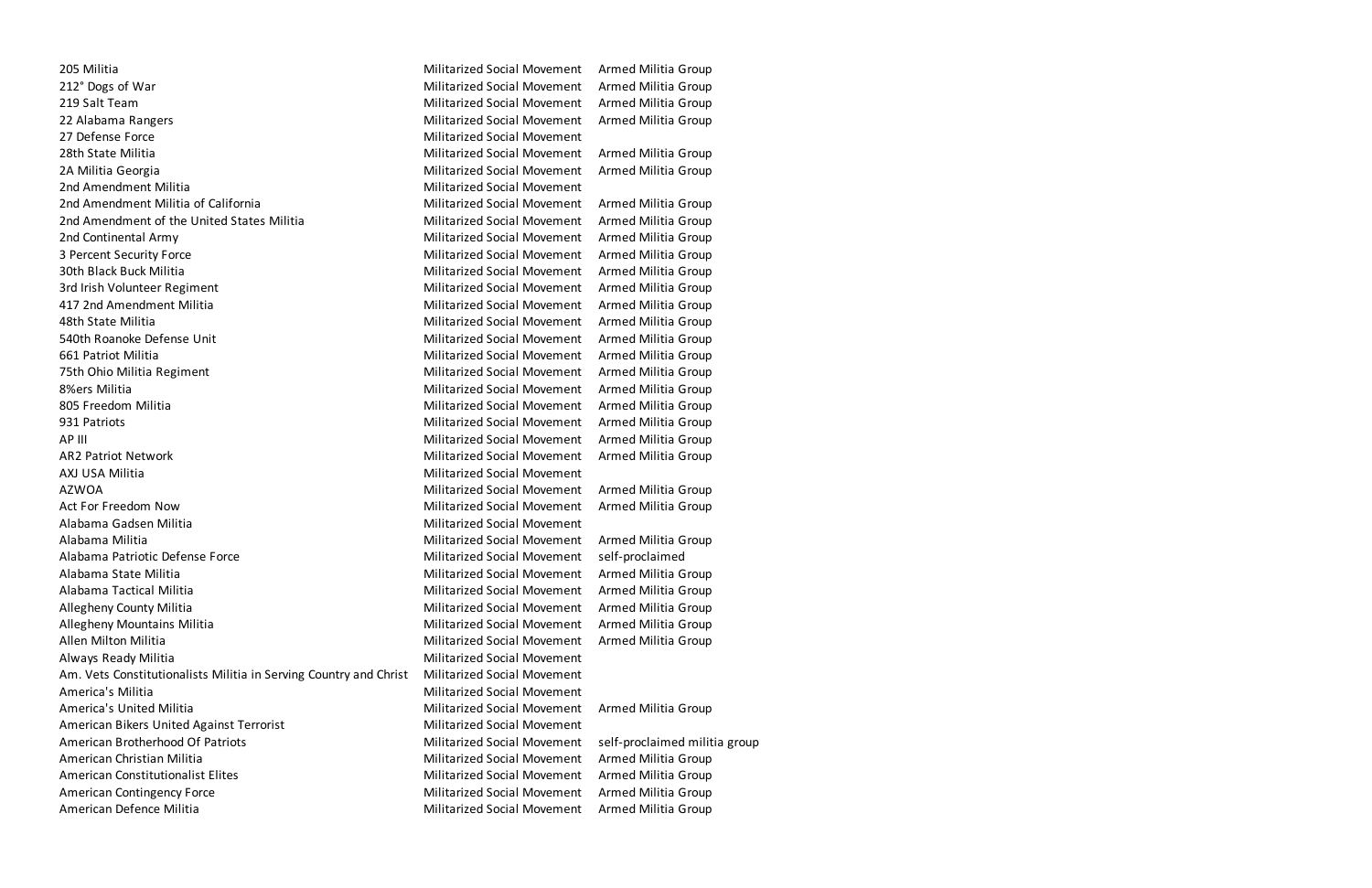American Freedom Fighters Security Force Militarized Social Movement Armed Militia Group American Freedom Keepers **Militarized Social Movement** Armed Militia Group American Freedoms Militia **Militia Militarized Social Movement** Armed Militia Group American Guardian Militia **Militia Militiarized Social Movement** Armed Militia Group American Libertarian Army Militarized Social Movement Armed Militia Group American Militia **Militia** Militarized Social Movement Armed Militia Group American Militia Association **Militiarized Social Movement** Armed Militia Group American Militia Coalition Nilitarized Social Movement Armed Militia Group American Militia Council **Militarized Social Movement** Armed Militia Group American Militia Movement Organization Militarized Social Movement Armed Militia Group American Militia of Pennsylvania Militarized Social Movement Armed Militia Group American National Militia **Militia Militarized Social Movement** Armed Militia Group American Nationalist Defense Militarized Social Movement Armed Militia Group American Patriot Border Recon **Militarized Social Movement** Armed Militia Group American Patriot Council **Militarized Social Movement** Armed Militia Group American Patriot Militia Militarized Social Movement Armed Militia Group American Patriot Warriors **Militarized Social Movement** 3 Percenter Group American Patriots Coalition **Militarized Social Movement** Armed Militia Group American Patriots USA Militarized Social Movement American Patriots for the Republic Militarized Social Movement Armed Militia Group American Revolution 2.0 and the state of the Militarized Social Movement American Revolutionary Militia Militia Militarized Social Movement Armed Militia Group American Unified Forces **Militarized Social Movement** Armed Militia Group American Warrior Revolution **Militarized Social Movement** Militarized Social Movement American Wolf 689 Militarized Social Movement Armed Militia Group Americans Against Terrorism and Tyranny **Multimers and Militarized Social Movement** Armed Militia Group Americans for Patriotic Youth Militarized Social Movement Armed Militia Group Anarchists Worldwide **Militarized Social Movement** Armed Militia Group Anarcho Rifle Association **Militarized Social Movement** Armed Militia Group Anarchy Militia MC Arkansas Militarized Social Movement Armed Militia Group Anchorage Citizens Militia Militarized Social Movement Armed Militia Group Anchorage Civil Defense Force **Militarized Social Movement** Armed Militia Group Anderson County Militia **Militia Croup County Militianized Social Movement** Armed Militia Group Angry Socialist Collective **Militarized Social Movement** Armed Militia Group Angry Viking Militarized Social Movement Armed militia group and 3 percenter affiliate Anonymous Liberators Militia **Militia Militarized Social Movement** Armed Militia Group Anonymous Militia of Phoenix Arizona Militarized Social Movement Armed Militia Group Anti Muslim Militia of Michigan Militarized Social Movement Armed Militia Group Anti-Communism Militia **Militarized Social Movement** Armed Militia Group Anti-Terrorist Militia **Militia Militarized Social Movement** Armed Militia Group Anti-Trump Militia **Militia Militarized Social Movement** Armed Militia Group Anti-antifa Militia Organization of Wisconsin Militarized Social Movement Armed Militia Group Appalachian Civil Action Group **Militarized Social Movement** Armed Militia Group Appalachian Provisional Regiment Militarized Social Movement self proclaimed Appalachian Rangers Militarized Social Movement Armed Militia Group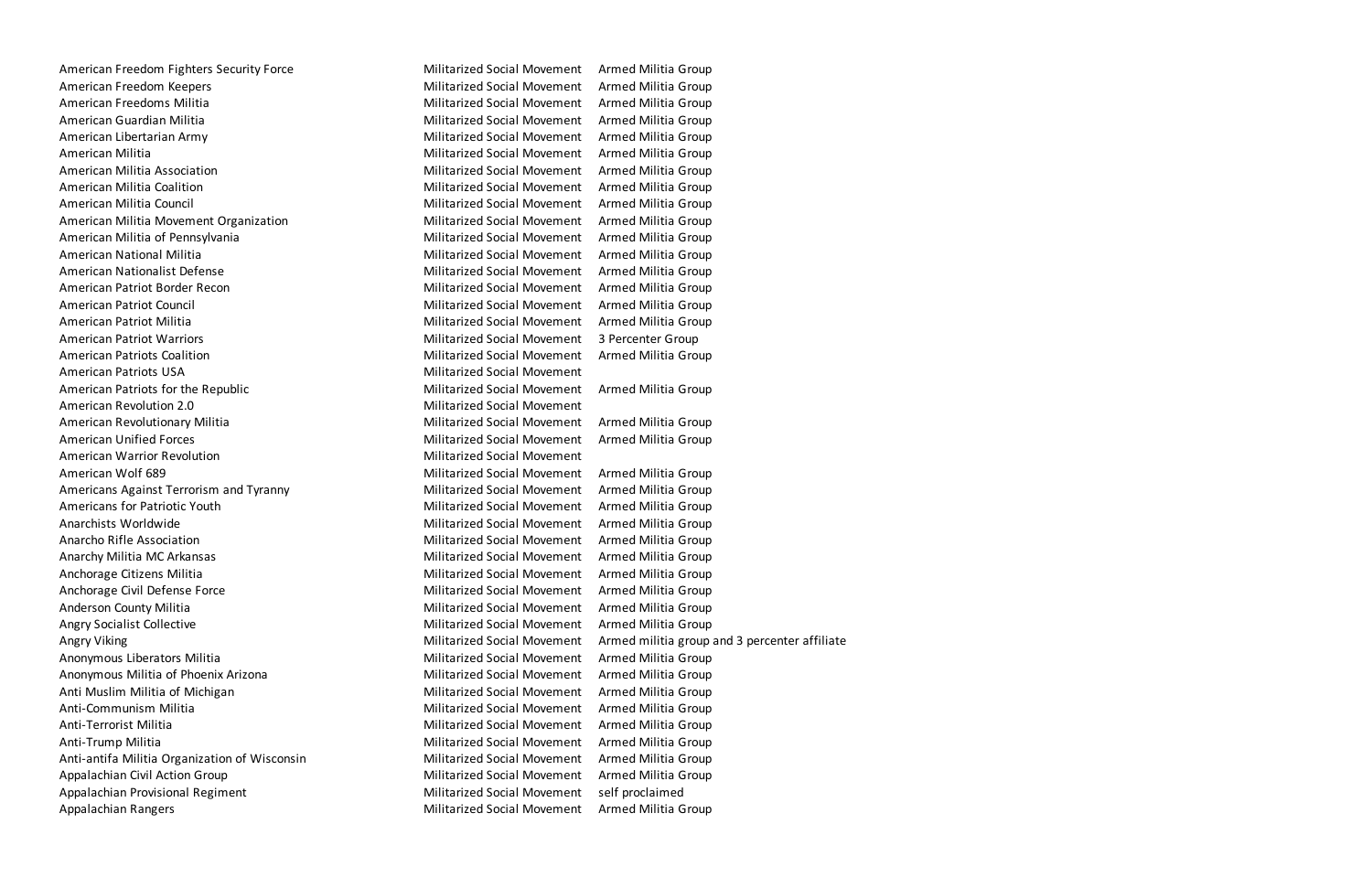Appalachian Redneck Militia Militarized Social Movement Armed Militia Group Appomattox County Militia **Militarized Social Movement** Arizona Civil Defense & Intelligence UWS Militarized Social Movement Armed Militia Group Arizona Defense Force Militarized Social Movement Armed Militia Group Arizona Defense Guard **Militarized Social Movement** Armed Militia Group Arizona Freedom Militia Militarized Social Movement Armed Militia Group Arizona Militia Militarized Social Movement Armed Militia Group Arizona State Militia Militarized Social Movement Armed Militia Group Arizona Strong Militia **Militarized Social Movement** Armed Militia Group Arkansas Defensemen Militia Militarized Social Movement Armed Militia Group Arkansas Militia Militarized Social Movement Armed Militia Group Arkansas Outlaw Militia Militarized Social Movement Armed Militia Group Arkansas Patriots **Militarized Social Movement** Armed Militia Group Arkansas Royal Militia Militarized Social Movement Armed Militia Group Arkansas State Militia Corp **Militarized Social Movement** Armed Militia Group Arkansas's Patriots Movement **Militarized Social Movement** Armed Militia Group Arklatex Militia **Militia Croup Community** Militarized Social Movement Armed Militia Group Arlington County Militia **Militarized Social Movement** Militarized Social Movement Arlington, TN Militia **Militia Militarized Social Movement** Armed Militia Group Army Of The Christ Christian Militia **Militarized Social Movement** Armed Militia Group Atoka Freedom Coalition **Militarized Social Movement** Augusta County VA Militia Militarized Social Movement Armed Militia Group Austin County Militia **Militarized Social Movement** Armed Militia Group B Company Militia of South Carolina Militarized Social Movement Armed Militia Group Breck County Militia **Militarized Social Movement** Back The Blue Militia **Militia Croup Communist Communist Communist Communist Communist Communist Communist Communist Communist Communist Communist Communist Communist Communist Communist Communist Communist Communist Commu** Back Woods Survivalist Squad Militarized Social Movement Armed Militia Group Bad Moon Rising Militia Militarized Social Movement Baldknobbers Patriots Militia Militarized Social Movement Armed Militia Group Baltimore and Harford County Militia Militarized Social Movement Bay Watch Militia **Militia Militarized Social Movement** Armed Militia Group Bayou County Militia **Militia Croup County Militianized Social Movement** Armed Militia Group Bedford Militia Militarized Social Movement Benewah County Sons of Liberty Idaho Militia Militarized Social Movement Armed Militia Group Benton County Militia **Militarized Social Movement** Berrien County Militia **Militarized Social Movement** Big Sky Militia Militarized Social Movement Armed Militia Group Bipartisan Republic Militia **Militarized Social Movement** Armed Militia Group Black Family Militia **Militia Croup Communist Communist Communist Communist Communist Communist Communist Communist Communist Communist Communist Communist Communist Communist Communist Communist Communist Communist Commun** Black Fist Militia Militarized Social Movement Armed Militia Group Black Flag Militia Militarized Social Movement Armed Militia Group Black Hills Militia **Militia Croup** Militarized Social Movement Armed Militia Group Black Horse Militia **Militia Croup Communist Communist Communist Communist Communist Communist Communist Communist Communist Communist Communist Communist Communist Communist Communist Communist Communist Communist Communi** Black Insurrection **Militarized Social Movement** Armed Militia Group

Area Code Militarized Social Movement Armed militia groups, applies to all self-proclaimed militias named after US area codes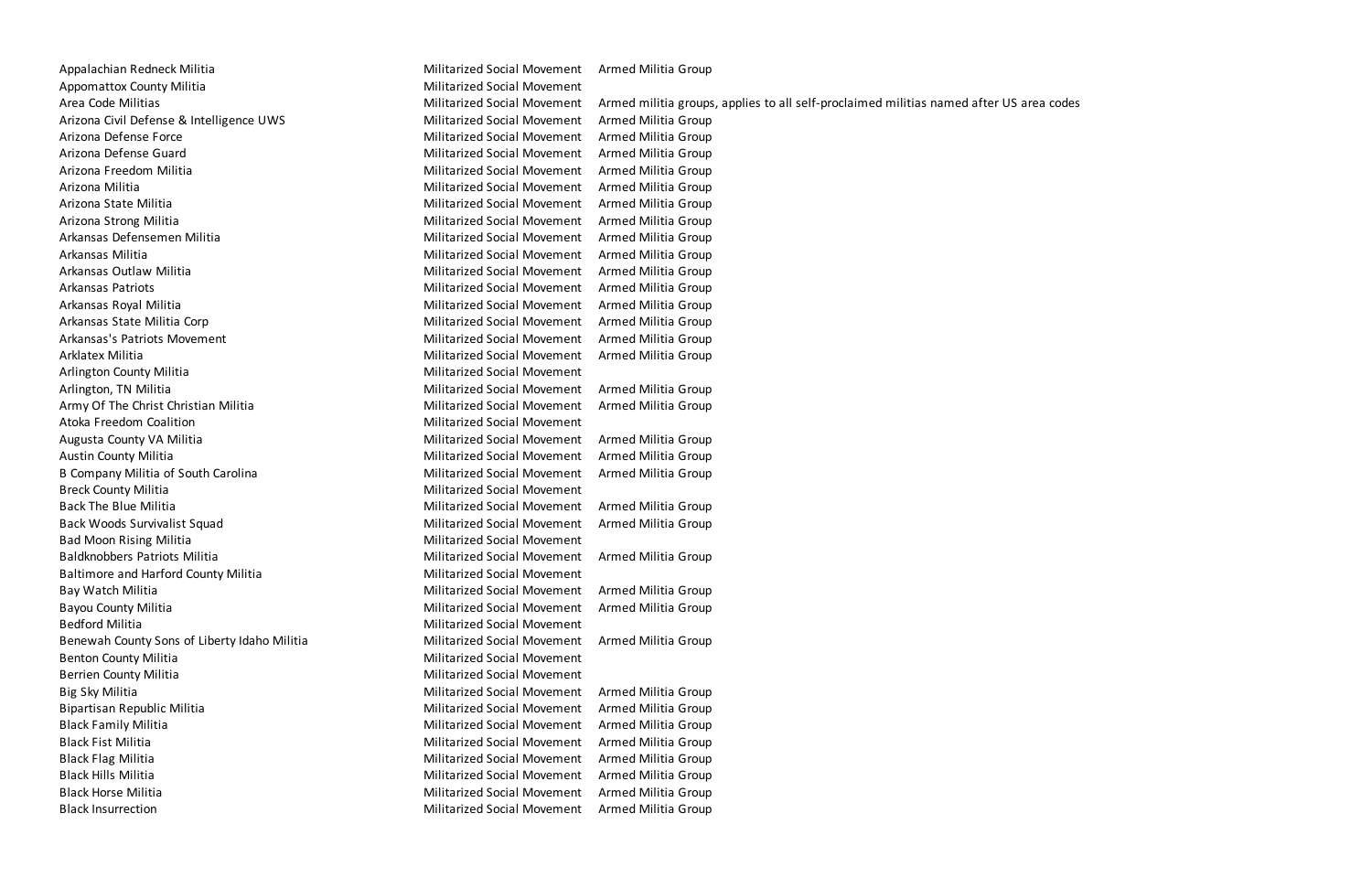Black Messiah Militia Militarized Social Movement Armed Militia Group Black Militia **Militarized Social Movement** Armed Militia Group Black Militia Nation Nation Militarized Social Movement Armed Militia Group Black Mountain Militia Militarized Social Movement Armed Militia Group

Please note this only covers the militia outfit calling itself "black panther militia" vs the larger Black Panther group

Black Panther Militia **Militarized Social Movement** Blood River Militia **Militia Croup Communist Communist Croup** Militarized Social Movement Armed Militia Group Bloody Mingo Militia **Militia Militarized Social Movement** Armed Militia Group Blount County Christian Militia Militarized Social Movement Armed Militia Group Blue Backers Militia Militarized Social Movement Armed Militia Group Blue Ridge Company **Militarized Social Movement** Armed Militia Group Blue Ridge Freedom Fighters Militarized Social Movement Armed Militia Group Blue Ridge Patriots Militia Militarized Social Movement Armed Militia Group Boogaloo movement (Outside of the RTO designated subset) Militarized Social Movement Armed Militia Group Borderkeepers of Alabama Theorem Communication of Alabama Militarized Social Movement Armed Militia Group Box Elder County Militia **Militarized Social Movement** Militarized Social Movement Bradley County TN Militia **Militia** Militarized Social Movement Brazos Militia Militarized Social Movement Armed Militia Group Brothers of Liberty **Militarized Social Movement** Armed Militia Group Bullitt County Militia **Militia County Militian** Group Militarized Social Movement Armed Militia Group Butler County Militia **Militarized Social Movement** Armed Militia Group C.S. Militia Militarized Social Movement Armed Militia Group Cooke County Militia **Militarized Social Movement** CR Protection Unit **CR Protection Unit CR Protection United Social Movement** Armed Militia Group Cajun Guard Militarized Social Movement Armed Militia Group Calaveras County Militia **Militarized Social Movement** Militarized Social Movement California Freedom Fighters **Militarized Social Movement** Armed Militia Group California State Militia Militarized Social Movement Armed Militia Group California State Militia - 2nd Regiment Militarized Social Movement Militia Group California State Militia Training Connect **Militarized Social Movement** Armed Militia Group Campbell County Militia **Militia Croup Campbell County Militia** Group Militarized Social Movement Armed Militia Group Cape Fear Militia **Militia Croup** Militarized Social Movement Armed Militia Group Capitol City Militia **Militia Croup Capitol City Militia Group** Militarized Social Movement Armed Militia Group Carlisle Light Infantry Militarized Social Movement Armed Militia Group Carroll County Militia **Militia County Militians** Carroll County Militarized Social Movement Carroll County Well Regulated Militia Militarized Social Movement Armed Militia Group Catawba County Militia **Militia County Militianized Social Movement** Armed Militia Group Central Ohio Militia Militarized Social Movement Armed Militia Group Central Oklahoma Survival Network Militarized Social Movement Armed Militia Group Central Valley Militia Militarized Social Movement Armed Militia Group Central-Kentucky Militia **Militarized Social Movement** Armed Militia Group Cerberus Squad Militarized Social Movement Armed Militia Group Charlie Mike Militia Militarized Social Movement Armed Militia Group

Cherokee County Defense Force Militarized Social Movement Armed Militia Group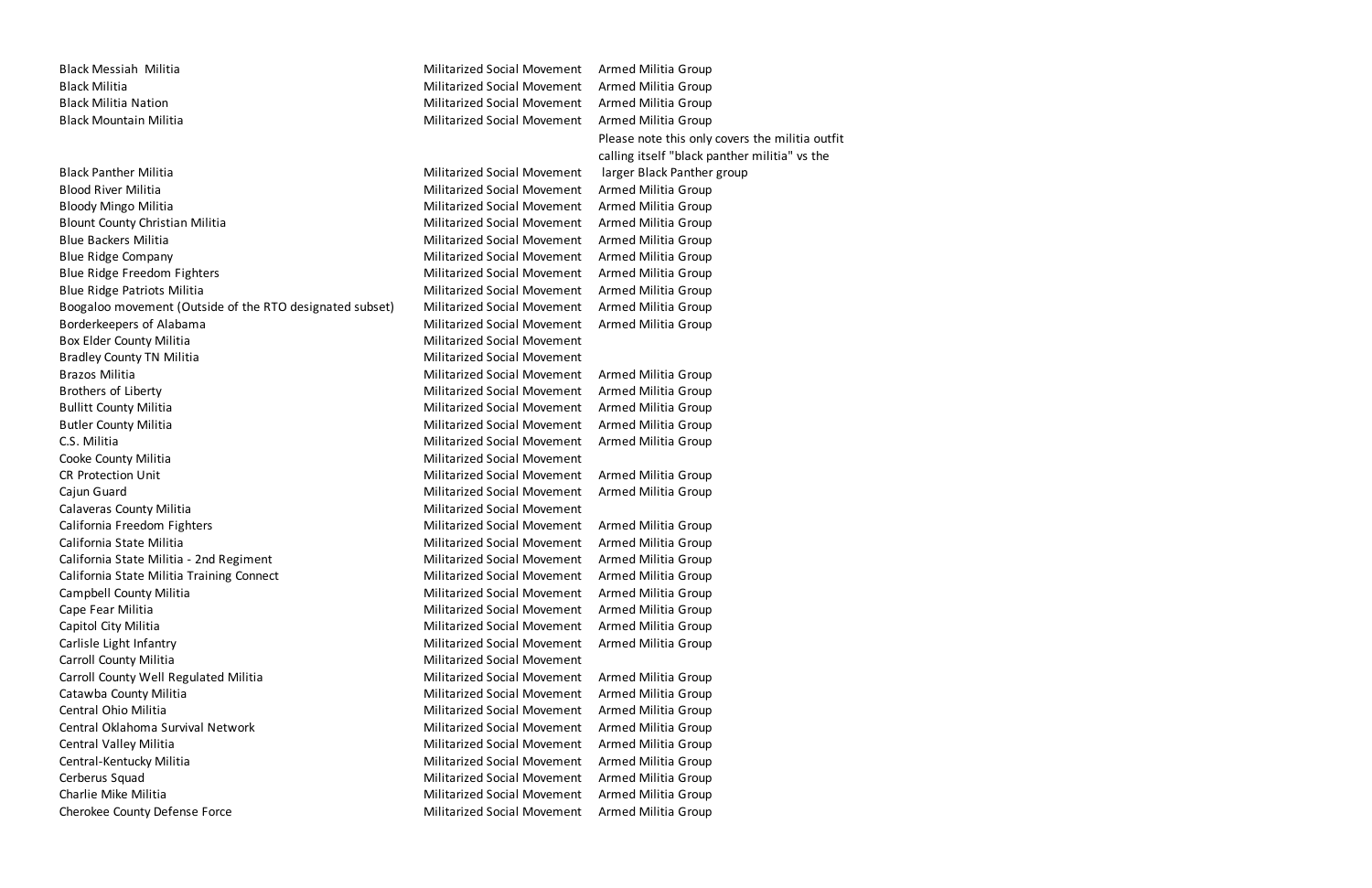Chershire County Militia **Militarized Social Movement** Chershire County Militarized Social Movement Christ Militia Militarized Social Movement Christian American Patriots Militia Militarized Social Movement Armed Militia Group Citizen Militia **Militarized Social Movement** Includes all local and regional chapters Citizen Reaction Force Militarized Social Movement Citizen's Militia of Louisiana Theorem Citizen's Militarized Social Movement Armed Militia Group Citizens Constitution Protection Force Militarized Social Movement Armed Militia Group Citizens Defense Force Militarized Social Movement Armed Militia Group Citizens For Constitutional Preservation Militarized Social Movement Armed Militia Group Citizens Militia For Trump Citizens Militarized Social Movement Armed Militia Group Citizens United Militia Militarized Social Movement Armed Militia Group Civil Preparedness Force Militarized Social Movement Armed Militia Group Civilian Defense Force **Militarized Social Movement** Includes any local or regional chapters Clark County Patriot Militia Militarized Social Movement Armed Militia Group Clay County Volunteer Militia Militarized Social Movement Armed Militia Group Coalition to END Antifa **Militarized Social Movement** Armed Militia Group Coastal NC Militia **Militia Coastal Nilitia** Group Militarized Social Movement Armed Militia Group Cochise Defense Militia Militarized Social Movement Armed Militia Group Col. Drake's Raiders **Militarized Social Movement** Armed Militia Group Colorado Mountain Militia Militarized Social Movement Armed Militia Group Colorado Security Force **Militarized Social Movement** Armed Militia Group Colorado State Militia Militarized Social Movement Colorado Unorganized Constitutional Militia Militarized Social Movement Armed Militia Group Colorado Militia **Militarized Social Movement** Armed Militia Group Columbia Gorge Citizen Guardians **Militarized Social Movement** Armed Militia Group Commonwealth Militia Militarized Social Movement Armed Militia Group Commonwealth of Virginia Defense Corps **Militarized Social Movement** Armed Militia Group Community Security Coalition **Militarized Social Movement** Armed Militia Group Confederate Militia **Militarized Social Movement** Includes all local and regional chapters Confederate Peoples Militia **Militarized Social Movement** Armed Militia Group Confederate Regulators Militia Militia Militarized Social Movement Armed Militia Group Confederate States of America, Home Guard Militia Militarized Social Movement Armed Militia Group Conglomeration of America State Militias **Militarized Social Movement** Armed Militia Group Conservative American News Militia Militarized Social Movement Armed Militia Group Constitutional American Militia Project **Militarized Social Movement** Constitutional Citizen Soldiers Militarized Social Movement Armed Militia Group Constitutional Crusaders Militarized Social Movement Armed Militia Group Constitutional Free Will Militia Militarized Social Movement Armed Militia Group Constitutional Freedom Militia Militarized Social Movement Armed Militia Group Constitutional Guard Militarized Social Movement Armed Militia Group Constitutional Guardians Militia Militarized Social Movement Armed Militia Group Constitutional Militia of South Alabama Militarized Social Movement Armed Militia Group Constitutional Republic Defense Force **Militarized Social Movement** Armed Militia Group Constitutional Republic Patriots Militarized Social Movement Armed Militia Group Constitutional Security Force Militarized Social Movement Armed Militia Group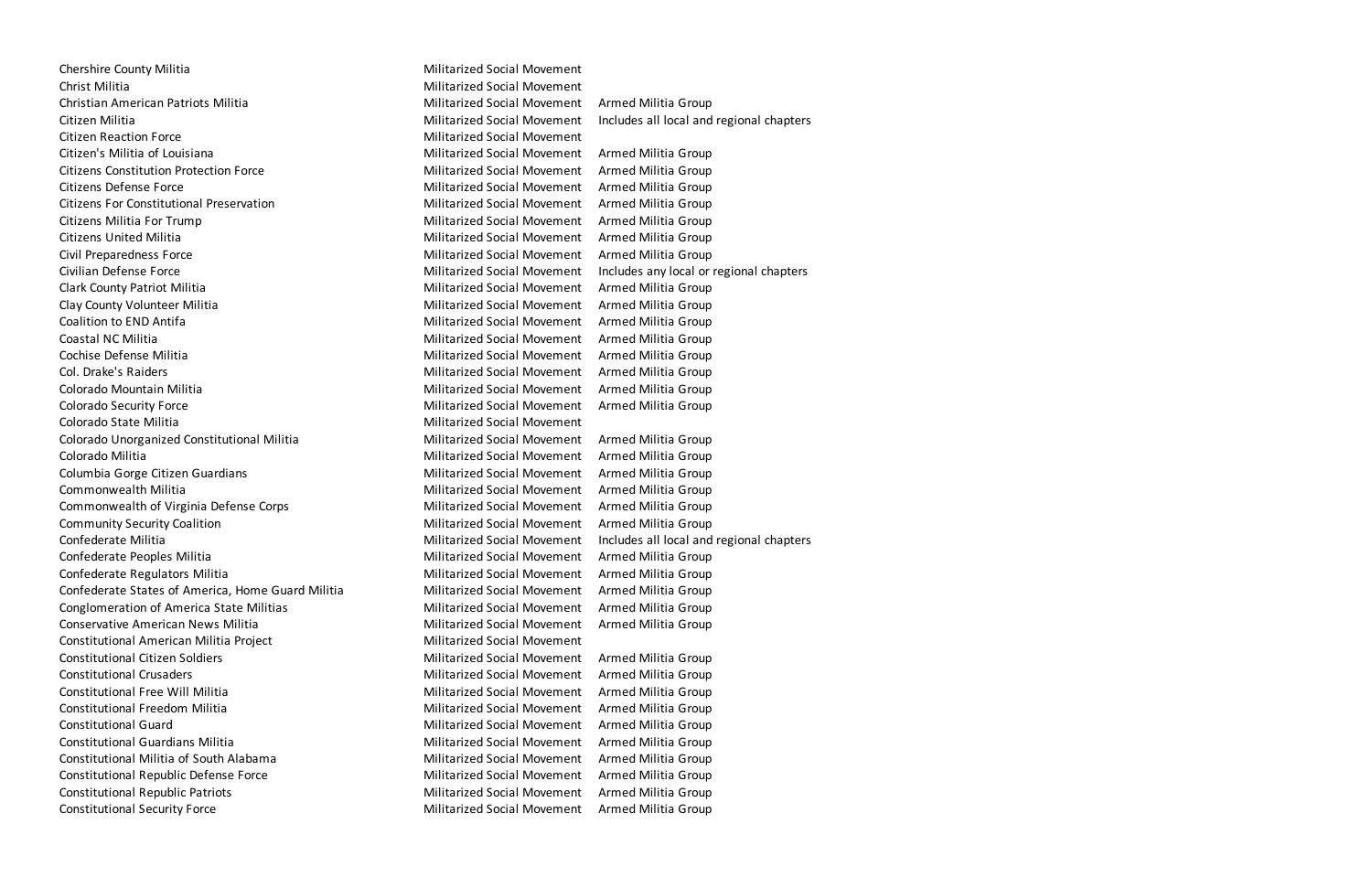Continental Militia Network **Militarized Social Movement** Armed Militia Group Continental Militias **Militarized Social Movement** Armed Militia Group Coos County Militia **Militia Coos County Militian Armed Militarized Social Movement** Armed Militia Group Cottonmouth Teams Militarized Social Movement Armed Militia Group County Militias of Illinois **Militarized Social Movement** Armed Militia Group Cowboys in America Militia **Militarized Social Movement** Armed Militia Group CrimethInc. Militarized Social Movement Armed Militia Group Crusaders of Liberty CMC **Militarized Social Movement** Ct Militia NH FAIRFIELD County **Militarized Social Movement** Cumberland County Militia **Militarized Social Movement** Cuyahoga County Militia Militarized Social Movement D&R Ranch Militia Militarized Social Movement Armed Militia Group DCMM Militia **Militarized Social Movement** Armed Militia Group DFW Beacon **Militarized Social Movement** Armed Militia Group DFW Beacon Unit **Militarized Social Movement** Minutemen affiliate DFW Militia Unit Militarized Social Movement Armed Militia Group Dupage County Militia **Militarized Social Movement** Dakota Liberty Militia **Militarized Social Movement** Armed Militia Group Dallas Militia Militarized Social Movement Armed Militia Group Dauphin County Militia **Militarized Social Movement** Armed Militia Group Dead Planet Militia **Militia Militarized Social Movement** Armed Militia Group Deer Creek Militia **Militarized Social Movement** Armed Militia Group Defenders Alliance Militia Militarized Social Movement Armed Militia Group Delaware Militia Militarized Social Movement Armed Militia Group Deplorable Patriots 3 Percent Militia Militia Militarized Social Movement Armed Militia Group Descendants Of 1776 Multi State Militia Militia Militarized Social Movement Armed Militia Group Dickson County Militia Militarized Social Movement Armed Militia Group Dirty South Militia **Militia Croup** Militarized Social Movement Armed Militia Group Diversity Security Assessment Alliance **Militarized Social Movement** Armed Militia Group Dixie Land Defenders of the South Cross & Militia Militarized Social Movement Armed Militia Group Dixie Rebels Militia Militarized Social Movement Armed Militia Group Dogs of War Rangers **Militarized Social Movement** Armed Militia Group Domestic Terrorism Response Organization Militarized Social Movement Armed Militia Group Douglas County Constitutional Militia Militarized Social Movement Drako Militia Pennsylvania **Militarized Social Movement** Armed Militia Group Duke Boys 3% **Militarized Social Movement** Armed Militia Group Duval County United Militia Militia Militarized Social Movement E.U.P. Alpha Wolves Militarized Social Movement Armed Militia Group Eagle Team 1 LLC **Eagle Team 1 LLC** and the Militarized Social Movement East Bay Militia Militarized Social Movement East Coast Slayerz Militarized Social Movement Armed Militia Group East County Blue Collar Militia Militarized Social Movement Armed Militia Group East Kentucky Militia **Militarized Social Movement** Armed Militia Group East Tennessee Militia Militarized Social Movement Armed Militia Group

East Tennessee Volunteer State Militia Militarized Social Movement Armed Militia Group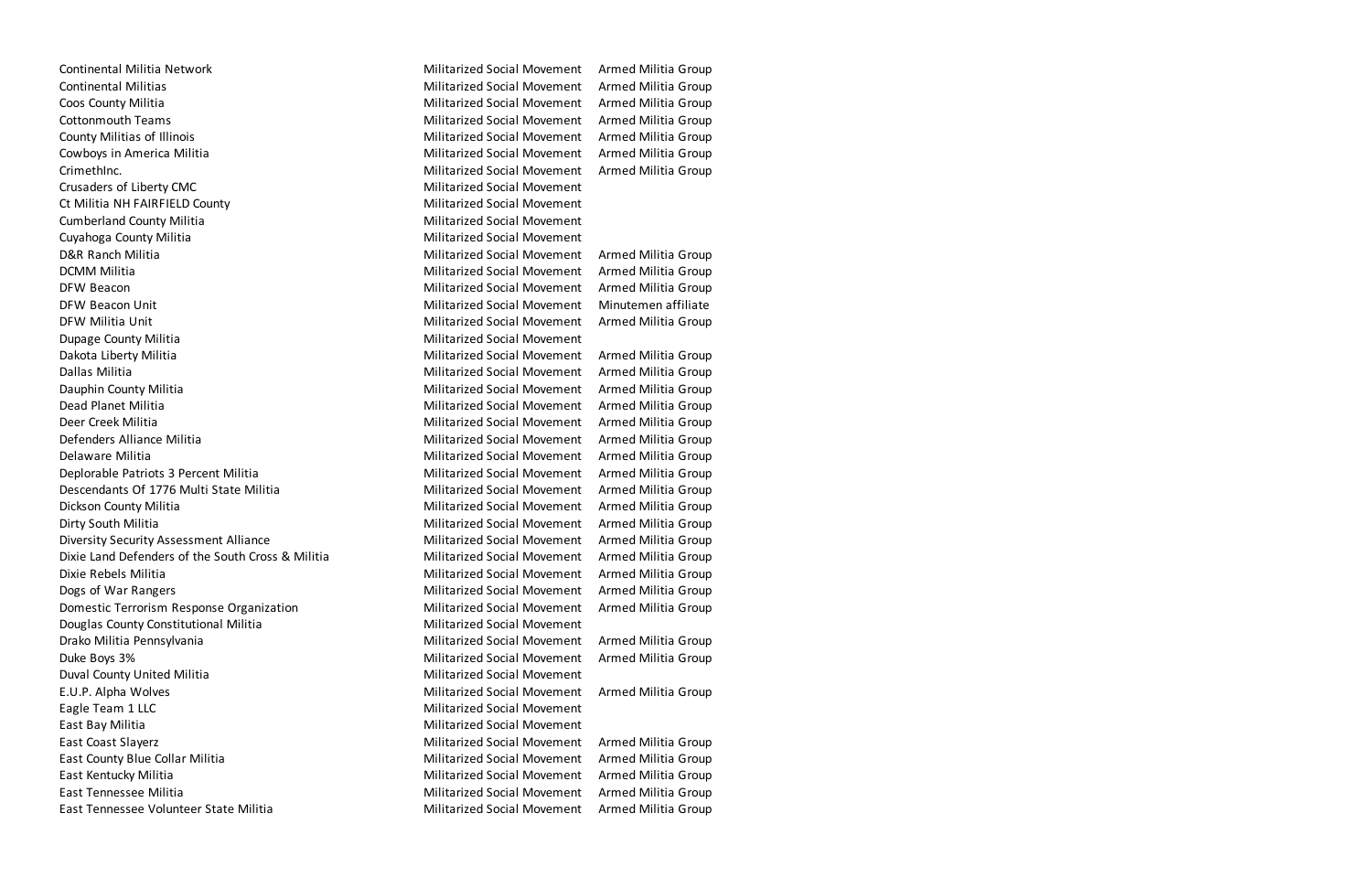Eastern Kentucky Tactical Militia Militarized Social Movement Armed Militia Group Eastern PA Regional Militia **Militarized Social Movement** Armed Militia Group Eastern Regional Affiliated Militias Militarized Social Movement Armed Militia Group Effingham County Militia Militarized Social Movement Armed Militia Group El Dorado County Militia **Militia Militarized Social Movement** Armed Militia Group Elephant Militia Militarized Social Movement Armed Militia Group Elmer Geronimo Pratt Gun Club Militarized Social Movement Armed militia group recruiting for "revolutionaries" Elmira Militia Militarized Social Movement Enough 14 Militarized Social Movement Armed Militia Group Exiled Infantry Militia **Militarized Social Movement** Armed Militia Group Fairfax County Militia **Militarized Social Movement** Fayette County Militia **Militarized Social Movement** Fernley Militia **Militia** Militarized Social Movement First Oakland Defense Militia Militarized Social Movement Armed Militia Group Florida Armed Militia Militarized Social Movement Armed Militia Group Florida Marine Militia Militarized Social Movement Armed Militia Group Florida Militia Militarized Social Movement Armed Militia Group Florida Patriots Militia Militarized Social Movement Armed Militia Group Florida State Militia Militarized Social Movement Armed Militia Group Floyd County Unorganized Militia Militarized Social Movement Armed Militia Group Fluvanna Militia **Militia Electropia and Armed Militarized Social Movement** Armed Militia Group Foresthill Militia **Militia Croup** Militarized Social Movement Armed Militia Group Forge Militia Militarized Social Movement Armed Militia Group Four State Militia: Kansas Oklahoma Missouri Arkansas Militarized Social Movement Armed Militia Group Free African Militia **Militarized Social Movement** Free Bird Militia Militarized Social Movement Armed Militia Group Free Constitutional American Militia Militarized Social Movement Free Foxes Militarized Social Movement Armed Militia Group Freedom Alliance Militia Militarized Social Movement Armed Militia Group Freedom Fighter Coalition **Militarized Social Movement** Armed Militia Group Freedom Fighters Citizen Militia Militarized Social Movement Armed Militia Group Freedom Fighters of North Dakota Militarized Social Movement Armed Militia Group Freedom Guards Militia Militarized Social Movement Armed Militia Group Freedom Militia Militarized Social Movement Armed Militia Group Freedom Patriot Defenders **Militarized Social Movement** Armed Militia Group Freedom Union of Tuscaloosa **Militarized Social Movement** Armed Militia Group Freedom Warrior Militia Militarized Social Movement Armed Militia Group Freedom Fighters Ellis County Militia Militarized Social Movement Freedom's Founding Fathers **Militarized Social Movement** Armed Militia Group Fremont County Militia **Militia County Militiarized Social Movement** Front Line Militia NY Militarized Social Movement Armed Militia Group GFC-Militia - Virginia Knights Militarized Social Movement Armed Militia Group Greene County Militia **Militarized Social Movement** Galloway/Lincoln Village Militia, Ohio **Militarized Social Movement** Armed Militia Group Galveston County Militia **Militarized Social Movement**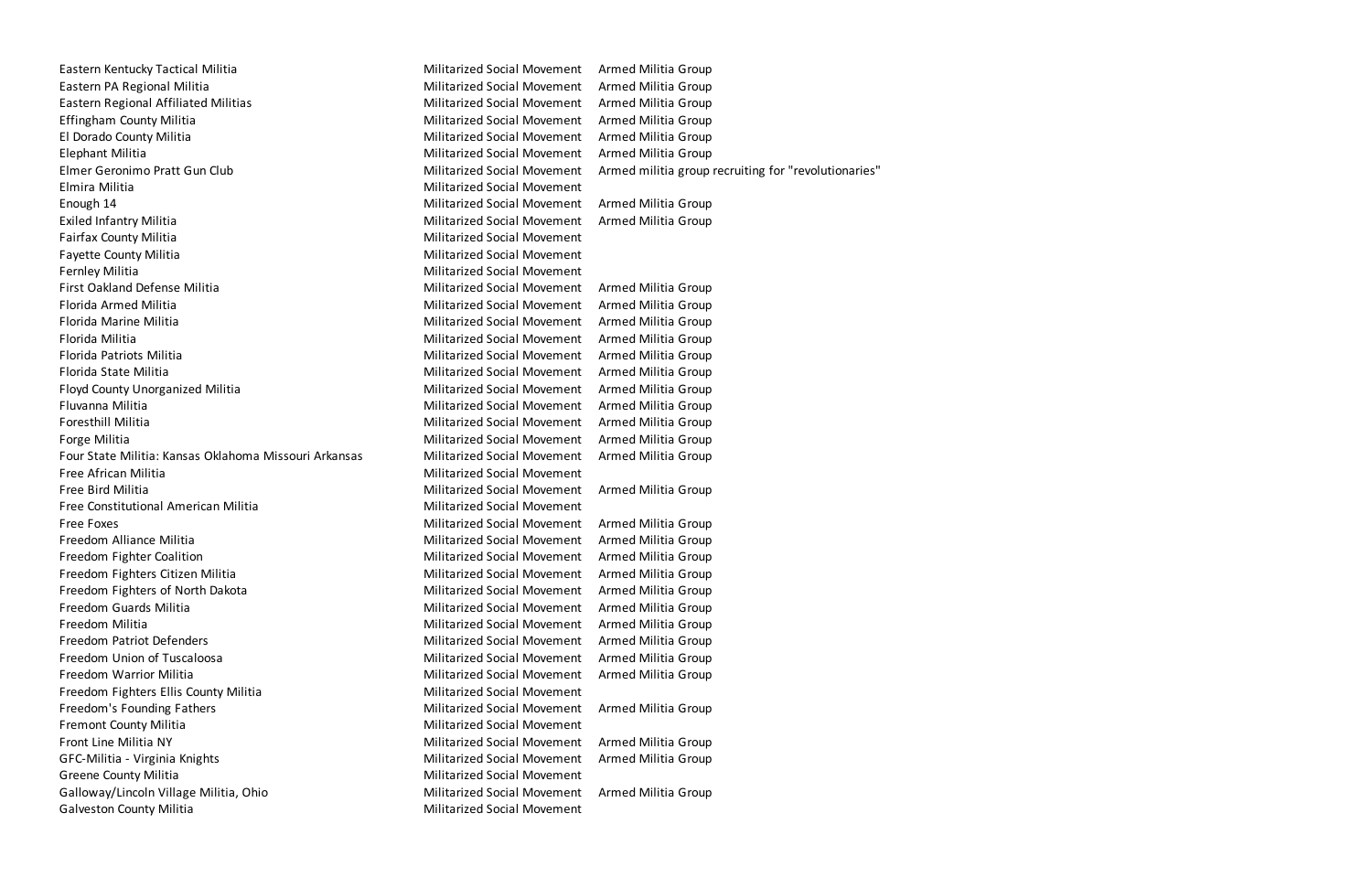Generation X Militia **Militia Croup Contracts Contracts Contracts** Militarized Social Movement Armed Militia Group Genesee County Militia **Militarized Social Movement** Genesee County Volunteer Militia Militia Militarized Social Movement Armed Militia Group Georgia - Continental Tactical Response Units Militarized Social Movement Armed Militia Group Georgia Confederate Militia Militarized Social Movement Armed Militia Group Georgia Constitutional Militia **Militarized Social Movement** Armed Militia Group Georgia Defense Corp **Militarized Social Movement** Armed Militia Group Georgia Militia Militarized Social Movement Georgia Patriot Alliance **Militarized Social Movement** Armed Militia Group Georgia Patriots Brigade **Militarized Social Movement** Armed Militia Group Georgia State Militia **Militia Militarized Social Movement** Armed Militia Group Georgia's Last Defense Militarized Social Movement 3 percenter affiliate Georgia State Militia **Militarized Social Movement** Armed Militia Group Ghost Squad Militarized Social Movement Armed Militia Group Ghost State Militia **Militia Croup Communist Communist Communist Communist Communist Communist Communist Communist Communist Communist Communist Communist Communist Communist Communist Communist Communist Communist Communi** Gilchrist County Militia **Militarized Social Movement** Militarized Social Movement Giles County Community Guard **Militarized Social Movement** self proclaimed Global Freedom Militia **Militia Croup Close Contracts Contracts** Militarized Social Movement Armed Militia Group Gloucester County Militia **Militia Croup County Militarized Social Movement** Armed Militia Group Golden Triangle Militia Orange County TX **Militarized Social Movement** Armed Militia Group Grand Junction Patriots Militia **Militarized Social Movement** Armed Militia Group Gravity Falls Antifascist Militia Militarized Social Movement Armed Militia Group Great Lakes Light Infantry **Militarized Social Movement** Armed Militia Group Green Boys Militia **Militarized Social Movement** Armed Militia Group Greene County Militia **Militia Croup County Militianized Social Movement** Armed Militia Group Greenwood County Militia **Militarized Social Movement** Militarized Social Movement Grey Militia **Militarized Social Movement** Armed Militia Group Grosse Pointe Militia **Militia Croup Communist Communist Croup** Militarized Social Movement Armed Militia Group Gulf Coast Militia Militarized Social Movement Armed Militia Group Gullah Militia **Militia Militarized Social Movement** Armed Militia Group Gun Control Kills **Militarized Social Movement** Armed Militia Group Halifax County Militia **Militia County Militianized Social Movement** Armed Militia Group Hampshire Co. Patriot Group Militarized Social Movement Hampton Roads Virginia Militia Militarized Social Movement Armed Militia Group Havasu Auxiliary Militia **Militia Militarized Social Movement** Armed Militia Group Hayesville Volunteer Militia Militarized Social Movement Armed Militia Group Heartland Defenders Militarized Social Movement Armed Militia Group Helderberg Militia Militarized Social Movement Henderson County Volunteer Militia Militarized Social Movement Henry County Citizens Defense Militarized Social Movement Armed Militia Group Highland Rangers Militarized Social Movement Armed Militia Group Hillbilly Militia Squad Militarized Social Movement Armed Militia Group Hockomock Swamp Militia **Militarized Social Movement** Armed Militia Group Homeland Shield Militarized Social Movement Armed Militia Group Horry County Militia Militarized Social Movement Armed Militia Group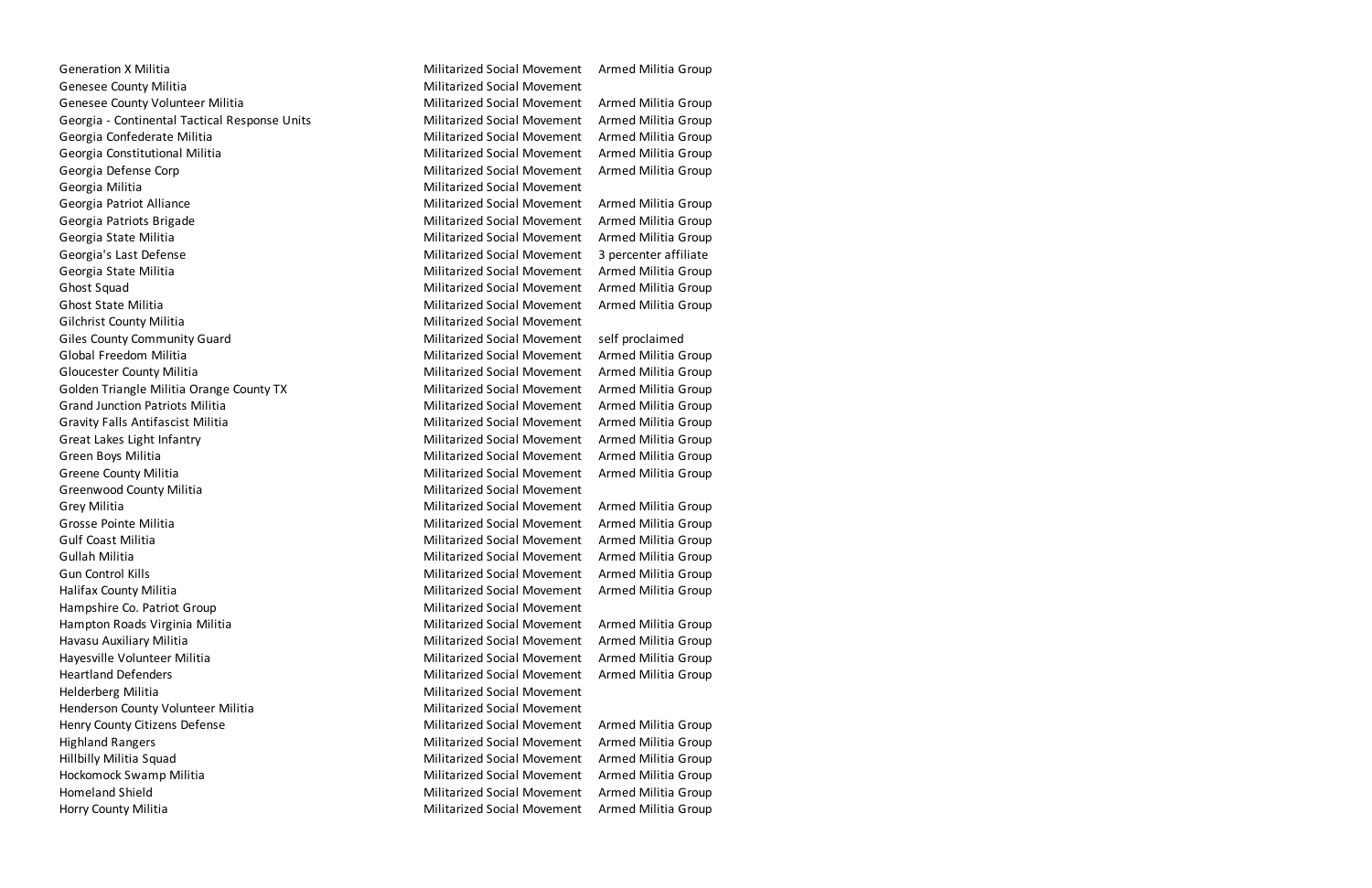Hudson Valley Militia **Militarized Social Movement** Armed Militia Group Illinois Common Sense Militia **Militarized Social Movement** Armed Militia Group Illinois Militia **Militia Croup Communisties and Militianized Social Movement** Armed Militia Group Illinois Sentinels **Militarized Social Movement** Armed Militia Group Illinois State Militia Militarized Social Movement Armed Militia Group Illinois Volunteer Militia **Militarized Social Movement** Armed Militia Group Imperial Polk Militia **Militarized Social Movement** Armed Militia Group Independent Americans Militia Militarized Social Movement Armed Militia Group Indiana Constitutional Patriots Militarized Social Movement Armed Militia Group Indiana First Civil Defense The Militarized Social Movement Armed Militia Group Indiana Freedom Fighters **Militarized Social Movement** Armed Militia Group Indiana Militia Militarized Social Movement Armed Militia Group Indiana Outlaw Militia Militarized Social Movement Armed Militia Group Indiana Outlaw Militia STU Nilitarized Social Movement Named Militia Group Indiana Sons of Liberty **Militarized Social Movement** Armed Militia Group Indiana Volunteer Militia Militarized Social Movement Armed Militia Group Indiana Volunteer Patriots **Militarized Social Movement** Armed Militia Group Infamously Known Militia of Middle Tennessee Militarized Social Movement Informal Anarchist Federation Theorem 2012 Militarized Social Movement Armed Militia Group Iowa Militia **Militarized Social Movement** Iowa Preppers And 111% **Militarized Social Movement** Armed Militia Group Iredell County Militia **Militarized Social Movement** Iron City Citizen Response Unit Nilitarized Social Movement Armed Militia Group Iron Range Coalition-American Indian Federation Militarized Social Movement Armed Militia Group Irregulars of Ohio **Militarized Social Movement** Armed Militia Group It's Going Down **Militarized Social Movement** Armed Militia Group Italian Militia For President Trump Nilitarized Social Movement Armed Militia Group Jamestown PA Preppers Militia **Militia Militarized Social Movement** Armed Militia Group John Brown Militia **Militia Militarized Social Movement** Armed Militia Group Johnson County Militia **Militarized Social Movement** Armed Militia Group Justice Mulisha Militarized Social Movement Armed Militia Group KC Antifascist Militia **Militarized Social Movement** Armed Militia Group Kansas Allied Patriots Militarized Social Movement Armed Militia Group Kansas City Area Citizen Militia Militia Militarized Social Movement Armed Militia Group Kansas Militia Militarized Social Movement Armed Militia Group Kansas Security Force **Militarized Social Movement** Armed Militia Group Kansas State Militia Militarized Social Movement Armed Militia Group Kennebec County Militia Militarized Social Movement Kenosha Citizens Militia **Militarized Social Movement** Armed Militia Group Kenosha Guard Militarized Social Movement Armed Militia Group Kenosha Militia KTP **Militarized Social Movement** Armed Militia Group Kentucky & Tennessee Militia Militia Militarized Social Movement Armed Militia Group Kentucky Defenders of Liberty Militia Militarized Social Movement Armed Militia Group Kentucky Militia **Militarized Social Movement** Armed Militia Group Kentucky Mountain Rangers **Militarized Social Movement** Armed Militia Group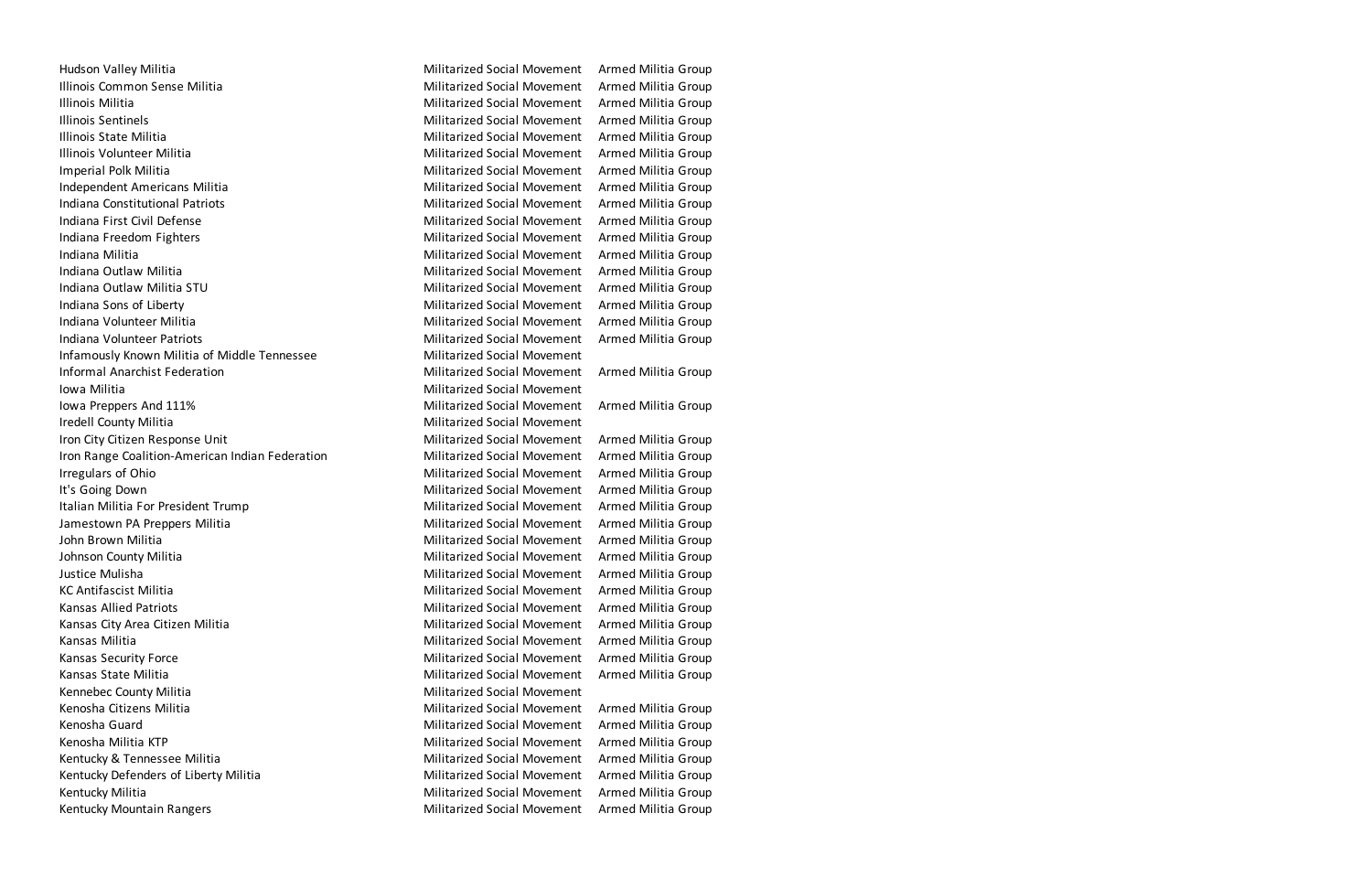Kentucky Mountain Rangers Militia Militarized Social Movement Armed Militia Group Kentucky Patriot Task Force The Militarized Social Movement 3 percenter group Kentucky Rangers **Militarized Social Movement** Armed Militia Group Kentucky State Militia **Militia Militarized Social Movement** Armed Militia Group Kentucky United Militia **Militia Militiarized Social Movement** Armed Militia Group Kern County Militia **Militia Militarized Social Movement** Armed Militia Group Keystone Response Group Nilitarized Social Movement Armed Militia Group King County Militia **Militia County Militian County Militarized Social Movement** Armed Militia Group King William 1st Battalion Militia **Militia Militarized Social Movement** Armed Militia Group Kitsap County Wa Militia **Militarized Social Movement** Knights of the Constitution **Militarized Social Movement** Armed Militia Group LAST Militia Militarized Social Movement Armed Militia Group Lake Bluff Militia **Militarized Social Movement** Last Florida Militia Militarized Social Movement Armed Militia Group Last Ohio Militia Militarized Social Movement Last Ohio Militia Militarized Social Movement Armed Militia Group Lee Unorganized Militia **Militia Croup** Militarized Social Movement Armed Militia Group Legion Militia **Militarized Social Movement** Armed Militia Group Legion of Patriots **Militarized Social Movement** Armed Militia Group Lenawee Liberal Militia Militarized Social Movement Armed Militia Group Liberal Militia **Militia Croup** Militarized Social Movement Armed Militia Group Libertarian Militia Militarized Social Movement Armed Militia Group Libertarian Socialist Collective Militarized Social Movement Armed Militia Group Liberty At All Costs Militia **Militarized Social Movement** Armed Militia Group Liberty Guard Militia Militarized Social Movement Armed Militia Group Liberty Tactical Prep **Militarized Social Movement** Armed Militia Group Liberty Tree Militia **Militarized Social Movement** Armed Militia Group Light Horse Militia Militarized Social Movement Llano County Militia Militarized Social Movement Armed Militia Group Logan County Militia **Militia Croup County Militianized Social Movement** Armed Militia Group Lone Star Militia **Militarized Social Movement** Armed Militia Group Lone Wolf Militia SoCal Militarized Social Movement Armed Militia Group Lone Wolf Patriots of Texas The Militarized Social Movement Armed Militia Group Long Island Patriots **Militarized Social Movement** Armed Militia Group Lorain County Militia **Militia County Militianized Social Movement** Louisiana Cajun Militia Militarized Social Movement Armed Militia Group Louisiana Citizen's Guard Militarized Social Movement Armed Militia Group Louisiana Citizen's United **Militarized Social Movement** Armed Militia Group Louisiana Confederate Citizens & Service Militarized Social Movement Armed Militia Group Louisiana Freedom Defenders **Militarized Social Movement** Armed Militia Group Louisiana Heritage Militia Militarized Social Movement Armed Militia Group Louisiana Home Guard **Militarized Social Movement** Armed Militia Group Louisiana Militia Militarized Social Movement Armed Militia Group

Liberty Militia Militarized Social Movement Includes all local and regional chapters

Louisiana/Texas Coalition Militia Militarized Social Movement Armed Militia Group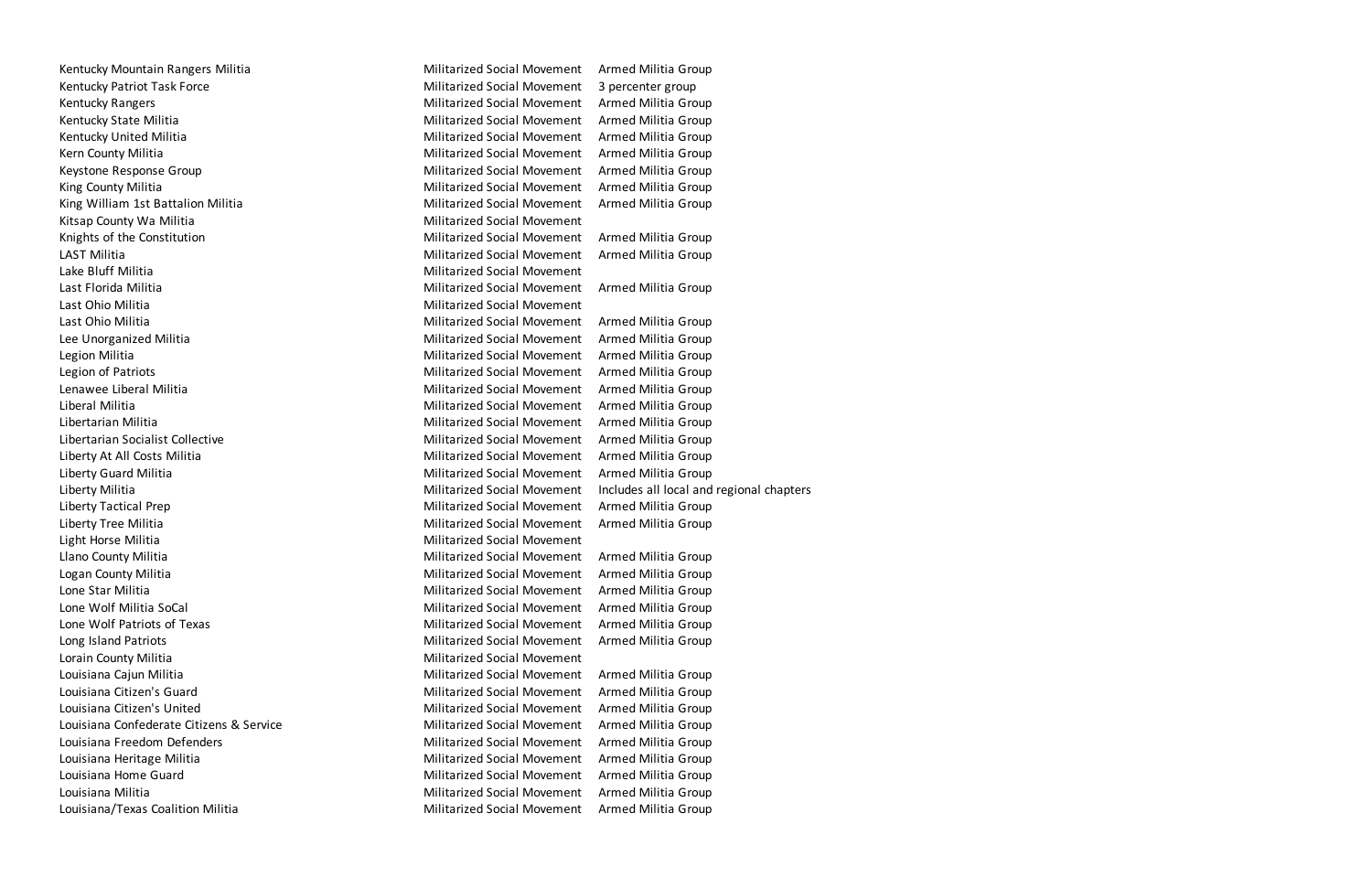Louisville Patriots United **Militarized Social Movement** Armed Militia Group Low Dough Militia **Militia Croup** Militarized Social Movement Armed Militia Group MAD Militia USA Militarized Social Movement Armed Militia Group MAGA Militia Militarized Social Movement Armed Militia Group Militias International Inc **Militarized Social Movement** Militarized Social Movement MO Militia Militarized Social Movement Armed Militia Group Monroe County Community Militia Militarized Social Movement Macon County Militia **Militia Militarized Social Movement** Armed Militia Group Mad River Militia Militarized Social Movement Armed Militia Group Madison County Militia Militarized Social Movement Armed Militia Group Magoffin County C-Kentucky United Militia Militarized Social Movement Armed Militia Group Maine Militia Militarized Social Movement Armed Militia Group Mamalitia Militarized Social Movement Maricopa County Militia Militarized Social Movement Armed Militia Group Marion County Ms. Militia Militia Militarized Social Movement Armed Militia Group Maryland Defense Force Militarized Social Movement Armed Militia Group Maryland Lightfoot Militarized Social Movement Armed Militia Group Mason County Patriot Sheepdog Militia Militarized Social Movement Massachusetts Civilian Militia Militarized Social Movement Armed Militia Group Massachusetts Militia Militarized Social Movement Armed Militia Group Massachusetts Veteran Militia **Militarized Social Movement** Armed Militia Group McDonough County Militia Militarized Social Movement Mclean County Militia **Militarized Social Movement** Militarized Social Movement Mecklenberg County, VA Rebel Guard Militarized Social Movement Armed Militia Group Mercer County 1st Citizen Task Force Militarized Social Movement Mercer County Militia **Militia Croup County Militianized Social Movement** Armed Militia Group Miami Valley Militia Militarized Social Movement Armed Militia Group Michigan Home Guard Militarized Social Movement Armed Militia Group Michigan Liberty Militia Militarized Social Movement Armed Militia Group Michigan Militia Militarized Social Movement Armed Militia Group Michigan Militia Corps, Wolverines Militarized Social Movement Armed Militia Group Michigan Militia of Love **Militarized Social Movement** Armed Militia Group Michigan Militia Round Table Militarized Social Movement Armed Militia Group Michigan Patriots Coalition **Militarized Social Movement** Armed Militia Group Michigan People's Reactionary Force **Militarized Social Movement** Armed Militia Group Michigan Tactical Militia Militarized Social Movement Armed Militia Group Michigan The Forgotten Militia Militarized Social Movement Armed Militia Group Michigan Volunteer Militia Militarized Social Movement Armed Militia Group Mid Michigan Militia **Michigan Militarized Social Movement** Middleburg Militia Militarized Social Movement Midnight Militia Militarized Social Movement Armed Militia Group Midwestern Liberty Militia **Militia Militarized Social Movement** Armed Militia Group Midwestern Militia **Militia Militarized Social Movement** Armed Militia Group Milam County Militia **Militarized Social Movement** Militarized Social Movement Military Militia Militarized Social Movement Armed Militia Group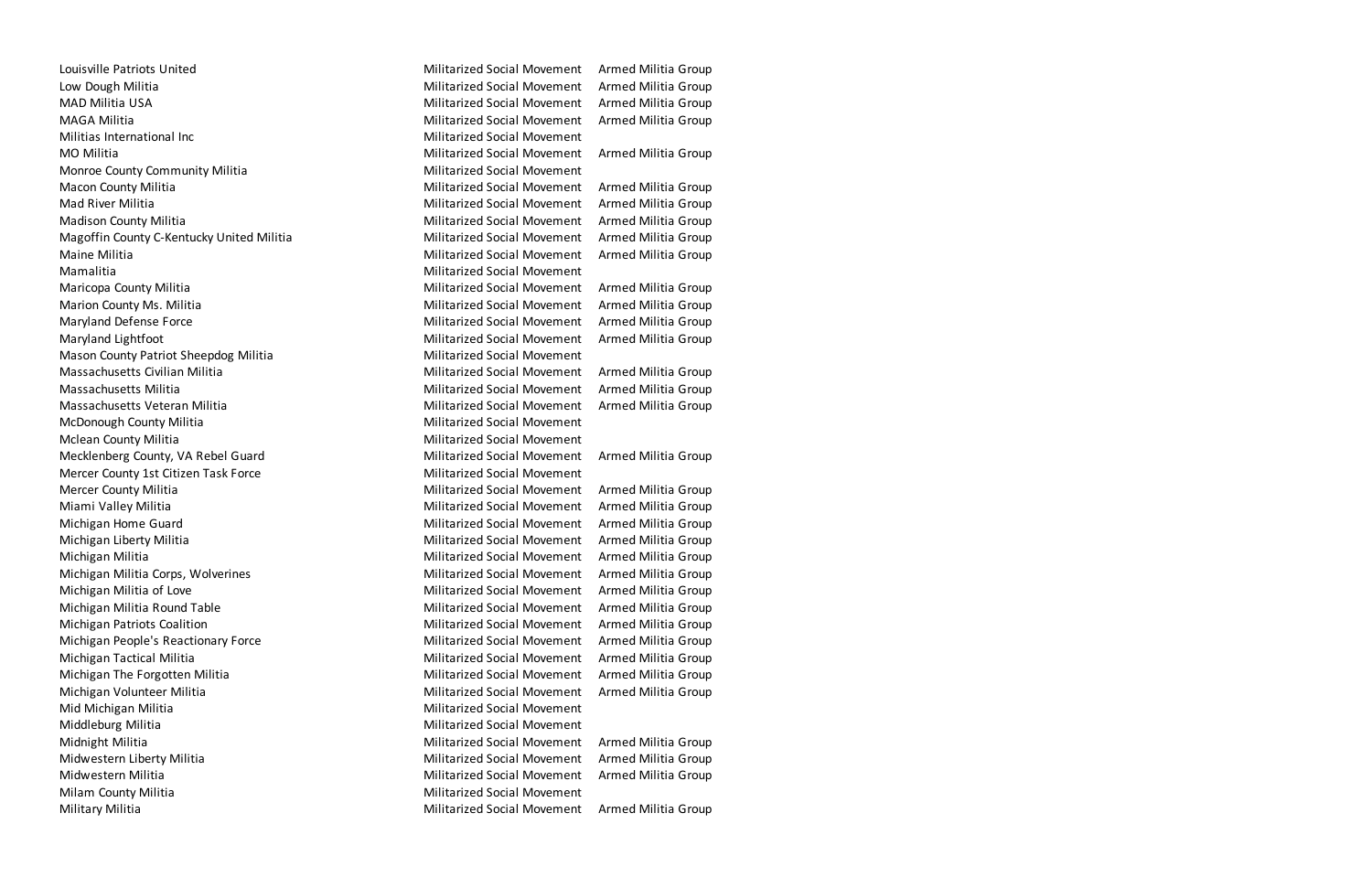Militia Civil Affairs Unit Militarized Social Movement Armed Militia Group Militia For Trump **Militarized Social Movement** Militia Inc. Us Militarized Social Movement Armed Militia Group Militia News Militarized Social Movement Armed Militia Group Militia of Appalachia Militarized Social Movement Armed Militia Group Militia Of Crosby, Dayton, Liberty **Militarized Social Movement** Armed Militia Group Militia of Central California **Militarized Social Movement** Armed Militia Group Militia of New Castle County Militarized Social Movement Armed Militia Group Million Man MAGA Militia Militarized Social Movement Armed Militia Group Million Man US Militia Militarized Social Movement Armed Militia Group Millions of Americans Militia Militarized Social Movement self proclaimed militia affiliated with the MillionMilitiaMarch event Minnesota Emergency Patriot Militia Militarized Social Movement Armed Militia Group Minnesota Gadsden Militia Militarized Social Movement Armed Militia Group Minutemen Emergency Response Teams Militarized Social Movement Armed Militia Group Minutemen Militia Militarized Social Movement Armed Militia Group Miss-Lou Militia Militarized Social Movement Armed Militia Group Mississippi EDGE Militia **Militarized Social Movement** Armed Militia Group Mississippi Militia Militarized Social Movement Armed Militia Group Mississippi SouthEast Militia & Doomsday Prepping Organization Militarized Social Movement Armed Militia Group Mississippi State Militia Militarized Social Movement Armed Militia Group Mississippi Unorganized Constitutional Militia Militia Militarized Social Movement Armed Militia Group Missouri Citizens Militia Militarized Social Movement Armed Militia Group Missouri Constitutional Guard Militarized Social Movement Armed Militia Group Missouri Defense Force **Militarized Social Movement** Armed Militia Group Missouri Home Guard Militarized Social Movement Missouri Militia Militarized Social Movement Armed Militia Group Modern Militia Movement Militarized Social Movement Armed Militia Group Mohave County Militia **Militia Croup County Militianized Social Movement** Armed Militia Group Molotov 5.7 Militarized Social Movement Armed Militia Group Monroe Militia Militarized Social Movement Armed Militia Group Montana Freedom Coalition Militia Militia Militarized Social Movement Armed Militia Group Montana Militia Militarized Social Movement Armed Militia Group Montana Prepare To Take America Back Militia Militarized Social Movement Armed Militia Group Montana, Idaho, Utah Militia Confederacy Militarized Social Movement Armed Militia Group Monterey Militia **Militia** Monterey Militia Moorish Militia Militarized Social Movement Armed Militia Group Morgan County American Warriors For Trump Militarized Social Movement Armed Militia Group Morgan County Militia Militarized Social Movement Armed Militia Group Morristown Militia of TN Militarized Social Movement Mosquito Militia Militarized Social Movement Mountain Militia Militarized Social Movement Includes all regional and local chapters Mountain Militia of Gallatin County Montana Militarized Social Movement Armed Militia Group Mountaineer Civilian Constitutional Defense Force Militarized Social Movement Armed Militia Group Mountaineer Militia Militarized Social Movement Armed Militia Group Mukwonago Patriots **Militarized Social Movement** Armed Militia Group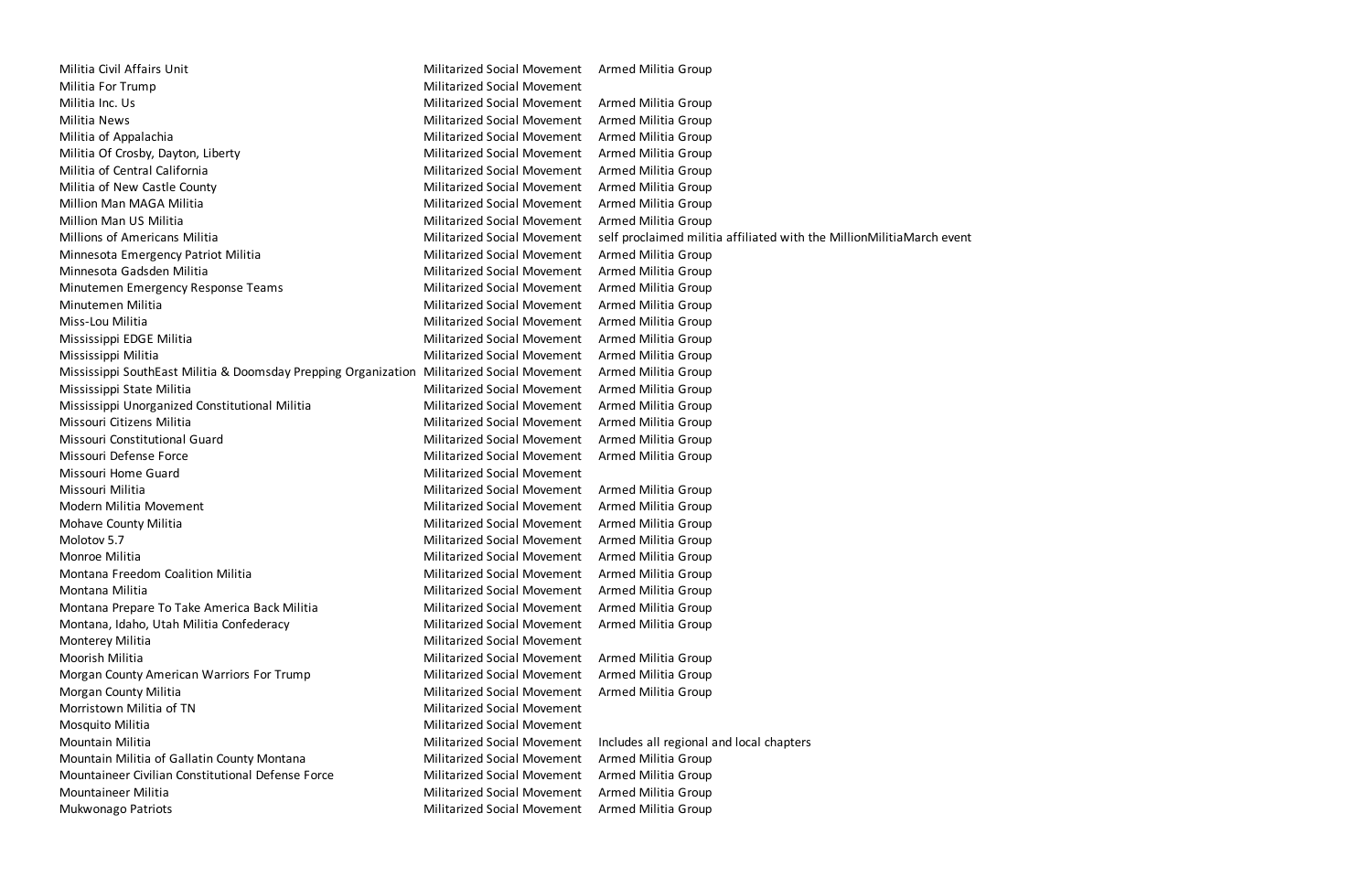My Militia Militarized Social Movement Armed Militia Group N.D. 45th Militia **Militia Militarized Social Movement** Armed Militia Group NC Army Black Knights Militia Militia Militarized Social Movement Armed Militia Group NC Crow State Defense Force Militarized Social Movement Armed Militia Group NE Militia Harri Militarized Social Movement Armed Militia Group NEPA Militia **Militia Militarized Social Movement** Armed Militia Group NEPA Sons of Liberty **Militarized Social Movement** Armed Militia Group NGO Militia Militarized Social Movement Armed Militia Group NJ Resistance - U.S.A. Militia Militarized Social Movement Armed Militia Group NM Malitia [sic] Militarized Social Movement Armed Militia Group NW Indiana Volunteer Militia Militia Militarized Social Movement NW Lower Michigan Civil Defense Militia Militarized Social Movement Armed Militia Group NY Free State Militia Militarized Social Movement Armed Militia Group NY Volunteer Infantry Regiment Militarized Social Movement Militarized Social Movement Armed Militia Group National Anarchist Movement Militarized Social Movement Armed Militia Group National Coalition of Militias **Militarized Social Movement** Armed Militia Group National Hand Grenade Association Militarized Social Movement Armed Militia Group National Patriot Defense Force **Militarized Social Movement** Armed Militia Group National Patriotic Defense Team Militarized Social Movement Armed Militia Group Nebraska Constitutional Christian Militia Militarized Social Movement Nebraska Constitutional Libertarian Militia Militarized Social Movement Armed Militia Group Nebraska Militia Militarized Social Movement Armed Militia Group Negro Weapons Association Nilitarized Social Movement Armed Militia Group Nelson County Militia **Militia Croup** Militarized Social Movement Armed Militia Group Nevada Battle Born Militia Militarized Social Movement Armed Militia Group New America Militia Militarized Social Movement Armed Militia Group New Black Liberation Militia Militarized Social Movement Armed Militia Group New Confederate States Defenders Militarized Social Movement New England Constitutional Guard Militarized Social Movement Armed Militia Group New England Militia **Militia Croup Communist Communist Croup** Militarized Social Movement Armed Militia Group New England Patriotic Defense Network Militarized Social Movement self proclaimed militia group New Jersey State Militia **Militarized Social Movement** Armed Militia Group New Mexico Civil Guard Militarized Social Movement Armed Militia Group New Mexico Light Foot Nillitarized Social Movement Armed Militia Group New River Militia **Militarized Social Movement** New Virginia Militia **Militia Militia Republic Armed Militarized Social Movement** Armed Militia Group Nicholas County Militia Militarized Social Movement Armed Militia Group Night's Legion **Militarized Social Movement** Armed Militia Group North Carolina Citizens Militia **Militarized Social Movement** Armed Militia Group North Carolina Defense Guard Militarized Social Movement Armed Militia Group North Carolina Ghosts Militarized Social Movement Armed Militia Group North Carolina Militia Militarized Social Movement Armed Militia Group North Carolina Patriot Guard Militarized Social Movement Armed Militia Group North Carolina Silverback Militia Militarized Social Movement Armed Militia Group North Cascade Patriots **Militarized Social Movement** Armed Militia Group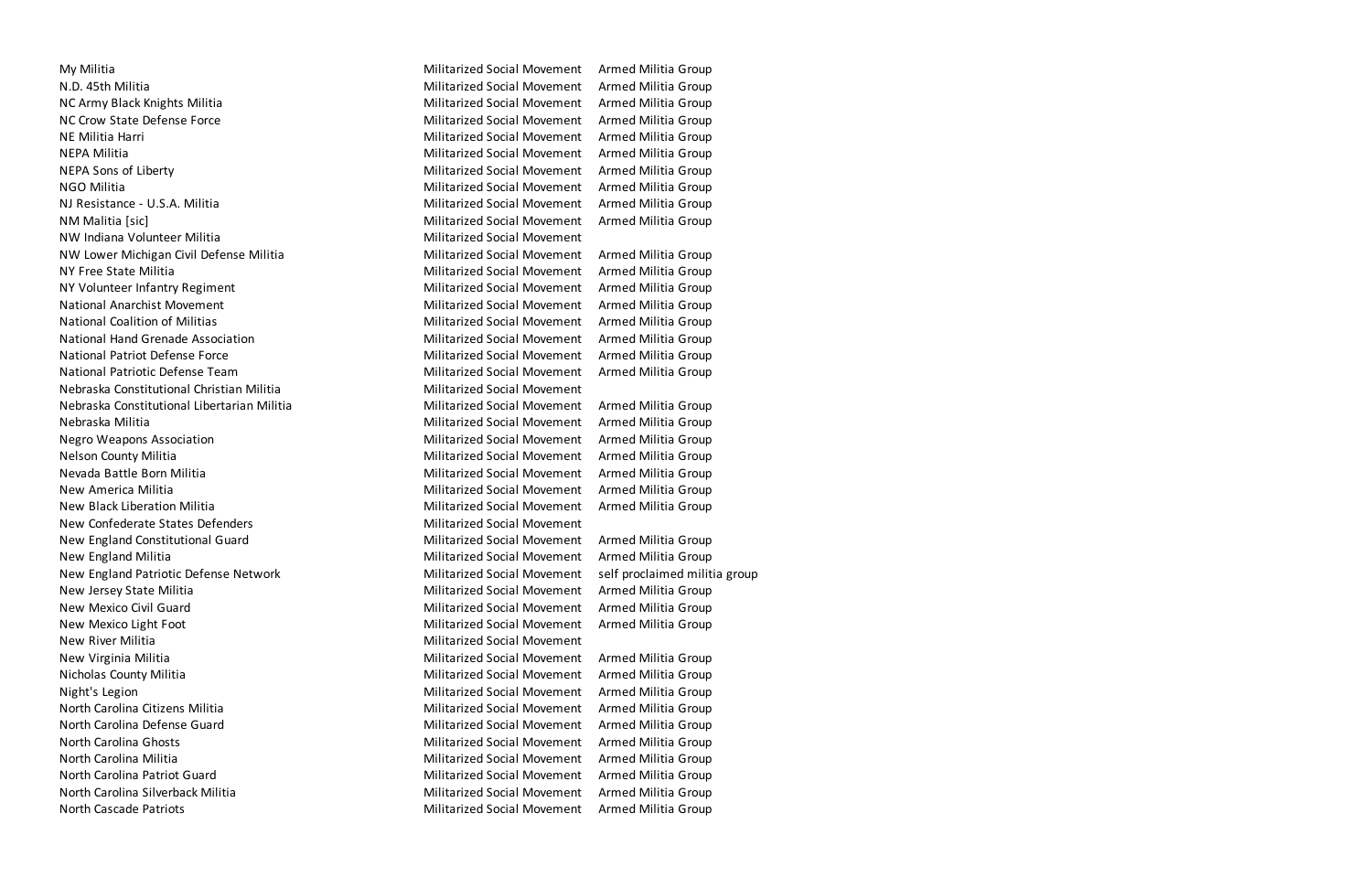North Central Texas Regional Militia Militarized Social Movement Armed Militia Group North Dakota Militia **Militarized Social Movement** Armed Militia Group North Eastern Baltimore County Militia Militia Militarized Social Movement Armed Militia Group North Eastern Indiana Militia Militarized Social Movement Armed Militia Group North Idaho Militia Militarized Social Movement Armed Militia Group North Mississippi People's Militia Militarized Social Movement Armed Militia Group North Sevier Patriots **Militarized Social Movement** Armed Militia Group North Star Warrior Company **Militarized Social Movement** Armed Militia Group North West Jefferson County Militia Militia Militarized Social Movement Armed Militia Group North Wind Pack Militarized Social Movement Armed Militia Group Northeast Alabama Confederate Militia Militia Militarized Social Movement Armed Militia Group Northeast Kansas Militia Militarized Social Movement Armed Militia Group Northeastern Michigan Civilian Civil Defense Force Militarized Social Movement Armed Militia Group Northern AZ Militia **Militia Militarized Social Movement** Armed Militia Group Northern Indiana Militia Militarized Social Movement Armed Militia Group Northern Kentucky Militia Militarized Social Movement Armed Militia Group Northern Michigan Mutual Action Militarized Social Movement Armed Militia Group Northern Nevada Defense Group Northern Militarized Social Movement Armed Militia Group Northwest Florida Militia Militarized Social Movement Armed Militia Group Northwest GA & SE Tennessee Militia Militarized Social Movement Armed Militia Group Not Fuckin' Around Coalition **Militarized Social Movement** Armed Militia Group Nuisance Committee Militia Militarized Social Movement Armed Militia Group OR Lane and Linn County Civil Defense Militarized Social Movement Armed Militia Group Oath Keepers **Militarized Social Movement** Armed Militia Group Ohio Defense Forces Militarized Social Movement Ohio Free Militia **Militia Croup Community** Chio Free Militarized Social Movement Armed Militia Group Ohio Minutemen Militia Militarized Social Movement Armed Militia Group Ohio Outsiders Militia Militarized Social Movement Armed Militia Group Ohio State Regular Militia Militarized Social Movement Armed Militia Group Ohio UCAP3 Militarized Social Movement 3 percenter group Ohio Vanguard Militia Militarized Social Movement Armed Militia Group Oklahoma Christian Patriots Militia Militarized Social Movement Armed Militia Group Oklahoma Citizen Militia Militarized Social Movement Armed Militia Group Oklahoma Contingent Shield Militarized Social Movement Armed Militia Group Oklahoma Militia **Militia Militarized Social Movement** Armed Militia Group Oklahoma Patriot Network **Militarized Social Movement** Armed Militia Group Orange County Anti-Antifa Militia Militarized Social Movement Oregon Active Militia **Militia Croup Contract Armed Militarized Social Movement** Armed Militia Group Oregon Black Rifle Militia **Militarized Social Movement** Armed Militia Group Oregon Militia Militarized Social Movement Armed Militia Group Oregon Patriots Militia Militarized Social Movement Armed Militia Group Outlaw Militia **Militarized Social Movement** Includes all regional and local chapters PA Civil Militia Militia Militia Group Civil Militarized Social Movement Armed Militia Group PA Elite Militia **Militia Croup Community** Construction Militarized Social Movement Armed Militia Group PA LF Militia 007th Beaver County **Militarized Social Movement**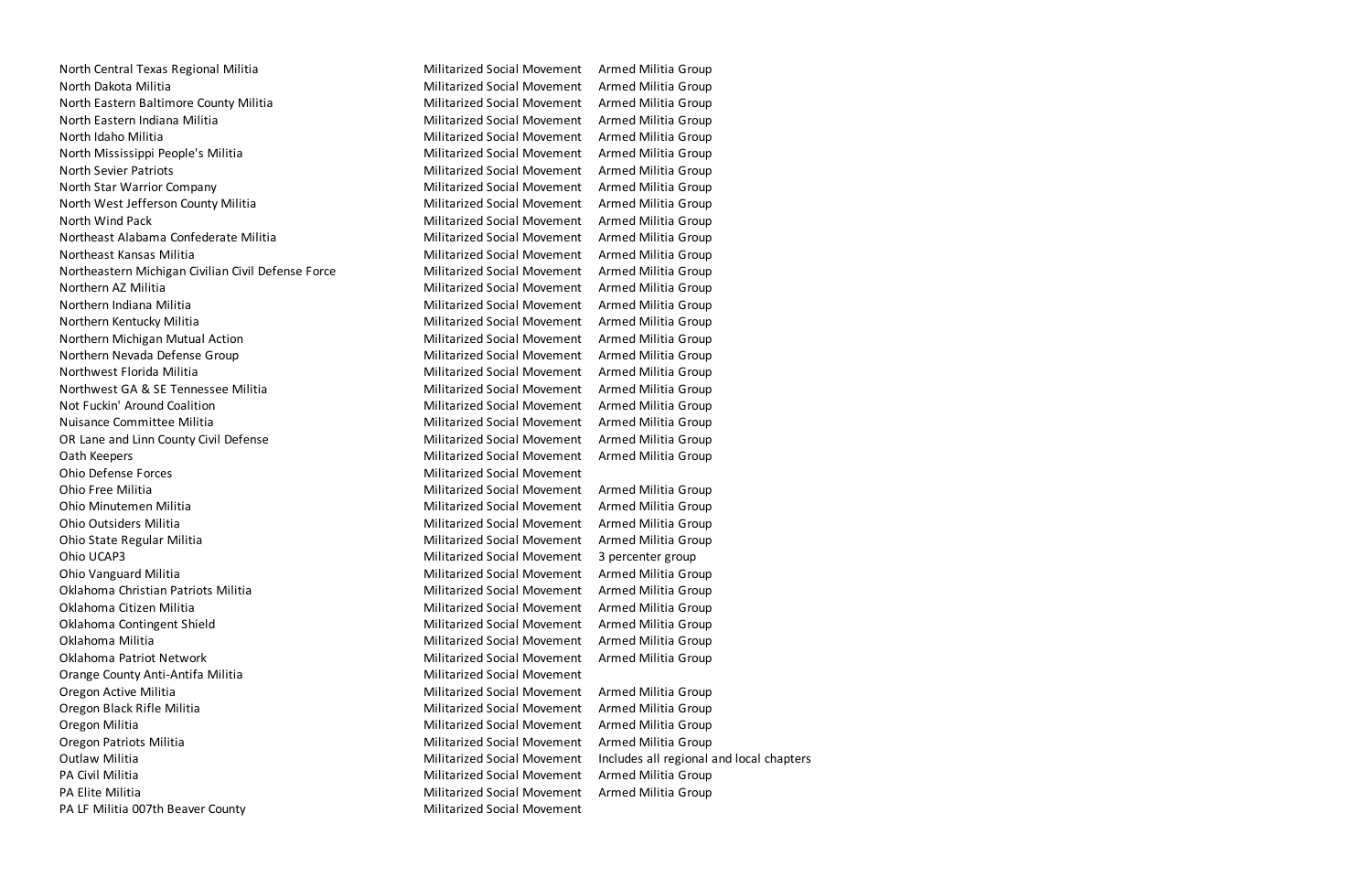PA Liberty Guard Militarized Social Movement Armed Militia Group PNW Youth Liberation Front The Militarized Social Movement Armed Militia Group Pacific Northwest Patriot Patrol Militarized Social Movement Armed Militia Group Page County Militia **Militia Croup County Militianized Social Movement** Armed Militia Group Patriot Action Network **Militarized Social Movement** Armed Militia Group Patriot Action for America **Militarized Social Movement** Armed militia group actively planning violence Patriot Battalion Kentucky United Militarized Social Movement Armed Militia Group Patriot Corps **Militarized Social Movement** Armed Militia Group Patriot Fire Team Houston **Militarized Social Movement** Armed Militia Group Patriot Militia Corps **Militarized Social Movement** Armed Militia Group Patriot Militia Guaranteed by the 2nd Militarized Social Movement Patriot Militia of Calhoun County **Militarized Social Movement** Militarized Social Movement Patriot Prayer Militarized Social Movement Armed Militia Group Patriot Protection Coalition **Militarized Social Movement** Armed Militia Group Patriot Sheepdogs **Militarized Social Movement** Armed Militia Group Patriot Tactical Defense Mateur Militarized Social Movement self proclaimed Patriot's Border Coalition and Militarized Social Movement 3 percenter group Patriot's Defense Corps **Militarized Social Movement** Includes all regional and local chapters Patriots For The Reclamation Of America Militarized Social Movement Armed Militia Group Patriots Militia **Militia Croup Communist Communist Croup** Militarized Social Movement Armed Militia Group Patriots Militia Against Antifa **Militarized Social Movement** Armed Militia Group Patriots Securing America, South Carolina Chapter Militarized Social Movement Armed Militia Group Patriots United Militarized Social Movement Armed Militia Group Patriots Will Rise **Militarized Social Movement** 3 percenter group Patriots for Texas **Militarized Social Movement** Armed Militia Group Patriots of Liberty Militia **Militarized Social Movement** Armed Militia Group Peninsula Militia Militarized Social Movement Armed Militia Group Pennsylvania Freedom Whisperers Militia Militarized Social Movement Armed Militia Group Pennsylvania Liberties Alliance Militia Militia Militarized Social Movement Armed Militia Group Pennsylvania Liberty Guards Militarized Social Movement Armed Militia Group Pennsylvania Militia Militarized Social Movement Armed Militia Group Pennsylvania Patriots Militia Militarized Social Movement Armed Militia Group Pennsylvania State Militia Militarized Social Movement Armed Militia Group Pennsylvania Volunteer Militia Militia Militarized Social Movement Armed Militia Group Pennsylvania Warriors For Freedom Militarized Social Movement Armed Militia Group People of Oregon Militia **Militia Croup Communist Communist Croup** Militarized Social Movement Armed Militia Group People's Militia **Militarized Social Movement** Includes all regional and local chapters People's Rights Militarized Social Movement Pettis and Cooper County Militia Militarized Social Movement Armed Militia Group Phelps Co Allied Community Defense Gun Club Militarized Social Movement Armed Militia Group Phelps County Militia **Militia County Militians** Militarized Social Movement Phoenix Liberty Guard Militia Militia Militarized Social Movement Armed Militia Group Pickerel Militia Militarized Social Movement Armed Militia Group Pierce County WA Militia **Militim County WA Militian Militarized Social Movement** Armed Militia Group Pike Mingo Militia **Militarized Social Movement** Armed Militia Group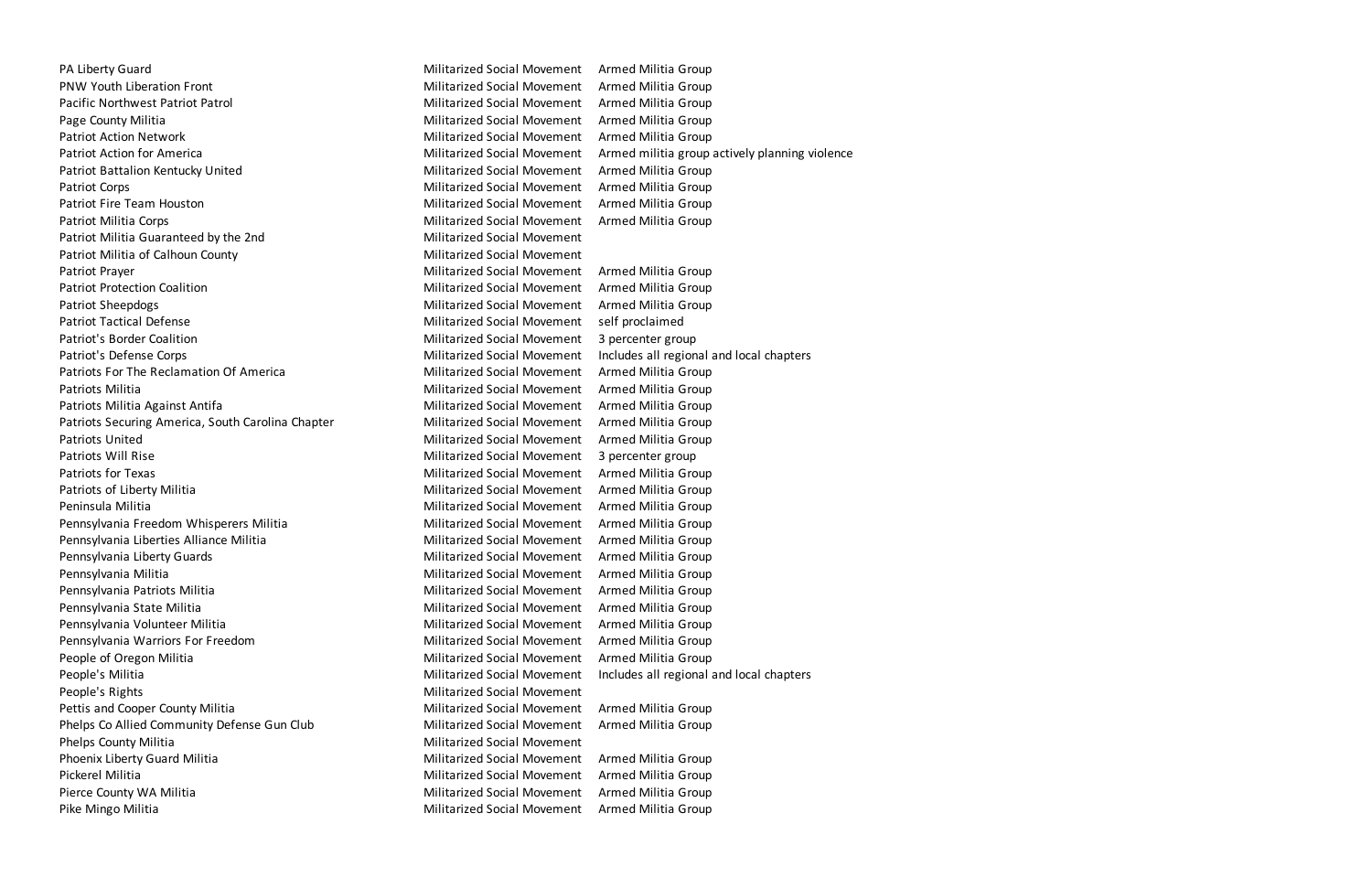Pike's Pikemen Militia Militarized Social Movement Armed Militia Group Pittsburg County Militia **Militarized Social Movement** Militarized Social Movement Placer Militia Militarized Social Movement Armed Militia Group Pocatello Bannock Militia Militia Militarized Social Movement Portland Militia **Militia Croup** Militarized Social Movement Armed Militia Group Prairie State Militia Militarized Social Movement Armed Militia Group Prairie State Patriot Alliance **Militarized Social Movement** Armed Militia Group Prairieland Freedom Militia **Militia Militiarized Social Movement** Armed Militia Group Prepare To Take America Back Militia Militiarized Social Movement Armed Militia Group Preppers Militia **Militarized Social Movement** Armed Militia Group President Trump's Militia **Militia Croup Communist Communist Communist Communist Communist Communist Communist Communist Communist Communist Communist Communist Communist Communist Communist Communist Communist Communist C** Pro America Militia **Militia Armed Militia Group** Militarized Social Movement Armed Militia Group Protect Falcon From Anarchy **Militarized Social Movement** Armed Militia Group Proud American Patriots Network Patriot Militia **Militarized Social Movement** Pryor Valley Militia **Militia Militarized Social Movement** Armed Militia Group Puget Sound John Brown Gun Club Militarized Social Movement Armed Militia Group Q Digital Militia **Militia** Croup Controller Militarized Social Movement Armed Militia Group Q.C. Militia Militarized Social Movement Armed Militia Group RAPID Militia **Militarized Social Movement** self proclaimed militia group RGV Militia **Militarized Social Movement** Armed Militia Group ROAM: Republic of America Militia Militarized Social Movement Armed Militia Group Reapers Constitutional Militia **Militarized Social Movement** Includes all regional and local chapters Rebels Illinois State Militia **Militia Croup State Social Movement** Armed Militia Group Red Sand Militia **Militarized Social Movement** Armed Militia Group Red State Secession **Militarized Social Movement** A armed pan-militia organization Redneck Revolt **Militarized Social Movement** Armed Militia Group Redwater Emergency Militia Force **Militarized Social Movement** Armed Militia Group Regional Knights Militia **Militia Militarized Social Movement** Armed Militia Group Regulator Militia Indiana Militarized Social Movement Republic Guerrilla Commandos Militia Militia Militarized Social Movement Armed Militia Group Revolutionary Abolitionist Movement Militarized Social Movement Militia Group Rho Militia **Militarized Social Movement** Armed Militia Group Rhode Island Militia Militarized Social Movement Armed Militia Group Ridge Runner Militia **Militarized Social Movement** Armed Militia Group Riverside Military **Militarized Social Movement** Armed Militia Group Rockingham County Militia **Militarized Social Movement** Militarized Social Movement Rocky Mountain Militia Corps **Militarized Social Movement** Armed Militia Group Rocky Mountain Peoples Militia Militia Militarized Social Movement Armed Militia Group Rogers County First Volunteer Militia Militarized Social Movement Rowan County Militia **Militia Militarized Social Movement** Armed Militia Group Ruffneck Resistance **Militarized Social Movement** Armed Militia Group SC Militia **Militarized Social Movement** Armed Militia Group SC Patriot Reserve **Militarized Social Movement** Armed Militia Group SEK Militia **Militarized Social Movement** Armed Militia Group SEMO Militia **Militia Militarized Social Movement** Armed Militia Group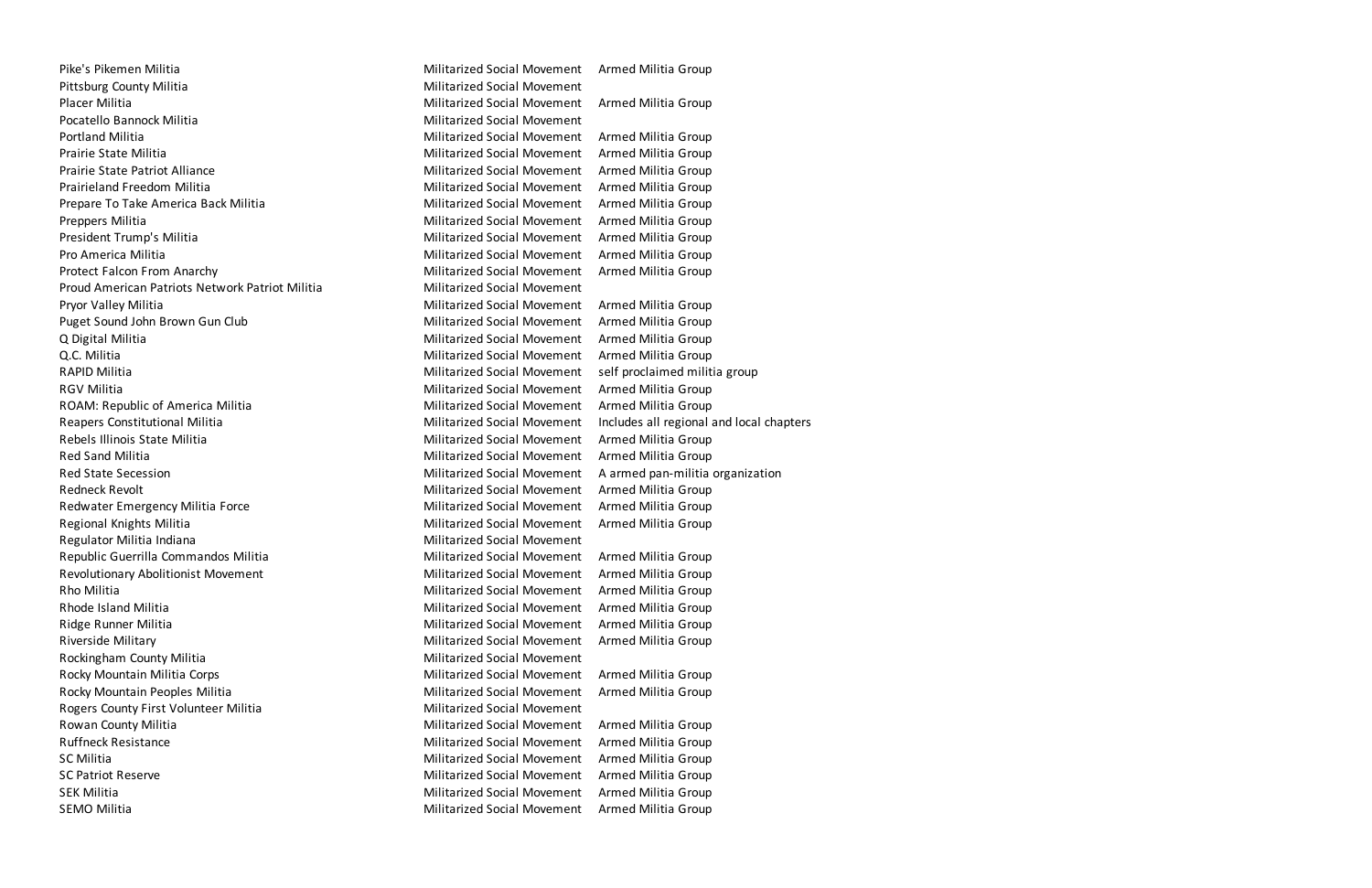SHTF Militia **Militia Militarized Social Movement** Armed Militia Group SLO County Militia **Militarized Social Movement** Armed Militia Group SMVM Jackson County **Militarized Social Movement** self proclaimed SPC Tri-County Militia **Militarized Social Movement** SW Missouri Militia **Militarized Social Movement** Armed Militia Group Saginaw Valley Volunteer Militia Militarized Social Movement Armed Militia Group San Diego County Militia **Militia Croup County Militarized Social Movement** Armed Militia Group Sanilac County Militia **Militarized Social Movement** Militarized Social Movement Sc Citizens Response Team Nilitarized Social Movement Armed Militia Group Seattle Antifascist Action **Militarized Social Movement** Armed Militia Group Section-Eight Militia **Militarized Social Movement** Sedgwick County Militia **Militia Croup County Militianized Social Movement** Armed Militia Group Sentinels Militia Militarized Social Movement Shasta County 2A Militia **Militarized Social Movement** Militarized Social Movement Shenandoah Militia Militarized Social Movement Armed Militia Group Silverton Militia Militarized Social Movement Armed Militia Group Sisters of Liberty Militia **Militarized Social Movement** Armed Militia Group Sleeping Giant Patriots **Militarized Social Movement** Armed Militia Group Smokey Mountain Militia Militarized Social Movement Armed Militia Group Snapperhead (251) The Social Movement Armed Militia Group Snohomish County Local Militia **Militarized Social Movement** Social Militia Against Secret Tyranny **Militarized Social Movement** Armed Militia Group Solidarity And Direct Action **Militarized Social Movement** Armed Militia Group Sonoma County Militia **Militarized Social Movement** Sons of Liberty Militia **Militarized Social Movement** Armed Militia Group Sons of Mayhem Militia **Militarized Social Movement** Armed Militia Group Sons of Philippines Armed Militia **Militia Croup Constructs** Militarized Social Movement Armed Militia Group Sons Of The Forefathers Militia Militia Militarized Social Movement Armed Militia Group South Carolina Civilian Defense Force **Militarized Social Movement** self proclaimed South Carolina Militia Guard **Militarized Social Movement** Armed Militia Group South Carolina Revolution **Militarized Social Movement** Armed Militia Group South Carolina State Militia Militia Militarized Social Movement Armed Militia Group South Central TN Militia **Militia Croup Communist Communist Communist Communist Communist Communist Communist Communist Communist Communist Communist Communist Communist Communist Communist Communist Communist Communist Co** South Kentucky Tactical Militia Militarized Social Movement Armed Militia Group South Philly Militia **Militarized Social Movement** Armed Militia Group Southeast Georgia Militia **Militia Croup Contract Armed Militarized Social Movement** Armed Militia Group Southeastern Kentucky Militia Militarized Social Movement Armed Militia Group Southeastern Oklahoma Citizen Organized Militia Militarized Social Movement Armed Militia Group Southern Armageddon Militia **Militarized Social Movement** Armed Militia Group Southern Brotherhood Militia Militia Militarized Social Movement Armed Militia Group Southern Front Militia **Militia Croup Contract Armed Militia** Group Militarized Social Movement Armed Militia Group Southern Idaho New Continental Army Militia Militarized Social Movement Armed Militia Group Southern Militia **Militarized Social Movement** Armed Militia Group Southern Patriot Defenders **Militarized Social Movement** Armed Militia Group Southern Pride Militia **Militarized Social Movement** Armed Militia Group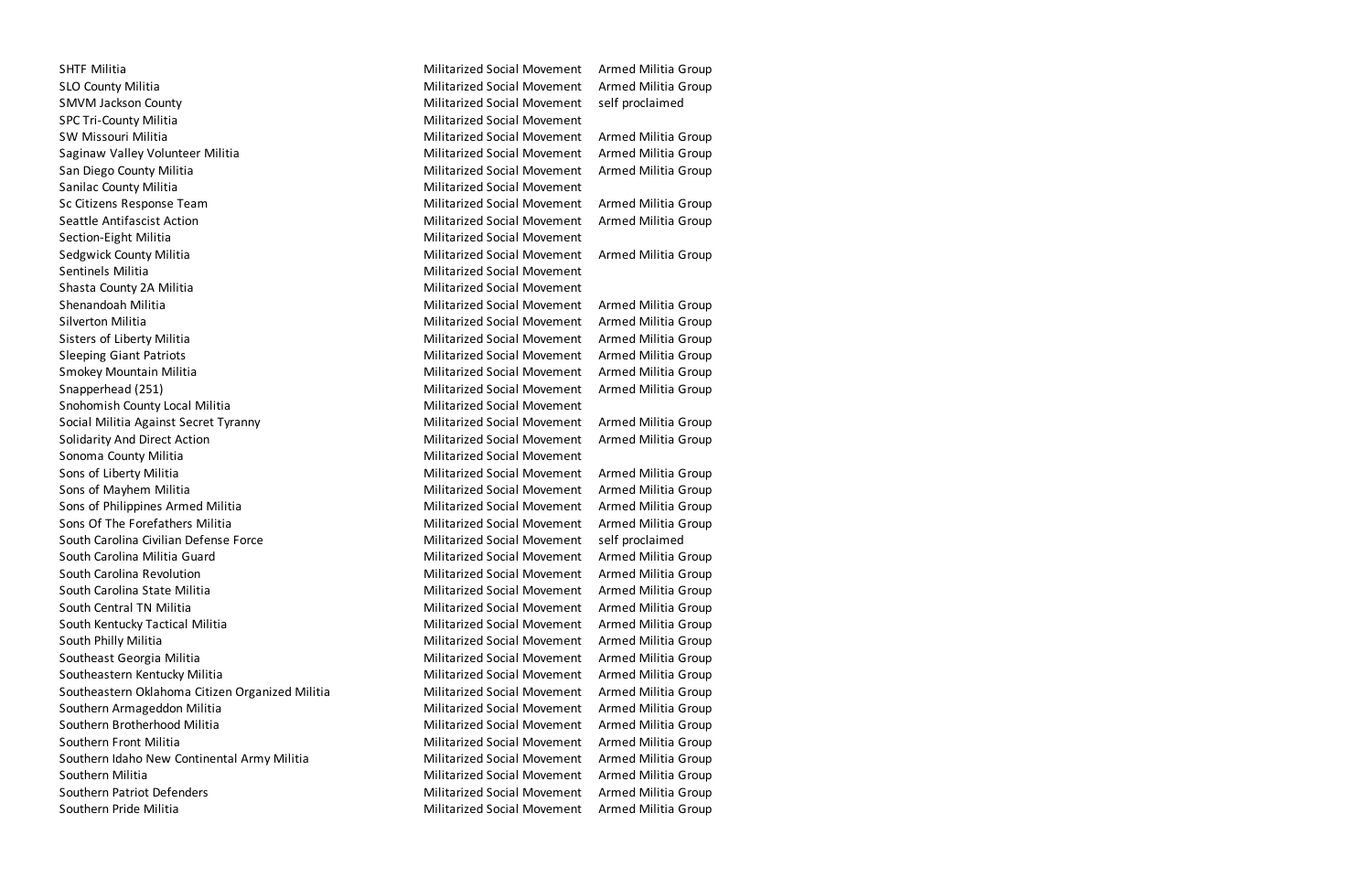Southern Recon Militia **Militarized Social Movement** Armed Militia Group Southern Smoke Militia **Militarized Social Movement** Militarized Social Movement Southwestin Militia **Militarized Social Movement** Spotsylvania 1st Battalion and Militarized Social Movement Armed Militia Group St. Francois/Washington Co. Citizen Militia Militarized Social Movement Armed Militia Group St. Lawrence County Militia **Militarized Social Movement** Star City Militia **Militia Croup Community** Militarized Social Movement Armed Militia Group Stokes County Militia **Militia County Afficial Militarized Social Movement** Armed Militia Group Stoney Creek Detachment The Militarized Social Movement Armed Militia Group Stoney Creek Militia **Militarized Social Movement** Armed Militia Group Suffolk County Militia **Militarized Social Movement** Militarized Social Movement Surry County Citizens Militia **Militarized Social Movement** Armed Militia Group Swamp Rats American Original Militia Militarized Social Movement Armed Militia Group T2AR Militia **Militia Militiarized Social Movement** Armed Militia Group Texas Freedom Militia Militarized Social Movement TX Scout Reconnaissance Group TX Scout Reconnaissance Group Militarized Social Movement self proclaimed militia group TX State Guardians **Militarized Social Movement** self proclaimed TYBS Militia **Militia Militiarized Social Movement** Armed Militia Group Tactical Freedom Militia Militarized Social Movement Armed Militia Group Take America Back Texas Militarized Social Movement Take Back America-Iowa **Militarized Social Movement** Armed Militia Group Taylor County Militarized Social Movement Tenn State Militia Militarized Social Movement Armed Militia Group Tennessee Hamilton County Militia (THCM) Militarized Social Movement Tennessee Militia Network **Militarized Social Movement** Armed Militia Group Tennessee Mountain Rangers Militarized Social Movement 3 percenter group Tennessee Patriots Militia Militarized Social Movement Tennessee Volunteer Militia Militarized Social Movement Armed Militia Group Terrorist Resistance Militia Militarized Social Movement Armed Militia Group Texas 2A Support/Response Team - Riot/Looting Prevention Militarized Social Movement Armed Militia Group Texas Citizens Militia Militarized Social Movement Armed Militia Group Texas Civil Defense Militia Militarized Social Movement Armed Militia Group Texas Conrads **Militarized Social Movement** Armed Militia Group Texas Defence Group Militarized Social Movement self proclaimed Texas Freedom Fighters Militia **Militarized Social Movement** Armed Militia Group Texas Guerrillas Militia Militarized Social Movement Armed Militia Group Texas Militia Militarized Social Movement Texas Outlaw Militia Militarized Social Movement Armed Militia Group Texas Patriot Militia Lonestar Unit Militarized Social Movement Armed Militia Group Texas Patriots Militia Militarized Social Movement Armed Militia Group Texas Republic Militia Militarized Social Movement Armed Militia Group Texas Reserve Militia Militarized Social Movement Armed Militia Group Texas Revolutionary Militia **Militarized Social Movement** Armed Militia Group Texas State Militia Militarized Social Movement Armed Militia Group The 'Bury Militia The 'Bury Militia Group Militarized Social Movement Armed Militia Group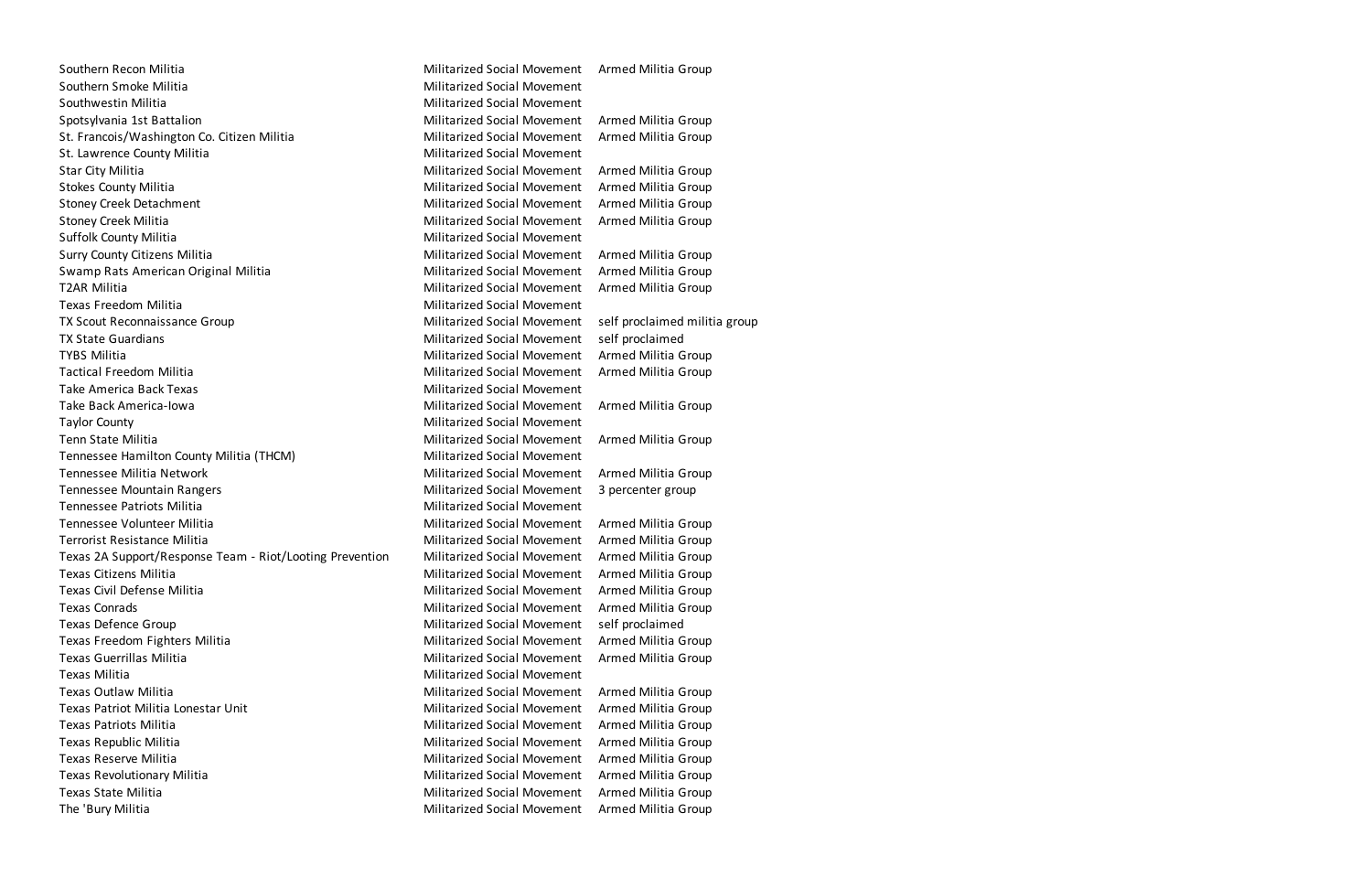The 32nd State Militia Militia Militarized Social Movement Armed Militia Group The 4H Continental Militia **Militarized Social Movement** Armed Militia Group The 606th PA Militia **Militia Croup Communist Communist Communist Communist Communist Communist Communist Communist Communist Communist Communist Communist Communist Communist Communist Communist Communist Communist Commun** The American People's United Militia Militia Militarized Social Movement Armed Militia Group The Asheville/Buncombe Tactical Response Militarized Social Movement Armed Militia Group The Black Fist Coalition **Militarized Social Movement** Armed Militia Group The Black MC Militia **Militarized Social Movement** The Christian Militia **Militia Croup Communist Christian Militarized Social Movement** Armed Militia Group The Civilian Guardsmen Militarized Social Movement Armed Militia Group The Fairbanks Wolfpack Militia **Militarized Social Movement** Armed Militia Group The Founding Fathers Militia Militia Militarized Social Movement Armed Militia Group The Free People of Delaware's Militia Militia Militarized Social Movement Armed Militia Group The Frontiersmen Militarized Social Movement Armed Militia Group The Hereford Militia **Militarized Social Movement** Armed Militia Group The IG Militia Militarized Social Movement Armed Militia Group The Kentucky Constitutional Rangers KCR Militarized Social Movement Armed Militia Group The Last Militia **Militarized Social Movement** Includes all regional and local chapters The Lawrence County Militia Militarized Social Movement The Loyal 9 Militarized Social Movement Armed Militia Group The Militia Network **Militarized Social Movement** Armed Militia Group The Militia of Delmarva & the Eastern Shore Militarized Social Movement Armed Militia Group The Militia of New Mexico **Militarized Social Movement** Armed Militia Group The Minnesota Coalition of Defense Militias Militarized Social Movement Armed Militia Group The Mountaineer Militia **Militarized Social Movement** Armed Militia Group The NY MAGA Majority Militia Militia Militarized Social Movement Armed Militia Group The New Black Liberation Militia Militarized Social Movement Armed Militia Group The Ohio Militiamen Militarized Social Movement Ohio based MSM The Ohiyo Aboriginal Autochthonous Peoples Militia Militarized Social Movement The Old North State Militia Militia Militarized Social Movement Armed Militia Group The P.O.T.U.S.'s Deplorable Militia Militarized Social Movement Armed Militia Group The Palouse Militia **Militarized Social Movement** Armed Militia Group The Peoples' Militia Militarized Social Movement Armed Militia Group The Punisher's Republic The Punisher's Republic Armed Militarized Social Movement Armed Militia Group The Real Minnesota Militia Militarized Social Movement Armed Militia Group The Real Northeastern Indiana Volunteer Militia Militarized Social Movement Armed Militia Group The Real Southeast Michigan Volunteer Militia Militarized Social Movement Armed Militia Group The Rise **The Rise** Militarized Social Movement Armed Militia Group The Second Order of the Green Dragon The Second Order of the Green Dragon Militarized Social Movement Armed Militia Group The Sheepdogs **Militarized Social Movement** Armed Militia Group The Southern Militia **Militarized Social Movement** Armed Militia Group The Texas Guard Militarized Social Movement Armed Militia Group The True American Militia **Militia Croup Contract Armed Militarized Social Movement** Armed Militia Group The Trump Militia **Militarized Social Movement** Armed Militia Group The Union Militia **Militarized Social Movement** Armed Militia Group The Unofficial Militia Militarized Social Movement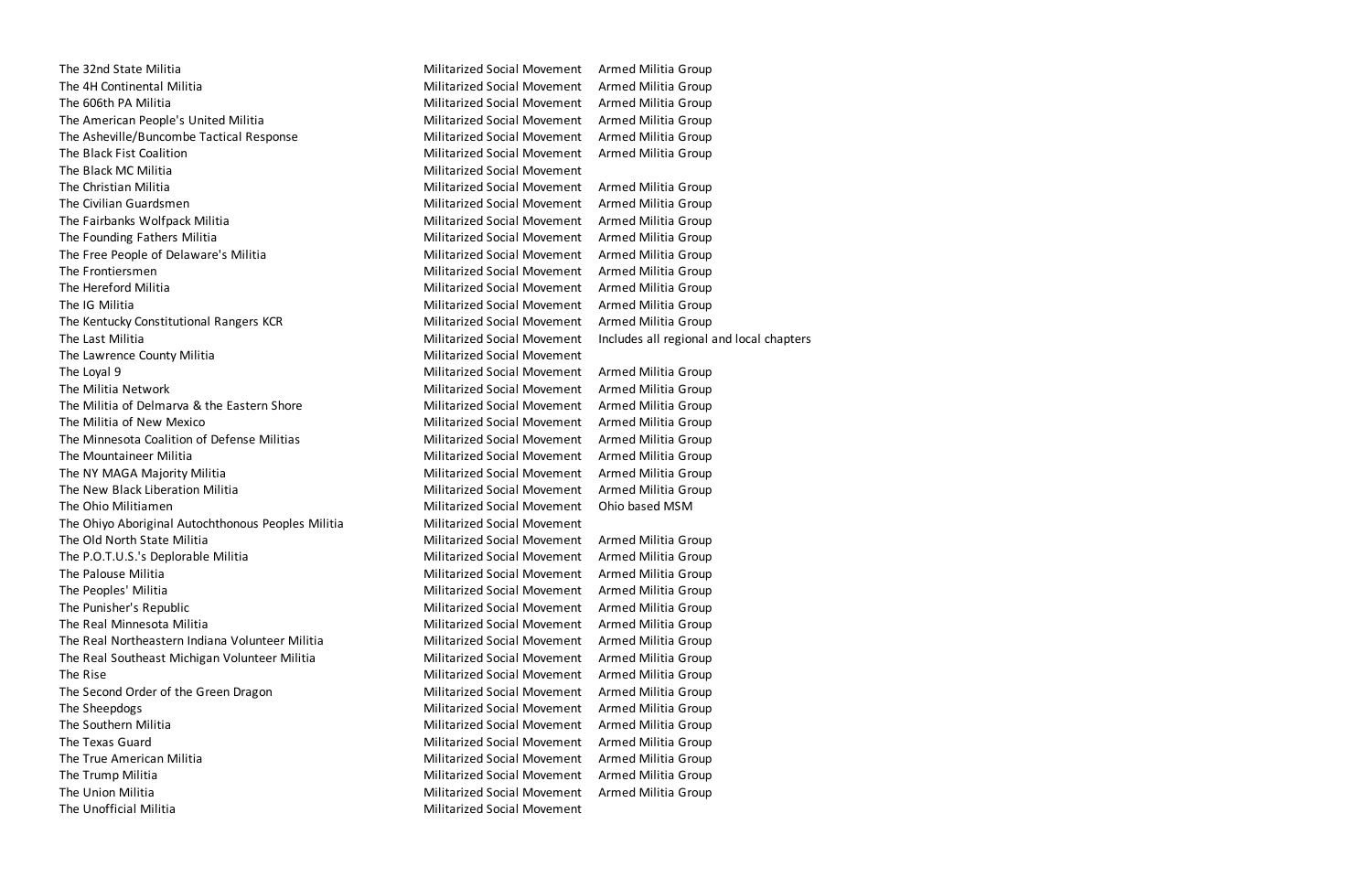The Upstate S.C. All Black Militia Militia Militarized Social Movement Armed Militia Group The Valley Militia **Militia Croup** Militarized Social Movement Armed Militia Group The Veteran's Militia Militia **Militia Militiarized Social Movement** Armed Militia Group The Virginia Militia Militarized Social Movement Armed Militia Group The Wolves Militia **Militarized Social Movement** Armed Militia Group This is Texas Freedom Force This is Texas Freedom Force All This is Texas Annual Movement Three Percent United Patriots Militarized Social Movement Armed Militia Group Three Percenters **Militarized Social Movement** Armed Militia Group Thurston County Militia **Militarized Social Movement** Tidewater Light Foot Militia Militarized Social Movement Armed Militia Group Tri-State Militia Network **Militarized Social Movement** Armed Militia Group True American Patriot Militia Militarized Social Movement Armed Militia Group Trump's Militia **Militia Croup Communist Communist Croup** Militarized Social Movement Armed Militia Group Trumps Tennessee Militia Militarized Social Movement Tyranny Unmasked Truth Militia Militia Militarized Social Movement Armed Militia Group U.S. Christian Militia Militarized Social Movement Armed Militia Group U.S. Patriots Counter Terrorism Force **Network Connection Communist Connection Connection too** US Civilian Defense Network Militarized Social Movement US Freedom Force Militia **Militarized Social Movement** Armed Militia Group US Guardians **Militarized Social Movement** Armed Militia Group US Wolf Pack Militia **Militarized Social Movement** Armed Militia Group Ulster County Militia **Militarized Social Movement** Undivided Linn County Militia **Militarized Social Movement** Armed Militia Group United American Defense Force Militarized Social Movement Armed Militia Group United American Militia Advisory Council Militarized Social Movement Armed Militia Group United Constitutional Patriots Militarized Social Movement Armed Militia Group United Freedom Alliance Militia Militarized Social Movement Armed Militia Group United Guardsmen Militarized Social Movement Includes all regional and local chapters United Iowa Militia **Militia Militarized Social Movement** Armed Militia Group United Militia **Militarized Social Movement** Includes all regional and local chapters United Militias of America **Militarized Social Movement** Armed Militia Group United Militias of California **Militarized Social Movement** Armed Militia Group United Northern Front of Minnesota Militarized Social Movement United Patriots Militia of America **Militarized Social Movement** Armed Militia Group United Patriots Prepping and Training The Militarized Social Movement Armed Militia Group United Pharoah's Guard Militarized Social Movement Armed Militia Group United States Alabama People's Constitutional Militia Militarized Social Movement Armed Militia Group United States Anti-Socialist Constitutional Militia Militarized Social Movement Armed Militia Group United States Citizens Militia Militarized Social Movement Armed Militia Group United States Anti-Terrorism Militia Militia Militarized Social Movement Armed Militia Group United States Defense Corps **Militarized Social Movement** Armed Militia Group United States Freedom Militia **Militarized Social Movement** Armed Militia Group United States Liberty Corps **Militarized Social Movement** Armed Militia Group United States Militia **Militarized Social Movement** Armed Militia Group

Tree Of Liberty **Militarized Social Movement** Boog affiliated MSM organized armed capitol protests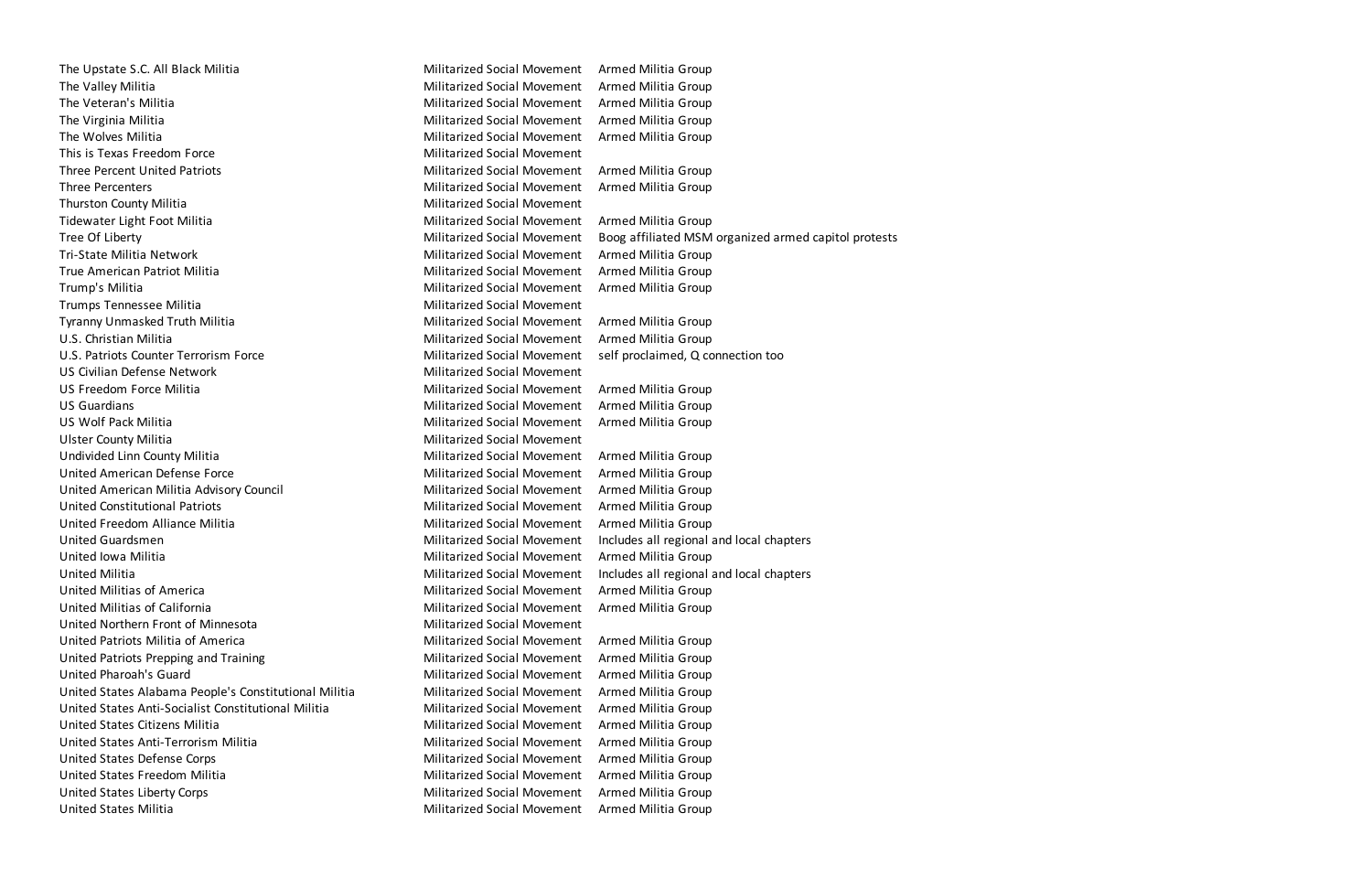United States Militia North Carolina Militarized Social Movement Armed Militia Group United States Militia Oklahoma **Militarized Social Movement** Armed Militia Group United We Stand Militia Militarized Social Movement Armed Militia Group Unorganized Militia **Militarized Social Movement** Includes all regional and local chapters Utah Citizens' Alarm **Militarized Social Movement** Armed Militia Group Utah Constitutional Militia Militarized Social Movement Armed Militia Group Vacaville Militia **Militia Militia Croup Contract Armed Militia** Group Militarized Social Movement Armed Militia Group Vermont State Militia Militarized Social Movement Armed Militia Group Veteran Militia Militia Militia Group Militarized Social Movement Armed Militia Group Veterans for Justice Militia **Militia Croup Communist Communist Armed Militia Group** Militarized Social Movement Armed Militia Group Virginia Confederate States Home Guard Militarized Social Movement Armed Militia Group Virginia Knights Group **Militarized Social Movement** Armed Militia Group Vox Populi Anonymous Militia of Michigan Militarized Social Movement Armed Militia Group W.V. Coal Region Militia **Militia Croup Coal Coal Armed Militarized Social Movement** Armed Militia Group Walton County Militia **Militia Militarized Social Movement** Armed Militia Group Warren County 2nd Battalion Militia Militarized Social Movement Warren County Militia **Militarized Social Movement** Washington State Militia Militarized Social Movement Armed Militia Group Washington's United Militia **Militia Militarized Social Movement** Armed Militia Group Waupaca County Patriot Militia Militarized Social Movement Armed Militia Group Wayne County Militia and Freedom Fighters Militarized Social Movement Wayne County Sentinel Guard Militarized Social Movement self proclaimed Wayne Davis & The Butler County Militia Militarized Social Movement Well Regulated Htown Militia Militia Militarized Social Movement Armed Militia Group Well Regulated Militia USA Militarized Social Movement Well-armed Progressives **Militarized Social Movement** Armed Militia Group West Coast Militia **Militia Croup Coast Militianized Social Movement** Armed Militia Group West Michigan Guardians Militarized Social Movement Armed Militia Group West Rush Militia Militarized Social Movement Armed Militia Group West Seattle Militia **Militia Croup Communist Communist Communist Communist Communist Communist Communist Communist Communist Communist Communist Communist Communist Communist Communist Communist Communist Communist Commun** West Virginia 34 Mountain Militia Militia Militarized Social Movement Armed Militia Group West Virginia Guardians **Militarized Social Movement** Armed Militia Group West Virginia Militia **Militia** Militarized Social Movement Armed Militia Group Western Maryland Militia Militia Militiarized Social Movement Armed Militia Group Western Oklahoma Militia **Militia Militarized Social Movement** Armed Militia Group Western Oklahoma's Militia of the People Militarized Social Movement Armed Militia Group Western Pennsylvania Civil Protection Militia Militarized Social Movement Armed Militia Group Western Pennsylvania Militia Militarized Social Movement Armed Militia Group Westmoreland County Militia **Militarized Social Movement** Armed Militia Group White Lives Matter A14 Militia Militia Militarized Social Movement Armed Militia Group White Mountain Militia **Militia Croup Contract Armed Militia** Group Militarized Social Movement Armed Militia Group White Mountain Minutemen Militarized Social Movement Armed Militia Group Wildcard Constitutional Militia Militia Militarized Social Movement Armed Militia Group Windy Ridge Militia **Militia Croup Communist Communist Croup** Militarized Social Movement Armed Militia Group Wirt County Militia **Militia County Militianus Activity** Militarized Social Movement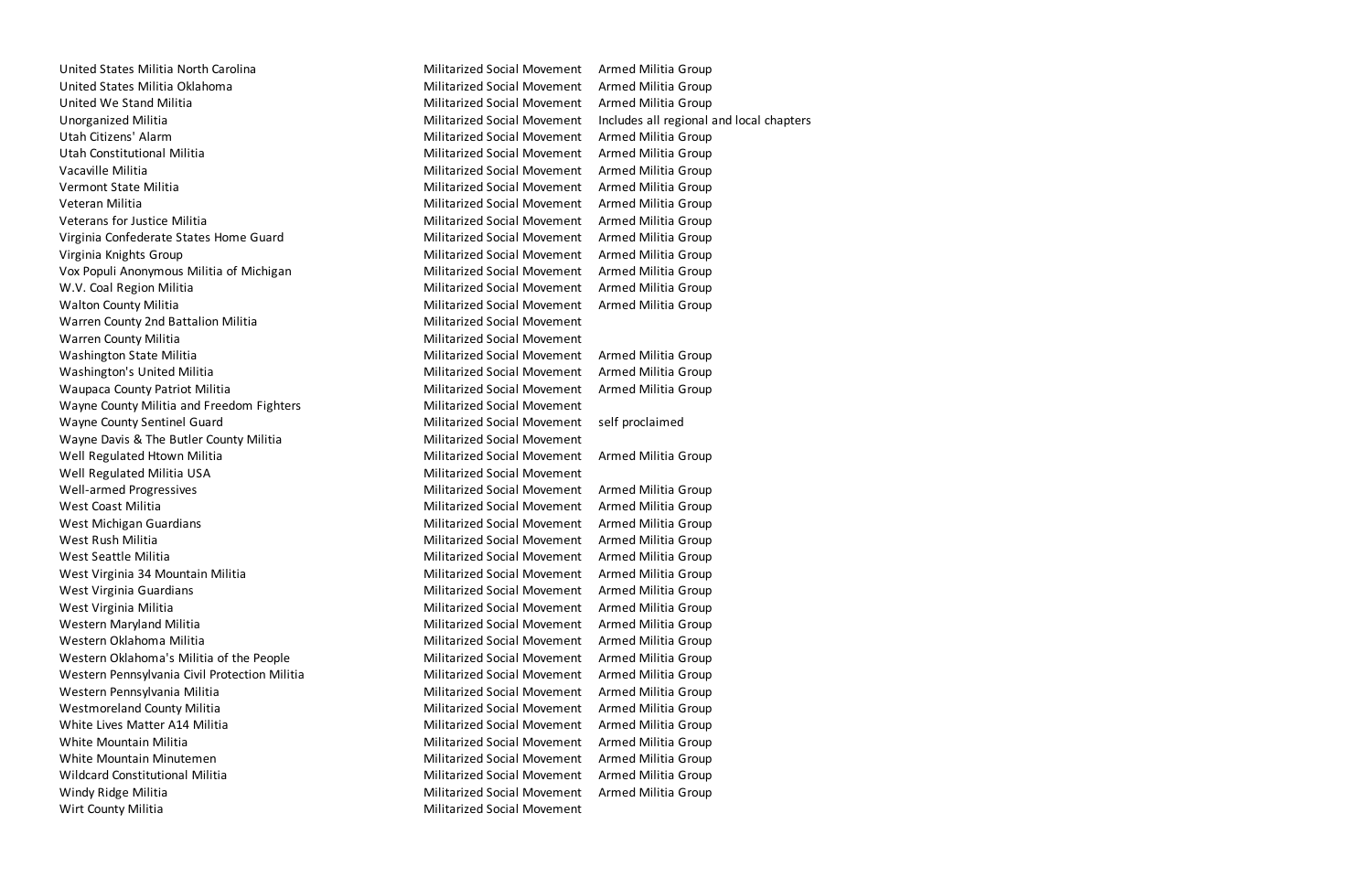Wisconsin Defense Militia **Militarized Social Movement** Armed Militia Group Wisconsin Liberty Militia **Militarized Social Movement** Armed Militia Group Wisconsin Militia **Militia Militarized Social Movement** Armed Militia Group Wisconsin Patriot Network Militia Militarized Social Movement Armed Militia Group Wolverine Watchmen Militarized Social Movement Armed Militia Group Woodland Wild Dogs **Militarized Social Movement** self proclaimed Woodleaf Militia Militia Militarized Social Movement Armed Militia Group Wyoming Militia Militia Militarized Social Movement Armed Militia Group YAL Coastal Militia **Militia Coastal Militia** Group Yellow Jacket Militia Militia Militarized Social Movement Armed Militia Group Yellowstone Militia Militia Militarized Social Movement Armed Militia Group Yellowstone Militia Billings **Militarized Social Movement** Armed Militia Group Zevjinn Militia **Militia Militarized Social Movement** Armed Militia Group the bowie county militia and the bowie county militia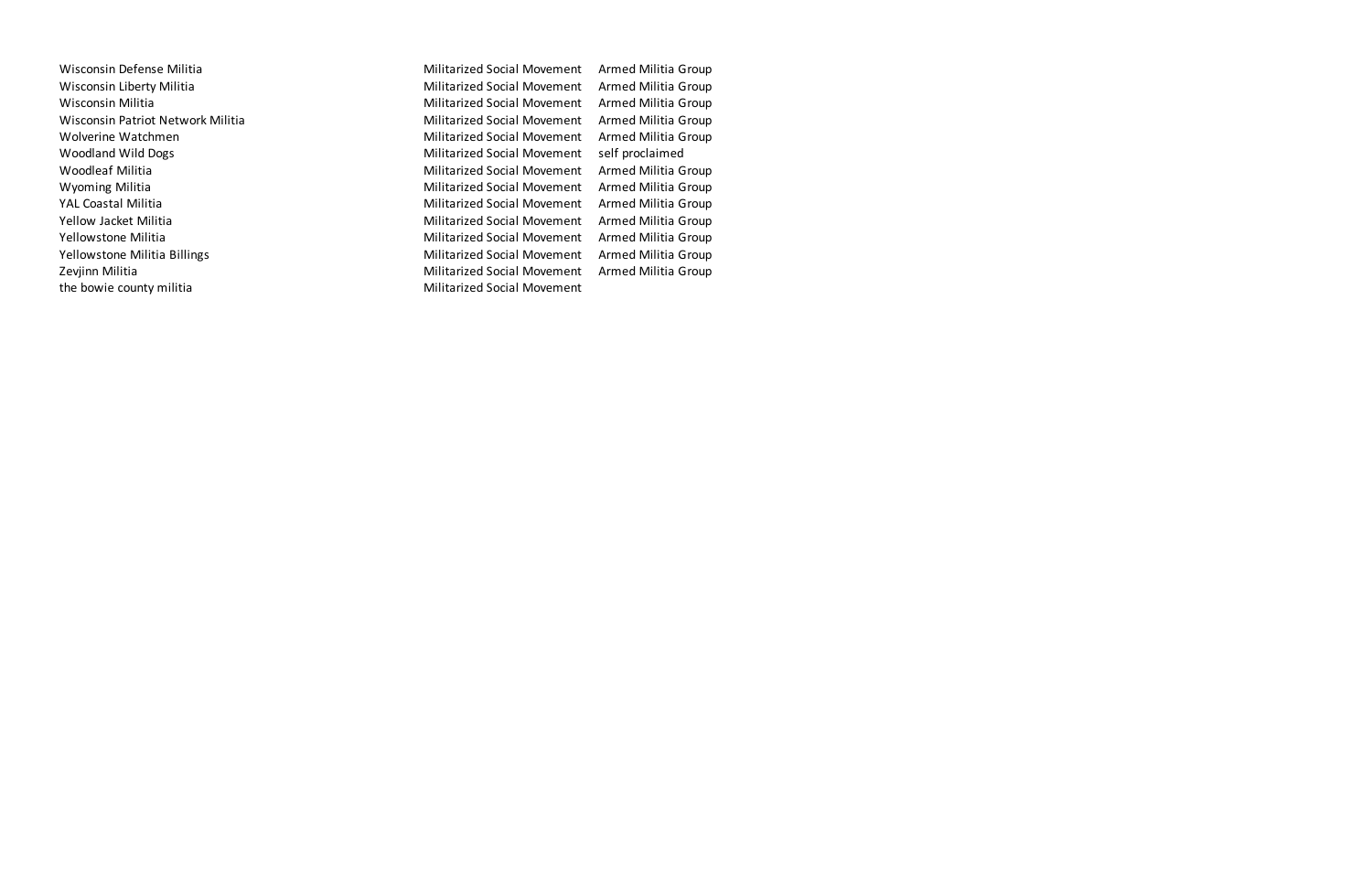This is a reproduction of an internal Facebook list used to regulate speech on company platforms. This snapshot of the list has been lightly edited for clarity. Notes associated with the entries were included where relevant. The Intercept is publishing the list because of public concerns about the bias in Facebook's moderation so that readers may draw their own conclusions about the quality of that moderation. The information contained in the list, including the purported activities, designations, and affiliations of the named people and groups, comes from Facebook, not The Intercept. The Intercept has not verified that information and does not intend its reporting to make any assertion regarding the accuracy of the information contained in Facebook's list.

## **Organizations Violent Non-State Actor category:**

Ajnad al Hasaka Violent Non-State Actor Middle East, North Africa Al Hamza Brigade Violent Non-State Actor South Asia Al Jabha Al Shamiya Violent Non-State Actor Middle East, North Africa Al-Mokhtar Brigades Violent Non-State Actor Middle East, North Africa Al-Rahman Brigade Violent Non-State Actor Middle East, North Africa Al-Safwa Islamic Battalions Violent Non-State Actor Middle East, North Africa Al-Tawhid Brigade Violent Non-State Actor Middle East, North Africa Ambazonia Defense Forces Violent Non-State Actor Sub Saharan Africa, Africa Anti-Balaka Violent Non-State Actor Africa Arakan Army **Arakan Army Constructs and Arakan Army Constructs** Arakan Army Violent Non-State Actor Burmese, South Asia Arakan Rohingya Salvation Army North Christian Army Violent Non-State Actor Nouth East Asia Balochistan Republican Army Violent Non-State Actor South Asia Brigade Mountain Hawks Violent Non-State Actor Middle East, North Africa Chechen Republican of Ichkeria Violent Non-State Actor Russia Division 16 Violent Non-State Actor Middle East, North Africa Farouq Brigades Violent Non-State Actor Middle East, North Africa Fastaqim Kama Umert Union Violent Non-State Actor Middle East, North Africa Free Idlib Army Violent Non-State Actor Middle East, North Africa Free Syrian Army Violent Non-State Actor Middle East, North Africa Fursan'ul Iman Violent Non-State Actor Middle East, North Africa Garo National Liberation Army Nicolas Caro National Liberation Army Violent Non-State Actor South Asia Higher Military Majisul Shura of the United Mujahideen of the Caucuses Violent Non-State Actor Russia Hynniewtrep National Liberation Council Violent Non-State Actor South Asia Jahezona Campaign Violent Non-State Actor Middle East, North Africa Jaish Al-Sham Violent Non-State Actor Middle East, North Africa Jaish El-Ezza Violent Non-State Actor Middle East, North Africa Jaish al Ummah Violent Non-State Actor Middle East, North Africa Jaysh al-Nasr Violent Non-State Actor Middle East, North Africa Kachin Independence Army (KIA) and Extraordia violent Non-State Actor Burmese, South Asia Kata'ib Jund al-Imam Violent Non-State Actor Middle East, North Africa Kata'ib Jund al-Imam Ali Violent Non-State Actor Middle East, North Africa

### **Name Category Region**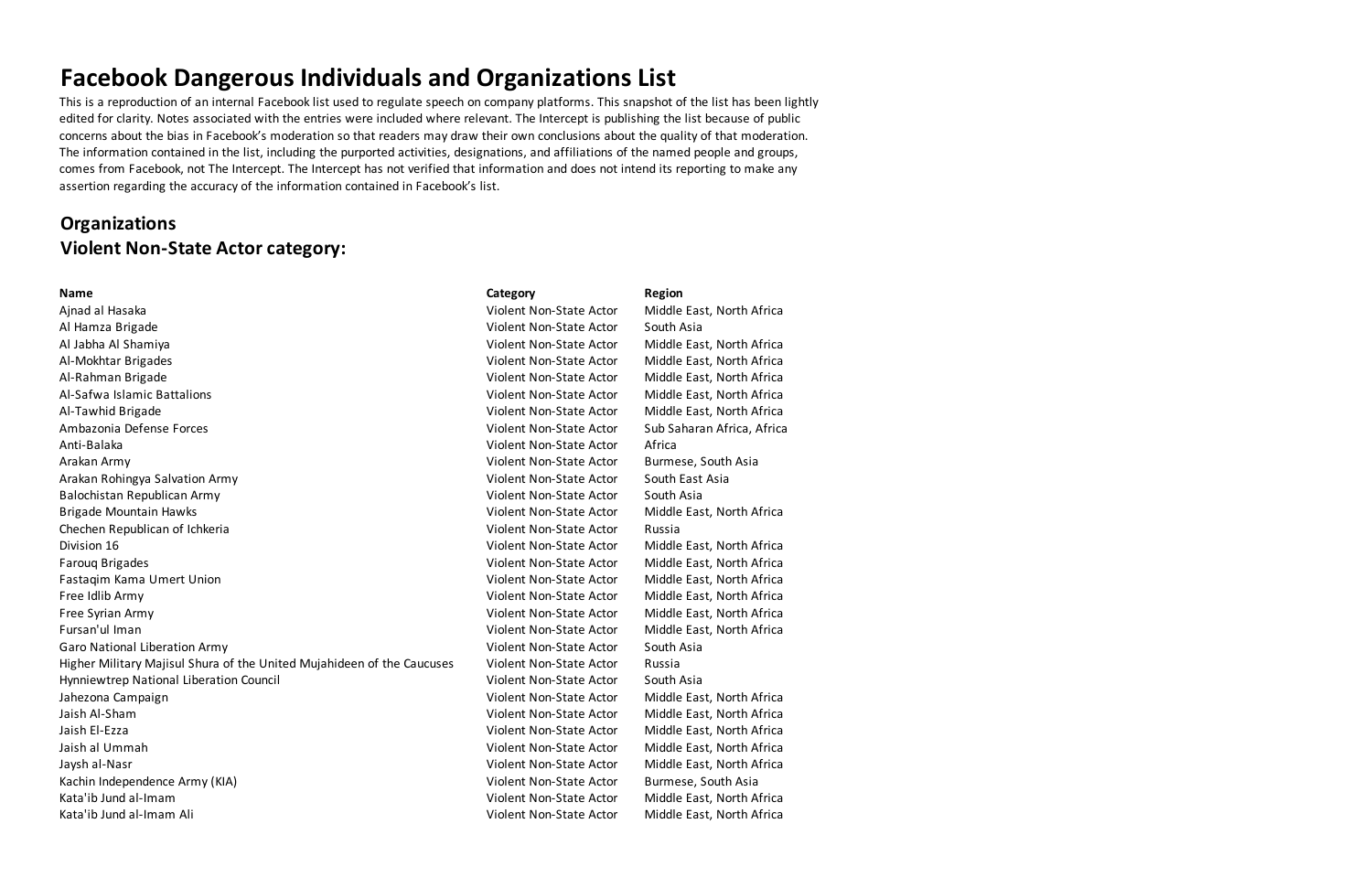- Katai'b Sowar Alsham Non-State Actor Middle East, North Africa Liwa Abu Fadl al-Abbas Tashkil al-Iraq Violent Non-State Actor Middle East, North Africa Myanmar National Democratic Alliance Army National Burmese, South Asia National Front For Liberation Non-State Actor Middle East, North Africa North Storm Brigade **Violent Non-State Actor** Middle East, North Africa Northern Alliance **Violent Non-State Actor** English US Oromo Liberation Army **Violent Non-State Actor** Africa, Sub Saharan Africa People's Liberation Army of Manipur Violent Non-State Actor South Asia Rohingya Solidarity Organization and Violent Non-State Actor South East Asia Seleka Coalition Central African Republic **Violent Non-State Actor** Africa Syrian Liberation Army **Violent Non-State Actor** Middle East, North Africa Ta'ang National Liberation Army (TNLA) Violent Non-State Actor Burmese, South Asia The Arabic Movement To Liberate Palestine Victor Middle East, North Africa
	-
-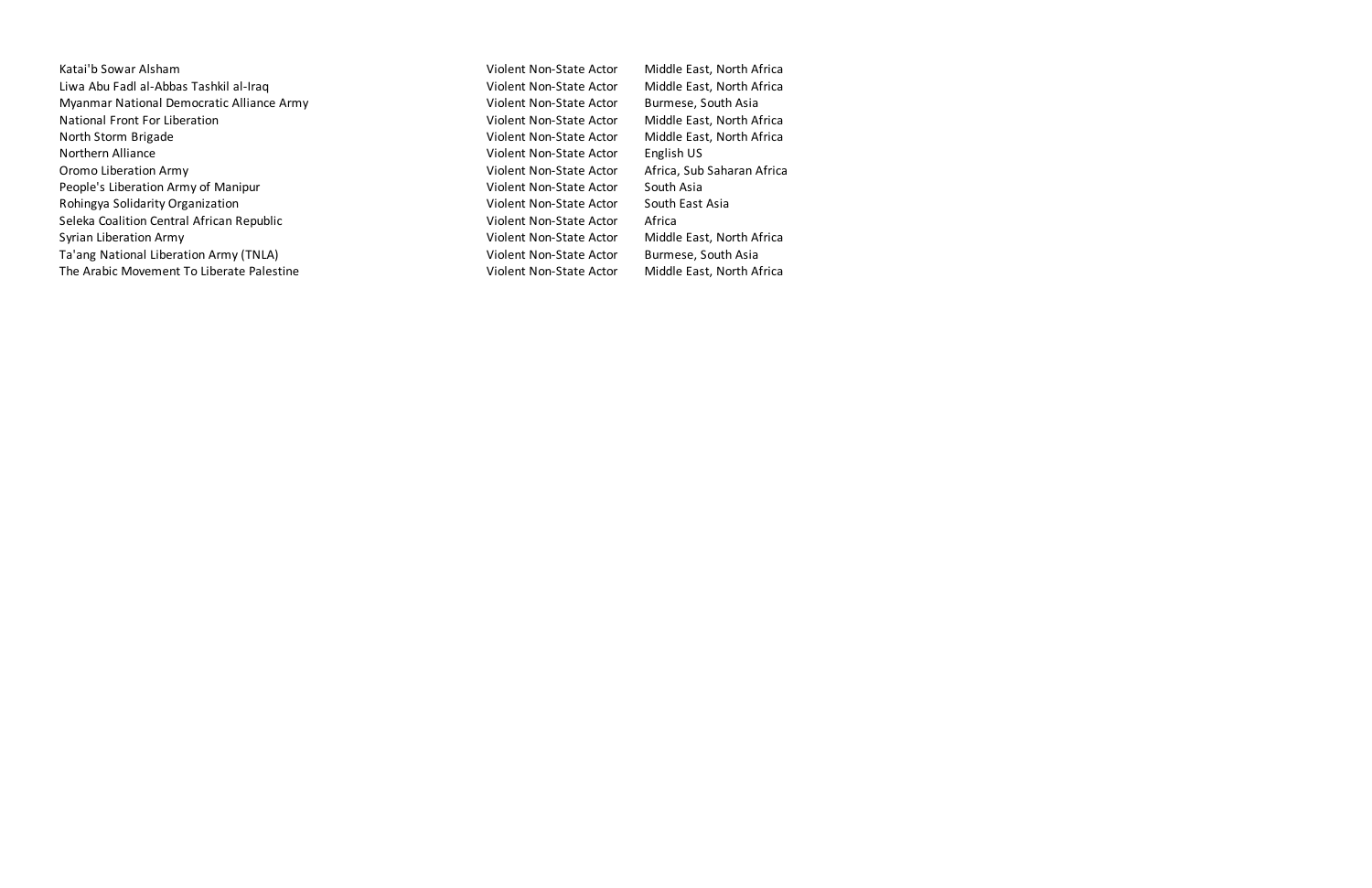This is a reproduction of an internal Facebook list used to regulate speech on company platforms. This snapshot of the list has been lightly edited for clarity. Notes associated with the entries were included where relevant. The Intercept is publishing the list because of public concerns about the bias in Facebook's moderation so that readers may draw their own conclusions about the quality of that moderation. The information contained in the list, including the purported activities, designations, and affiliations of the named people and groups, comes from Facebook, not The Intercept. The Intercept has not verified that information and does not intend its reporting to make any assertion regarding the accuracy of the information contained in Facebook's list.

### **Individuals Hate category:**

| <b>Name</b>              | Category | <b>Affiliated With</b>                         |
|--------------------------|----------|------------------------------------------------|
| <b>Ben Jones</b>         | Hate     | Generation Identity United Kingdom and Ireland |
| Joe Newey                | Hate     | Generation Identity United Kingdom and Ireland |
| Scott Selvester Williams | Hate     |                                                |
| A.K. Chesterton          | Hate     | <b>British Union of Fascists</b>               |
| Aaron Ballenger          | Hate     |                                                |
| Abdul Qodir              | Hate     | Front Pembela Islam                            |
| Abdullah Çatli           | Hate     |                                                |
| Adolf Eichmann           | Hate     | National Socialist German Workers' Party       |
| <b>Adolf Hitler</b>      | Hate     | National Socialist German Workers' Party       |
| Ahmad Shobri Lubis       | Hate     | Front Pembela Islam                            |
| Alattin Çakici           | Hate     |                                                |
| Alain Sorai              | Hate     | Egalité et Réconciliation                      |
| Amon Göth                | Hate     | National Socialist German Workers' Party       |
| Andrew Aurenheimer       | Hate     | Daily Stormer                                  |
| Andrew Anglin            | Hate     | Daily Stormer                                  |
| Andrii Biletsky          | Hate     | National Squad, National Corps, Azov Battalion |
| Andy Nowicki             | Hate     | The Affirmative Right                          |
| Ante Pavelić             | Hate     | Ustaše                                         |
| Arthur Jones             | Hate     | American Nazi Party                            |
| Ashin Parmaukkha         | Hate     | Patriotic Association of Myanmar               |
| Ashin Sopaka             | Hate     | Patriotic Association of Myanmar               |
| Beke Istvan Attila       | Hate     |                                                |
| <b>Benito Mussolini</b>  | Hate     |                                                |
| Benzi Gopshtein          | Hate     | Lehava                                         |
| Berislav Pušić           | Hate     |                                                |
| <b>Billy Roper</b>       | Hate     | ShieldWall                                     |
| <b>Blair Cottrell</b>    | Hate     | Lads Society                                   |
| Boris Lelay              | Hate     |                                                |
| <b>Bradley Jenkins</b>   | Hate     | Ku Klux Klan                                   |
| <b>Brien James</b>       | Hate     | American Guard                                 |
| Bruno Stojić             | Hate     |                                                |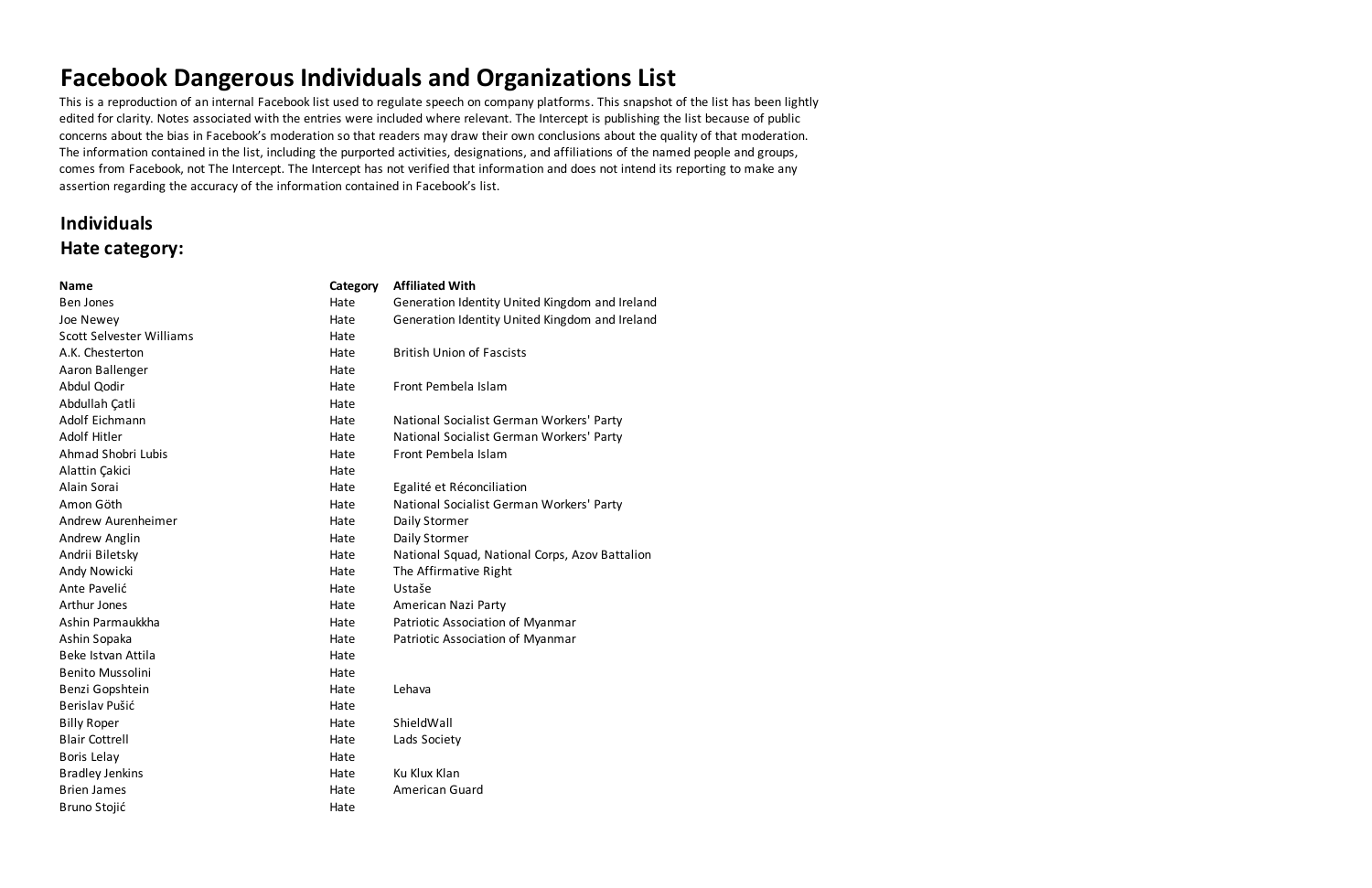| Charlie Fox                 | Hate | Generation Identity United Kingdom and Ireland |
|-----------------------------|------|------------------------------------------------|
| Charlie Shaw                | Hate | Generation Identity United Kingdom and Ireland |
| Chris Livingstone           | Hate | <b>Misanthropic Division</b>                   |
| Christian Worch             | Hate | Die Rechte                                     |
| Christoph Drewer            | Hate | Die Rechte                                     |
| Christopher Cantwell        | Hate |                                                |
| Christopher Rey Monzon      | Hate | League of the South                            |
| Christos Pappas             | Hate | Golden Dawn                                    |
| Colin Liddell               | Hate | Altright.com, The Affirmative Right            |
| <b>Curt Doolittle</b>       | Hate | Propetarian Institute                          |
| Dan Priyasad                | Hate |                                                |
| Daniel Barge                | Hate | The Affirmative Right                          |
| Danny Tommo                 | Hate | English Defence League                         |
| David Duke                  | Hate | Ku Klux Klan                                   |
| David Petereit              | Hate |                                                |
| Deepak Sharma               | Hate |                                                |
| Denis Valliullovich Gariev  | Hate | <b>Russian Imperial Movement</b>               |
| Dilion Irizarry             | Hate | <b>Patriot Front</b>                           |
| Dimitrje Ljotic             | Hate | <b>ZBOR</b>                                    |
| Dominik Horst Roeseler      | Hate | Hooligans Against Salafists                    |
| <b>Elliot Rodger</b>        | Hate |                                                |
| <b>Enrique Tarrio</b>       | Hate | Proud Boys                                     |
| Ernst Kaltenbrunner         | Hate | National Socialist German Workers' Party       |
| <b>Faith Goldy</b>          | Hate | Daily Stormer                                  |
| Franceso Polacchi           | Hate | <b>Blocco Studentesco</b>                      |
| Franceso Saviero Fontana    | Hate | <b>Misanthropic Division</b>                   |
| Fred Phelps                 | Hate | Westboro Baptist Church                        |
| Gabriele Adinolfi           | Hate | Forza Nuova                                    |
| Galagoda Anththe Gnanasara  | Hate | <b>Buddhist Power Force</b>                    |
| <b>Gavin McInnes</b>        | Hate | Proud Boys                                     |
| George Hutcheson            | Hate | <b>Students for Western Civilization</b>       |
| George Lincoln Rockwell     | Hate | American Nazi Party                            |
| Gianluca Iannone            | Hate | Casa Pound Italia                              |
| Giuliano Castellino         | Hate | Forza Nuova                                    |
| Giuseppe Dimitri            | Hate | Forza Nuova                                    |
| <b>Gustavo Ramirez</b>      | Hate |                                                |
| Habib Ali Alatas            | Hate | Front Mahasiswa Islam, Front Pembela Islam     |
| Habib Bahar bin Smith       | Hate | Majelis Pembela Rasmbullah                     |
| Habib Muhammad Hanif Alatas | Hate | Front Santri Indonesia                         |
| Hannes Ostendorf            | Hate | Kategorie C                                    |
| Heinrich Himmler            | Hate | National Socialist German Workers' Party       |
| Henrik Palmgren             | Hate | <b>Red Ice Creations</b>                       |
| Herrman Göring              | Hate | National Socialist German Workers' Party       |
| Hervé Ryssen                | Hate |                                                |
| lan Stuart                  | Hate | Blood and Honour, Skrewdriver                  |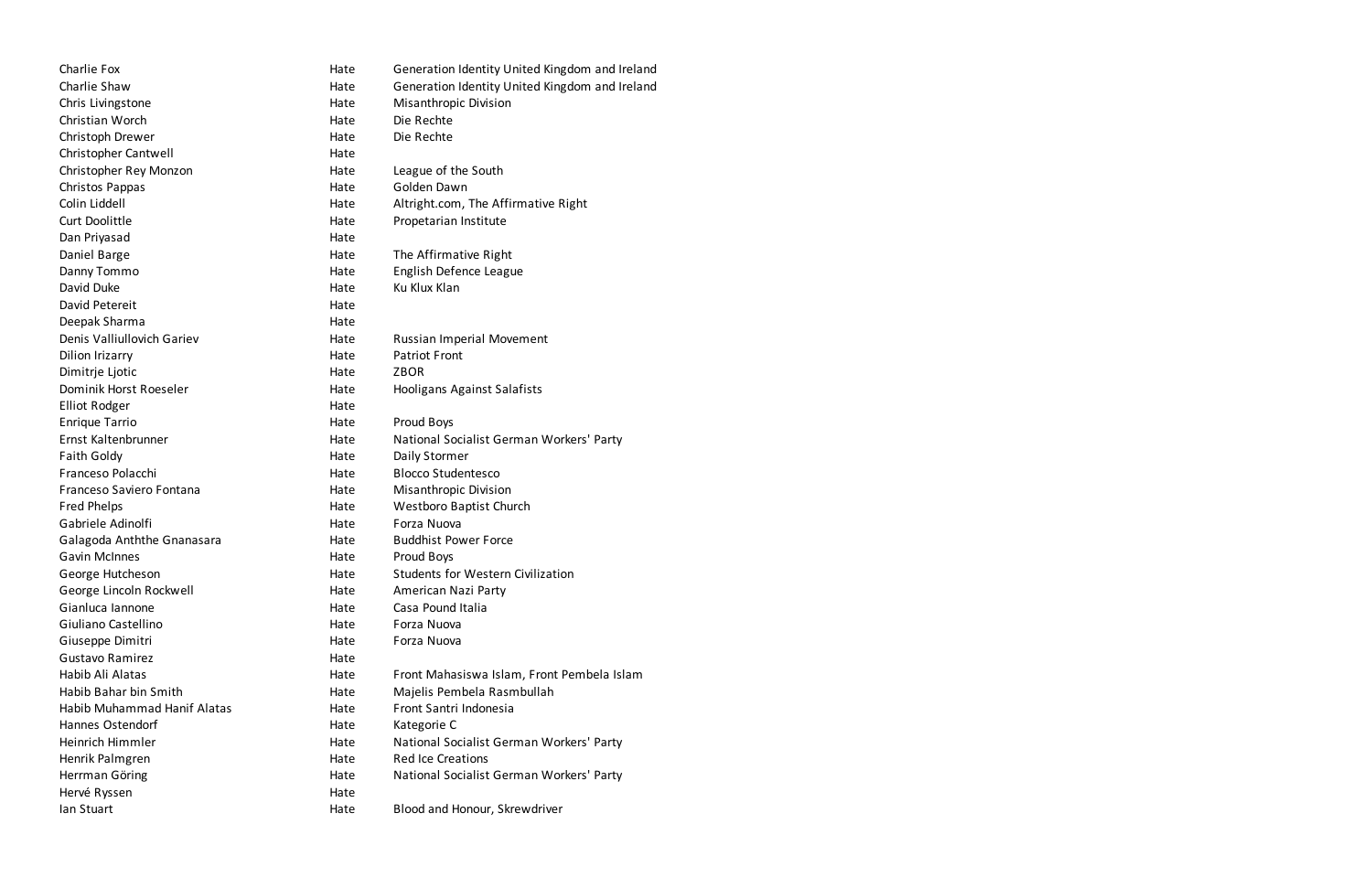| Ihor Mykhailenko       | Hate | National Squad, National Corps, Azov Battalion                      |
|------------------------|------|---------------------------------------------------------------------|
| Ilias Kassidiaris      | Hate | Golden Dawn                                                         |
| Ja'far Shodiq          | Hate | Front Pembela Islam                                                 |
| Jack Renshaw           | Hate |                                                                     |
| Jack Sen               | Hate | European Knights Project, Resistance Radio, Liberty Defenders       |
| Jadranko Prlić         | Hate |                                                                     |
| James Dowson           | Hate | British National Party, Britain First                               |
| James Goddard          | Hate |                                                                     |
| James Lawrence         | Hate | The Affirmative Right                                               |
| James Mason            | Hate | American Nazi Party                                                 |
| James Stachowiak       | Hate |                                                                     |
| Janus Waluś            | Hate | Afrikaner's Resistance Movement                                     |
| Jared Taylor           | Hate | American Renaissance                                                |
| Jason Bergkamp         | Hate | Defend Europe                                                       |
| Jeff Schoep            | Hate | <b>National Socialist Movement</b>                                  |
| Jeremy Christian       | Hate |                                                                     |
| Jillian Hoy            | Hate | Temple of Blood                                                     |
| Jimmy Hey              | Hate | <b>Misanthropic Division</b>                                        |
| Joachim Pröll          | Hate |                                                                     |
| Joachim Von Ribbentrop | Hate | National Socialist German Workers' Party                            |
| Joe Biggs              | Hate | Proud Boys                                                          |
| Joel Isaac Flake       | Hate | The Northwest Front                                                 |
| John De Nugent         | Hate | Mut Zur Warheit                                                     |
| Joseph Goebbels        | Hate | National Socialist German Workers' Party                            |
| Joseph Mengele         | Hate | National Socialist German Workers' Party                            |
| Josh Steever           | Hate | Aryan Strikeforce                                                   |
| Joshua Caleb Sutter    | Hate | Temple of Blood                                                     |
| Jozef Tiso             | Hate |                                                                     |
| Julius Streicher       | Hate | National Socialist German Workers' Party                            |
| Jure Francetic         | Hate | Ustaše                                                              |
| Karl-Heinz Hoffman     | Hate |                                                                     |
| Keith Preston          | Hate | The Affirmative Right                                               |
| Kent McLellan          | Hate | Misanthropic Division                                               |
| Kevin Goudreau         | Hate | <b>Canadian Nationalist Front</b>                                   |
| Klaus Barbie           | Hate | Schutzstaffel, National Socialist German Workers' Party             |
| Kyle Rogers            | Hate |                                                                     |
| Lana Lokteff           | Hate | <b>Red Ice Creations</b>                                            |
| Laura Towler           | Hate | Defend Europe                                                       |
| Louis Beam             | Hate | Ku Klux Klan, Aryan Nation                                          |
| Luca Castellini        | Hate | Forza Nuova                                                         |
| Luca Traini            | Hate |                                                                     |
| Mario Machado          | Hate | Nova Ordem Social                                                   |
| <b>Mark Collett</b>    | Hate |                                                                     |
| Markus Zorn            | Hate |                                                                     |
| Martin Sellner         | Hate | Identitare Bewegung, Generation Identity United Kingdom and Ireland |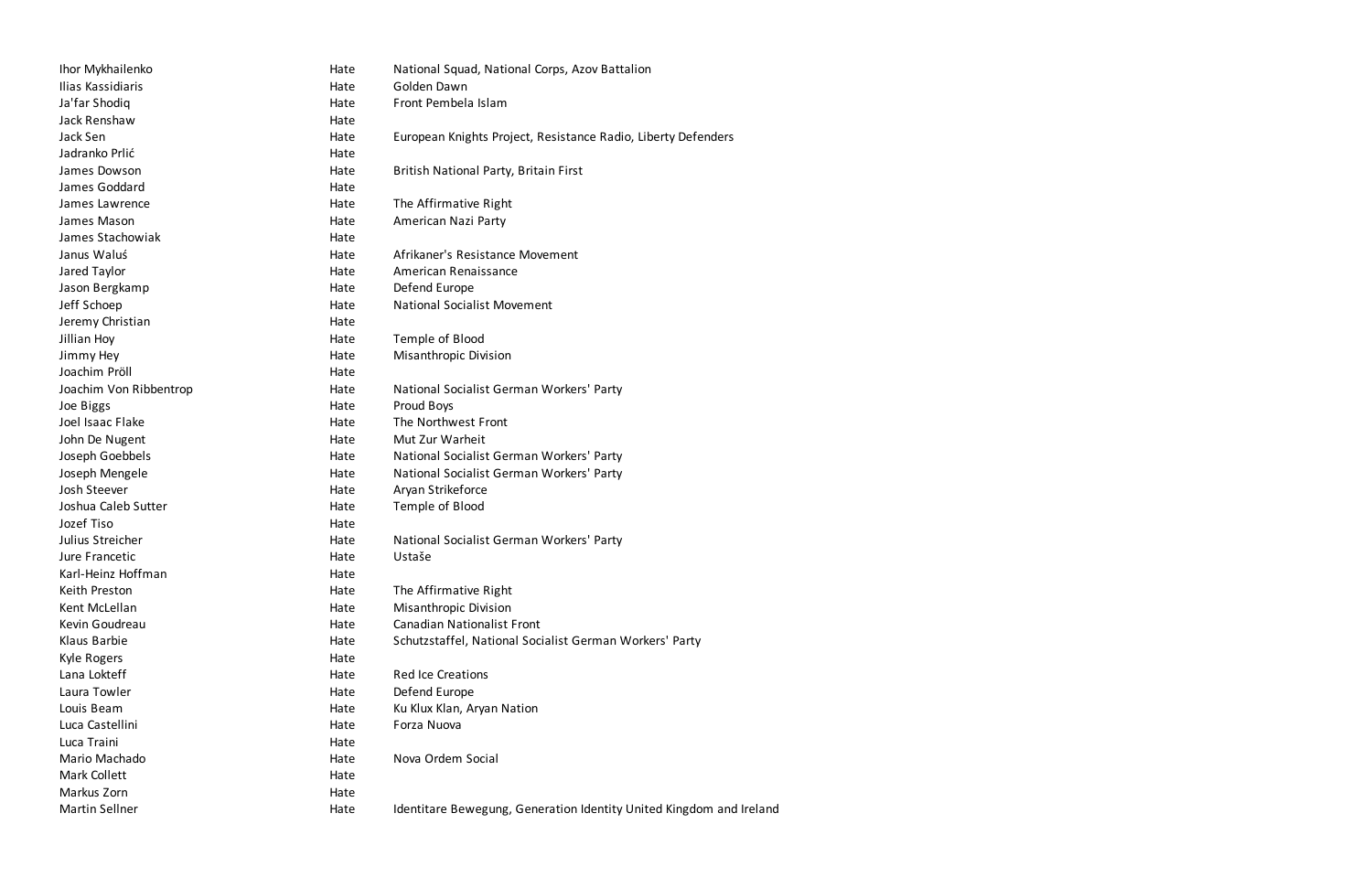| Matt Forney                           | Hate |                                                                          |
|---------------------------------------|------|--------------------------------------------------------------------------|
| Matthew F. Hale                       | Hate | <b>Creativity Alliance</b>                                               |
| Matthew John Heimbach                 | Hate | Traditionalist Youth Network, Traditionalist Worker Party                |
| Matthew Parrot                        | Hate | <b>Tradtionalist Worker Party</b>                                        |
| Michael Brück                         | Hate | Die Rechte                                                               |
| Michael Peinovich                     | Hate |                                                                          |
| Mika Ranta                            | Hate | Soldiers of Odin                                                         |
| Milian Budak                          | Hate | Ustaše                                                                   |
| Milian Nedić                          | Hate | Serbian State Guard                                                      |
| Milivoj Petković                      | Hate |                                                                          |
| Muhammad Al Khaththath                | Hate | Forum Umat Islam                                                         |
| Muhammad Hanif Bin Abdurrahman Alatas | Hate | Front Pembela Islam                                                      |
| Muhammad Ichwan Tuankotta             | Hate | Serikat Pekerja Front                                                    |
| Muhammad Rizieg Shihab                | Hate |                                                                          |
| <b>Muhsin Ahmad al Attas</b>          | Hate | Front Pembela Islam                                                      |
| Munarman                              | Hate | Front Pembela Islam                                                      |
| Myat Phone Moh                        | Hate |                                                                          |
| Nathan Damigo                         | Hate | American Identity Movement, Identity Europe                              |
| Nathan Larson                         | Hate |                                                                          |
| Neil Erikson                          | Hate | <b>United Patriots Front</b>                                             |
| <b>Nicholas Fuentes</b>               | Hate |                                                                          |
| Nick Griffin                          | Hate | Liberty Defenders, British National Party, Knights Templar International |
| Nikolaos Michaliakos                  | Hate | Golden Dawn                                                              |
| Nikolay Nikolayevich Truschalov       | Hate | Russian Imperial Movement                                                |
| Norman Lowell                         | Hate | Imperium Europa                                                          |
| Novel Chaidir Bamukmin                | Hate | Front Pembela Islam                                                      |
| Olena Semanyaka                       | Hate | <b>National Corps</b>                                                    |
| Oliver Roder                          | Hate |                                                                          |
| <b>Oswald Mosley</b>                  | Hate | <b>British Union of Fascists</b>                                         |
| Paddy Tarleton                        | Hate | <b>Tradtionalist Worker Party</b>                                        |
| <b>Patrick Casey</b>                  | Hate | American Identity Movement, Identity Europe                              |
| Paul Elam                             | Hate | A Voice For Men                                                          |
| Paul Golding                          | Hate | <b>Britain First</b>                                                     |
| Rachel Pendergraft                    | Hate | Ku Klux Klan                                                             |
| Radovan Karadžić                      | Hate |                                                                          |
| Ranko Rafael Boban                    | Hate | Ustaše                                                                   |
| Ratko Mladić                          | Hate |                                                                          |
| Richard Heydrich                      | Hate | Schutzstaffel, National Socialist German Workers' Party                  |
| <b>Richard Spencer</b>                | Hate | National Policy Institute                                                |
| <b>Richard Wolstencroft</b>           | Hate | The Affirmative Right                                                    |
| Robert Deathrage                      | Hate | <b>Meat Shits</b>                                                        |
| Robert Oral Miller Jr.                | Hate | League of the South                                                      |
| Robert Ray                            | Hate | Daily Stormer                                                            |
| Roberto Fiore                         | Hate | Forza Nuova                                                              |
| Robin Gray                            | Hate | <b>Misanthropic Division</b>                                             |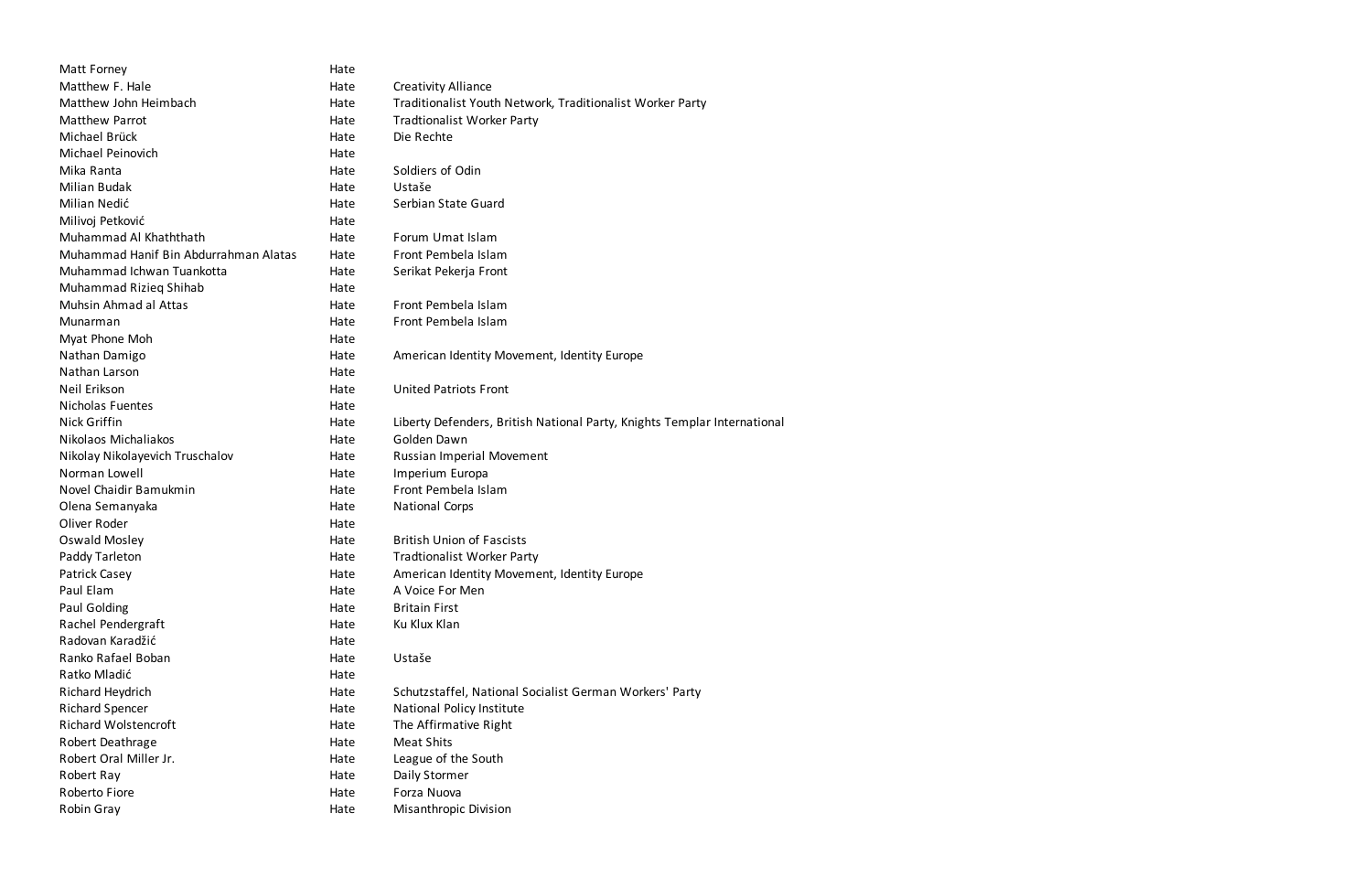| <b>Rudolf Hess</b>              | Hate | National Socialist German Workers' Party                |
|---------------------------------|------|---------------------------------------------------------|
| Rudolf Höss                     | Hate | Schutzstaffel, National Socialist German Workers' Party |
| Shane Riley                     | Hate |                                                         |
| <b>Sharron Robinson</b>         | Hate | <b>National Socialist Liberation Front</b>              |
| Siegfried Borchardt             | Hate | Die Rechte                                              |
| Simone Crescenzi                | Hate | Rivolta Nazionale                                       |
| Simone Di Stefano               | Hate | Casa Pound Italia                                       |
| Siamet Ma'arif                  | Hate | Front Pembela Islam                                     |
| Slavko Kvaternik                | Hate | Ustaše                                                  |
| Slobodan Praljak                | Hate |                                                         |
| Stanislav Anatolyevich Vorobyev | Hate | Russian Imperial Movement                               |
| Stefanos Gkekas                 | Hate | Golden Dawn, ARMA Hellas                                |
| <b>Steve Bowers</b>             | Hate | <b>National Socialist Liberation Front</b>              |
| Seve Foster                     | Hate | <b>Misanthropic Division</b>                            |
| <b>Thomas Metzger</b>           | Hate | White Aryan Resistance                                  |
| Thomas Robb                     | Hate | Ku Klux Klan                                            |
| Thomas Rousseau                 | Hate | Patr                                                    |
| Thuseita                        | Hate | Patriotic Association of Myanmar                        |
| Tim Eiermann                    | Hate |                                                         |
| Tin Lin Htike                   | Hate |                                                         |
| Tom Sewell                      | Hate | Lads Society                                            |
| Tommy Robinson                  | Hate | English Defence League                                  |
| Tony Horvater                   | Hate | <b>Traditionalist Worker Party</b>                      |
| Toroczkai Laszlo                | Hate | Omladinski pokret 64 županije                           |
| U Pyinnya Wuntha                | Hate | Patriotic Myanmar Monks Union                           |
| Uwe Behrendt                    | Hate |                                                         |
| Valentin Corić                  | Hate |                                                         |
| Varg Vikernes                   | Hate | <b>Burzum</b>                                           |
| Vjekoslav Luburić               | Hate | Ustaše                                                  |
| Vladimir Basmanov               | Hate |                                                         |
| Vojislav Seselj                 | Hate |                                                         |
| <b>William Luther Pierce</b>    | Hate | <b>National Alliance</b>                                |
| <b>William McNeil</b>           | Hate | Generation Identity United Kingdom and Ireland          |
| Win Ko Ko Latt                  | Hate | Patriotic Association of Myanmar                        |
| Wirathu                         | Hate | Patriotic Association of Myanmar                        |
| Yuri Gorskiy                    | Hate | Artpolitinfo                                            |
| Zoltań Szöcs                    | Hate | Omladinski pokret 64 županije                           |
| Željko Ražnatović               | Hate |                                                         |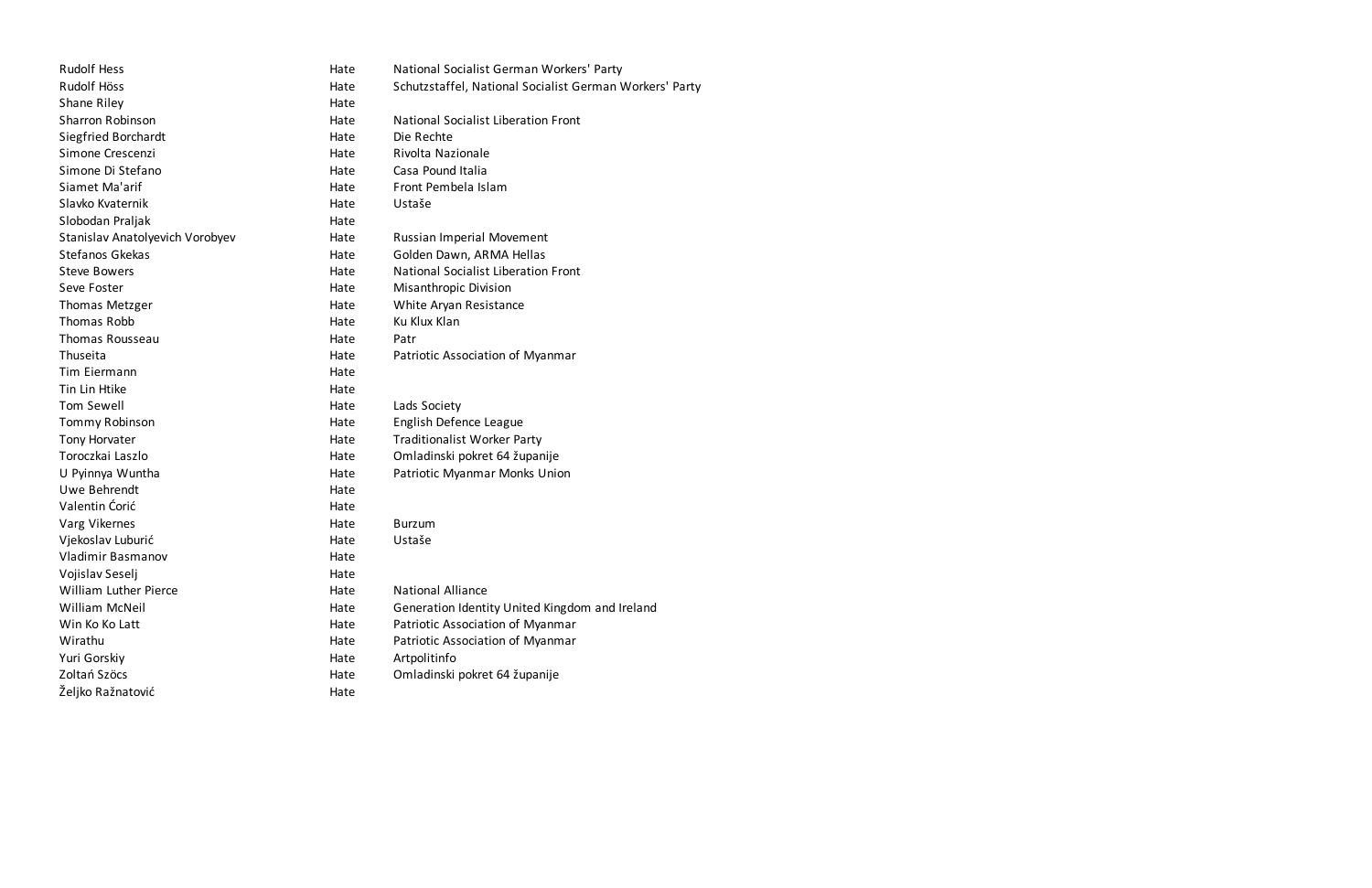This is a reproduction of an internal Facebook list used to regulate speech on company platforms. This snapshot of the list has been lightly edited for clarity. Notes associated with the entries were included where relevant. The Intercept is publishing the list because of public concerns about the bias in Facebook's moderation so that readers may draw their own conclusions about the quality of that moderation. The information contained in the list, including the purported activities, designations, and affiliations of the named people and groups, comes from Facebook, not The Intercept. The Intercept has not verified that information and does not intend its reporting to make any assertion regarding the accuracy of the information contained in Facebook's list.

## **Individuals Crime category:**

| <b>Name</b>                      | Category | <b>Affiliated With</b>             |
|----------------------------------|----------|------------------------------------|
| Abigael Gonzalez Valencia        | Crime    | Jalisco Nueva Generación           |
| Adali Arnulfo Escalante Trujillo | Crime    | Mara Salvatrucha                   |
| Alejandro Estrada                | Crime    | Cártel de Tijuana Nueva Generación |
| Alvaro Ernesto Perez Carias      | Crime    | Mara Salvatrucha                   |
| <b>Antarious Caldwell</b>        | Crime    | <b>Gangster Disciples</b>          |
| <b>Anthony Blaine</b>            | Crime    | <b>Gangster Disciples</b>          |
| Antonio Amado Nuñez Meza         | Crime    | Gente Nueva                        |
| Antonio Leonel Camacho Mendoza   | Crime    | Gente Nueva                        |
| Ariel Treviño Peña               | Crime    | Cartel del Noreste                 |
| Armando Eliu Melgar Diaz         | Crime    | Mara Salvatrucha                   |
| Carlos Alfaro                    | Crime    | Mara Salvatrucha                   |
| Carlos Lopez-Guzman              | Crime    | Mara Salvatrucha                   |
| Christian Omar                   | Crime    | Cartel Nueva Plaza                 |
| Condelay Abbitt                  | Crime    | <b>Gangster Disciples</b>          |
| Crispín Salazar Zamorano         | Crime    | Gente Nueva                        |
| Damien Madison                   | Crime    | <b>Gangster Disciples</b>          |
| Daniel Enrique Perez-Torres      | Crime    | Mara Salvatrucha                   |
| David Garcai                     | Crime    | La Union Tepito                    |
| David Sosa-Guevara               | Crime    | Mara Salvatrucha                   |
| <b>DeCarlos Titington</b>        | Crime    | <b>Gangster Disciples</b>          |
| Demarcus Deon Crawford           | Crime    | <b>Gangster Disciples</b>          |
| Demario Sprouse                  | Crime    | <b>Gangster Disciples</b>          |
| <b>Denton Suggs</b>              | Crime    | <b>Gangster Disciples</b>          |
| Derrick Kennedy Crumpton         | Crime    | <b>Gangster Disciples</b>          |
| Derrick Lamar Kilgore            | Crime    | <b>Gangster Disciples</b>          |
| Eddy Zafiro Ibarra               | Crime    | Gente Nueva                        |
| Eder Cruz-Salguero               | Crime    | Mara Salvatrucha                   |
| Edgar Alejandro Herrera          | Crime    | Cartel de Tijuana Nueva Generacion |
| Edilberto Bravo Barragán         | Crime    | Guardia Guerrerense                |
| Efrain Labrada                   | Crime    | Cartel de Santa Rosa de Lima       |
| Efrén Salgueiro González         | Crime    | Gente Nueva                        |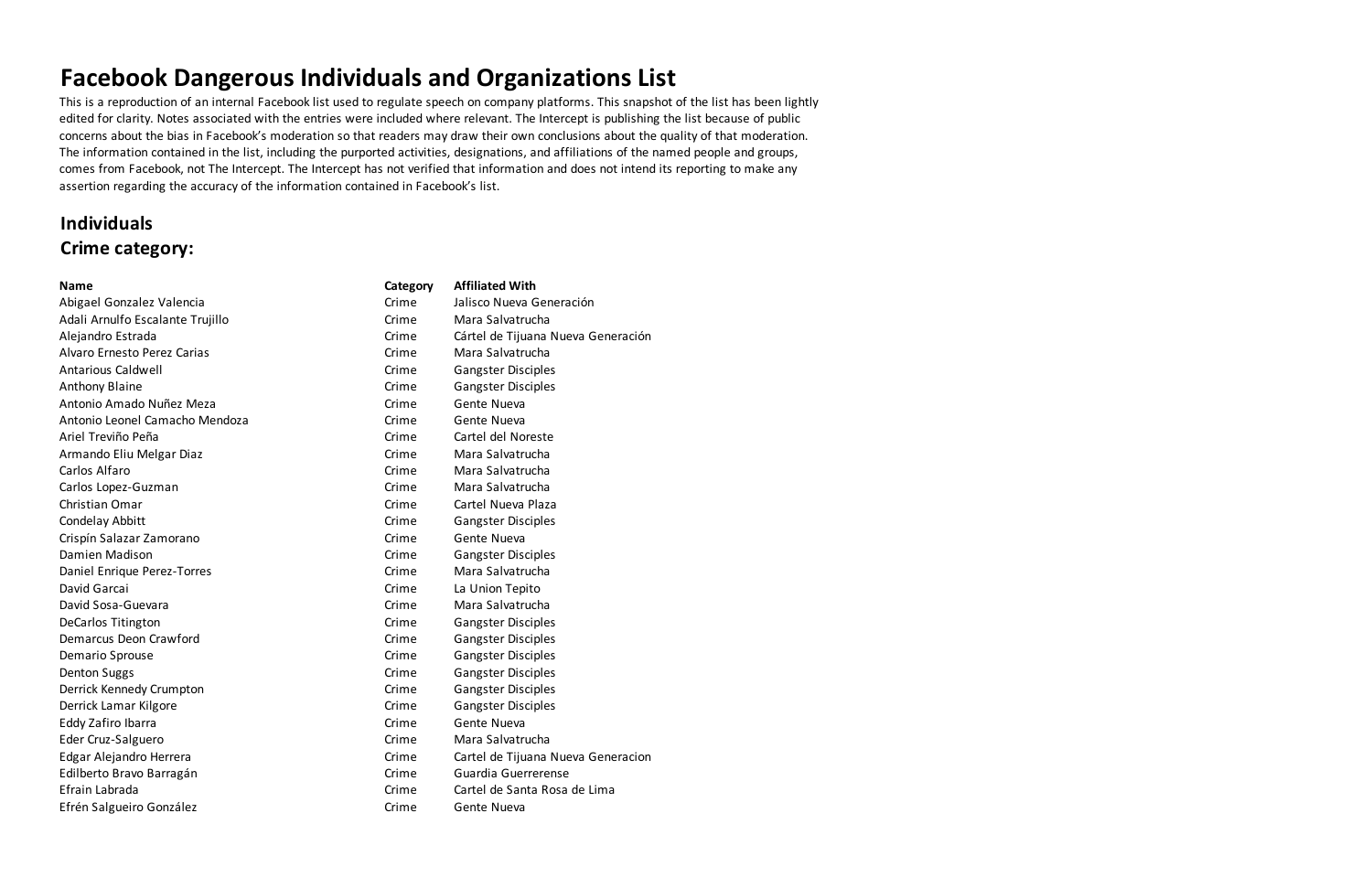| Elance Justin Lucas                  | Crime | <b>Gangster Disciples</b>          |
|--------------------------------------|-------|------------------------------------|
| Eliseo Gutierrez Belman              | Crime | Cartel de Santa Rosa de Lima       |
| Erick Valencia Salazar               | Crime | Jalisco Nueva Generación           |
| Ervin Selita                         | Crime | Hellbanianz                        |
| Ever Morales-Lopez                   | Crime | Mara Salvatrucha                   |
| Fatjon Dibra                         | Crime | Hellbanianz                        |
| Francisco Arvizu Márquez             | Crime | Gente Nueva                        |
| Francisco Javier Hernández Gómez     | Crime | La Union Tepito                    |
| Gerald Eurgene Hampton               | Crime | <b>Gangster Disciples</b>          |
| Guillermo León Aguirre               | Crime | Popular Liberation Army [Colombia] |
| Héctor Manuel Morales Guzmán         | Crime | Cartel de Tijuana Nueva Generacion |
| Israel Alejandro Vázquez             | Crime | Cartel de Tijuana Nueva Generacion |
| Jaba Ioseliani                       | Crime | Thieves in Law                     |
| Jesus Gregoria Vilanueva Rodriguez   | Crime | Gente Nueva                        |
| Jon Mongrel                          | Crime | Numbers Gang                       |
| Jose Alfredo Ayala-Flore             | Crime | Mara Salvatrucha                   |
| Jose Antonio Torres Marrufo          | Crime | Gente Nueva                        |
| Jose Antonio Yepez Ortiz             | Crime | Cartel de Santa Rosa de Lima       |
| Jose Gerardo Cortez-Diaz             | Crime | Mara Salvatrucha                   |
| Jose Jonathan Guevara-Castro         | Crime | Mara Salvatrucha                   |
| Jose Mauricio Hernandez Gasca        | Crime | La Union Tepito                    |
| Jose Moises Blanco                   | Crime | Mara Salvatrucha                   |
| José Luis Gonzalez Moreno            | Crime | Cartel del Noreste                 |
| José Salguiero Nevárez               | Crime | Gente Nueva                        |
| Juan Angel Reyes                     | Crime | Mara Salvatrucha                   |
| Juan Francisco Treviño Morales       | Crime | Cartel del Noreste                 |
| Juan Gerardo Treviño Chávez          | Crime | Cartel del Noreste                 |
| Juan Luis-Rico                       | Crime | Mara Salvatrucha                   |
| Juan Perez-Vargas                    | Crime | Cartel de Tijuana Nueva Generacion |
| Juan Sanchez Palma                   | Crime | Guardia Guerrerense                |
| Julio César Escárcega                | Crime | Gente Nueva                        |
| Justin Adams                         | Crime | <b>Gangster Disciples</b>          |
| Karem Lizbeth Yépez Ortiz            | Crime | Cartel de Santa Rosa de Lima       |
| <b>Kevin Tores</b>                   | Crime | Mara Salvatrucha                   |
| Lawrence Grice                       | Crime | <b>Gangster Disciples</b>          |
| Lewis Mobley                         | Crime | <b>Gangster Disciples</b>          |
| Lizbeth Yuridia Juarez               | Crime | La Union Tepito                    |
| Lorenzo Antonio Morales Perez        | Crime | Gente Nueva                        |
| Lucenildo Barbosa                    | Crime | Comando Classe A                   |
| Luis Antonio Quintero                | Crime | Popular Liberation Army [Colombia] |
| Luis Fernando Lopez                  | Crime | Los Viagras                        |
| Luziel Barbosa                       | Crime | Comando Classe A                   |
| Léo Serrote                          | Crime |                                    |
| <b>Marco Antonio Flores Martinez</b> | Crime | Cartel de Santa Rosa de Lima       |
| Marcus Termaine Darden               | Crime | <b>Gangster Disciples</b>          |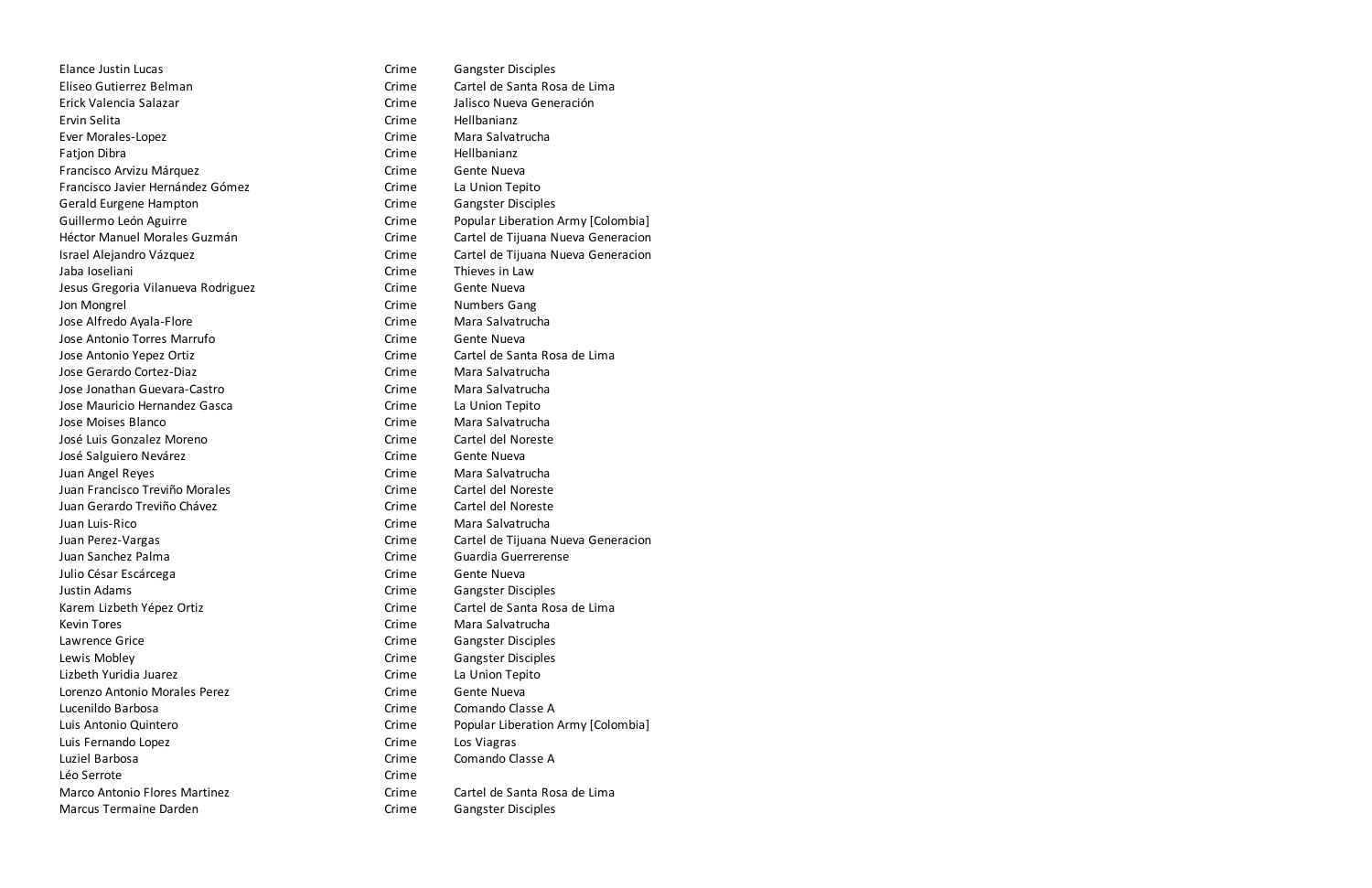| Mario Jackson                    | Crime | <b>Gangster Disciples</b>          |
|----------------------------------|-------|------------------------------------|
| Martin Arzola Ortega             | Crime | Jalisco Nueva Generación           |
| Martin Rodríguez Barbosa         | Crime | Cartel del Noreste                 |
| Melquiades Díaz Meza             | Crime | Gente Nueva                        |
| Miguel Angel Nieto-Romero        | Crime | Mara Salvatrucha                   |
| Nemesio Oseguera Cervantes       | Crime | Jalisco Nueva Generación           |
| Nicholas Sierra                  | Crime | Los Viagras                        |
| Noel Salgueiro Nevárez           | Crime | Gente Nueva                        |
| <b>Oliver Coria Sanchez</b>      | Crime | Guardia Guerrerense                |
| <b>Omar Romero</b>               | Crime | La Union Tepito                    |
| Oseas Gonzales                   | Crime | Mara Salvatrucha                   |
| Oziel Barbosa                    | Crime | Comando Classe A                   |
| Pablo Emilio Escobar Gaviria     | Crime | <b>Medillin Cartel</b>             |
| Palma Gutierrez                  | Crime | Cartel Nueva Plaza                 |
| Pedro Ernesto Montalvo           | Crime | Mara Salvatrucha                   |
| Pedro Ramírez Pérez              | Crime | La Union Tepito                    |
| Raul Rojas Molina                | Crime | La Union Tepito                    |
| <b>Rex Andrew Whitlock</b>       | Crime | <b>Gangster Disciples</b>          |
| Ricardo López Reyes              | Crime | La Union Tepito                    |
| <b>Rico Harris</b>               | Crime | <b>Gangster Disciples</b>          |
| <b>Robert Elliott Jones</b>      | Crime | <b>Gangster Disciples</b>          |
| Roberto Moyado Esparza           | Crime | La Union Tepito                    |
| Rosalio Andres Siguenza-Romero   | Crime | Mara Salvatrucha                   |
| <b>Roy Farrell</b>               | Crime | <b>Gangster Disciples</b>          |
| Ruperto Salguiero Nevárez        | Crime | Gente Nueva                        |
| Santiago Gonzalez Martinez       | Crime | Cartel de Santa Rosa de Lima       |
| Sebastian Ocadiz-Castro          | Crime | Mara Salvatrucha                   |
| Sergio Alberto del Villar Suarez | Crime | Gente Nueva                        |
| Shakro Molodai Kalshovi          | Crime | Thieves in Law                     |
| Shamar James                     | Crime | <b>Gangster Disciples</b>          |
| Tariel Oniani                    | Crime | Thieves in Law                     |
| Tommy Earl Champion Jr.          | Crime | <b>Gangster Disciples</b>          |
| Uriel Valencia Garcia            | Crime | Guardia Guerrerense                |
| Vertuies Wall                    | Crime | <b>Gangster Disciples</b>          |
| Victor Lopez-Morales             | Crime | Mara Salvatrucha                   |
| Victor Javiar Hernández Márquez  | Crime | Gente Nueva                        |
| Victor Ramón Navarro Serrano     | Crime | Popular Liberation Army [Colombia] |
| Oscar Flores Ramirez             | Crime | La Union Tepito                    |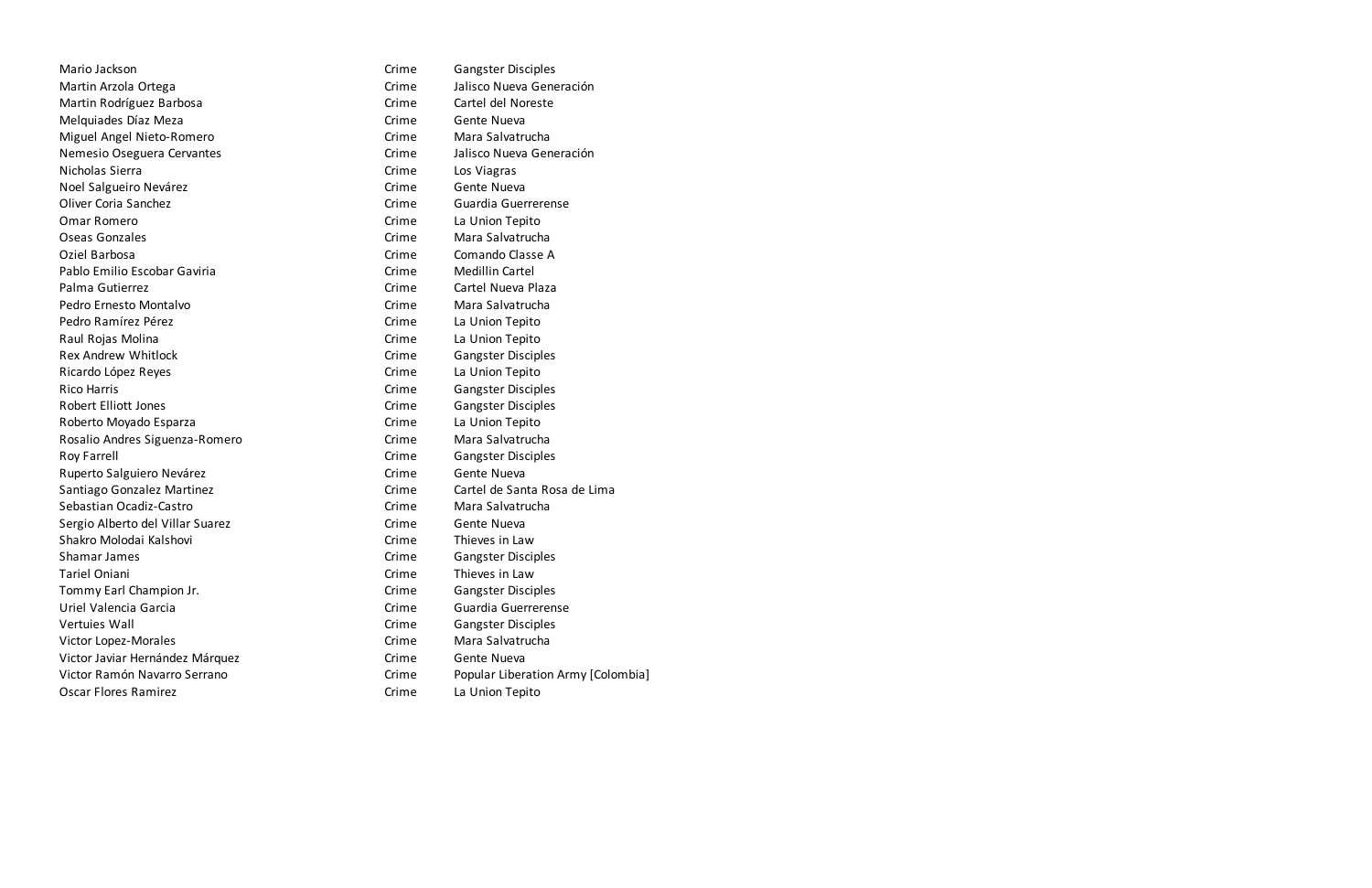## **Facebook Dangerous Individuals and Organizations List**

This is a reproduction of an internal Facebook list used to regulate speech on company platforms. This snapshot of the list has been lightly edited for clarity. Notes associated with the entries were included where relevant. The Intercept is publishing the list because of public concerns about the bias in Facebook's moderation so that readers may draw their own conclusions about the quality of that moderation. The information contained in the list, including the purported activities, designations, and affiliations of the named people and groups, comes from Facebook, not The Intercept. The Intercept has not verified that information and does not intend its reporting to make any assertion regarding the accuracy of the information contained in Facebook's list.

## **Individuals Terror category:**

| <b>Name</b>                                                     | Category | <b>Affiliated With</b>                   | <b>Designation Sources</b> |
|-----------------------------------------------------------------|----------|------------------------------------------|----------------------------|
| Mullah Nurullah Nuri                                            | Terror   | Taliban                                  |                            |
| Abu Hafs the Mauritanian                                        | Terror   | al Qaeda Central Command                 | SDGT                       |
| Abu Zubaydah                                                    | Terror   | al Qaeda Central Command                 | <b>SDGT</b>                |
| Aamir Ali Chaudhry                                              | Terror   | Tehrik-e Taliban Pakistan                | <b>SDGT</b>                |
| Aaqib Khan                                                      | Terror   | Hizbul Mujahideen                        |                            |
| Abbas Al-Musawi                                                 | Terror   | Hezbollah                                |                            |
| Abbas Gholamshahi                                               | Terror   | <b>Islamic Revolutionary Corps Guard</b> | <b>SDGT</b>                |
| Abbas Loutfe Fawaz                                              | Terror   | Hezbollah                                | <b>SDGT</b>                |
| Abbud Al-Zumar                                                  | Terror   | Egyptian Islamic Jihad                   | <b>SDGT</b>                |
| Abd Al Aziz Awda                                                | Terror   | Palestinian Islamic Jihad                | <b>SDGT</b>                |
| Abd Al Hamid Sulaiman Muhammed Al-Mujil                         | Terror   | <b>Islamic State</b>                     | SDGT                       |
| Abd Al Nur Shalan                                               | Terror   | Hezbollah                                | <b>SDGT</b>                |
| Abd Al-Rahman Muhammad Mustafa Al-Qaduli                        | Terror   | <b>Islamic State</b>                     | SDGT                       |
| Abd Al-Rahman Muhammad Zafir Al-Dubaysi Al-Juhni                | Terror   | al Qaeda Central Command                 | SDGT                       |
| Abd Al-Ra'Ouf Abu Zaid Mohamed Hamza                            | Terror   | Ansar al-Islam                           |                            |
| Abd al Hadi Zarqun                                              | Terror   | <b>Islamic State</b>                     | <b>SDGT</b>                |
| Abd al-Aziz Aday Zimin Al-Fadhil                                | Terror   | al Qaeda Central Command                 | <b>SDGT</b>                |
| Abd al-Baset Azzouz                                             | Terror   | al Qaeda Central Command                 |                            |
| Abd al-Hadi Al-Iraqi                                            | Terror   | al Qaeda Central Command                 | <b>SDGT</b>                |
| Abd al-Latif Bin 'Abdallah Salih Muhammad al-Kawari             | Terror   | al Qaeda Central Command                 | <b>SDGT</b>                |
| Abd al-Malik Muhammad Yusuf 'Uthman Abd Al-Salam                | Terror   | al Qaeda Central Command                 | <b>SDGT</b>                |
| Abd al-Muhsin al-Libi                                           | Terror   | al Qaeda Central Command                 | <b>SDGT</b>                |
| Abd al-Muhsin Zabin Mutib Naif al-Mutayri                       | Terror   | al-Nusrah Front                          | <b>SDGT</b>                |
| Abd al-Rahman al-Faqih                                          | Terror   | Libyan Islamic Fighting Group            | <b>SDGT</b>                |
| Abd al-Rahman Khalaf Ubayd Juday' al-'Anizi                     | Terror   | <b>Islamic State</b>                     | SDGT                       |
| Abd al-Rahman Muhammad Jaffar 'Ali                              | Terror   | al Qaeda Central Command                 | <b>SDGT</b>                |
| Abd al-Rahman Ould Muhammad al-Husayn Ould Muhammad Sali Terror |          | al Qaeda Central Command                 | <b>SDGT</b>                |
| Abd al-Rahman bin 'Umayr al-Nu'aymi                             | Terror   | al Qaeda Central Command                 | SDGT                       |
| Abd al-Wahhab Muhammad 'Abd al-Rahman al-Humayqani              | Terror   | al Qaeda Central Command                 | <b>SDGT</b>                |
| Abd al-Hamid al-Masli                                           | Terror   | al Qaeda Central Command                 | <b>SDGT</b>                |
| Abd al-Munim al-Qubaysi                                         | Terror   | Hezbollah                                | <b>SDGT</b>                |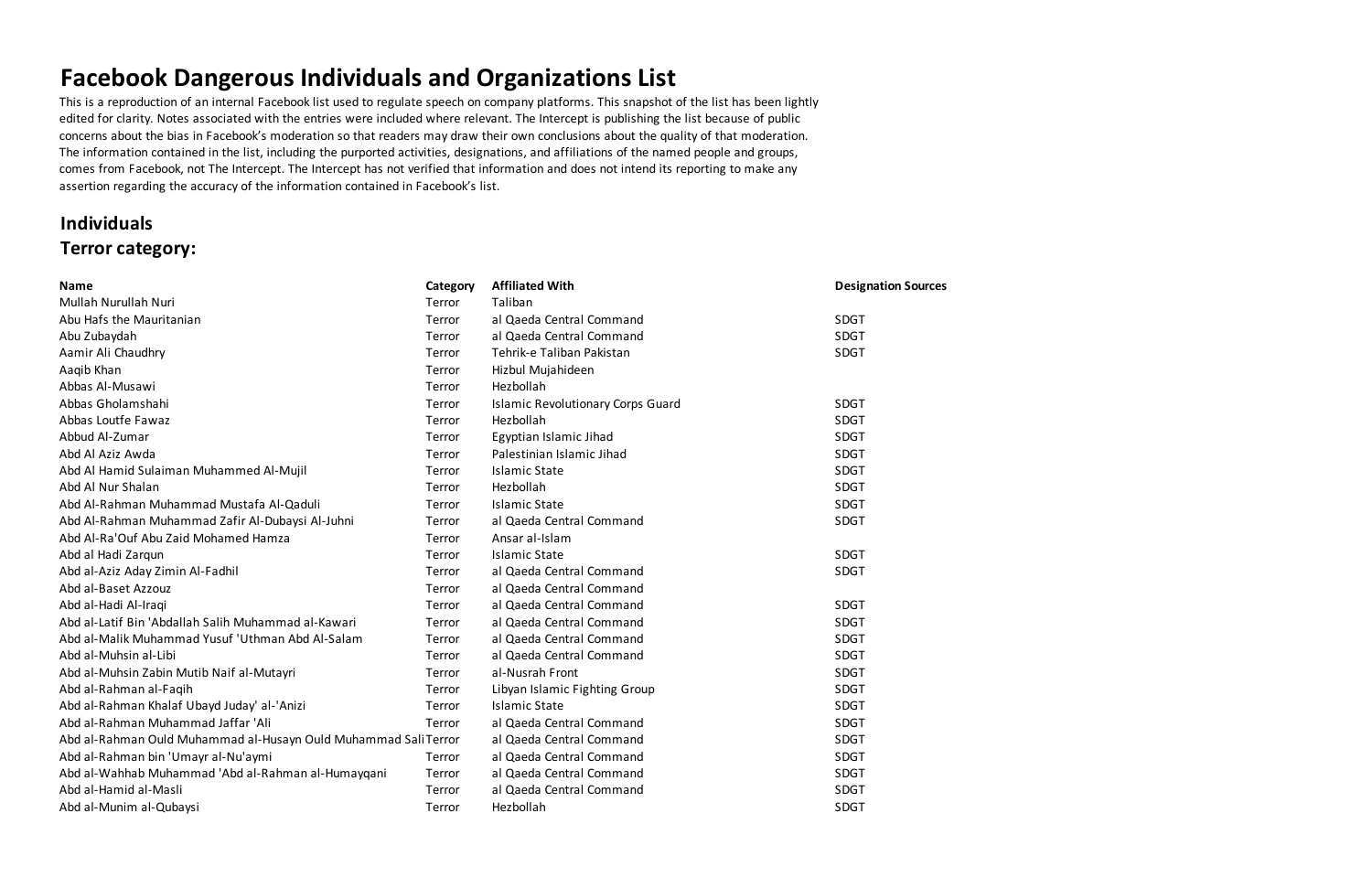| Abd-al-Rahman 'Ali Husayn al-Ahmad al-Rawi            | Terror | <b>Islamic State</b>                                                    | <b>SDGT</b> |
|-------------------------------------------------------|--------|-------------------------------------------------------------------------|-------------|
| Abdallah Asad Tahini                                  | Terror | Hezbollah                                                               | SDGT        |
| Abdallah Faysal Sadiq al-Ahdal                        | Terror | al-Qa'ida in the Arabian Peninsula                                      | SDGT        |
| Abdallah Ghanim Mahfuz Muslim Khawar                  | Terror | al Qaeda Central Command                                                | SDGT        |
| Abdallah Hadi 'Abd al-Rahman Fayhan Sharban Al-'Anizi | Terror | al-Nusrah Front                                                         | SDGT        |
| Abdallah Muhammad Bin-Sulayman al-Muhaysini           | Terror | al-Nusrah Front                                                         | <b>SDGT</b> |
| Abdallah Safi-al-Din                                  | Terror | Hezbollah                                                               | SDGT        |
| Abdallah al-Ashqar                                    | Terror | Mujahideen Shura Council in the Environs of Jerusalem                   | <b>SDGT</b> |
| Abdel Aziz Rantisi                                    | Terror | Hamas                                                                   | SDGT        |
| Abdelatif Gaini                                       | Terror | <b>Islamic State</b>                                                    |             |
| Abdelbasit Alhaj Alhassan Haj Hamad                   | Terror | al Qaeda Central Command                                                | <b>SDGT</b> |
| Abdelghani Mzoudi                                     | Terror | al Qaeda Central Command                                                | SDGT        |
| Abdelhalim Remadna                                    | Terror | al Qaeda Central Command                                                | SDGT        |
| Abdelilah Himich                                      | Terror | <b>Islamic State</b>                                                    | SDGT        |
| Abdelkader Laagoub                                    | Terror | al Qaeda Central Command                                                | SDGT        |
| Abdelkader Mahmoud Es Sayed                           | Terror | al Qaeda Central Command                                                | <b>SDGT</b> |
| Abdelkarim Hussein Hohamed al-Nasser                  | Terror | Hezbollah al-Hejaz                                                      |             |
| Abdelmalek Droukdel                                   | Terror | al Qaeda Central Command                                                | SDGT        |
| Abdelrazag Elsharif Elosta                            | Terror | Libyan Islamic Fighting Group                                           | SDGT        |
| Abderrahmane Kifane                                   | Terror | al Qaeda Central Command                                                | SDGT        |
| Abdessamad Fateh                                      | Terror | al Qaeda Central Command                                                |             |
| Abdifatah Abubakar Abdi                               | Terror | al Qaeda Central Command                                                | SDGT        |
| Abdiqadir Mumin                                       | Terror | <b>Islamic State</b>                                                    |             |
| Abdollah Araghi                                       | Terror | <b>Islamic Revolutionary Corps Guard</b>                                | SDGT        |
| Abdul Aziz                                            | Terror | Taliban                                                                 | SDGT        |
| Abdul Aziz Abbakar Muhamad                            | Terror | al Qaeda Central Command                                                | SDGT        |
| Abdul Aziz Abbasin                                    | Terror | Taliban                                                                 | SDGT        |
| Abdul Aziz Haqqani                                    | Terror | Haqqani Network                                                         |             |
| Abdul Aziz Nuristani                                  | Terror | Lashkar-e Tayyiba, Taliban, al Qaeda Central Command                    |             |
| Abdul Baqi Bari                                       | Terror | Taliban                                                                 | SDGT        |
| Abdul Basit Usman                                     | Terror | Jemaah Islamiyah, Abu Sayyaf Group, Bangsamoro Islamic Freedom Fighters |             |
| Abdul Haq                                             | Terror | al Qaeda Central Command                                                | <b>SDGT</b> |
| Abdul Hakim Murad                                     | Terror | al Qaeda Central Command                                                | <b>SDGT</b> |
| Abdul Haseeb Logari                                   | Terror | Islamic State of Iraq and the Levant Khorasan, Islamic State            |             |
| Abdul Jabbar                                          | Terror |                                                                         | <b>SDGT</b> |
| Abdul Jashari                                         | Terror | al Qaeda Central Command                                                | SDGT        |
| Abdul Jalil Bakhtawar                                 | Terror | Taliban                                                                 |             |
| Abdul Latheef Mohamed Jameel                          | Terror | National Thowheed Jama'at                                               |             |
| Abdul Latif Saad                                      | Terror | Hezbollah                                                               | SDGT        |
| Abdul Majeed                                          | Terror | al Qaeda Central Command                                                | SDGT        |
| Abdul Muquith                                         | Terror | Al Muhajirun                                                            |             |
| Abdul Manaf Kasmuri                                   | Terror | al Qaeda Central Command                                                | SDGT        |
| Abdul Manan Hotak                                     | Terror | Taliban                                                                 |             |
| Abdul Mohsen Abdullah Ibrahim al-Sharikh              | Terror | al Qaeda Central Command                                                | SDGT        |
| Abdul Muhid                                           | Terror | Al Muhajirun                                                            |             |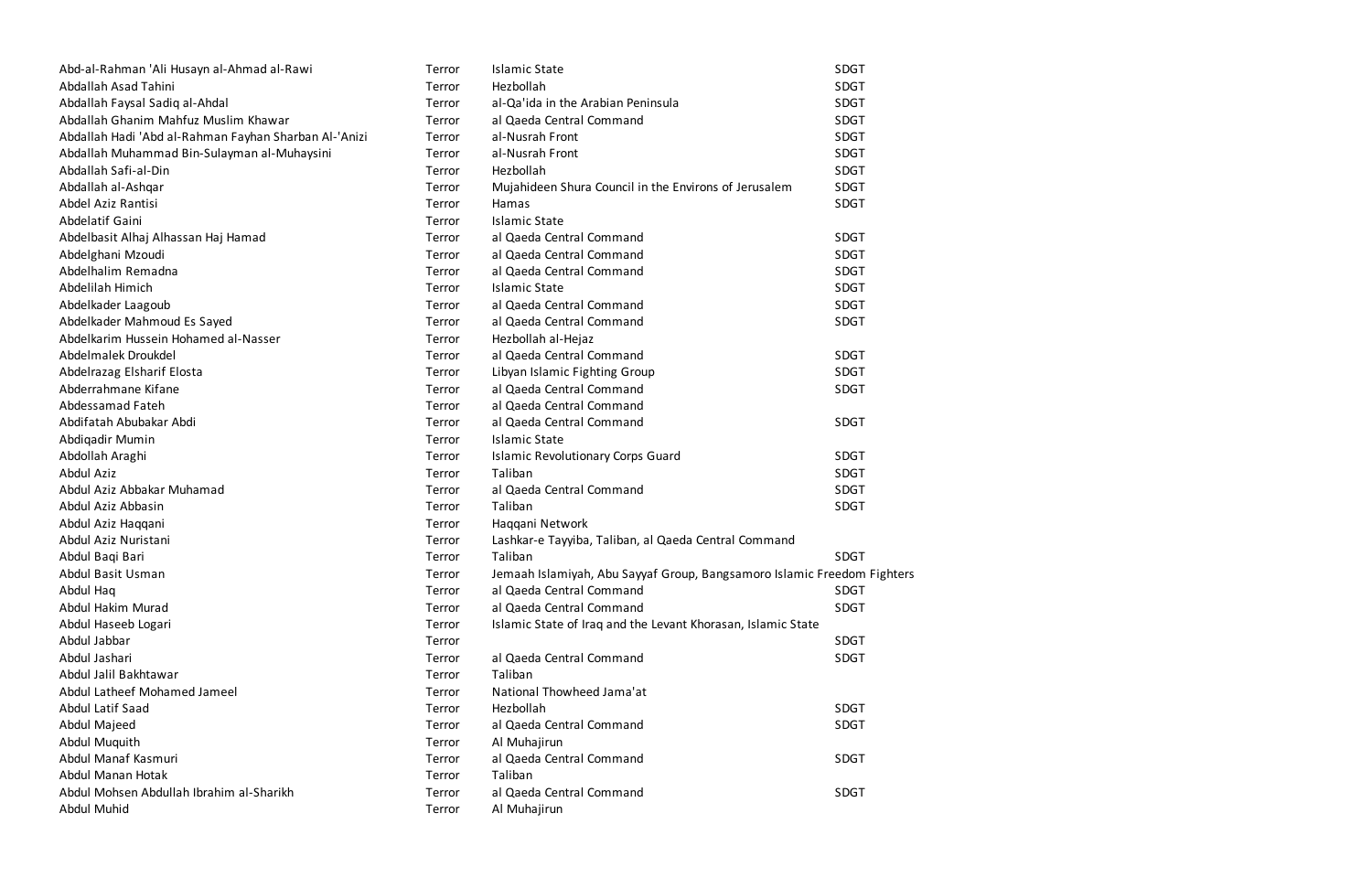| Abdul Qadeer Basir Abdul Baseer       | Terror | Taliban                                                      | SDGT        |
|---------------------------------------|--------|--------------------------------------------------------------|-------------|
| Abdul Rashid Baluch                   | Terror | Taliban                                                      | <b>SDGT</b> |
| Abdul Rahim al-Talhi                  | Terror | al Qaeda Central Command                                     | <b>SDGT</b> |
| Abdul Rahim Ba'asyir                  | Terror | al Qaeda Central Command                                     | <b>SDGT</b> |
| Abdul Rahim Manan                     | Terror | Taliban                                                      | <b>SDGT</b> |
| Abdul Rahman Yasin                    | Terror | al Qaeda Central Command                                     | <b>SDGT</b> |
| Abdul Rauf Azhar                      | Terror | Jaish-e-Mohammed Kashmir                                     | <b>SDGT</b> |
| Abdul Rehman al-Dakhil                | Terror | Lashkar-e Tayyiba                                            | <b>SDGT</b> |
| Abdul Reza Shahlai                    | Terror | <b>Islamic Revolutionary Corps Guard</b>                     | <b>SDGT</b> |
| Abdul Rosyid Ridho Ba'asyir           | Terror | <b>Islamic State</b>                                         | <b>SDGT</b> |
| Abdul Saboor                          | Terror | Hezb-e Islami Gulbuddin                                      |             |
| Abdul Samad Achekzai                  | Terror | Taliban                                                      | <b>SDGT</b> |
| Abdul Samad Sani                      | Terror | Taliban                                                      | <b>SDGT</b> |
| Abdul-Malik Badreddin al-Houthi       | Terror | Houthis                                                      |             |
| Abdulbaqi Mohammed Khaled             | Terror | al Qaeda Central Command                                     | <b>SDGT</b> |
| Abdullah Anshori                      | Terror | al Qaeda Central Command                                     | <b>SDGT</b> |
| Abdullah Ahmed Abdullah               | Terror | al Qaeda Central Command                                     | <b>SDGT</b> |
| Abdullah Ahmed al-Meshedani           | Terror | <b>Islamic State</b>                                         |             |
| Abdullah Al-Mohaisany                 | Terror | al-Nusrah Front                                              |             |
| Abdullah Azzam                        | Terror | Lashkar-e Tayyiba, Taliban, al Qaeda Central Command         |             |
| Abdullah Ibrahim Al Faisal            | Terror | <b>Islamic State</b>                                         |             |
| Abdullah Mujahid                      | Terror | Lashkar-e Tayyiba                                            | <b>SDGT</b> |
| Abdullah Muntazir                     | Terror | Lashkar-e Tayyiba                                            | <b>SDGT</b> |
| Abdullah Makapaar                     | Terror | Bangsamoro Islamic Freedom Fighters                          |             |
| Abdullah Muhammad Rajab ABD Al-Rahman | Terror | al Qaeda Central Command                                     | SDGT        |
| Abdullah Nowbahar                     | Terror | Hezb-e Islami Gulbuddin                                      |             |
| Abdullah Orakzai                      | Terror | Islamic State of Iraq and the Levant Khorasan, Islamic State |             |
| Abdullah Samad Faroqui                | Terror | Taliban                                                      | <b>SDGT</b> |
| Abdullah Öcalan                       | Terror | Kurdistan Workers Party                                      |             |
| Abdullakh Anzorov                     | Terror |                                                              |             |
| Abdulpatta Escalon Abubakar           | Terror | <b>Islamic State</b>                                         | <b>SDGT</b> |
| Abdur Rehman                          | Terror | Taliban                                                      | <b>SDGT</b> |
| Abid Hammadou                         | Terror | al Qaeda Central Command                                     | <b>SDGT</b> |
| Abu 'Ubaydah Yusuf al 'Anabi          | Terror | al Qaeda Central Command                                     | <b>SDGT</b> |
| Abu Abbas                             | Terror | Palestine Liberation Front                                   | <b>SDGT</b> |
| Abu Abd Allah Al-Ansary               | Terror | <b>Islamic State</b>                                         |             |
| Abu Abd Errahman Assanhadji           | Terror | Al-Qaeda in the Islamic Maghreb                              |             |
| Abu Abdullah Al Shami                 | Terror | Hayyat Tahrir Al-Sham                                        |             |
| Abu Ahmed al Indonesi                 | Terror |                                                              |             |
| Abu Al-Fath Al-Farghali               | Terror | Hayyat Tahrir Al-Sham                                        |             |
| Abu Alhassan Almuhajier               | Terror | <b>Islamic State</b>                                         |             |
| Abu Ali Al Anbari                     | Terror | <b>Islamic State</b>                                         |             |
| Abu Amar Al-Omar                      | Terror | Ahrar al Sham                                                |             |
| Abu Anas al-Ghandour                  | Terror | Hamas                                                        |             |
| Abu Askar al-Amani                    | Terror |                                                              |             |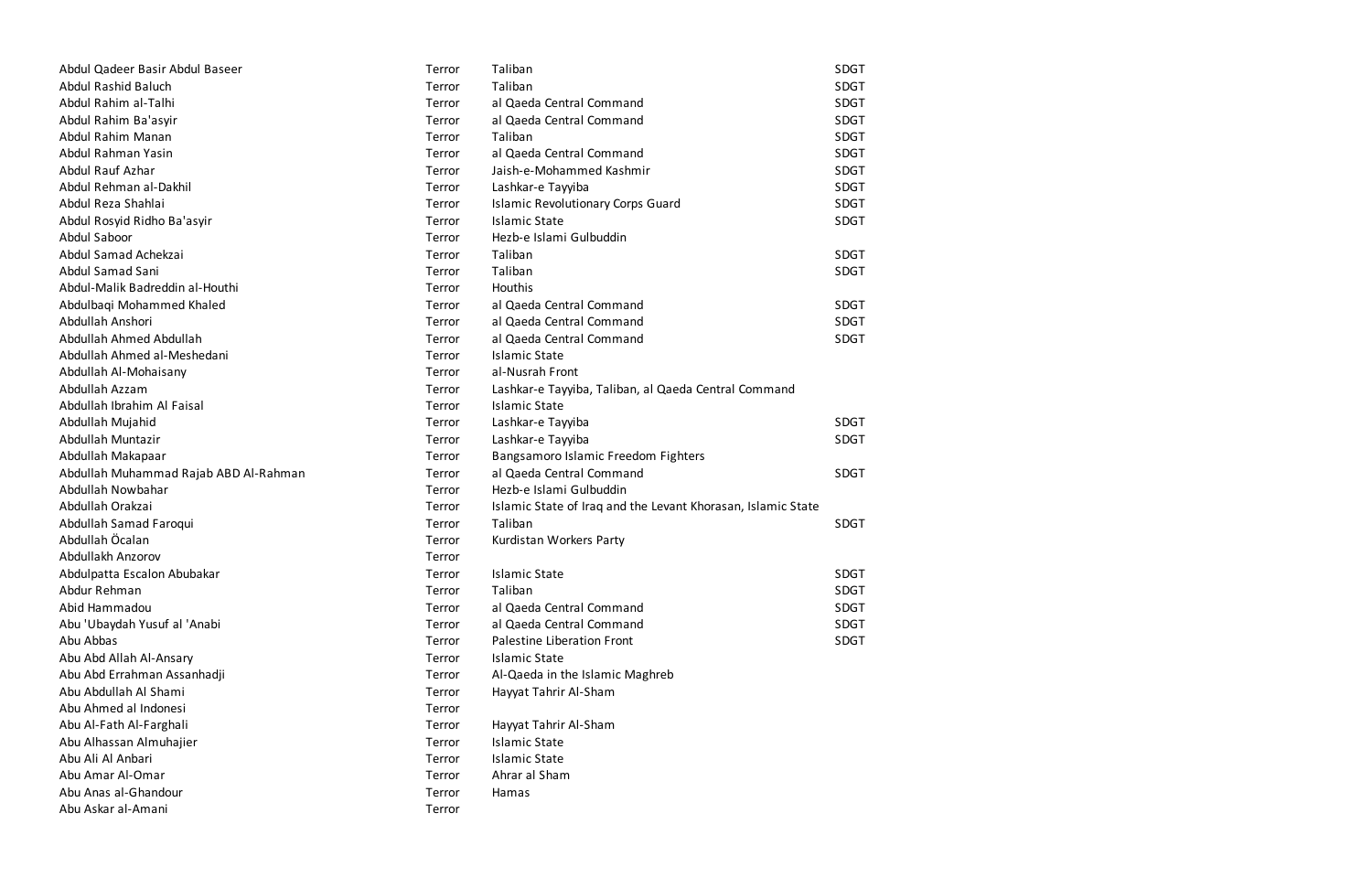| Abu Baha' Al-Ata                                     | Terror | Palestinian Islamic Jihad        |             |
|------------------------------------------------------|--------|----------------------------------|-------------|
| Abu Bakar Ba'asyir                                   | Terror | al Qaeda Central Command         | <b>SDGT</b> |
| Abu Bakr Muhammad Muhammad Ghumayn                   | Terror | al Qaeda Central Command         | <b>SDGT</b> |
| Abu Bakr al-Baghdadi                                 | Terror | <b>Islamic State</b>             |             |
| Abu Dujuna                                           | Terror | Lashkar-e Tayyiba                |             |
| Abu Hafs Al-Masri                                    | Terror | al Qaeda Central Command         | <b>SDGT</b> |
| Abu Hafs al-Mauritani                                | Terror | al Qaeda Central Command         |             |
| Abu Hajar Hadrami                                    | Terror | <b>Islamic State</b>             |             |
| Abu Haleema                                          | Terror | Al Muhajirun                     |             |
| Abu Hamas                                            | Terror | Jaish-e-Mohammed Kashmir         |             |
| Abu Hamza al-Masri                                   | Terror | al Qaeda Central Command         | <b>SDGT</b> |
| Abu Hamza al Qurashi                                 | Terror | <b>Islamic State</b>             |             |
| Abu Haydar Al Hamzi                                  | Terror | Houthis                          |             |
| Abu Ibrahim al Hashimi al Qurashi                    | Terror | <b>Islamic State</b>             |             |
| Abu Khattalah                                        | Terror | Ansar al-Shari'a in Benghazi     |             |
| Abu Mahdi Al-Muhandis                                | Terror | Kata'ib Hizballah                |             |
| Abu Mohammed al-Adnani                               | Terror | <b>Islamic State</b>             |             |
| Abu Mous'ab Al-Souri                                 | Terror | al Qaeda Central Command         |             |
| Abu Muhsin al-Masri                                  | Terror | al Qaeda Central Command         |             |
| Abu Musab al-Barnawi                                 | Terror | <b>Boko Haram</b>                |             |
| Abu Musab al-Zarqawi                                 | Terror |                                  |             |
| Abu Obeida Kansafra                                  | Terror | Hayyat Tahrir Al-Sham            |             |
| Abu Omar Al Maslawi                                  | Terror | <b>Islamic State</b>             |             |
| Abu Omar al-Shishani                                 | Terror | <b>Islamic State</b>             |             |
| Abu Rusdan                                           | Terror | al Qaeda Central Command         | <b>SDGT</b> |
| Abu Sufian al-Salamabi Muhammed Ahmed 'Abd al-Razziq | Terror | al Qaeda Central Command         |             |
| Abu Sulayman Al-Adani                                | Terror | <b>Islamic State</b>             | <b>SDGT</b> |
| Abu Talib Saidi                                      | Terror | Hezbollah                        |             |
| Abu Ubaydah Khayri Hafiz Al-Agha                     | Terror | Hamas                            | <b>SDGT</b> |
| Abu Ubaydah Yusuf al-Anabi                           | Terror | Al-Qaeda in the Islamic Maghreb  |             |
| Abu Uqayi                                            | Terror | <b>Islamic State</b>             |             |
| Abu Waleed                                           | Terror |                                  |             |
| Abu Yahya Al-Libi                                    | Terror | al Qaeda Central Command         | <b>SDGT</b> |
| Abu Yahya al-Iraqi                                   | Terror | <b>Islamic State</b>             |             |
| Abukar Adam Kambar                                   | Terror | <b>Boko Haram</b>                |             |
| Abubakar Shekau                                      | Terror | <b>Boko Haram</b>                |             |
| Abukar Ali Adan                                      | Terror | al-Shabaab                       |             |
| Abul-Hasan Al-Muhajir                                | Terror | <b>Islamic State</b>             |             |
| Adel Abdul Jalil Ibrahim Batarjee                    | Terror | al Qaeda Central Command         | <b>SDGT</b> |
| Adel Ben Soltane                                     | Terror | al Qaeda Central Command         | <b>SDGT</b> |
| Adel Mohamad Cherri                                  | Terror | Hezbollah                        | <b>SDGT</b> |
| Adel Radi Saqr Al-Wahabi Al-Harbi                    | Terror | al Qaeda Central Command         | <b>SDGT</b> |
| Adele Balasingham née Wilby                          | Terror | Liberation Tigers of Tamil Eelam |             |
| Adem Yilmaz                                          | Terror | <b>Islamic Jihad Union</b>       | <b>SDGT</b> |
| Adham Husayn Tabaja                                  | Terror | Hezbollah                        | <b>SDGT</b> |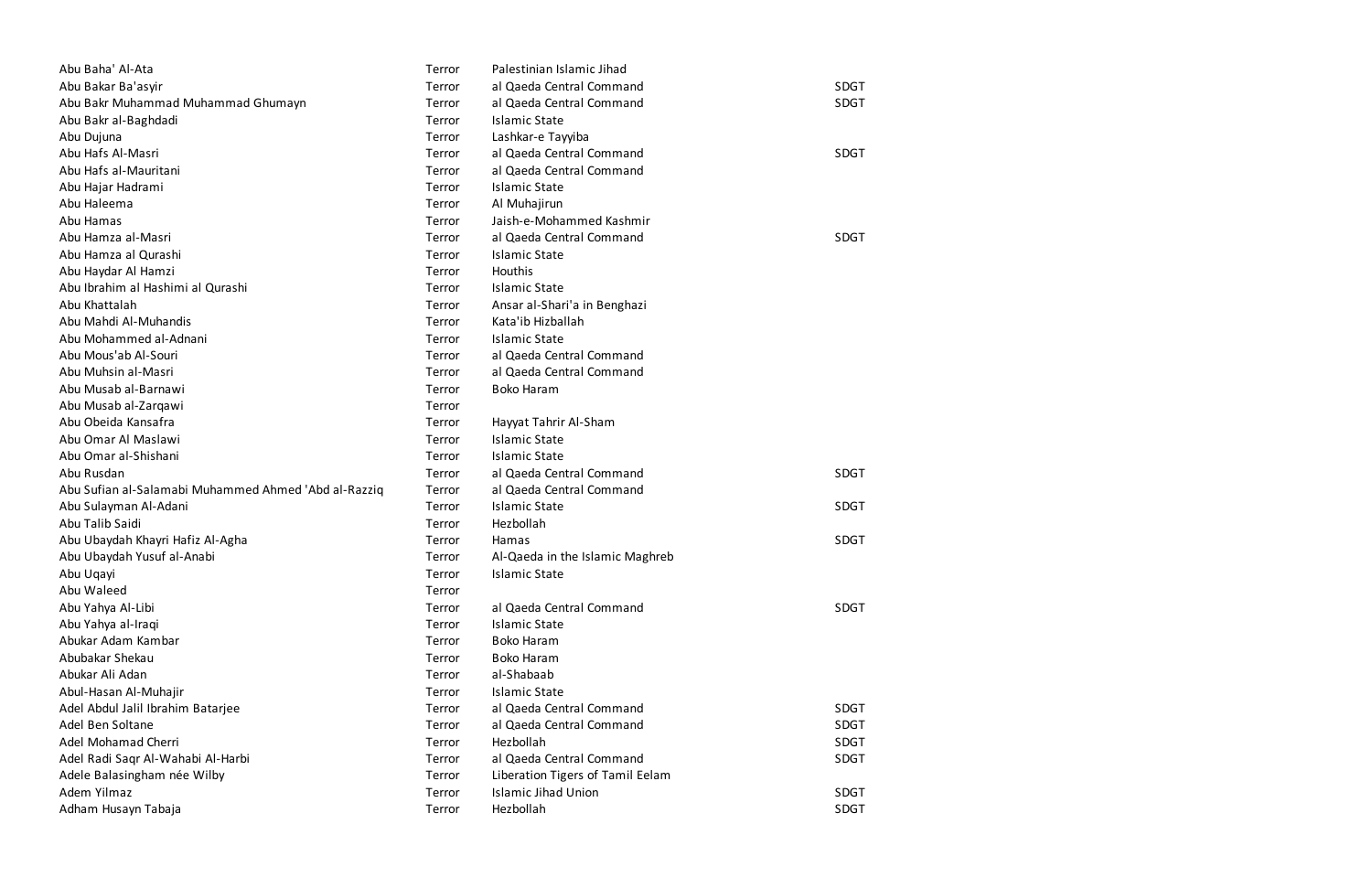| Adil Abduh Fari Uthman Al-Dhubhani          | Terror | al Qaeda Central Command                      | SDGT        |
|---------------------------------------------|--------|-----------------------------------------------|-------------|
| Adil Ahmad Dar                              | Terror | Jaish-e-Mohammed Kashmir                      |             |
| <b>Adil Ahmed Bhat</b>                      | Terror | Hizbul Mujahideen                             |             |
| Adil Muhammad Mahmud abd Al-Khaliq          | Terror | al Qaeda Central Command                      | <b>SDGT</b> |
| Adnan Abu Walid Al-Sahrawi                  | Terror | <b>Islamic State</b>                          | <b>SDGT</b> |
| Adnan Hussein Kawtharani                    | Terror | Hezbollah                                     | <b>SDGT</b> |
| Adnan Muhammad Admin al-Rawi                | Terror | <b>Islamic State</b>                          | <b>SDGT</b> |
| Afif Abdul Majid                            | Terror | <b>Islamic State</b>                          | <b>SDGT</b> |
| Agus Dwikarna                               | Terror | al Qaeda Central Command                      | <b>SDGT</b> |
| Ahmad (Ahmed) Santos                        | Terror |                                               | <b>SDGT</b> |
| Ahmad Al-Shami                              | Terror | Hezbollah                                     | <b>SDGT</b> |
| Ahmad Alkhald                               | Terror | <b>Islamic State</b>                          |             |
| Ahmad Harb Al-Kurd                          | Terror | Hamas                                         | <b>SDGT</b> |
| Ahmad Hasan Yusuf                           | Terror | Saraya al Ashtar                              |             |
| Ahmad Ibrahim al-Mughassil                  | Terror | Hezbollah al-Hejaz                            |             |
| Ahmad Iman Ali                              | Terror | al-Shabaab                                    |             |
| Ahmad Jabril                                | Terror | Popular Front for the Liberation of Palestine | <b>SDGT</b> |
| Ahmad Khalaf Shabib al-Dulaymi              | Terror | al Qaeda Central Command                      | <b>SDGT</b> |
| Ahmad Medinsky                              | Terror | <b>Caucuses Emirate</b>                       |             |
| Ahmad Rahal                                 | Terror | Free Syrian Army                              |             |
| Ahmad Zerfaoui                              | Terror | al Qaeda Central Command                      | <b>SDGT</b> |
| Ahmad Zia Agha                              | Terror | Taliban                                       | <b>SDGT</b> |
| Ahmed Abdi Aw-Mohamed                       | Terror | al Qaeda Central Command                      | <b>SDGT</b> |
| Ahmed Abdullah Saleh al-Khazmari al-Zahrani | Terror | al Qaeda Central Command                      |             |
| Ahmed Abdulrahman Sihab Ahmed Sihab         | Terror | al Qaeda Central Command                      | <b>SDGT</b> |
| Ahmed Abu Khattalah                         | Terror | Ansar al-Shari'a in Benghazi                  | <b>SDGT</b> |
| Ahmed Deghdegh                              | Terror | al Qaeda Central Command                      | <b>SDGT</b> |
| Ahmed Diriye                                | Terror | al-Shabaab                                    |             |
| Ahmed El Bouhali                            | Terror | al Qaeda Central Command                      | <b>SDGT</b> |
| Ahmed Foruzandeh                            | Terror | <b>Islamic Revolutionary Corps Guard</b>      | <b>SDGT</b> |
| Ahmed Hosni Rarrbo                          | Terror | al Qaeda Central Command                      | <b>SDGT</b> |
| Ahmed Jan Wazir                             | Terror | Taliban                                       | SDGT        |
| Ahmed Khalfan Ghailani                      | Terror | al Qaeda Central Command                      | <b>SDGT</b> |
| Ahmed Luqman Talib                          | Terror | al Qaeda Central Command                      |             |
| Ahmed Mohammed Hamed Ali                    | Terror | al Qaeda Central Command                      | <b>SDGT</b> |
| <b>Ahmed Muaz</b>                           | Terror | <b>Islamic State</b>                          |             |
| Ahmed Yaqub                                 | Terror | Lashkar-e Tayyiba                             | SDGT        |
| <b>Ahmed Yassin</b>                         | Terror | Hamas                                         |             |
| Ahmed el Tilemsi                            | Terror | Movement for Unity and Jihad in West Africa   |             |
| Ainhoa Mugica Goni                          | Terror | Askatasuna                                    | <b>SDGT</b> |
| Aitzol Iriondo Yarza                        | Terror | Askatasuna                                    |             |
| Ajmal Kasab                                 | Terror | Lashkar-e Tayyiba                             |             |
| Akbar Seyed Alhosseini                      | Terror | <b>Islamic Revolutionary Corps Guard</b>      | <b>SDGT</b> |
| Akhmed Chatayev                             | Terror | al Qaeda Central Command                      | SDGT        |
| Akila                                       | Terror | Liberation Tigers of Tamil Eelam              |             |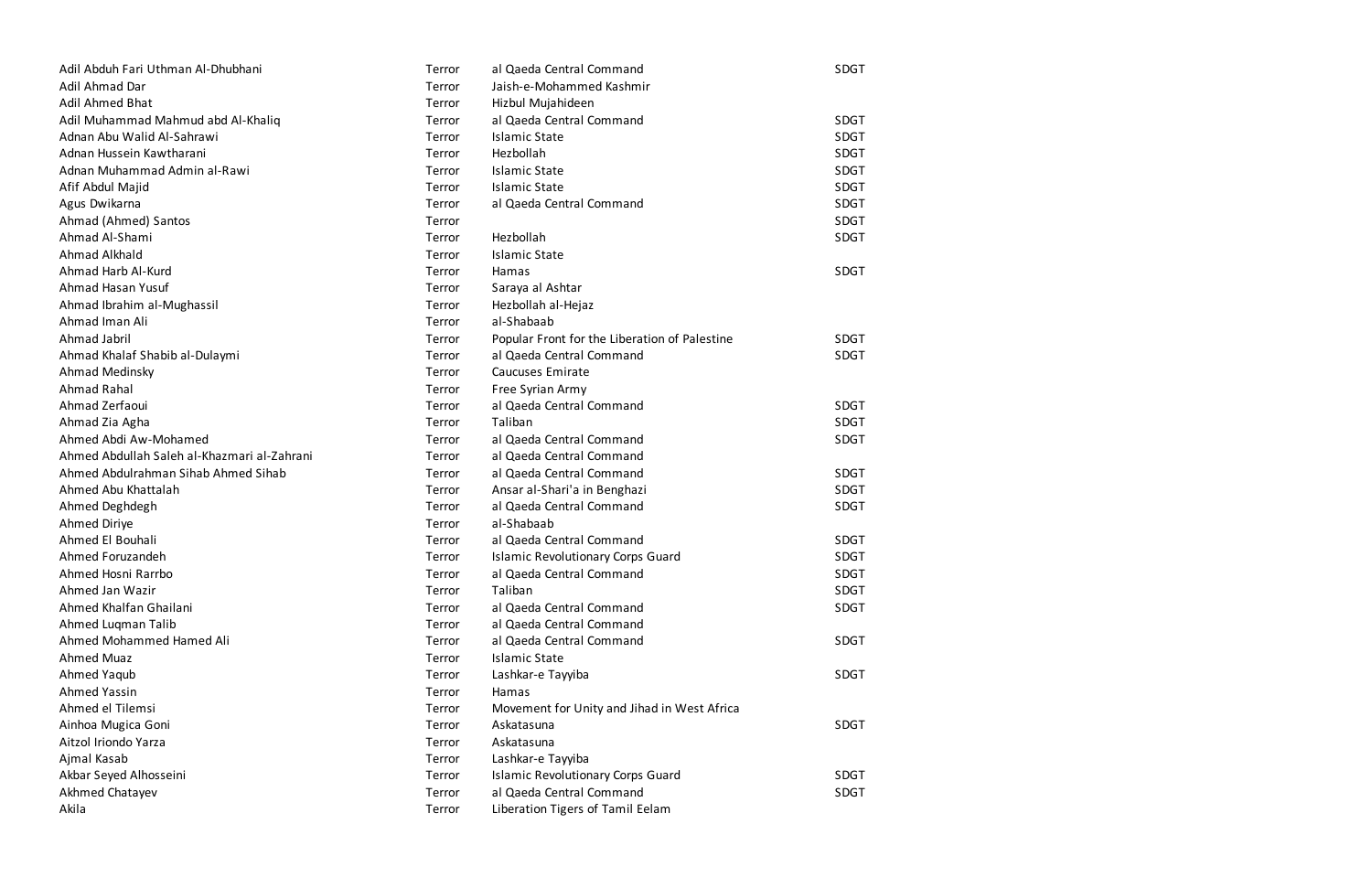| Akram Turki Hishan al Mazidih         | Terror | al Qaeda Central Command                                     | <b>SDGT</b> |
|---------------------------------------|--------|--------------------------------------------------------------|-------------|
| Al-Azhar Ben Ammar Ben Abdallah Tlili | Terror | al Qaeda Central Command                                     | SDGT        |
| Al-Hasan Ali Ali Akbar                | Terror | al-Qa'ida in the Arabian Peninsula                           | <b>SDGT</b> |
| Alexanda Amon Kotey                   | Terror | <b>Islamic State</b>                                         |             |
| Alfonso Echegaray Achirica            | Terror | Askatasuna                                                   | <b>SDGT</b> |
| Ali Abbas Usman Jega                  | Terror | <b>Islamic Revolutionary Corps Guard</b>                     | <b>SDGT</b> |
| Ali Ahmad Chehade                     | Terror | Hezbollah                                                    | <b>SDGT</b> |
| Ali Ahmidah al-Safrani                | Terror | <b>Islamic State</b>                                         | <b>SDGT</b> |
| Ali Akbar Ahmadian                    | Terror | <b>Islamic Revolutionary Corps Guard</b>                     | <b>SDGT</b> |
| Ali Atwa                              | Terror | Hezbollah                                                    |             |
| Ali Bhai                              | Terror | Lashkar-e Tayyiba                                            |             |
| Ali Damush                            | Terror | Hezbollah                                                    |             |
| Ali El Heit                           | Terror | al Qaeda Central Command                                     | <b>SDGT</b> |
| Ali Hasan 'Ali al-'Ajmi               | Terror | al Qaeda Central Command                                     | <b>SDGT</b> |
| Al Hasan Zuraik                       | Terror | Hezbollah                                                    | <b>SDGT</b> |
| Ali Hassan Khalil                     | Terror | Hezbollah                                                    |             |
| Ali Hassan Salameh                    | Terror | Palestinian Black September Organiation                      |             |
| Ali Ibrahim Al-Watfa                  | Terror | Hezbollah                                                    | <b>SDGT</b> |
| Ali Maychou                           | Terror | al Qaeda Central Command                                     | SDGT        |
| Ali Mohamed Saleh                     | Terror | Hezbollah                                                    | <b>SDGT</b> |
| Al I Mohammad son of Mohammad Ibrahim | Terror | Islamic State of Iraq and the Levant Khorasan, Islamic State |             |
| Ali Muhammad Abu Turab                | Terror | Lashkar-e Tayyiba                                            | <b>SDGT</b> |
| Ali Muhammad Kazan                    | Terror | Hezbollah                                                    | <b>SDGT</b> |
| Ali Muhammad Qansu                    | Terror | Hezbollah                                                    | <b>SDGT</b> |
| Ali Musa al-Shawakh                   | Terror | <b>Islamic State</b>                                         | <b>SDGT</b> |
| Ali Musa Daqduq                       | Terror | Hezbollah                                                    |             |
| Ali Ozma'i                            | Terror | <b>Islamic Revolutionary Corps Guard</b>                     | <b>SDGT</b> |
| Ali Ouni Harzi                        | Terror | Ansar al-Shari'a in Tunisia                                  |             |
| Ali Reza Tangsiri                     | Terror | <b>Islamic Revolutionary Corps Guard</b>                     | <b>SDGT</b> |
| Ali Sharifi                           | Terror | <b>Islamic Revolutionary Corps Guard</b>                     | <b>SDGT</b> |
| Ali Sa'd Muhammad Mustafa Bakri       | Terror | al Qaeda Central Command                                     | SDGT        |
| Ali Saed Bin Ali el-Hoorie            | Terror | Hezbollah al-Hejaz                                           |             |
| Ali Saleh Husain                      | Terror | al Qaeda Central Command                                     | <b>SDGT</b> |
| Ali Shams Mulavi                      | Terror | <b>Islamic Revolutionary Corps Guard</b>                     | <b>SDGT</b> |
| Ali Sulayman Mas'ud Abd al-Sayyid     | Terror | al Qaeda Central Command                                     | <b>SDGT</b> |
| Ali Tajideen                          | Terror | Hezbollah                                                    | <b>SDGT</b> |
| Ali Tarzali                           | Terror | <b>Islamic Revolutionary Corps Guard</b>                     | <b>SDGT</b> |
| Ali Youssef Charara                   | Terror | Hezbollah                                                    | <b>SDGT</b> |
| Ali Zeaiter                           | Terror | Hezbollah                                                    | <b>SDGT</b> |
| Aliaskhab Kebekov                     | Terror | <b>Caucuses Emirate</b>                                      |             |
| Alireza Atabaki                       | Terror | <b>Islamic Revolutionary Corps Guard</b>                     | <b>SDGT</b> |
| Alireza Hemmati                       | Terror | <b>Islamic Revolutionary Corps Guard</b>                     | <b>SDGT</b> |
| Allah Nazar Baloch                    | Terror | <b>Baloch Liberation Front</b>                               |             |
| Alona Munoa Orozgoiti                 | Terror | Askatasuna                                                   | <b>SDGT</b> |
| Alsayed Muradha Majeed Ramadhan Alawi | Terror | Saraya al Ashtar                                             |             |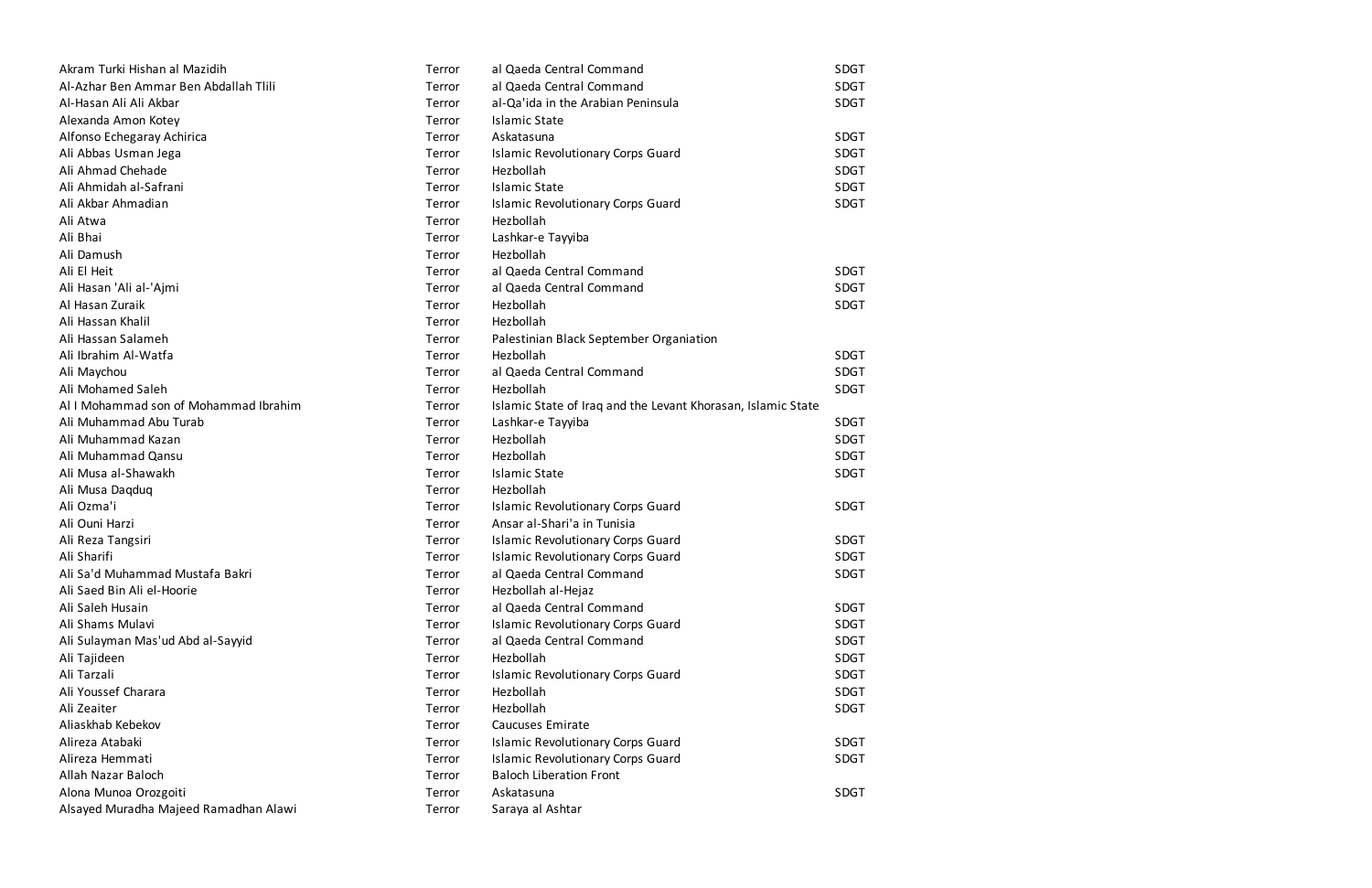| Amanullah Afridi                           | Terror | al Qaeda Central Command                                 | SDGT        |
|--------------------------------------------|--------|----------------------------------------------------------|-------------|
| Amedy Coulibaly                            | Terror | <b>ISIS-WEST AFRICA</b>                                  |             |
| Ameril Umra Kato                           | Terror | Bangsamoro Islamic Freedom Fighters                      |             |
| Amin al-Haq                                | Terror | al Qaeda Central Command                                 | <b>SDGT</b> |
| Amin Mahdavi                               | Terror | Parthia Cargo LLC, Mahan Air                             |             |
| Amin Sherri                                | Terror | Hezbollah                                                | <b>SDGT</b> |
| Amir Abdullah                              | Terror | Taliban                                                  | SDGT        |
| Amir Ali Hajizadeh                         | Terror | <b>Islamic Revolutionary Corps Guard</b>                 | <b>SDGT</b> |
| Amir Hamza                                 | Terror | Lashkar-e Tayyiba                                        | <b>SDGT</b> |
| Amith Weerasinghe                          | Terror | Maha Sohon Balakaya                                      |             |
| Amran Bin Mansour                          | Terror | al Qaeda Central Command                                 | SDGT        |
| Amru al-Absi                               | Terror | <b>Islamic State</b>                                     |             |
| Anas El Abboubi                            | Terror | <b>Islamic State</b>                                     |             |
| Anas Haqqani                               | Terror | Taliban                                                  |             |
| Anas Hasan Khattab                         | Terror | al Qaeda Central Command                                 | SDGT        |
| <b>Anders Breivik</b>                      | Terror |                                                          |             |
| Anders Cameroon Ostenvig Dale              | Terror |                                                          |             |
| Andrew Lynam                               | Terror |                                                          |             |
| Angel Alcalde Linares                      | Terror | Askatasuna                                               | SDGT        |
| Angelo Ramirez Trinidad                    | Terror | Rajah Solaiman Movement                                  | <b>SDGT</b> |
| Angga Dimas Pershada                       | Terror | Jemaah Islamiyah                                         | <b>SDGT</b> |
| Anjem Choudary                             | Terror | <b>Islamic State</b>                                     |             |
| <b>Anthony Small</b>                       | Terror | Al Muhajirun                                             |             |
| Anton Balasingham                          | Terror | Liberation Tigers of Tamil Eelam                         |             |
| Antonio Agustin Figal Arranz               | Terror | Askatasuna                                               | SDGT        |
| Anwar al-Awlaki                            | Terror | al-Qa'ida in the Arabian Peninsula                       |             |
| Ageel Abdulaziz Ageeil al-Aqil             | Terror | al Qaeda Central Command                                 | SDGT        |
| Aqib Maulvi                                | Terror | Hizbul Mujahideen                                        |             |
| Aqsa Mahmood                               | Terror | <b>Islamic State</b>                                     | <b>SDGT</b> |
| Aras Habib Kareem                          | Terror | <b>Islamic Revolutionary Corps Guard</b>                 | <b>SDGT</b> |
| Arif Qasmani                               | Terror | Lashkar-e Tayyiba                                        | <b>SDGT</b> |
| Aris Munandar                              | Terror | al Qaeda Central Command                                 | <b>SDGT</b> |
| Arkam 'Abbas al-Kabi                       | Terror | Harakat al-Nujaba                                        | <b>SDGT</b> |
| Asadollah Seifi                            | Terror | <b>Islamic Revolutionary Corps Guard</b>                 | <b>SDGT</b> |
| Aschraf al-Dagma                           | Terror | al Qaeda Central Command                                 | <b>SDGT</b> |
| Aseel Munthana                             | Terror | <b>Islamic State</b>                                     | SDGT        |
| Ashraf Ahmad Fari' Al-'Allak               | Terror | al-Nusrah Front                                          | <b>SDGT</b> |
| Ashraf Muhammad Yusuf 'Uthman abd al-Salam | Terror | al Qaeda Central Command                                 | <b>SDGT</b> |
| Ashraf Na'alwa                             | Terror |                                                          |             |
| Asier Quintana Zorrozua                    | Terror | Askatasuna                                               | <b>SDGT</b> |
| Asim Umar                                  | Terror | al Qaeda Central Command                                 |             |
| Aslan Avgaarovich Byutukaev                | Terror | Islamic State of Iraq and the Levant - Caucasus Province |             |
| <b>Assad Ahmad Barakat</b>                 | Terror | Hezbollah                                                | SDGT        |
| Assadullah Orakzai                         | Terror | Islamic State of Iraq and the Levant Khorasan            |             |
| Ata Abdoulaziz Rashid                      | Terror | al Qaeda Central Command                                 | <b>SDGT</b> |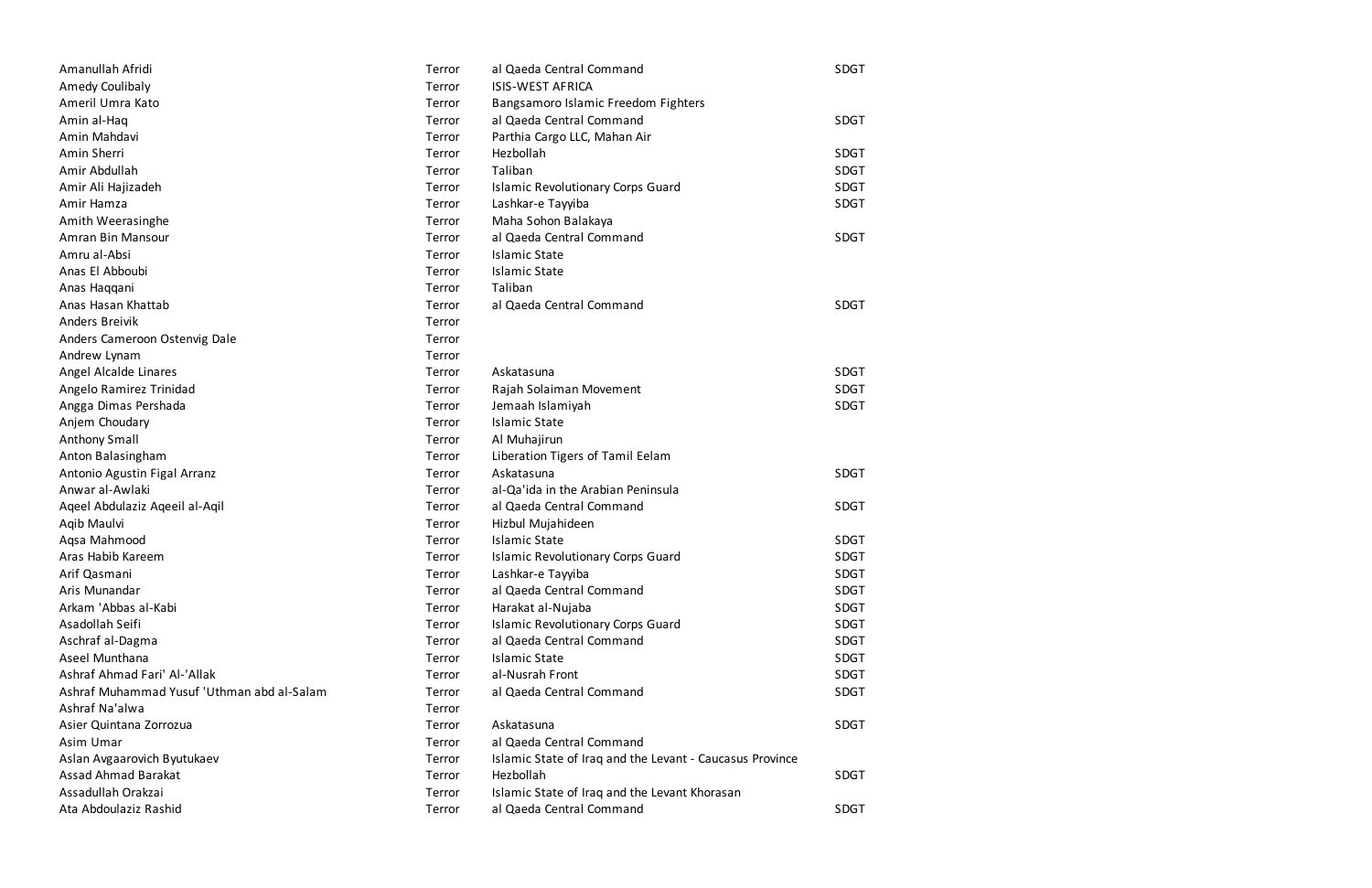| Atilla Selek                             | Terror | <b>Islamic Jihad Union</b>               | <b>SDGT</b> |
|------------------------------------------|--------|------------------------------------------|-------------|
| Atiyah abd al-Rahman                     | Terror | al Qaeda Central Command                 | <b>SDGT</b> |
| Atiaf ah Dar                             | Terror |                                          |             |
| Attaliah Salman 'Abd Kafi al-Jaburi      | Terror | <b>Islamic State</b>                     | <b>SDGT</b> |
| Aurangzaib Farooqi                       | Terror |                                          |             |
| Ayadi Chafiq bin Muhammad                | Terror | al Qaeda Central Command                 | <b>SDGT</b> |
| Ayatollah Ebrahimi                       | Terror | <b>Islamic Revolutionary Corps Guard</b> | <b>SDGT</b> |
| Ayman Ibrahim                            | Terror | Hezbollah                                | <b>SDGT</b> |
| Ayman al-Zawahiri                        | Terror | al Qaeda Central Command                 |             |
| Ayrat Nasimovich Vakhitov                | Terror | Jaish al-Muhajireen wal-Ansar            |             |
| <b>Azad Malik</b>                        | Terror | Lashkar-e Tayyiba                        |             |
| Azam Cheema                              | Terror | Lashkar-e Tayyiba                        | <b>SDGT</b> |
| Azzam Abdullah Zureik al-Maulid al-Subhi | Terror | al Qaeda Central Command                 | <b>SDGT</b> |
| Bachrumsyah Mennor Usman                 | Terror | <b>Islamic State</b>                     | <b>SDGT</b> |
| Badran Turki Hishan al Mazidih           | Terror | al Qaeda Central Command                 | <b>SDGT</b> |
| Badruddin Haqqani                        | Terror | Haqqani Network                          |             |
| Bahawal Khan                             | Terror | <b>Commander Nazir Group</b>             |             |
| Bahoz Erdai                              | Terror | Kurdistan Workers Party                  |             |
| <b>Baitullah Mehsud</b>                  | Terror | Tehrik-e Taliban Pakistan                |             |
| Bajro Ikanovic                           | Terror | <b>Islamic State</b>                     | <b>SDGT</b> |
| <b>Bakht Gul</b>                         | Terror | Taliban                                  | <b>SDGT</b> |
| <b>Balach Mengal</b>                     | Terror | Lashkar-e Balochistan                    |             |
| Balasingham Nadesan                      | Terror | Liberation Tigers of Tamil Eelam         |             |
| <b>Bambang Sukirno</b>                   | Terror | al Qaeda Central Command                 | <b>SDGT</b> |
| Bashir Ahmad Wani                        | Terror | Lashkar-e Tayyiba                        |             |
| Basil Hassan                             | Terror | <b>Islamic State</b>                     |             |
| <b>Basit Rasool Dar</b>                  | Terror | Hizbul Mujahideen                        |             |
| Bassam Ahmad al-Hasri                    | Terror | al-Nusrah Front                          | <b>SDGT</b> |
| Behnam Shahriyari                        | Terror | <b>Islamic Revolutionary Corps Guard</b> | <b>SDGT</b> |
| Bekkay Harrach                           | Terror | al Qaeda Central Command                 | <b>SDGT</b> |
| Bhupinder Singh Bhinda                   | Terror | Khalistan Zindabad Force                 |             |
| Bilal Ali Muhammad al-wafi               | Terror | al-Qa'ida in the Arabian Peninsula       | <b>SDGT</b> |
| <b>Bilal Bin Marwan</b>                  | Terror | al Qaeda Central Command                 | <b>SDGT</b> |
| <b>Bilal Mohsen Wehbe</b>                | Terror | Hezbollah                                | <b>SDGT</b> |
| <b>Boubaker Hakim</b>                    | Terror | <b>Islamic State</b>                     |             |
| Boubekeur Boulghiti                      | Terror | al Qaeda Central Command                 | <b>SDGT</b> |
| Brahim Ben Hedili Ben Mohamed Hamami     | Terror | al Qaeda Central Command                 | <b>SDGT</b> |
| <b>Brandon-Lee Thulsie</b>               | Terror | <b>Islamic State</b>                     |             |
| <b>Brenton Harrison Tarrant</b>          | Terror |                                          |             |
| Brigadier Balraj                         | Terror | Liberation Tigers of Tamil Eelam         |             |
| Budaházy György                          | Terror |                                          |             |
| <b>Bulut Yayla</b>                       | Terror | Devrimci Halk Kurtuluş Cephesi           |             |
| Burhan Koka                              | Terror | Ansar Ghazwat-Ul-Hind                    |             |
| Burhan Wani                              | Terror | Hizbul Mujahideen                        |             |
| Carlos Saez De Eguila Murguiondo         | Terror | Askatasuna                               | <b>SDGT</b> |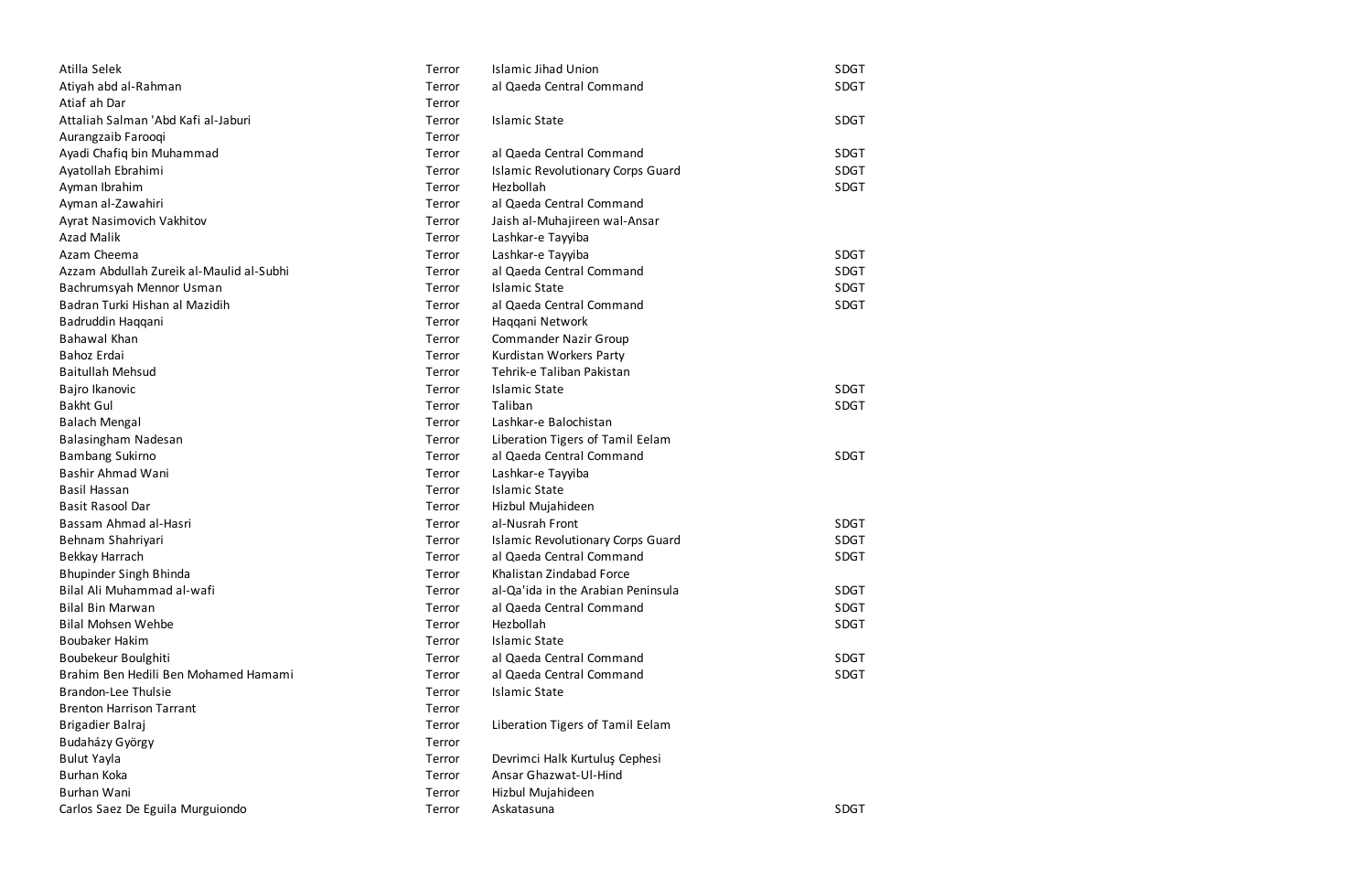| Chabaane Ben Mohamed Trabelsi           | Terror | al Qaeda Central Command                   | SDGT        |
|-----------------------------------------|--------|--------------------------------------------|-------------|
| Charles Lucas Anthony                   | Terror | Liberation Tigers of Tamil Eelam           |             |
| Cherif Said Ben Abdelhakim              | Terror | al Qaeda Central Command                   | <b>SDGT</b> |
| Chiheb Ben Mohamed Ayari                | Terror | al Qaeda Central Command                   | SDGT        |
| Christodoulous Xiros                    | Terror | Conspiracy of Fire Nuclei                  |             |
| Chérif Kouachi                          | Terror | <b>ISIS-WEST AFRICA</b>                    |             |
| Ciise Maxamed Cabdullaah                | Terror | al Qaeda Central Command                   | <b>SDGT</b> |
| Cristina Goiricelaya Gonalez            | Terror | Askatasuna                                 | <b>SDGT</b> |
| Dalal Mughrabi                          | Terror |                                            |             |
| Darren Osbourne                         | Terror |                                            |             |
| Darya Khan                              | Terror | Sindudesh Liberation Army                  |             |
| David Lane                              | Terror |                                            |             |
| Dawood Ibrahim                          | Terror | Lashkar-e Tayyiba                          |             |
| Dawood Salafi                           | Terror | Islamic State Jammu & Kashmir              |             |
| Denis Mamadou Cuspert                   | Terror | <b>Islamic State</b>                       | <b>SDGT</b> |
| Deso Dogg                               | Terror | <b>Islamic State</b>                       |             |
| Dhou El-Aich                            | Terror | al Qaeda Central Command                   | <b>SDGT</b> |
| Dieman Abdulkadir Izzat                 | Terror | al Qaeda Central Command                   | <b>SDGT</b> |
| Dilawar Khan Nadir Khan                 | Terror | Taliban                                    | SDGT        |
| Dinno Amor Rosalejos Pareja             | Terror | al Qaeda Central Command                   | <b>SDGT</b> |
| Djamel Lounici                          | Terror | al Qaeda Central Command                   | <b>SDGT</b> |
| Djamel Moustfa                          | Terror | al Qaeda Central Command                   | SDGT        |
| Doku Umarov                             | Terror | Caucuses Emirate                           |             |
| Dr. Abdul Latif Saleh                   | Terror | al Qaeda Central Command                   | <b>SDGT</b> |
| Duran Kalkan                            | Terror | Kurdistan Workers Party                    |             |
| Dylann Roof                             | Terror |                                            |             |
| Dzhokhar Anzorovich Tsarnaev            | Terror |                                            |             |
| Ebu Ubeyde                              | Terror | <b>Islamic State</b>                       |             |
| <b>Eddie Aleong</b>                     | Terror | <b>Islamic State</b>                       | <b>SDGT</b> |
| El Shafee Elsheikh                      | Terror | <b>Islamic State</b>                       |             |
| <b>Emilie Konig</b>                     | Terror | <b>Islamic State</b>                       |             |
| Emraan Ali                              | Terror | <b>Islamic State</b>                       | <b>SDGT</b> |
| Emrah Erdogan                           | Terror | al-Shabaab, al Qaeda Central Command       |             |
| Eneko Gogeascoechea Arronategui         | Terror | Askatasuna                                 | <b>SDGT</b> |
| Enrique Iztueta Barandica               | Terror | Askatasuna                                 | <b>SDGT</b> |
| Eric Rudolph                            | Terror |                                            |             |
| Esma'il Razavi                          | Terror | Islamic Revolutionary Corps Guard, Taliban | <b>SDGT</b> |
| Esmail Abubakar                         | Terror | Bangsamoro Islamic Freedom Fighters        |             |
| Esmail Ghani                            | Terror | <b>Islamic Revolutionary Corps Guard</b>   | SDGT        |
| Eusebio Arzallus Tapia                  | Terror | Askatasuna                                 | SDGT        |
| Ezedin Abdel Aziz Khalil                | Terror | al Qaeda Central Command                   | <b>SDGT</b> |
| Fadi Al Wan                             | Terror |                                            |             |
| Fadi Hussein Serhan                     | Terror | Hezbollah                                  | SDGT        |
| Fahd Muhammad 'Abd Al-'Aziz al-Khasiban | Terror | al Qaeda Central Command                   | SDGT        |
| <b>Faisal Ahmad Rather</b>              | Terror | Hizbul Mujahideen                          |             |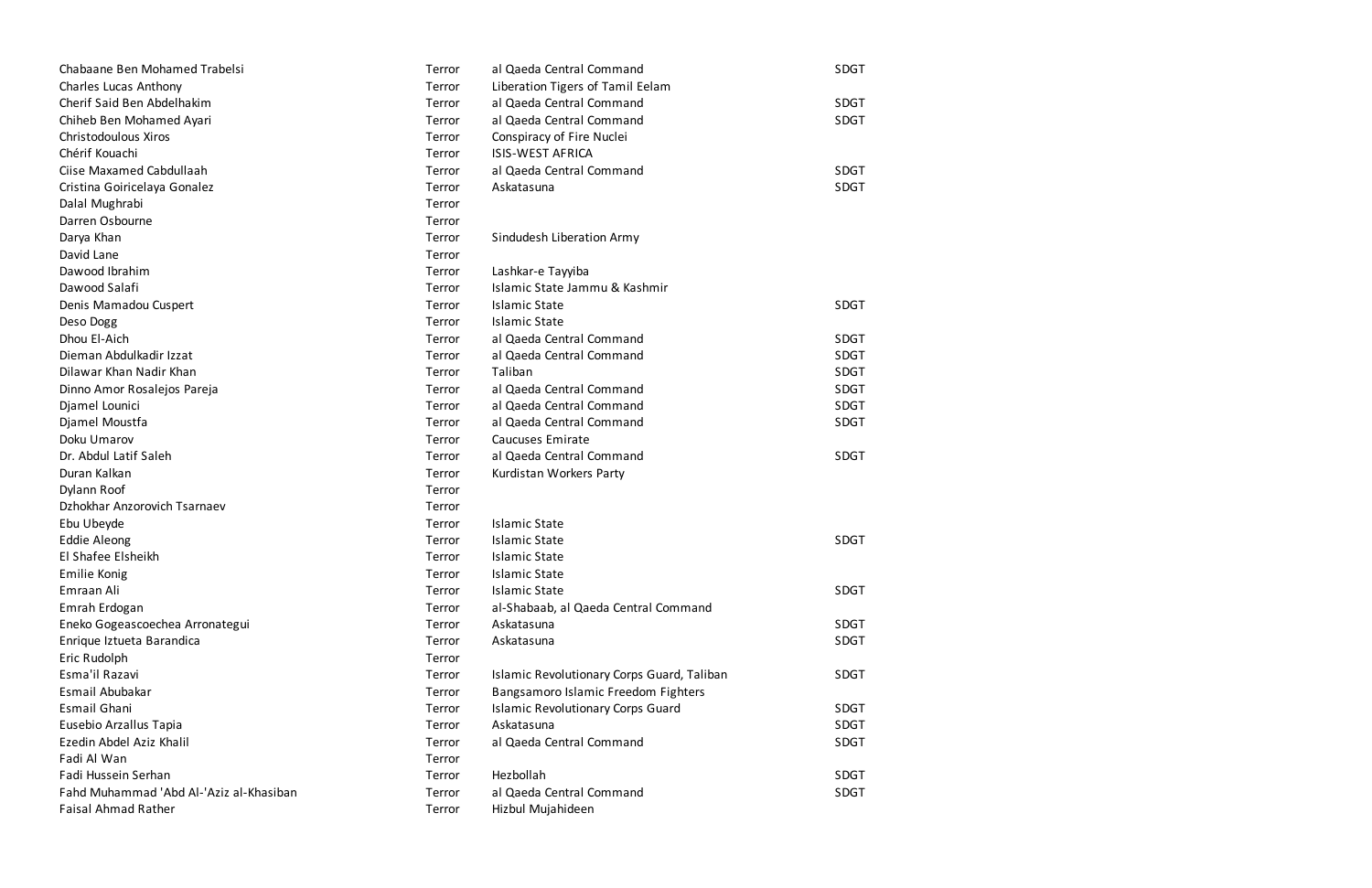| Faisal Jassim Mohammed al-Amri al-Khalidi           | Terror | al Qaeda Central Command                             | SDGT        |
|-----------------------------------------------------|--------|------------------------------------------------------|-------------|
| <b>Faisal Nadeem</b>                                | Terror | Lashkar-e Tayyiba                                    | <b>SDGT</b> |
| Faizan                                              | Terror | Hizbul Mujahideen                                    | <b>SDGT</b> |
| Faouzi Ben Mohamed Ben Ahmed Jendoubi               | Terror | al Qaeda Central Command                             | <b>SDGT</b> |
| Faqir Muhammad                                      | Terror | Haqqani Network                                      | <b>SDGT</b> |
| <b>Farah Mohamed Shirdon</b>                        | Terror | <b>Islamic State</b>                                 |             |
| Fardeen Ahmad Khanday                               | Terror | Jaish-e-Mohammed Kashmir                             |             |
| <b>Fared Saal</b>                                   | Terror | <b>Islamic State</b>                                 | <b>SDGT</b> |
| <b>Farhad Ahmed Dockrat</b>                         | Terror | al Qaeda Central Command                             | <b>SDGT</b> |
| Farhad Kanabi Ahmad                                 | Terror | <b>Islamic State</b>                                 | <b>SDGT</b> |
| Farouk Omairi                                       | Terror | Hezbollah                                            | <b>SDGT</b> |
| Faruq al Hawi Hamud                                 | Terror | <b>Islamic State</b>                                 |             |
| Fathi Abd al-Aziz Shaqaqi                           | Terror | Palestinian Islamic Jihad                            |             |
| Fathi Hammad                                        | Terror | Hamas                                                |             |
| Fathima Ilham                                       | Terror | <b>Islamic State</b>                                 |             |
| <b>Fatih Hasar</b>                                  | Terror | al Qaeda Central Command                             | <b>SDGT</b> |
| Fatma Ashraf Shawky Fahmy                           | Terror | <b>Islamic State</b>                                 |             |
| Fawaz Muhammad Jubayr al-Rawi                       | Terror | <b>Islamic State</b>                                 | <b>SDGT</b> |
| Fawzi Mustafa Kan'an                                | Terror | Hezbollah                                            | <b>SDGT</b> |
| Fawzi Mutlaq al-Rawi                                | Terror | <b>Islamic State</b>                                 | <b>SDGT</b> |
| Faycal Boughanemi                                   | Terror | al Qaeda Central Command                             | <b>SDGT</b> |
| Faysal Ahmad 'Ali al-Zahrani                        | Terror | <b>Islamic State</b>                                 | <b>SDGT</b> |
| Fayyaz Ahmad                                        | Terror | Lashkar-e Tayyiba                                    | <b>SDGT</b> |
| <b>Fazal Rahim</b>                                  | Terror | Taliban                                              | <b>SDGT</b> |
| Fazeel-A-Tul Shaykh Abu Mohammed Ameen al-Peshawari | Terror | Lashkar-e Tayyiba, Taliban, al Qaeda Central Command | <b>SDGT</b> |
| Fazl Rabi                                           | Terror | Taliban                                              | <b>SDGT</b> |
| Fazl-ur Rehman Khalil                               | Terror | Harakat ul-Mujahidin                                 | <b>SDGT</b> |
| Fazul Abdullah Mohammed                             | Terror | al Qaeda Central Command                             | <b>SDGT</b> |
| Feliciano Semborio Delos Reyes Jr.                  | Terror | al Qaeda Central Command                             | <b>SDGT</b> |
| Fermin Vila Michelena                               | Terror | Askatasuna                                           | <b>SDGT</b> |
| Fethi Ben Assen Ben Salem Haddad                    | Terror | al Qaeda Central Command                             | <b>SDGT</b> |
| Fethi Ben Rebai Ben Absha Mnasri                    | Terror | al Qaeda Central Command                             | <b>SDGT</b> |
| Foad Salehi                                         | Terror | <b>Islamic Revolutionary Corps Guard</b>             | <b>SDGT</b> |
| Fouzi Reda Darwish Fawaz                            | Terror | Hezbollah                                            | <b>SDGT</b> |
| <b>Fritz Martin Gelowicz</b>                        | Terror | <b>Islamic Jihad Union</b>                           | <b>SDGT</b> |
| General Mubeen Khan                                 | Terror | Taliban                                              |             |
| George Habbash                                      | Terror | Popular Front for the Liberation of Palestine        | <b>SDGT</b> |
| Ghalib Abdullah al-Zaidi                            | Terror | al-Qa'ida in the Arabian Peninsula                   | <b>SDGT</b> |
| Ghazi Nasr al Din                                   | Terror | Hezbollah                                            | <b>SDGT</b> |
| Ghazy Fezza Hishan al Mazidih                       | Terror | al Qaeda Central Command                             | <b>SDGT</b> |
| Gholam Shakuri                                      | Terror | <b>Islamic Revolutionary Corps Guard</b>             | <b>SDGT</b> |
| Gholamreza Mahmoudi                                 | Terror | <b>Islamic Revolutionary Corps Guard</b>             | <b>SDGT</b> |
| Gholamreza Montazami                                | Terror | <b>Islamic Revolutionary Corps Guard</b>             | <b>SDGT</b> |
| Ghuma Abd'rabbah                                    | Terror | al Qaeda Central Command                             | <b>SDGT</b> |
| Gopalaswamy Mahendraraja                            | Terror | Liberation Tigers of Tamil Eelam                     |             |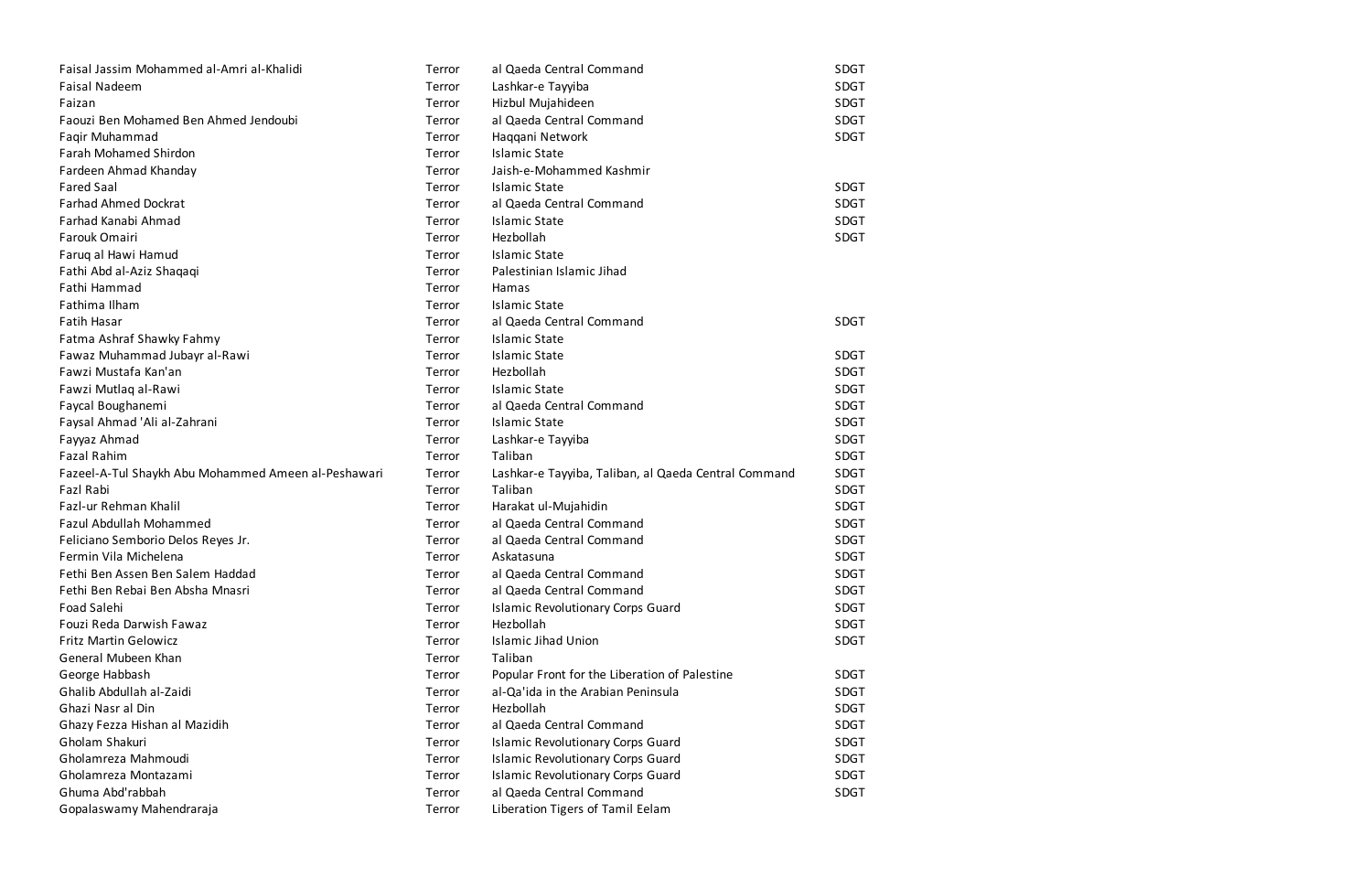| Gorka Palacios Alday                   | Terror | Askatasuna                                    | SDGT        |
|----------------------------------------|--------|-----------------------------------------------|-------------|
| <b>Gracia Morcillo Torres</b>          | Terror | Askatasuna                                    | <b>SDGT</b> |
| Gul Agha Ishakazai                     | Terror | Taliban                                       | <b>SDGT</b> |
| Gula Khan Hamidi                       | Terror | Haqqani Network                               | <b>SDGT</b> |
| Gulbuddin Hekmatyar                    | Terror | Hezb-e Islami Gulbuddin                       | <b>SDGT</b> |
| <b>Gulmurod Khalimov</b>               | Terror | <b>Islamic State</b>                          |             |
| <b>Gulnihal Yegane</b>                 | Terror | <b>Islamic Revolutionary Corps Guard</b>      | SDGT        |
| <b>Gulzar Ahmad Padder</b>             | Terror | Hizbul Mujahideen                             |             |
| Gun Gun Rusman Gunawan                 | Terror | al Qaeda Central Command                      | <b>SDGT</b> |
| <b>Gurmeet Singh Bagga</b>             | Terror | Khalistan Zindabad Force                      |             |
| Habib Ben Ahmed Loubiri                | Terror | al Qaeda Central Command                      | <b>SDGT</b> |
| Habib Shartouni                        | Terror |                                               |             |
| Habib Waddani                          | Terror | al Qaeda Central Command                      | <b>SDGT</b> |
| Hacene Allane                          | Terror | al Qaeda Central Command                      | <b>SDGT</b> |
| Hafiz Abdul Majid                      | Terror | Taliban                                       | <b>SDGT</b> |
| Hafiz Abdul Rahman Makki               | Terror | Lashkar-e Tayyiba                             | <b>SDGT</b> |
| Hafiz Abdul Salam Bhuttavi             | Terror | Lashkar-e Tayyiba                             | <b>SDGT</b> |
| Hafiz Abdur Rauf                       | Terror | Lashkar-e Tayyiba                             | <b>SDGT</b> |
| Haliz Khalid Walid                     | Terror | Lashkar-e Tayyiba                             | <b>SDGT</b> |
| Hafiz Mohammed Popalzai                | Terror | Taliban                                       | <b>SDGT</b> |
| Hafiz Saeed                            | Terror | Lashkar-e Tayyiba                             |             |
| Hafiz Saeed Khan                       | Terror | Islamic State of Iraq and the Levant Khorasan |             |
| Haji Abdul Basir                       | Terror | Taliban                                       | SDGT        |
| Haji Abdul Manan Agha                  | Terror | al Qaeda Central Command                      | <b>SDGT</b> |
| Haji Abdul Sattar Barakzai             | Terror | Taliban                                       | <b>SDGT</b> |
| Haji Agha Jan Alizai                   | Terror | Taliban                                       | <b>SDGT</b> |
| Haji Khairullah Barakzai               | Terror | Taliban                                       | <b>SDGT</b> |
| Haji Muhammed Ashraf                   | Terror | Lashkar-e Tayyiba                             | <b>SDGT</b> |
| Hajjaj Al'Ajmi                         | Terror | al-Nusrah Front                               |             |
| Hajji Abd al-Nasir                     | Terror | <b>Islamic State</b>                          | SDGT        |
| Hajji Faizullah Khan Noorzai           | Terror | Taliban                                       | <b>SDGT</b> |
| Hajji Malik Noorzai                    | Terror | Taliban                                       | SDGT        |
| Hakimullah Mehsud                      | Terror |                                               |             |
| Halima Adan Ali                        | Terror | <b>Islamic State</b>                          | SDGT        |
| Halis Bayuncuk                         | Terror | <b>Islamic State</b>                          |             |
| Hamad Awad Dahi Sarhan al-Shammari     | Terror | al Qaeda Central Command                      | <b>SDGT</b> |
| Hamad el Khairy                        | Terror | Movement for Unity and Jihad in West Africa   |             |
| Hamadi Ben Abdul Aziz Ben Ali Bouyahia | Terror | al Qaeda Central Command                      | <b>SDGT</b> |
| Hamdi Zaher El Dine                    | Terror | Hezbollah                                     | <b>SDGT</b> |
| Hamed Abdollahi                        | Terror | <b>Islamic Revolutionary Corps Guard</b>      | SDGT        |
| Hamed Ghashghavi                       | Terror | <b>Islamic Revolutionary Corps Guard</b>      | <b>SDGT</b> |
| Hameed Lelhari                         | Terror |                                               |             |
| Hameed ul Hassan                       | Terror | Lashkar-e Tayyiba                             | SDGT        |
| Hamid al-Ali                           | Terror | Ansar al-Shari'a in Benghazi                  | SDGT        |
| Hamid Arabnejad                        | Terror | <b>Islamic Revolutionary Corps Guard</b>      | <b>SDGT</b> |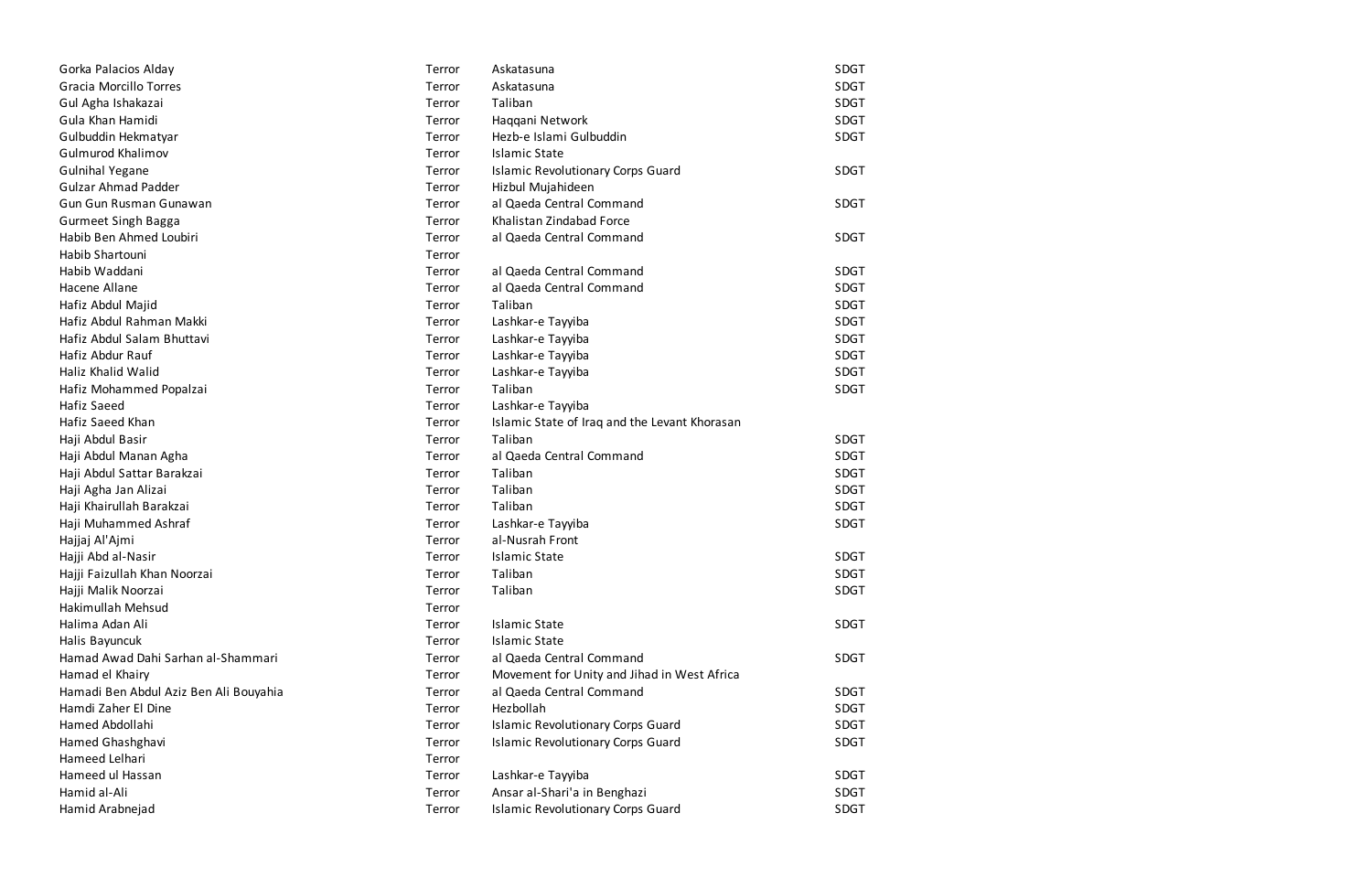| Hamid Hamad Hamid al-'Ali          | Terror | al Qaeda Central Command                                                            | SDGT |
|------------------------------------|--------|-------------------------------------------------------------------------------------|------|
| Hamidreza Malekouti Pour           | Terror | <b>Islamic Revolutionary Corps Guard</b>                                            | SDGT |
| Hamma Hamani                       | Terror | <b>Islamic State</b>                                                                | SDGT |
| Hamza bin Laden                    | Terror | al Qaeda Central Command                                                            |      |
| Hamzi Ahmad Barakat                | Terror | Hezbollah                                                                           | SDGT |
| Hani Muhammad Yusuf al-Siba'l      | Terror | al Qaeda Central Command                                                            | SDGT |
| Hanna Elias Khalifeh               | Terror | Hezbollah                                                                           | SDGT |
| Harminder Singh Mintoo             | Terror | Khalistan Zindabad Force                                                            |      |
| Harun Abbas                        | Terror | Ansar Ghazwat-Ul-Hind                                                               |      |
| Hasan Dehghan Ebrahimi             | Terror | Hezbollah                                                                           | SDGT |
| Hasan Indal                        | Terror | Bangsamoro Islamic Freedom Fighters                                                 |      |
| Hasan Izz-al-Din                   | Terror | Hezbollah                                                                           |      |
| Hasan Jamal-al-Din                 | Terror | Hezbollah                                                                           | SDGT |
| Hasan Mortezavi                    | Terror | <b>Islamic Revolutionary Corps Guard</b>                                            | SDGT |
| Hasan Nasrallah                    | Terror |                                                                                     | SDGT |
| Hashem Safieddine                  | Terror | Hezbollah                                                                           |      |
| Hashim Muhsin Aydarus al-Hamid     | Terror | al-Qa'ida in the Arabian Peninsula                                                  | SDGT |
| Hassan Abdullah Hersi al-Turki     | Terror | al Qaeda Central Command                                                            |      |
| Hassan Dahir Aweys                 | Terror | al Qaeda Central Command                                                            | SDGT |
| Hassan Nasrallah                   | Terror | Hezbollah                                                                           |      |
| Hassan Tabaja                      | Terror | Hezbollah                                                                           | SDGT |
| Hassan al-Baghdadi                 | Terror | Hezbollah                                                                           |      |
| Hassan el-Hajj Hassan              | Terror | Hezbollah                                                                           |      |
| Hatib Hajan Sawadjaan              | Terror | Abu Sayyaf Group                                                                    |      |
| Hatim Ahmad Barakat                | Terror | Hezbollah                                                                           | SDGT |
| Hayat Ullah Ghulam Muhammad        | Terror | Lashkar-e Tayyiba, Taliban, Islamic State of Iraq and the Levar SDGT                |      |
| Haytham 'Ali Tabataba'i            | Terror | Hezbollah                                                                           |      |
| Henry Castellano Garzón            | Terror | Movimento Bolivariano Por La Nueva Colombia, Revolutionary Armed Forces of Colombia |      |
| Hermán Darío Velásquez             | Terror | Movimento Bolivariano Por La Nueva Colombia, Revolutionary Armed Forces of Colombia |      |
| Hicham Nmer Khanafer               | Terror | Hezbollah                                                                           | SDGT |
| Hizb Ullah Astam Khan              | Terror | Taliban                                                                             | SDGT |
| Hosein Aghajani                    | Terror | <b>Islamic Revolutionary Corps Guard</b>                                            | SDGT |
| Hosein Salimi                      | Terror | <b>Islamic Revolutionary Corps Guard</b>                                            | SDGT |
| Hossein Musavi                     | Terror | <b>Islamic Revolutionary Corps Guard</b>                                            | SDGT |
| Hossein Taeb                       | Terror | <b>Islamic Revolutionary Corps Guard</b>                                            | SDGT |
| Hossein Yaghoubi Miab              | Terror | <b>Islamic Revolutionary Corps Guard</b>                                            | SDGT |
| Husain Ali Hazzima                 | Terror | Hezbollah                                                                           | SDGT |
| Husayn al-Khalil                   | Terror | Hezbollah                                                                           | SDGT |
| Husayn al-Shami                    | Terror | Hezbollah                                                                           | SDGT |
| Husayn Al-Salihin Salih al-Sha'iri | Terror | al Qaeda Central Command                                                            | SDGT |
| Husayn Ali Fa'ur                   | Terror | Hezbollah                                                                           | SDGT |
| Husayn Juaythini                   | Terror | <b>Islamic State</b>                                                                | SDGT |
| Husayn Tajideen                    | Terror | Hezbollah                                                                           | SDGT |
| Hussein Bilal Bosnic               | Terror | <b>Islamic State</b>                                                                |      |
| Hushang Allahdad                   | Terror | <b>Islamic Revolutionary Corps Guard</b>                                            | SDGT |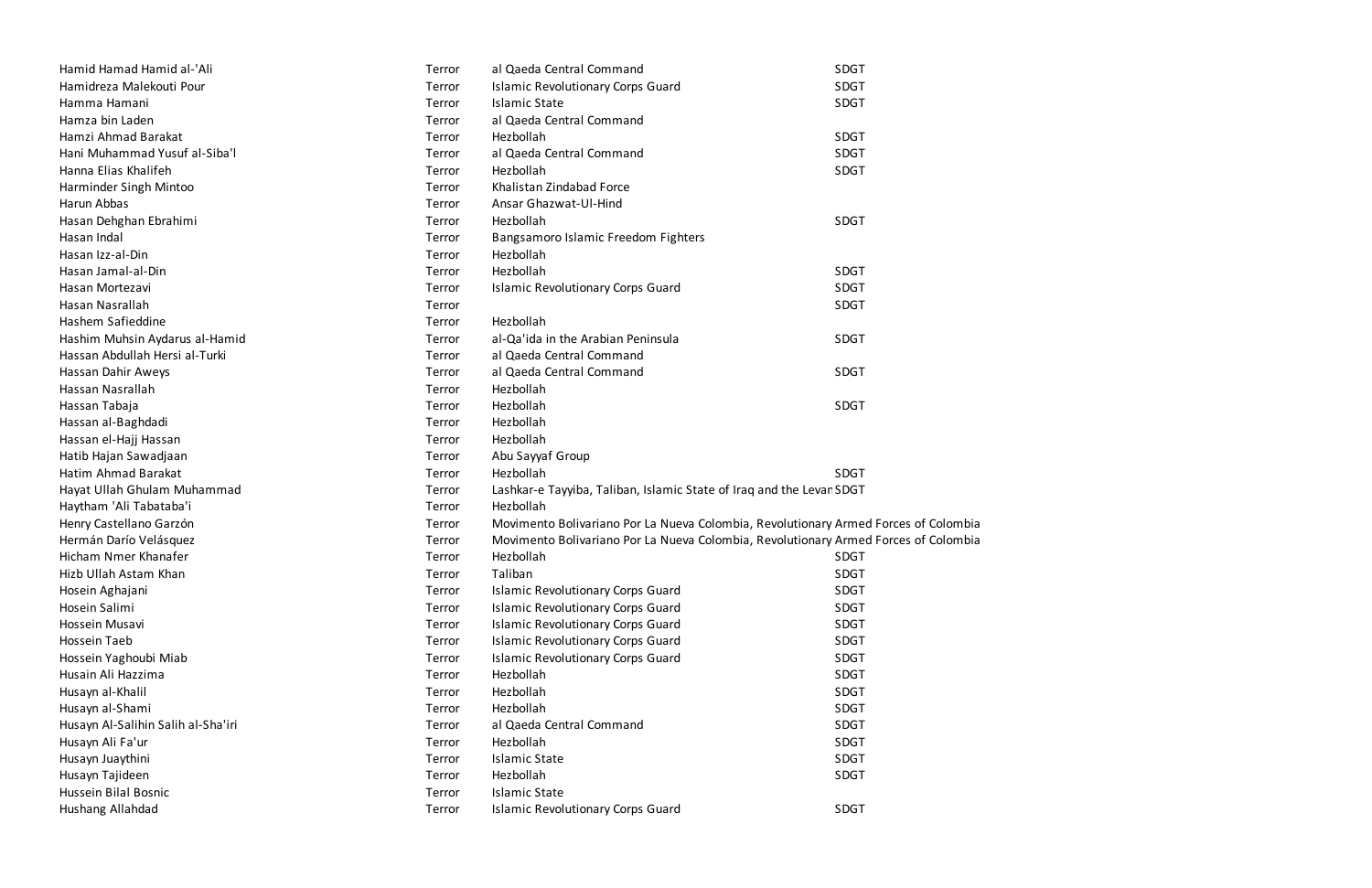| Hussam Jamous                         | Terror | <b>Islamic State</b>                                  | <b>SDGT</b> |
|---------------------------------------|--------|-------------------------------------------------------|-------------|
| Hussein Atris                         | Terror | Hezbollah                                             |             |
| Ibn al-Shaykh al-Libi                 | Terror | al Qaeda Central Command                              | <b>SDGT</b> |
| Ibrahim 'Isa Hajji Muhammad al-Bakr   | Terror | al Qaeda Central Command                              | <b>SDGT</b> |
| Ibrahim Amin al-Sayyid                | Terror | Hezbollah                                             | <b>SDGT</b> |
| Ibrahim Azhar                         | Terror | Jaish-e-Mohammed Kashmir                              |             |
| Ibrahim Buisir                        | Terror | al Qaeda Central Command                              | <b>SDGT</b> |
| Ibrahim Hassan Tali Al-Asiri          | Terror | al-Qa'ida in the Arabian Peninsula                    |             |
| <b>Ibrahim Mohamed Khalil</b>         | Terror | al Qaeda Central Command                              | <b>SDGT</b> |
| Ibrahim Salih Mohammed al-Yacoub      | Terror | Hezbollah al-Hejaz                                    |             |
| Ibrahim Suleiman Hamad Al-Hablain     | Terror | Abdallah Azzam Brigades                               |             |
| Ibrahim al-Banna                      | Terror | al-Qa'ida in the Arabian Peninsula                    |             |
| Ibrahim al-Rubaysh                    | Terror | al-Qa'ida in the Arabian Peninsula                    |             |
| Ilham Ahmed Mohamed Ibrahim           | Terror | <b>Islamic State</b>                                  |             |
| Imad Khalil al-Alami                  | Terror | Hamas                                                 | <b>SDGT</b> |
| Imad Mughniyeh                        | Terror | Hezbollah                                             |             |
| Iman Sedaghat Galeshkalami            | Terror | <b>Islamic Revolutionary Corps Guard</b>              | <b>SDGT</b> |
| Imed Ben Mechir Ben Hamda Jammali     | Terror | al Qaeda Central Command                              | <b>SDGT</b> |
| Imed Ben Mekki Ben Al-Akhdar Zarkaoui | Terror | al Qaeda Central Command                              | <b>SDGT</b> |
| Imran Kassim                          | Terror | <b>Islamic State</b>                                  |             |
| Inayat ur Rahman                      | Terror | Lashkar-e Tayyiba, Taliban, Jama'at ul Dawa al-Qu'ran | <b>SDGT</b> |
| Inigo Vallejo Franco                  | Terror | Askatasuna                                            | <b>SDGT</b> |
| Insan Seelawan                        | Terror | <b>Islamic State</b>                                  |             |
| Inshaf Ahmed                          | Terror | National Thowheed Jama'at                             |             |
| Iraj Masjedi                          | Terror | <b>Islamic Revolutionary Corps Guard</b>              | <b>SDGT</b> |
| Iraj Ronaghi                          | Terror | <b>Islamic Revolutionary Corps Guard</b>              | <b>SDGT</b> |
| Iratxe Sorzabal                       | Terror | Askatasuna                                            |             |
| <b>Irfan Sheikh</b>                   | Terror | Hizbul Mujahideen                                     |             |
| Ishfaq Malik                          | Terror | Lashkar-e Tayyiba, Hizbul Mujahideen                  |             |
| Islam Seit-Umarovich Atabiyev         | Terror | <b>Islamic State</b>                                  | <b>SDGT</b> |
| Ismael Berasategui Escudero           | Terror | Askatasuna                                            | SDGT        |
| Ismail Abdallah Sbaitan Shalabi       | Terror | al Qaeda Central Command                              | SDGT        |
| Ismail Haniyeh                        | Terror | Hamas                                                 |             |
| <b>Ismail Susaiy</b>                  | Terror | <b>Islamic State</b>                                  |             |
| Isnilon Totoni Hapilon                | Terror | <b>Islamic State</b>                                  | <b>SDGT</b> |
| Issa Osman Issa                       | Terror | al Qaeda Central Command                              | <b>SDGT</b> |
| <b>Issam Ahmad Saad</b>               | Terror | Hezbollah                                             | <b>SDGT</b> |
| Issam Buwaidani                       | Terror | Jaysh Al-Islam                                        |             |
| <b>Issam Shammout</b>                 | Terror | <b>Islamic Revolutionary Corps Guard</b>              | <b>SDGT</b> |
| Itziar Alberdi Uranga                 | Terror | Askatasuna                                            | <b>SDGT</b> |
| Ivan Apaolaza Sancho                  | Terror | Askatasuna                                            | <b>SDGT</b> |
| Iyad Nazmi Salih Khalil               | Terror | al-Nusrah Front                                       | <b>SDGT</b> |
| Iyad ag Ghali                         | Terror | Ansar al-Dine                                         |             |
| Izz ad-Din al-Qassam                  | Terror |                                                       |             |
| Izzat Al Risheq                       | Terror | Hamas                                                 |             |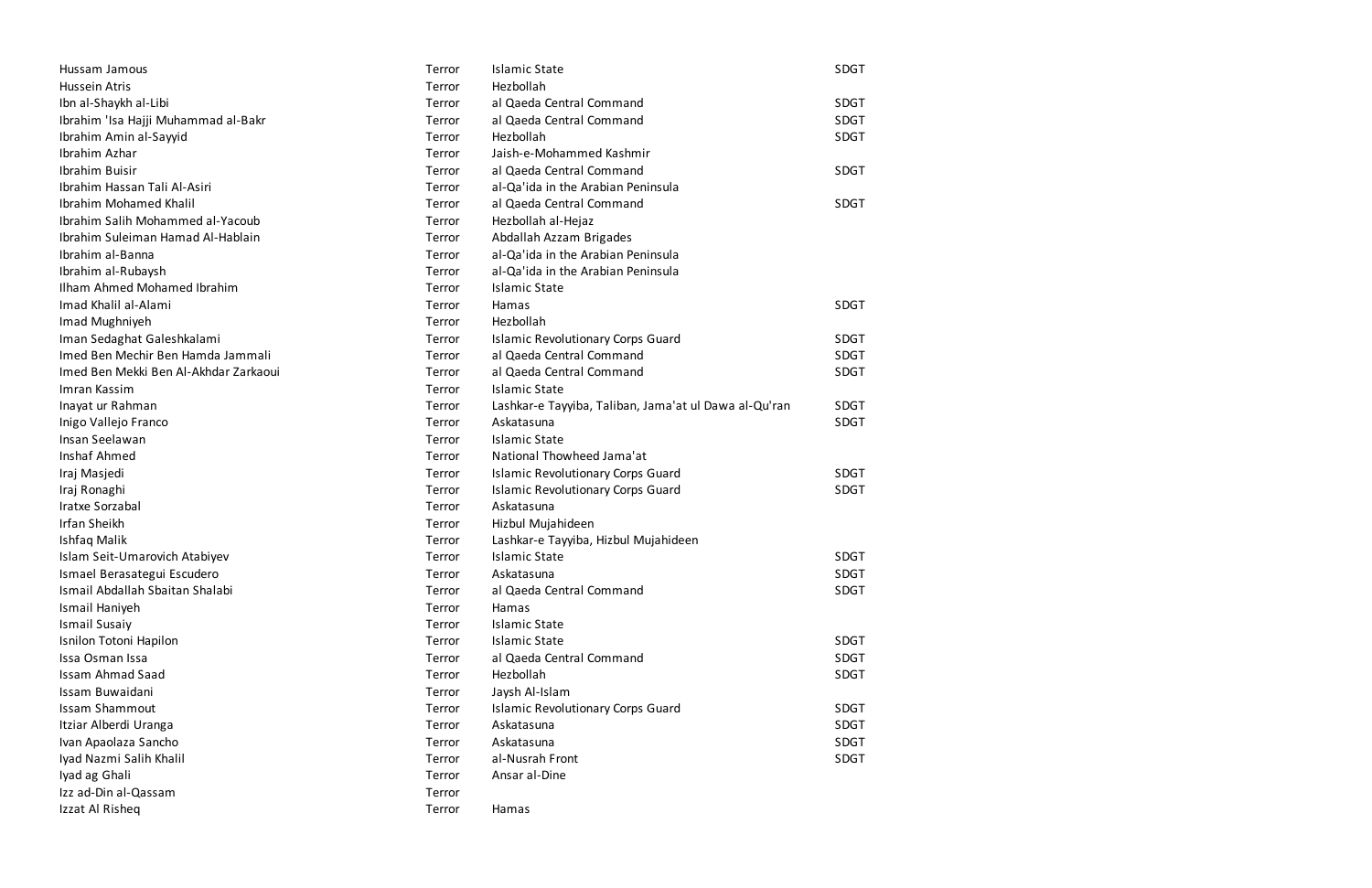| Izzat Ibrahim al-Douri                | Terror | Jaysh Rijal al-Tariq al-Naqshabandi                                                 |             |
|---------------------------------------|--------|-------------------------------------------------------------------------------------|-------------|
| Julkipli Salim y Salamuddin           | Terror | al Qaeda Central Command                                                            | <b>SDGT</b> |
| Jaan Wali Sheena                      | Terror | Tehrik-e Taliban Pakistan                                                           |             |
| Jaber al-Jalamah                      | Terror | al Qaeda Central Command                                                            | <b>SDGT</b> |
| Jaffer Ahmad Abdullah Makki           | Terror | al Qaeda Central Command                                                            | <b>SDGT</b> |
| Jainal Antel Sali Jr.                 | Terror | al Qaeda Central Command                                                            | <b>SDGT</b> |
| Jamal Husayn Zayniyah                 | Terror | al-Nusrah Front                                                                     | <b>SDGT</b> |
| Jameel Luit                           | Terror |                                                                                     |             |
| James Alexander Mclintock             | Terror | Taliban, al Qaeda Central Command                                                   | SDGT        |
| James Jakub                           | Terror | <b>Islamic State</b>                                                                |             |
| Jaromir Balda                         | Terror |                                                                                     |             |
| Javad Bordbar Shir Amin               | Terror | <b>Islamic Revolutionary Corps Guard</b>                                            | <b>SDGT</b> |
| Javier Abaunza Martinez               | Terror | Askatasuna                                                                          | <b>SDGT</b> |
| Jawad Nasrallah                       | Terror | Hezbollah                                                                           | <b>SDGT</b> |
| Jawad Tlabawi                         | Terror | Asaib Ahl Haq                                                                       |             |
| Jeffrey John James Ashfield           | Terror | <b>Islamic Revolutionary Corps Guard</b>                                            | <b>SDGT</b> |
| Jihad Muhammad Qansu                  | Terror | Hezbollah                                                                           | <b>SDGT</b> |
| Jiten Dutta                           | Terror | United Liberation Front of Asom                                                     |             |
| Joe Asperman                          | Terror | <b>Islamic State</b>                                                                | SDGT        |
| John Edward Meadows                   | Terror | <b>Islamic Revolutionary Corps Guard</b>                                            | <b>SDGT</b> |
| Jon Inaki Perez Aramburu              | Terror | Askatasuna                                                                          | <b>SDGT</b> |
| Jorge Quispe Palomino                 | Terror | <b>Shining Path</b>                                                                 |             |
| Jose Antonio Urruticoechea Bengoechea | Terror | Askatasuna                                                                          |             |
| Jose Ignacio Reta de Frutos           | Terror | Askatasuna                                                                          |             |
| Jose Maria Sison                      | Terror | Communist Party of the Philippines                                                  |             |
| Joseph Kony                           | Terror |                                                                                     | <b>SDGT</b> |
| José Vicente Lesmes                   | Terror | Movimento Bolivariano Por La Nueva Colombia, Revolutionary Armed Forces of Colombia |             |
| Juan Antonio Olarra Guridi            | Terror | Askatasuna                                                                          | <b>SDGT</b> |
| Juan Jesus Narvaez Goni               | Terror | Askatasuna                                                                          | <b>SDGT</b> |
| Juan Luis Rubenach Roig               | Terror | Askatasuna                                                                          | <b>SDGT</b> |
| Junaid Ahmad Sehrai Khan              | Terror | Hizbul Mujahideen                                                                   |             |
| Junaid Ismail Dockrat                 | Terror | al Qaeda Central Command                                                            | <b>SDGT</b> |
| Junaid Mattoo                         | Terror | Lashkar-e Tayyiba                                                                   |             |
| Jurdan Martitegui Lizaso              | Terror | Askatasuna                                                                          |             |
| Justen Watkens                        | Terror |                                                                                     |             |
| Kamel Ben Mouldi Ben Hassan Hamraoui  | Terror | al Qaeda Central Command                                                            | <b>SDGT</b> |
| Kamel Darraji                         | Terror | al Qaeda Central Command                                                            | <b>SDGT</b> |
| Kamel Djermane                        | Terror | al Qaeda Central Command                                                            | <b>SDGT</b> |
| Kamel Mohamad Amhaz                   | Terror | Hezbollah                                                                           | <b>SDGT</b> |
| Karim Ja'far Muhsin al-Ghanimi        | Terror | <b>Islamic Revolutionary Corps Guard</b>                                            | <b>SDGT</b> |
| Kassem Hejeij                         | Terror | Hezbollah                                                                           | <b>SDGT</b> |
| Kassim Tajideen                       | Terror | Hezbollah                                                                           | <b>SDGT</b> |
| Kemen Uranga Artola                   | Terror | Askatasuna                                                                          |             |
| Kabir Mailk                           | Terror | Bangsamoro Islamic Freedom Fighters                                                 |             |
| Khadafi Abubakar Janjalani            | Terror | <b>Islamic State</b>                                                                | SDGT        |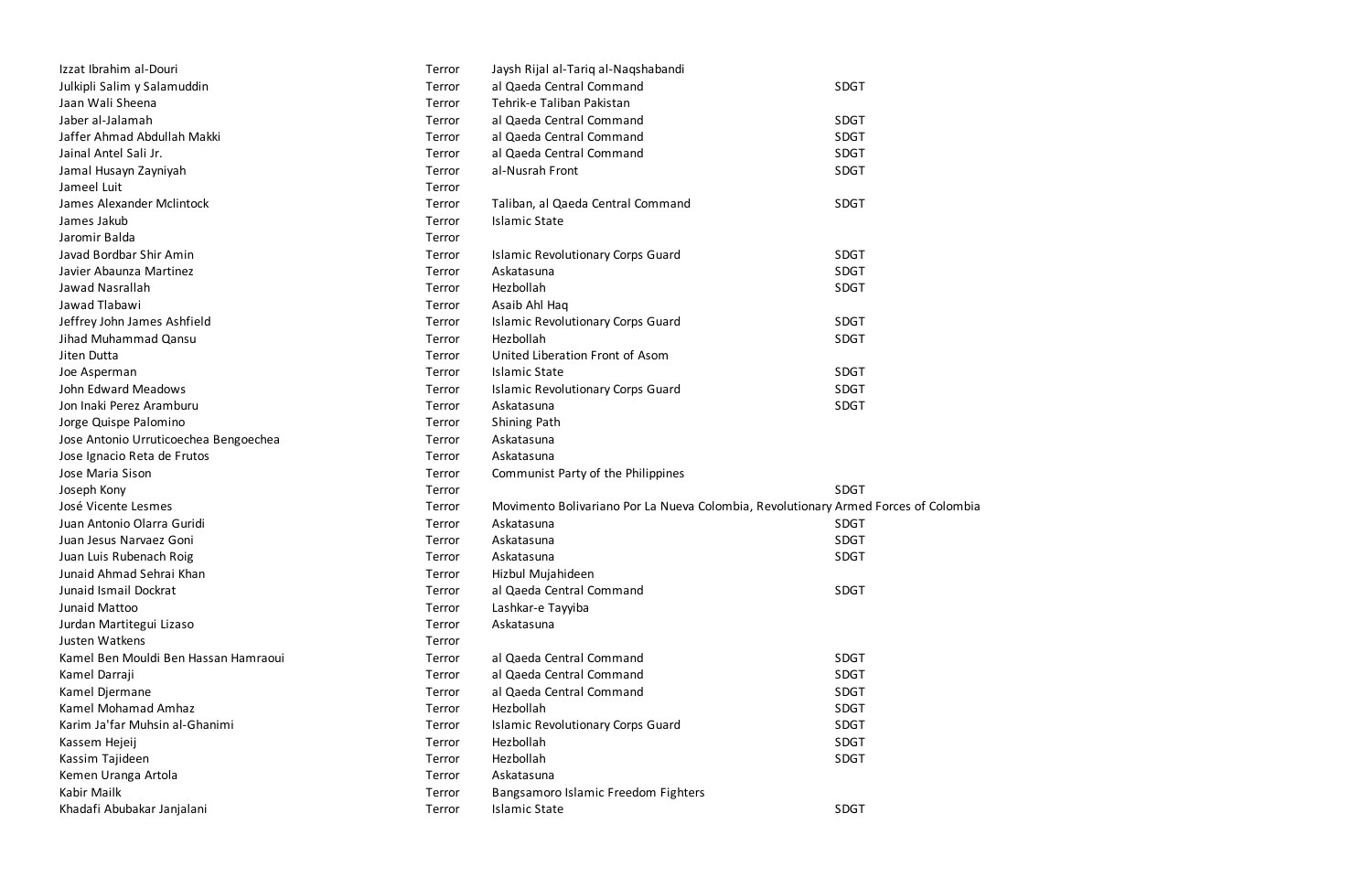| Khadim Hussain Rizvi                      | Terror | Tehreek I Labbaik Pakistan                                                          |             |
|-------------------------------------------|--------|-------------------------------------------------------------------------------------|-------------|
| Khaled Khayat                             | Terror | <b>Islamic State</b>                                                                |             |
| <b>Khaled Mashal</b>                      | Terror | Hamas                                                                               |             |
| <b>Khaled Sharrouf</b>                    | Terror | <b>Islamic State</b>                                                                | <b>SDGT</b> |
| Khalid al-Marfadi                         | Terror | <b>Islamic State</b>                                                                | <b>SDGT</b> |
| Khalid Abd al-Rahman Hamd al-Fawaz        | Terror | al Qaeda Central Command                                                            | <b>SDGT</b> |
| Khalid Ahmad Jumah al-Sudani              | Terror | al Qaeda Central Command                                                            | SDGT        |
| Khalid Ali Mabkhut al-Aradah              | Terror | al-Qa'ida in the Arabian Peninsula                                                  | <b>SDGT</b> |
| Khalid Batarfi                            | Terror | al-Qa'ida in the Arabian Peninsula                                                  |             |
| <b>Khalid Mishaal</b>                     | Terror | Hamas                                                                               | <b>SDGT</b> |
| Khalid Sa'id Ghabish al-Ubaydi            | Terror | <b>Islamic State</b>                                                                | <b>SDGT</b> |
| Khalid Shaikh Mohammed                    | Terror | al Qaeda Central Command                                                            |             |
| Khalid al-Barnawi                         | Terror | <b>Boko Haram</b>                                                                   |             |
| Khalifa Muhammad Turki al-Subaiy          | Terror | al Qaeda Central Command                                                            | <b>SDGT</b> |
| Khalil al-Rahman Haqqani                  | Terror | Taliban                                                                             | <b>SDGT</b> |
| Khalil Jarraya                            | Terror | al Qaeda Central Command                                                            | <b>SDGT</b> |
| Khalil Yusif Harb                         | Terror | Hezbollah                                                                           | <b>SDGT</b> |
| Khan Said                                 | Terror | Tehrik-e Taliban Pakistan                                                           |             |
| Kattab Arrusi                             | Terror | <b>Islamic State</b>                                                                |             |
| Kujtim Fejzulai                           | Terror |                                                                                     |             |
| Kōzō Okamoto                              | Terror | Popular Front for the Liberation of Palestine-General Command                       |             |
| L'Hadi Bendebka                           | Terror | al Qaeda Central Command                                                            | <b>SDGT</b> |
| Lakhbir Singh Rode                        | Terror | International Sikh Youth Foundation                                                 |             |
| Lased Ben Heni                            | Terror | al Qaeda Central Command                                                            | <b>SDGT</b> |
| Lavdrim Muhaxheri                         | Terror | <b>Islamic State</b>                                                                | <b>SDGT</b> |
| Lazher Ben Khalifa Ben Ahmed Rouine       | Terror | al Qaeda Central Command                                                            | <b>SDGT</b> |
| Leila Khaled                              | Terror | Popular Front for the Liberation of Palestine                                       |             |
| Leire Echeberria Simarro                  | Terror | Askatasuna                                                                          | SDGT        |
| Lexuri Gallastegui Sodupe                 | Terror | Askatasuna                                                                          | <b>SDGT</b> |
| Lidia Kim                                 | Terror | <b>Islamic Revolutionary Corps Guard</b>                                            | <b>SDGT</b> |
| Lionel Dumont                             | Terror | al Qaeda Central Command                                                            | <b>SDGT</b> |
| Lotfi Ben Abdul Hamid Ben Ali Rihani      | Terror | al Qaeda Central Command                                                            | <b>SDGT</b> |
| Lt. Col. Malathi                          | Terror | Liberation Tigers of Tamil Eelam                                                    |             |
| Luciano Marin Arango                      | Terror | Movimento Bolivariano Por La Nueva Colombia, Revolutionary Armed Forces of Colombia |             |
| Maalim Salman                             | Terror | al-Shabaab                                                                          |             |
| <b>Maftah Mohamed Elmabruk</b>            | Terror | Libyan Islamic Fighters Group                                                       | <b>SDGT</b> |
| Maghomed Maghomedzakirovich Abdurakhmanov | Terror | Islamic State                                                                       |             |
| Mahad Karate                              | Terror | al-Shabaab                                                                          |             |
| <b>Mahad Moalim</b>                       | Terror | <b>Islamic State</b>                                                                | SDGT        |
| Mahir Jawad Yunis Salah                   | Terror | Hamas                                                                               | <b>SDGT</b> |
| Mahmoud Khayat                            | Terror | <b>Islamic State</b>                                                                |             |
| Mahmoud Seif                              | Terror | <b>Islamic Revolutionary Corps Guard</b>                                            | <b>SDGT</b> |
| Mahmud Afkhami Rashidi                    | Terror | <b>Islamic Revolutionary Corps Guard</b>                                            | SDGT        |
| Mahmud Bagheri Kazemabad                  | Terror | <b>Islamic Revolutionary Corps Guard</b>                                            | <b>SDGT</b> |
| Mahsum Korkmaz                            | Terror | Kurdistan Workers Party                                                             |             |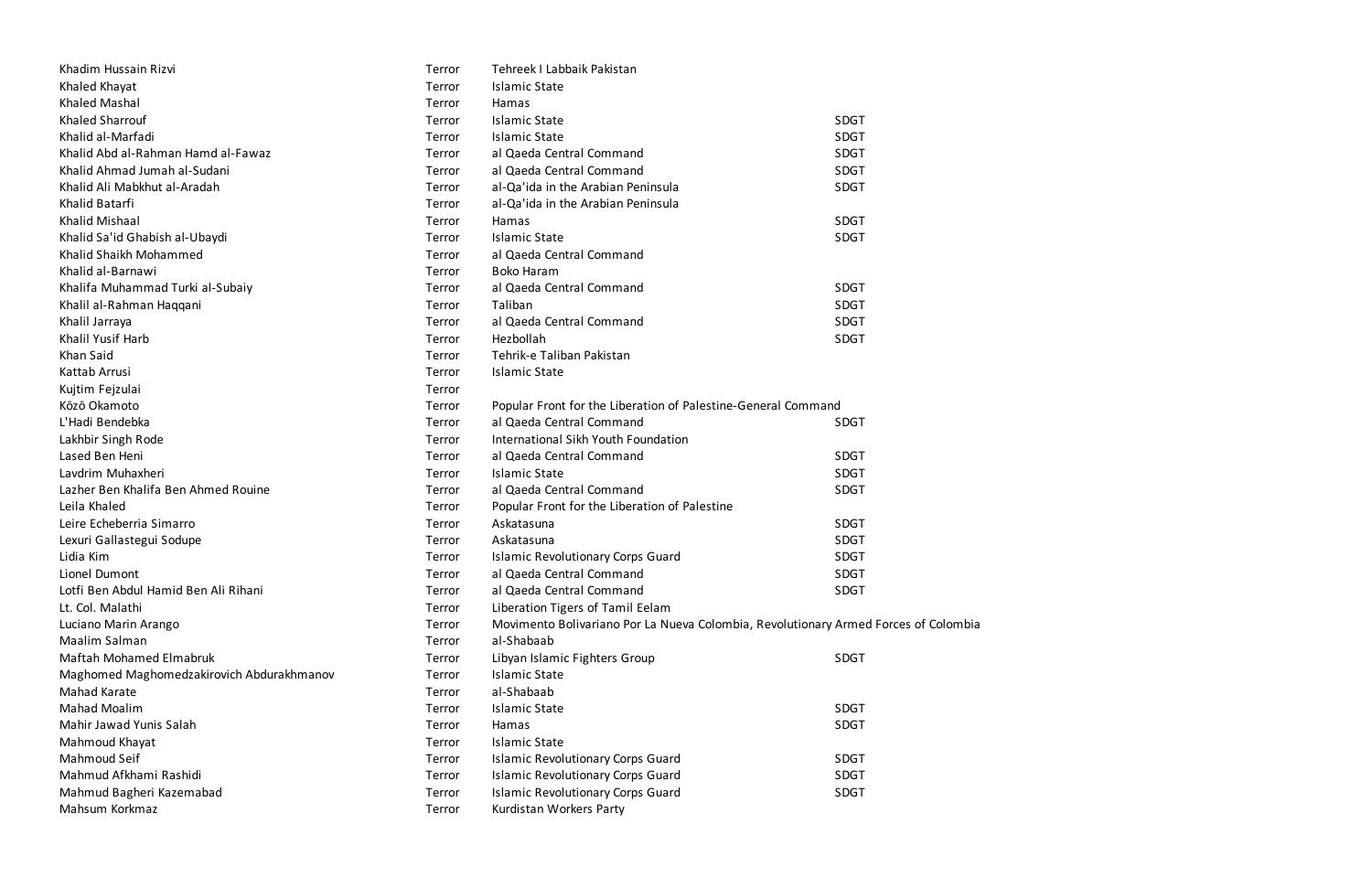| Majid Isnilon                        | Terror | Abu Sayyaf Group                         |             |
|--------------------------------------|--------|------------------------------------------|-------------|
| Makki Kazim Abd al-Hamid al-Asadi    | Terror | <b>Islamic Revolutionary Corps Guard</b> | <b>SDGT</b> |
| Malang Wazir                         | Terror | <b>Commander Nazir Group</b>             |             |
| Mali Khan                            | Terror | Haqqani Network                          |             |
| Malik Ishaq                          | Terror | Lashkar I Jhangvi                        |             |
| Malik Ruslanovish Barkhanoev         | Terror | <b>Islamic State</b>                     | <b>SDGT</b> |
| Mamoun Darkazanli                    | Terror | al Qaeda Central Command                 | <b>SDGT</b> |
| Manan Wani                           | Terror | Hizbul Mujahideen                        |             |
| Manex Zubiaga Bravo                  | Terror | Askatasuna                               | <b>SDGT</b> |
| Mangal Bagh                          | Terror | Tehreek Lashkar e Islam Pakistan         |             |
| Mansour Thaer                        | Terror | al Qaeda Central Command                 | <b>SDGT</b> |
| Manssor Arbabsiar                    | Terror | <b>Islamic Revolutionary Corps Guard</b> | <b>SDGT</b> |
| Mansur Ravankar                      | Terror | <b>Islamic Revolutionary Corps Guard</b> | <b>SDGT</b> |
| Mansur al-Harbi                      | Terror | al Qaeda Central Command                 |             |
| Maria Soledad Iparraguirre Guenechea | Terror | Askatasuna                               | <b>SDGT</b> |
| Maria Vasanthi Michael               | Terror | Liberation Tigers of Tamil Eelam         |             |
| Mariam Farahat                       | Terror |                                          |             |
| Mark John Taylor                     | Terror | <b>Islamic State</b>                     |             |
| Marwan Ibrahim Hussayn Tah al-Azawi  | Terror | <b>Islamic State</b>                     |             |
| Mas'ud Nikbakht                      | Terror | <b>Islamic Revolutionary Corps Guard</b> | <b>SDGT</b> |
| Masood Azhar                         | Terror | Jaish-e-Mohammed Kashmir                 |             |
| Mati Ur-Rehman                       | Terror | al Qaeda Central Command                 | <b>SDGT</b> |
| Maulana Abdul Aziz Ghazi             | Terror | Tehrik-e Taliban Pakistan                |             |
| Maulana Fazlullah                    | Terror | Tehrik-e Taliban Pakistan                |             |
| Maulana Yusuf Azhar                  | Terror | Jemaah Islamiyah                         |             |
| Maulawi Adam Khan Achekzai           | Terror | Taliban                                  | <b>SDGT</b> |
| Maulawi Inayatullah                  | Terror | Taliban                                  | <b>SDGT</b> |
| Maumoud Khaled al-Zahar              | Terror | Hamas                                    |             |
| Mawlawi Abdul Kabir                  | Terror | Taliban                                  |             |
| Mawlawi Haibatullah Akhundzada       | Terror | Taliban                                  |             |
| Mawlawi Mati ul-Haq Khales           | Terror | Taliban                                  |             |
| Mawlawi Nur Mohammad Saqib           | Terror | Taliban                                  |             |
| Mawlawi Shahabuddin Delawar          | Terror | Taliban                                  |             |
| Maxime Hauchard                      | Terror | <b>Islamic State</b>                     |             |
| Maysar Ali Musa Abdallah al-Juburi   | Terror | al Qaeda Central Command                 | <b>SDGT</b> |
| Mazen Ali Hussein                    | Terror | al Qaeda Central Command                 | <b>SDGT</b> |
| Mazlum Dag                           | Terror | Kurdistan Workers Party                  |             |
| Mazlum Dogan                         | Terror | Kurdistan Workers Party                  |             |
| Md Mamunur Rashid                    | Terror |                                          |             |
| Meghdad Amini                        | Terror | <b>Islamic Revolutionary Corps Guard</b> | <b>SDGT</b> |
| Mehdi Azarpisheh                     | Terror | <b>Islamic Revolutionary Corps Guard</b> | <b>SDGT</b> |
| Mehdi Kammoun                        | Terror | al Qaeda Central Command                 | <b>SDGT</b> |
| Mehrez Amdouni                       | Terror | <b>Islamic State</b>                     | <b>SDGT</b> |
| <b>Meliad Farah</b>                  | Terror | Hezbollah                                |             |
| Mevlid Jašarević                     | Terror | <b>Islamic State</b>                     |             |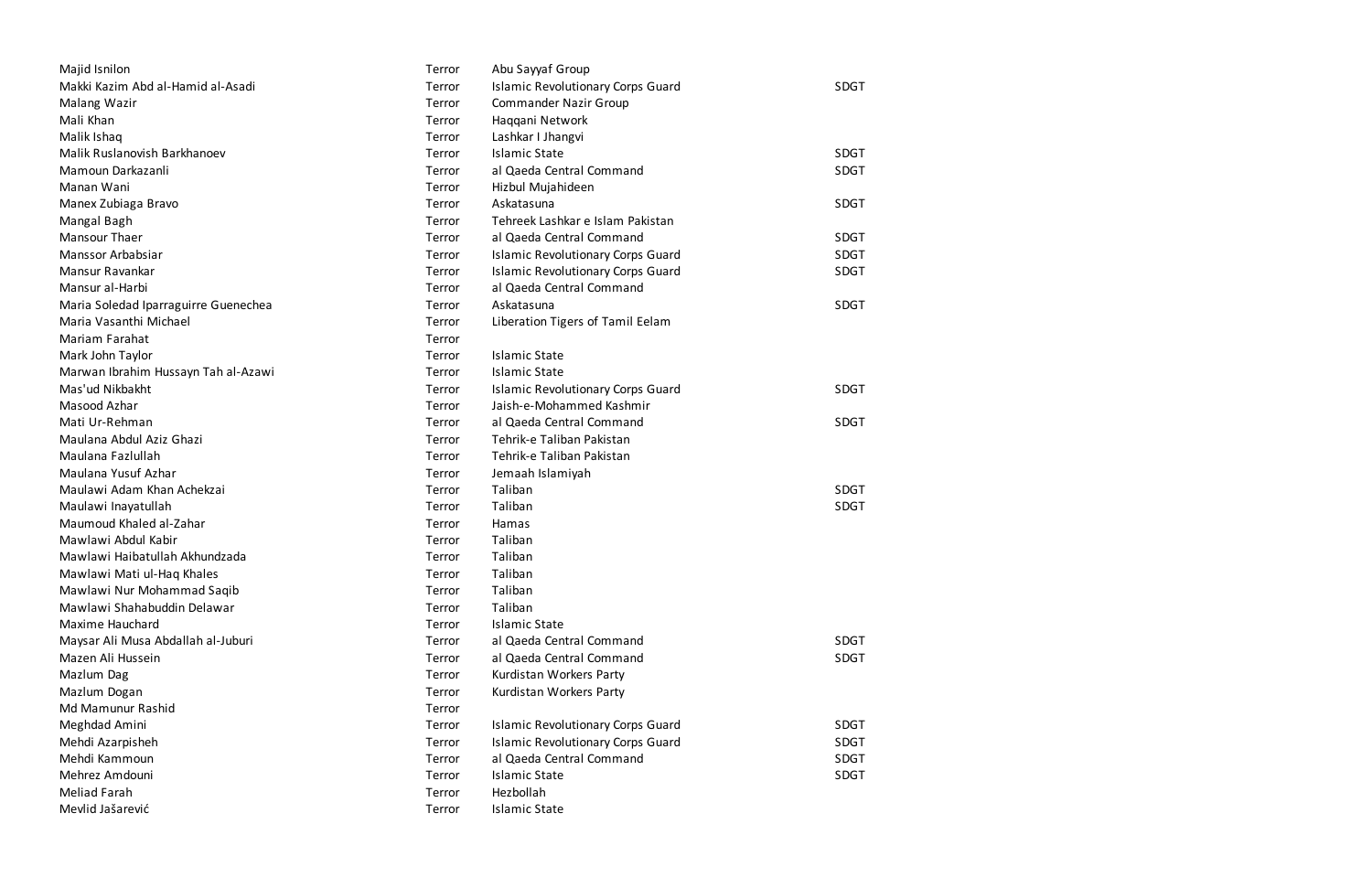| Mevlut Kar                         | Terror | <b>Islamic Jihad Union</b>                    |             |
|------------------------------------|--------|-----------------------------------------------|-------------|
| Mhd Amer Alchwiki                  | Terror | <b>Islamic Revolutionary Corps Guard</b>      | <b>SDGT</b> |
| Mian Abdullah                      | Terror | Lashkar-e Tayyiba                             | SDGT        |
| Michael Coe                        | Terror | Al Muhajirun                                  |             |
| Michel Samaha                      | Terror | Hezbollah                                     |             |
| Miguel Albisu Iriarte              | Terror | Askatasuna                                    | <b>SDGT</b> |
| Miguel de Garikoitz Aspiazu Rubina | Terror | Askatasuna                                    |             |
| Mikel Otegui Unanue                | Terror | Askatasuna                                    | <b>SDGT</b> |
| Mizanur Rahman                     | Terror | <b>Islamic State</b>                          |             |
| Mochammad Achwan                   | Terror | <b>Islamic State</b>                          | <b>SDGT</b> |
| Mohamad Alsaied Alhmidan           | Terror | <b>Islamic State</b>                          | <b>SDGT</b> |
| <b>Mohamad Ameen</b>               | Terror | Islamic State of Iraq and the Levant Khorasan |             |
| Mohamad Iqbal Abdurrahman          | Terror | al Qaeda Central Command                      | <b>SDGT</b> |
| Mohamad Noureddine                 | Terror | Hezbollah                                     | <b>SDGT</b> |
| Mohamad Rafi Udin                  | Terror | <b>Islamic State</b>                          | <b>SDGT</b> |
| <b>Mohamad Tarabin Chamas</b>      | Terror | Hezbollah                                     | <b>SDGT</b> |
| <b>Mohamed Abu Dhess</b>           | Terror | al Qaeda Central Command                      | <b>SDGT</b> |
| <b>Mohamed Abrini</b>              | Terror | <b>Islamic State</b>                          |             |
| Mohamed Amin Mostafa               | Terror | al Qaeda Central Command                      | <b>SDGT</b> |
| Mohamed Amine Akli                 | Terror | al Qaeda Central Command                      | <b>SDGT</b> |
| Mohamed Azzam Mubarak Mohamed      | Terror | <b>Islamic State</b>                          |             |
| Mohamed Belkalem                   | Terror | Al-Qaeda in the Islamic Maghreb               |             |
| Mohamed Ben Belgacem Aouadi        | Terror | al Qaeda Central Command                      | <b>SDGT</b> |
| <b>Mohamed Hasthun</b>             | Terror | <b>Islamic State</b>                          |             |
| <b>Mohamed Lahbous</b>             | Terror | Movement for Unity and Jihad in West Africa   |             |
| Mohamed Makawi Ibrahim Mohamed     | Terror | al Qaeda Central Command                      |             |
| Mohamed Mire Ali Yusuf             | Terror | <b>Islamic State</b>                          | <b>SDGT</b> |
| Mohamed Nasser Mohamed Asad        | Terror | <b>Islamic State</b>                          |             |
| Mohammad Agha Ja'fari              | Terror | <b>Islamic Revolutionary Corps Guard</b>      | <b>SDGT</b> |
| Mohammad Alaiwani                  | Terror | <b>Islamic State</b>                          |             |
| Mohammad Ali Jafari                | Terror | <b>Islamic Revolutionary Corps Guard</b>      | <b>SDGT</b> |
| Mohammad Aman Akhund               | Terror | al Qaeda Central Command                      | <b>SDGT</b> |
| Mohammad Daoud Muzzamil            | Terror | Taliban                                       | <b>SDGT</b> |
| Mohammad Ebrahim Owhadi            | Terror | <b>Islamic Revolutionary Corps Guard</b>      | <b>SDGT</b> |
| Mohammad Fayez Barakat             | Terror | Hezbollah                                     | <b>SDGT</b> |
| Mohammad Hejazi                    | Terror | <b>Islamic Revolutionary Corps Guard</b>      | <b>SDGT</b> |
| Mohammad Hasan Khoda'i             | Terror | <b>Islamic Revolutionary Corps Guard</b>      | <b>SDGT</b> |
| Mohammad Ibrahim Bazzi             | Terror | Hezbollah                                     | <b>SDGT</b> |
| Mohammad Iltas Kashmiri            | Terror | al Qaeda Central Command                      | <b>SDGT</b> |
| Mohammad Mina'i                    | Terror | <b>Islamic Revolutionary Corps Guard</b>      | <b>SDGT</b> |
| Mohammad Naushad Alam Khan         | Terror | Lashkar-e Tayyiba                             | <b>SDGT</b> |
| Mohammad Pakpour                   | Terror | <b>Islamic Revolutionary Corps Guard</b>      | <b>SDGT</b> |
| Mohammad Reza Ale Ali              | Terror | <b>Islamic Revolutionary Corps Guard</b>      | <b>SDGT</b> |
| Mohammad Reza Lahaman Kiram        | Terror | <b>Islamic State</b>                          | <b>SDGT</b> |
| Mohammad Reza Naqdi                | Terror | <b>Islamic Revolutionary Corps Guard</b>      | <b>SDGT</b> |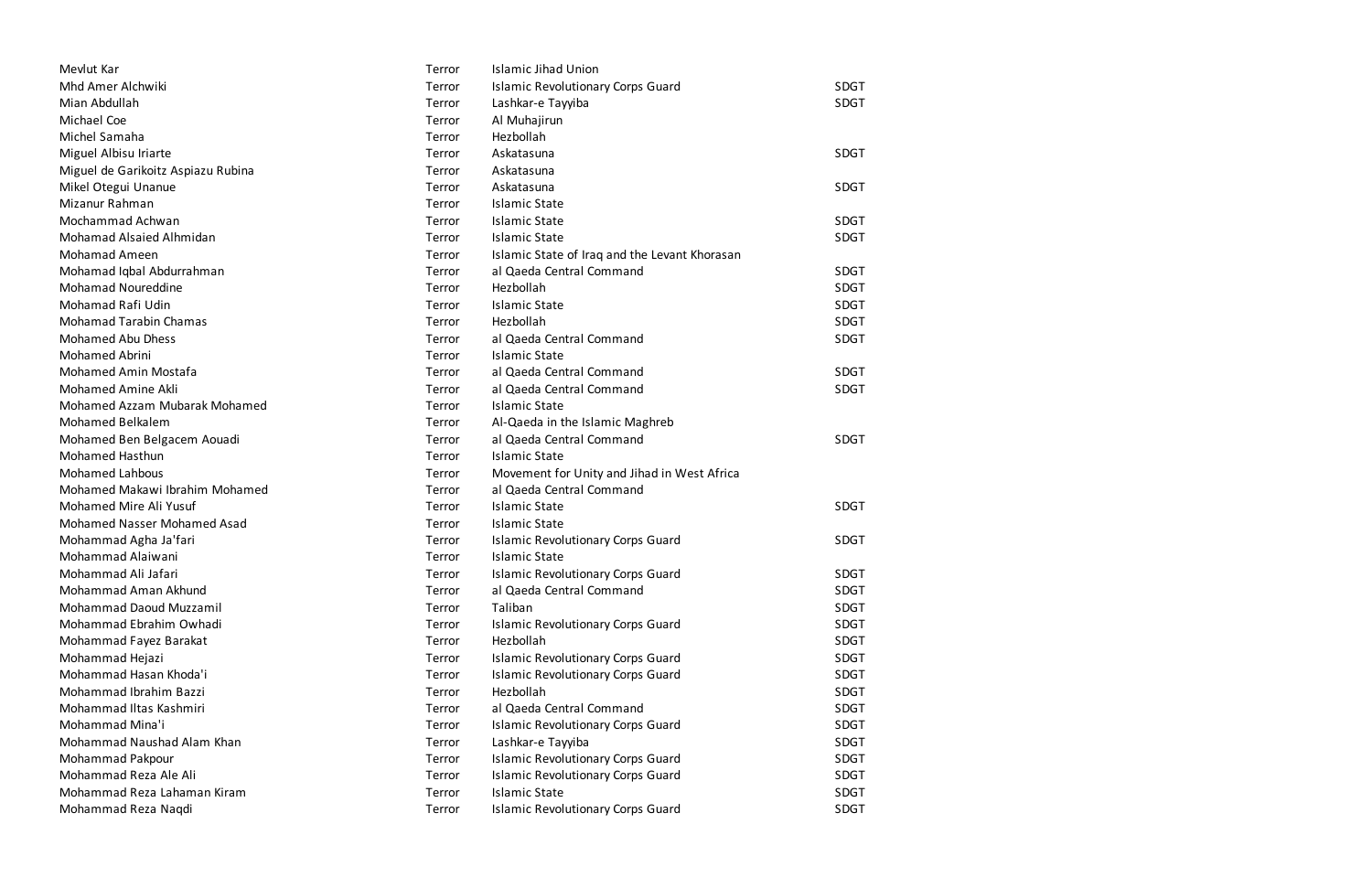| Mohammad Shafi Armar                  | Terror | <b>Islamic State</b>                                         |             |
|---------------------------------------|--------|--------------------------------------------------------------|-------------|
| Mohammad Shawqi Islambouli            | Terror | al Qaeda Central Command                                     | <b>SDGT</b> |
| <b>Mohammad Tanweer</b>               | Terror | Islamic State of Iraq and the Levant Khorasan, Islamic State |             |
| Mohammad Vakili                       | Terror | <b>Islamic Revolutionary Corps Guard</b>                     | <b>SDGT</b> |
| Mohammad Yaqoob                       | Terror | Taliban                                                      |             |
| Mohammad Yusuf Shah                   | Terror | Hizbul Mujahideen                                            |             |
| Mohammadreza Khedmati Valadzaghard    | Terror | <b>Islamic Revolutionary Corps Guard</b>                     | <b>SDGT</b> |
| Mohammed Al Ghabra                    | Terror | al Qaeda Central Command                                     | <b>SDGT</b> |
| Mohammed Abdel-Halim Hemaida Saleh    | Terror | al Qaeda Central Command                                     |             |
| <b>Mohammed Alloush</b>               | Terror | Jaysh Al-Islam                                               |             |
| Mohammed Benhammedi                   | Terror | Libyan Islamic Fighters Group                                | <b>SDGT</b> |
| Mohammed Emwazi                       | Terror | <b>Islamic State</b>                                         |             |
| Mohammed Hussein Salih al Hasani      | Terror | <b>Islamic Revolutionary Corps Guard</b>                     | <b>SDGT</b> |
| Mohammed Ibrahim Sulaiman             | Terror | al Qaeda Central Command                                     | <b>SDGT</b> |
| Mohammed Isa Yousif Saqar Al Binali   | Terror | <b>Islamic State</b>                                         |             |
| Mohammed Karim Yusop Faiz             | Terror | <b>Islamic State</b>                                         | <b>SDGT</b> |
| Mohammed Mazhar                       | Terror | al Qaeda Central Command                                     | <b>SDGT</b> |
| <b>Mohammed Mahmoud</b>               | Terror | Milatu Ibrahim                                               |             |
| Mohammed Nur                          | Terror | <b>Boko Haram</b>                                            | <b>SDGT</b> |
| <b>Mohammed Omar</b>                  | Terror | Taliban                                                      | <b>SDGT</b> |
| <b>Mohammed Qasim</b>                 | Terror | Taliban                                                      | <b>SDGT</b> |
| Mohammed Reda Mohammed Anwar Awad     | Terror | Hamas                                                        | <b>SDGT</b> |
| Mohammed Reza Zahedi                  | Terror | <b>Islamic Revolutionary Corps Guard</b>                     | <b>SDGT</b> |
| Mohammed Shamsuddin                   | Terror | Al Muhajirun                                                 |             |
| <b>Mohammed Tufail</b>                | Terror | al Qaeda Central Command                                     | <b>SDGT</b> |
| Mohammed Tahir Hammid                 | Terror | al Qaeda Central Command                                     | <b>SDGT</b> |
| Mohammed Yahya Mujahid                | Terror | al Qaeda Central Command                                     | <b>SDGT</b> |
| Mohd Yasin Ittoo                      | Terror | Hizbul Mujahideen                                            |             |
| Mokhtar Belmokhtar                    | Terror | Al-Qaeda in the Islamic Maghreb, Al Mourabitoon              | SDGT        |
| Mokhtar Bouchoucha                    | Terror |                                                              | <b>SDGT</b> |
| Mondher Baazaoui                      | Terror | al Qaeda Central Command                                     | SDGT        |
| Monir Chouka                          | Terror | <b>Islamic Movement of Uzbekistan</b>                        |             |
| Monte Melkonian                       | Terror | Armenien Secret Army for the Liberation of Armenia           |             |
| Morad Laaboudi                        | Terror | <b>Islamic State</b>                                         | <b>SDGT</b> |
| Morteza Rezaie                        | Terror | <b>Islamic Revolutionary Corps Guard</b>                     | <b>SDGT</b> |
| Moshiur Rahman                        | Terror | Al Muhajirun                                                 |             |
| Mostafa Mahamed                       | Terror | al-Nusrah Front                                              | <b>SDGT</b> |
| Mounir Ben Dhaou Ben Brahim Ben Helal | Terror | <b>Islamic State</b>                                         | <b>SDGT</b> |
| Mounir Ben Habib Jarraya              | Terror | al Qaeda Central Command                                     | <b>SDGT</b> |
| Mounir El Motassadeg                  | Terror | al Qaeda Central Command                                     | <b>SDGT</b> |
| Mourad Trabelsi                       | Terror | al Qaeda Central Command                                     | <b>SDGT</b> |
| Mousa Mohammed Abu Marzook            | Terror | Hamas                                                        | <b>SDGT</b> |
| Moussa Ben Amor Ben Ali Essaadi       | Terror | al Qaeda Central Command                                     | <b>SDGT</b> |
| Moustafa Abbes                        | Terror | al Qaeda Central Command                                     | <b>SDGT</b> |
| Mu'tassim Yahya 'Ali al-Rumaysh       | Terror | al-Qa'ida in the Arabian Peninsula, Islamic State            | SDGT        |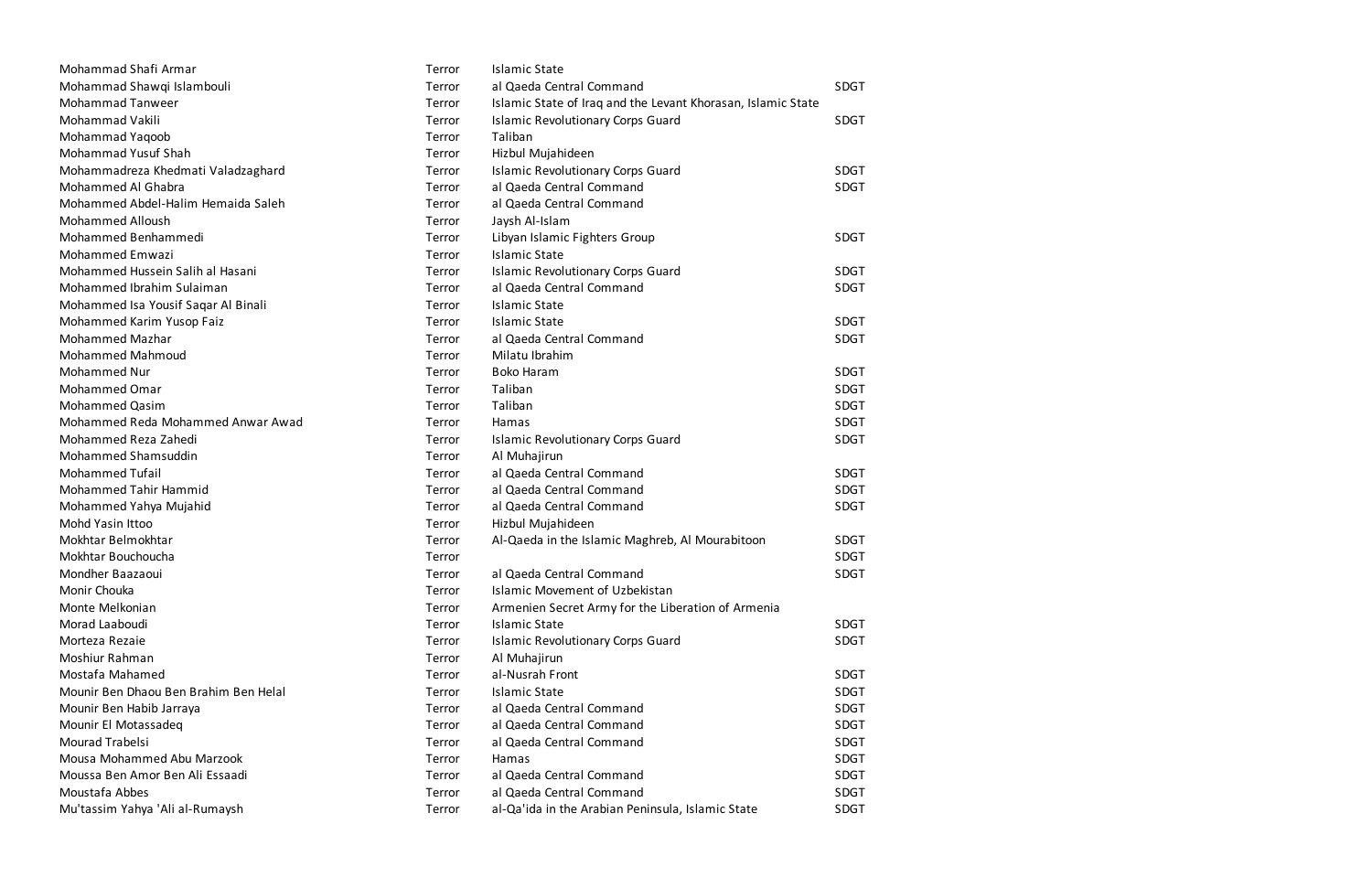| Muavia Azam                                  | Terror | Sipah-i-Sahaba Pakistan                                                  |             |
|----------------------------------------------|--------|--------------------------------------------------------------------------|-------------|
| Mubarak Mohammed A Alotaibi                  | Terror | Islamic State Saudi Arabia                                               |             |
| Mubarak Mushakhas Sanad al-Bathali           | Terror | al Qaeda Central Command                                                 | <b>SDGT</b> |
| Mudasir Rashid Parray                        | Terror | Lashkar-e Tayyiba                                                        |             |
| Mufti Abdul Rahim                            | Terror | Taliban                                                                  | <b>SDGT</b> |
| Mufti Rashid Ahmad Ladehyanoy                | Terror | al Qaeda Central Command                                                 | <b>SDGT</b> |
| <b>Mugais Mir</b>                            | Terror | Ansar Ghazwat-Ul-Hind                                                    |             |
| Muhammad 'Abd-Al-Hadi Farhat                 | Terror | Hezbollah                                                                | <b>SDGT</b> |
| Muhammad 'Abd-Al-Amir Farhat                 | Terror | <b>Islamic Revolutionary Corps Guard</b>                                 | <b>SDGT</b> |
| Muhammad 'Abdallah al-Amin                   | Terror | Hezbollah                                                                | <b>SDGT</b> |
| Muhammad 'Abdallah Salih Sughayr             | Terror | Abu Sayyaf Group                                                         | <b>SDGT</b> |
| Muhammad al-Hamati                           | Terror | <b>Islamic Revolutionary Corps Guard</b>                                 | <b>SDGT</b> |
| Muhammad Abd-al-Qadir Mutni Assaf al-Rawi    | Terror | <b>Islamic State</b>                                                     | <b>SDGT</b> |
| Muhammad Abdallah Hasan Abu-Al-Khayr         | Terror | al Qaeda Central Command                                                 | <b>SDGT</b> |
| Muhammad Ahmad Shawqi al-Islambuli           | Terror | al Qaeda Central Command                                                 | <b>SDGT</b> |
| Muhammad Al-Jawlani                          | Terror | al-Nusrah Front                                                          |             |
| Muhammad Al-Mukhtar Kallas                   | Terror | Hezbollah                                                                | <b>SDGT</b> |
| Muhammad Ashraf Asif Jalali                  | Terror | Tehreek Labbaik Ya RasoolAllah - Balochistan, Tehreek I Labbaik Pakistan |             |
| Muhammad Badr-Al-Din                         | Terror | Hezbollah                                                                | <b>SDGT</b> |
| Muhammad Bahrun Naim Anggih Tamtomo          | Terror | <b>Islamic State</b>                                                     | <b>SDGT</b> |
| Muhammad Ehsan                               | Terror | Lashkar-e Tayyiba                                                        | <b>SDGT</b> |
| Muhammad Ghaleb Hamdar                       | Terror | Hezbollah                                                                | <b>SDGT</b> |
| Muhammad Harris Dar                          | Terror | Lashkar-e Tayyiba                                                        | <b>SDGT</b> |
| Muhammad Hasan Ra'd                          | Terror | Hezbollah                                                                | <b>SDGT</b> |
| Muhammad Hisham Muhammad Isma'il Abu Ghazala | Terror | Hamas                                                                    |             |
| Muhammad Hussein Gill                        | Terror | Lashkar-e Tayyiba                                                        | <b>SDGT</b> |
| Muhammad Iqbal                               | Terror | Lashkar-e Tayyiba                                                        | <b>SDGT</b> |
| Muhammad Ijaz Safarash                       | Terror | Lashkar-e Tayyiba                                                        | <b>SDGT</b> |
| Muhammad Jamal                               | Terror | Muhammad Jamal Network                                                   |             |
| Muhammad Jibril Abdul Rahman                 | Terror | al Qaeda Central Command                                                 | <b>SDGT</b> |
| Muhammad Kawtharani                          | Terror | Hezbollah                                                                | <b>SDGT</b> |
| Muhammad Khurasani                           | Terror | Tehrik-e Taliban Pakistan                                                |             |
| Muhammad Naeem Sheikh                        | Terror | Lashkar-e Tayyiba                                                        | <b>SDGT</b> |
| <b>Muhammad Nazal</b>                        | Terror | Hamas                                                                    |             |
| Muhammad Omar Zadran                         | Terror | Taliban                                                                  | <b>SDGT</b> |
| Muhammad Qabalan                             | Terror | Hezbollah                                                                | <b>SDGT</b> |
| Muhammad Qasir                               | Terror | Hezbollah                                                                | <b>SDGT</b> |
| Muhammad Qasim al-Bazzal                     | Terror | Hezbollah                                                                | <b>SDGT</b> |
| Muhammad Rab'a al-Sayid al-Bahtiyti          | Terror | al Qaeda Central Command                                                 | <b>SDGT</b> |
| Muhammad Sarwar                              | Terror | Lashkar-e Tayyiba                                                        | <b>SDGT</b> |
| Muhammad Salih Abd-Rabbuh al-Omgy            | Terror | al-Qa'ida in the Arabian Peninsula                                       | <b>SDGT</b> |
| Muhammad Sholeh Ibrahim                      | Terror | <b>Islamic State</b>                                                     | <b>SDGT</b> |
| Muhammad Wanndy Bin Mohamed Jedi             | Terror | <b>Islamic State</b>                                                     | <b>SDGT</b> |
| Muhammad Yazbak                              | Terror | Hezbollah                                                                | <b>SDGT</b> |
| Muhammad Yusif Abdallah                      | Terror | Hezbollah                                                                | <b>SDGT</b> |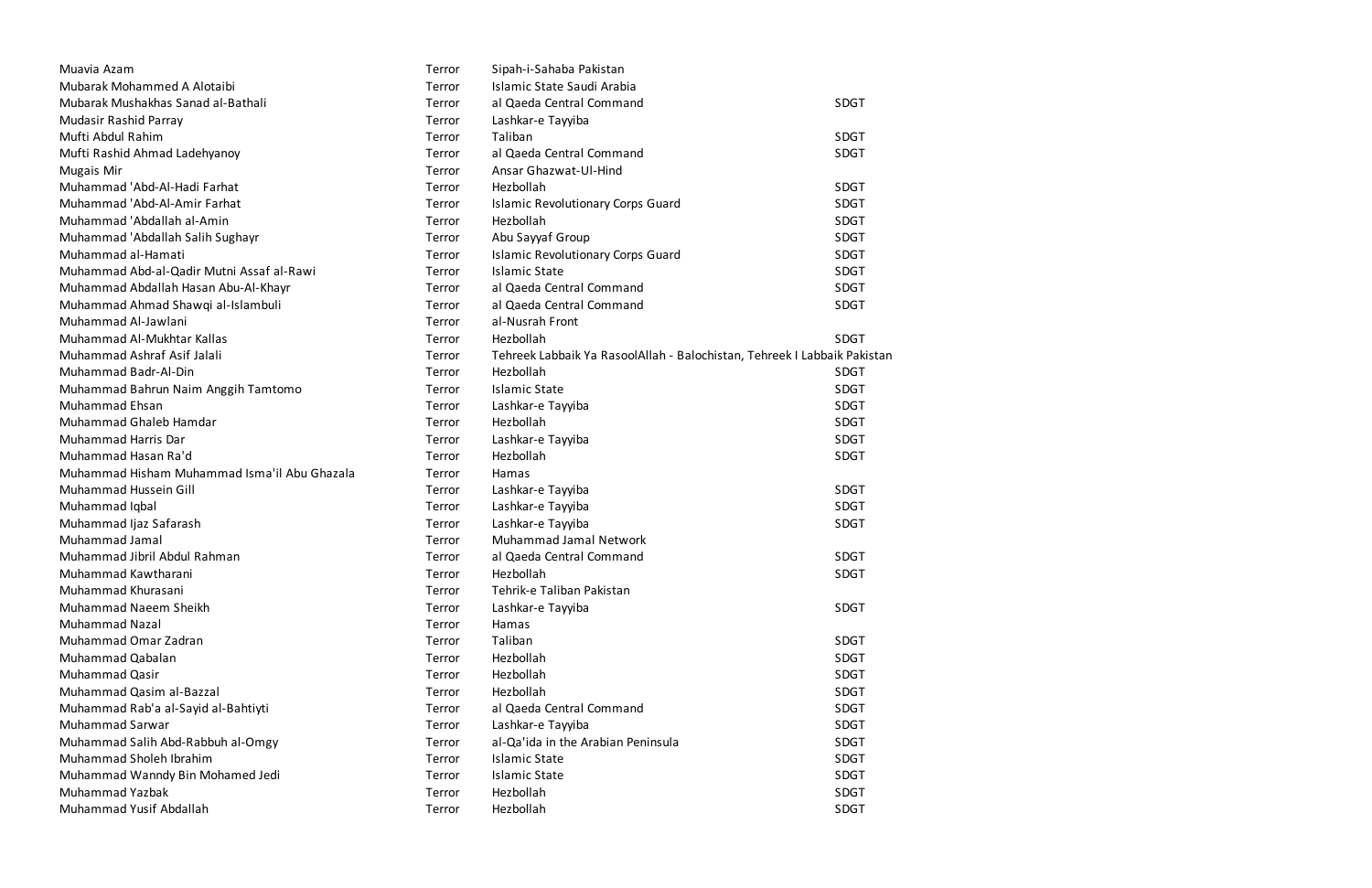| Muhammad Yusuf Ahmad Mansur                    | Terror | Hezbollah                                                    | SDGT        |
|------------------------------------------------|--------|--------------------------------------------------------------|-------------|
| Muhammad al-Ghazali                            | Terror | al-Qa'ida in the Arabian Peninsula                           |             |
| Muhammad al-Isawi                              | Terror | Islamic State                                                |             |
| Muhammed Deif                                  | Terror | Hamas                                                        |             |
| Muhannad Mushtaq Talib Zghayir Karhout al-Rawi | Terror | <b>Islamic State</b>                                         | <b>SDGT</b> |
| Muhannad al Halabi                             | Terror |                                                              |             |
| Muhannad al-Najdi                              | Terror | al Qaeda Central Command                                     |             |
| Muhiddin Animbang                              | Terror | Bangsamoro Islamic Freedom Fighters                          |             |
| Muhsin al-Fadhli                               | Terror | al Qaeda Central Command                                     | <b>SDGT</b> |
| Mukadir Islam                                  | Terror |                                                              |             |
| <b>Mukhlis Yunos</b>                           | Terror | al Qaeda Central Command                                     | <b>SDGT</b> |
| <b>Mukhtar Robow</b>                           | Terror | al Qaeda Central Command                                     | <b>SDGT</b> |
| Mulla Naik Muhammad                            | Terror | Taliban                                                      |             |
| Mullah Abdul Haq Wasiq                         | Terror | Taliban                                                      |             |
| Mullah Abdul Latif Mansur                      | Terror | Taliban                                                      |             |
| Mullah Abdul Manan Niazi                       | Terror | Taliban                                                      |             |
| Mullah Abdul Salam Akhund                      | Terror | Taliban                                                      |             |
| Mullah Abdul Salam Hanafi                      | Terror | Taliban                                                      |             |
| <b>Mullah Ahmed Shah Noorzai</b>               | Terror | Taliban                                                      | <b>SDGT</b> |
| Mullah Baradar                                 | Terror | Taliban                                                      |             |
| Mullah Faridullah                              | Terror | Taliban                                                      |             |
| Mullah Khairullah Khairkhwa                    | Terror | Taliban                                                      |             |
| Mullah Mansoor Dadullah                        | Terror | Taliban                                                      |             |
| <b>Mullah Mohammed Omar</b>                    | Terror | Taliban                                                      |             |
| Mullah Muhammad Ahmadzai                       | Terror | Taliban                                                      |             |
| Mullah Muhammad Fazil Mazlum                   | Terror | Taliban                                                      |             |
| Mullah Muhammad Nabi Omari                     | Terror | Taliban                                                      |             |
| Mullah Sangeen Zadran                          | Terror | Haqqani Network                                              |             |
| <b>Mullah Shirin</b>                           | Terror | Taliban                                                      |             |
| Mumtaz Dugmush                                 | Terror |                                                              |             |
| Mumtaz Qadri                                   | Terror |                                                              |             |
| Muneeb Mohammad                                | Terror | Islamic State of Iraq and the Levant Khorasan, Islamic State |             |
| Murad Margoshvili                              | Terror | Junuud al Sham                                               |             |
| Murat Karayilan                                | Terror | Kurdistan Workers Party                                      |             |
| Musa Abu Dawud                                 | Terror | Al-Qaeda in the Islamic Maghreb                              |             |
| Musa Kalim                                     | Terror | Taliban                                                      | <b>SDGT</b> |
| Mushtaq Talib Zughayr al-Rawi                  | Terror | <b>Islamic State</b>                                         |             |
| Mustafa Abu al-Yazid                           | Terror | al Qaeda Central Command                                     |             |
| Mustafa Badr al Din                            | Terror | Hezbollah                                                    | <b>SDGT</b> |
| Mustafa Badreddine                             | Terror | Hezbollah                                                    |             |
| Mustafa Hamid                                  | Terror | al Qaeda Central Command                                     | <b>SDGT</b> |
| Mustafa Hajji Muhammad Khan                    | Terror | al Qaeda Central Command                                     | <b>SDGT</b> |
| Mustafa Mohamed Fadhil                         | Terror | al Qaeda Central Command                                     | <b>SDGT</b> |
| Mustafa Mughniyeh                              | Terror | Hezbollah                                                    |             |
| Mustapha Chad                                  | Terror | <b>Islamic State</b>                                         | SDGT        |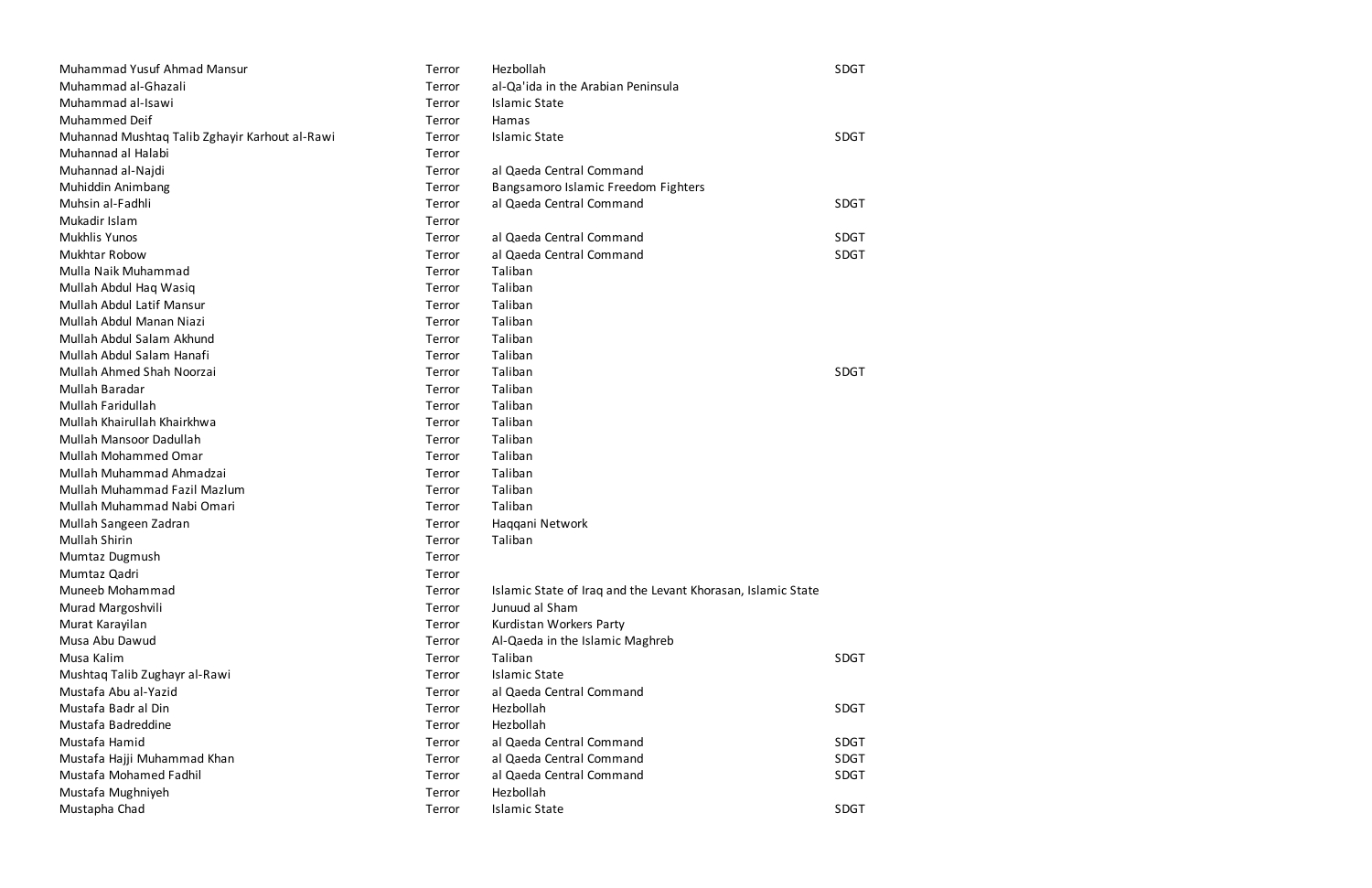| Mustapha Nasri Ben Abdul Kader Ait Al Hadi              | Terror | al Qaeda Central Command                                          | <b>SDGT</b> |
|---------------------------------------------------------|--------|-------------------------------------------------------------------|-------------|
| Mustapha Reda Darwish Fawaz                             | Terror | Hezbollah                                                         | <b>SDGT</b> |
| Muthanna Harith al-Dari                                 | Terror | al Qaeda Central Command                                          | <b>SDGT</b> |
| Muwaffaq Mustafa Muhammad al-Karmush                    | Terror | <b>Islamic State</b>                                              | <b>SDGT</b> |
| Muzammil Iqbal Hashimi                                  | Terror | Lashkar-e Tayyiba                                                 | <b>SDGT</b> |
| Myrna Ajijul Mabanza                                    | Terror | <b>Islamic State</b>                                              | <b>SDGT</b> |
| Nabil Abdul Salam Sayadi                                | Terror | al Qaeda Central Command                                          | <b>SDGT</b> |
| Nabil Ben Mohamed Ben Ali Ben Attia                     | Terror | al Qaeda Central Command                                          | <b>SDGT</b> |
| Nabil Mahmoud Assaf                                     | Terror | Hezbollah                                                         | <b>SDGT</b> |
| Nabil Qaouk                                             | Terror | Hezbollah                                                         |             |
| Nader Talebzadeh Ordoubadi                              | Terror | <b>Islamic Revolutionary Corps Guard</b>                          | <b>SDGT</b> |
| Nadir Medetov                                           | Terror | <b>Islamic State</b>                                              |             |
| Naim Qasim                                              | Terror | Hezbollah                                                         | <b>SDGT</b> |
| Naim Wardak                                             | Terror | Taliban                                                           |             |
| Najib Ouaz                                              | Terror | al Qaeda Central Command                                          | <b>SDGT</b> |
| Najmiddin Kamolitdinovich Jalolov                       | Terror | <b>Islamic Jihad Union</b>                                        | <b>SDGT</b> |
| Najmuddin Faraj Ahmad                                   | Terror | <b>Islamic State</b>                                              | <b>SDGT</b> |
| Nashwan al-Wali al-Yafi'i                               | Terror | Islamic State in Yemen                                            | <b>SDGT</b> |
| Nasir Javaid                                            | Terror | Lashkar-e Tayyiba                                                 | <b>SDGT</b> |
| Nasir Muhammad 'Awad al-Ghidani al-Harbi                | Terror | <b>Islamic State</b>                                              | <b>SDGT</b> |
| Nasir Wan                                               | Terror | Lashkar-e Tayyiba                                                 |             |
| Nasiruddin Haqqani                                      | Terror | Taliban                                                           | <b>SDGT</b> |
| Nasser Muthana                                          | Terror | <b>Islamic State</b>                                              |             |
| Nassim Ben Mohamed Al-Cherif ben Mohamed Saleh Al-Saadi | Terror | al Qaeda Central Command                                          | <b>SDGT</b> |
| Natascha Colding-Olsen                                  | Terror | <b>Islamic State</b>                                              |             |
| Naveed Jatt                                             | Terror | Lashkar-e Tayyiba                                                 |             |
| Naveed Qamar                                            | Terror | Lashkar-e Tayyiba                                                 | <b>SDGT</b> |
| Nayf Salam Muhammad Ujaym al-Hababi                     | Terror | al Qaeda Central Command                                          | <b>SDGT</b> |
| Nayif Hawatma                                           | Terror | Democratic Front for the Liberation of Palestine - Hawatmeh ISDGT |             |
| Nayif Salih Salim al-Qaysi                              | Terror | al-Qa'ida in the Arabian Peninsula                                | <b>SDGT</b> |
| Nazir Ahmad Chaudhry                                    | Terror | Lashkar-e Tayyiba                                                 | <b>SDGT</b> |
| <b>Nedal Saleh</b>                                      | Terror | al Qaeda Central Command                                          | <b>SDGT</b> |
| Neil Christopher Prakash                                | Terror | <b>Islamic State</b>                                              | <b>SDGT</b> |
| <b>Nikolaos Maziotis</b>                                | Terror | Revolutionary People's Struggle                                   |             |
| Norman Spear                                            | Terror |                                                                   |             |
| Noureddine Ben Ali Ben Belkassem Drissi                 | Terror | al Qaeda Central Command                                          | <b>SDGT</b> |
| Nur Al-Din al-Dibiski                                   | Terror | al Qaeda Central Command                                          | <b>SDGT</b> |
| Nurjaman Riduan Isamuddin                               | Terror | al Qaeda Central Command                                          | <b>SDGT</b> |
| Nusret Imamovic                                         | Terror | al-Nusrah Front                                                   |             |
| Olimzhon Adkhamovich Sadikov                            | Terror | <b>Islamic Jihad Union</b>                                        | <b>SDGT</b> |
| Oman Rochman                                            | Terror | <b>Islamic State</b>                                              | <b>SDGT</b> |
| Omar Bakri Mohammed                                     | Terror | Al Muhajirun                                                      |             |
| Omar Diaby                                              | Terror | Firgat Al Ghuraba                                                 |             |
| Omar Hussain                                            | Terror | <b>Islamic State</b>                                              | <b>SDGT</b> |
| Omar Khalid Khorasani                                   | Terror | Tehrik-e Taliban Pakistan                                         |             |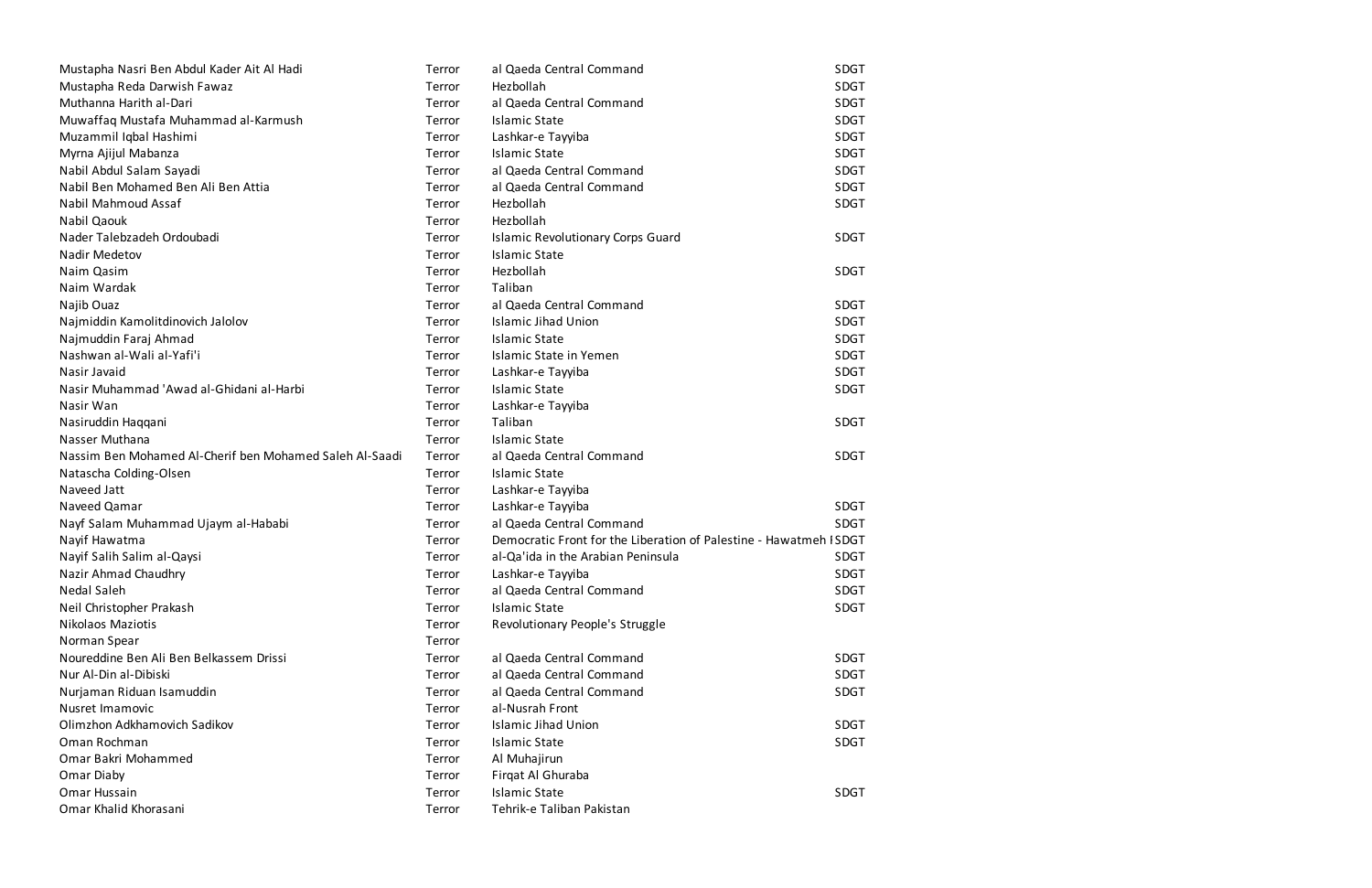| Omar Mahmoud Mohammed Othman              | Terror | al Qaeda Central Command                 |             |
|-------------------------------------------|--------|------------------------------------------|-------------|
| Omar Mahmoud Uthman                       | Terror | al Qaeda Central Command                 | <b>SDGT</b> |
| Osama Hamdan                              | Terror | Hamas                                    |             |
| Osama bin Laden                           | Terror | al Qaeda Central Command                 |             |
| Othman Al-Ghamdi                          | Terror | al-Qa'ida in the Arabian Peninsula       |             |
| Othman Deramchi                           | Terror | al Qaeda Central Command                 | <b>SDGT</b> |
| Oussama Ahmad Atar                        | Terror | <b>Islamic State</b>                     |             |
| Paramjit Singh Panjwar                    | Terror | Khalistan Commando Force                 |             |
| Parlindungan Siregar                      | Terror | al Qaeda Central Command                 | <b>SDGT</b> |
| Parviz Fattah                             | Terror | <b>Islamic Revolutionary Corps Guard</b> | <b>SDGT</b> |
| <b>Patrick Crusius</b>                    | Terror |                                          |             |
| Paulo Elcoro Ayastuy                      | Terror | Askatasuna                               | <b>SDGT</b> |
| Pejman Mahmood Kosarayanifard             | Terror | <b>Islamic Revolutionary Corps Guard</b> | <b>SDGT</b> |
| Perinpanayagam Sivaparan                  | Terror | Liberation Tigers of Tamil Eelam         |             |
| Peter Cherif                              | Terror | al-Qa'ida in the Arabian Peninsula       |             |
| Philip Galea                              | Terror |                                          |             |
| Pio Abogne de Vera                        | Terror | al Qaeda Central Command                 | <b>SDGT</b> |
| Pir Afzal Qadri                           | Terror | Tehreek I Labbaik Pakistan               |             |
| Poilu                                     | Terror |                                          |             |
| Qais Khazali                              | Terror | Asaib Ahl Haq                            |             |
| Qari Ayyub Bashir                         | Terror | <b>Islamic State</b>                     | <b>SDGT</b> |
| Qari Din Muhammad Hanif                   | Terror | Taliban                                  |             |
| Qari Muhammad Yaqoob Sheikh               | Terror | Lashkar-e Tayyiba                        | <b>SDGT</b> |
| Qari Rahmat                               | Terror | Taliban                                  | <b>SDGT</b> |
| Qari Saif Younis                          | Terror | Tehrik-e Taliban Pakistan                |             |
| Qari Saifullah                            | Terror | Taliban                                  |             |
| Qari Zakir                                | Terror | Haqqani Network                          |             |
| Qasem Soleimani                           | Terror | <b>Islamic Revolutionary Corps Guard</b> |             |
| Qasim Aliq                                | Terror | Hezbollah                                | <b>SDGT</b> |
| Qasim al-Rimi                             | Terror | al-Qa'ida in the Arabian Peninsula       |             |
| Qassim Abdullah Ali Ahmed                 | Terror | al Qaeda Central Command                 | SDGT        |
| Qatadah Alfarisi                          | Terror | <b>Islamic State</b>                     |             |
| <b>Rachid Fettar</b>                      | Terror | al Qaeda Central Command                 | <b>SDGT</b> |
| Radi Abd El Samie Abou El Yazid El Ayashi | Terror | al Qaeda Central Command                 | <b>SDGT</b> |
| Radulan Sahiron                           | Terror | <b>Islamic State</b>                     | <b>SDGT</b> |
| Radullan Sahiron                          | Terror | Abu Sayyaf Group                         |             |
| Radwan Muhammad Husayn Ali Qanan          | Terror | <b>Islamic State in Yemen</b>            | <b>SDGT</b> |
| Rafik Mohamad Yousef                      | Terror | <b>Islamic State</b>                     | <b>SDGT</b> |
| Rahman Zeb Faqir Muhammad                 | Terror | Lashkar-e Tayyiba                        | <b>SDGT</b> |
| Ramadan Abdallah                          | Terror | Hezbollah                                | <b>SDGT</b> |
| Ramezan Zirahi                            | Terror | <b>Islamic Revolutionary Corps Guard</b> | <b>SDGT</b> |
| Ramzi Mawafi                              | Terror | al Qaeda Central Command                 |             |
| Ramzi Mohammed Abdullah Binalshibh        | Terror | al Qaeda Central Command                 | <b>SDGT</b> |
| Ranjeet Ali                               | Terror |                                          |             |
| Ranjeet Singh Neeta                       | Terror | Khalistan Zindabad Force                 |             |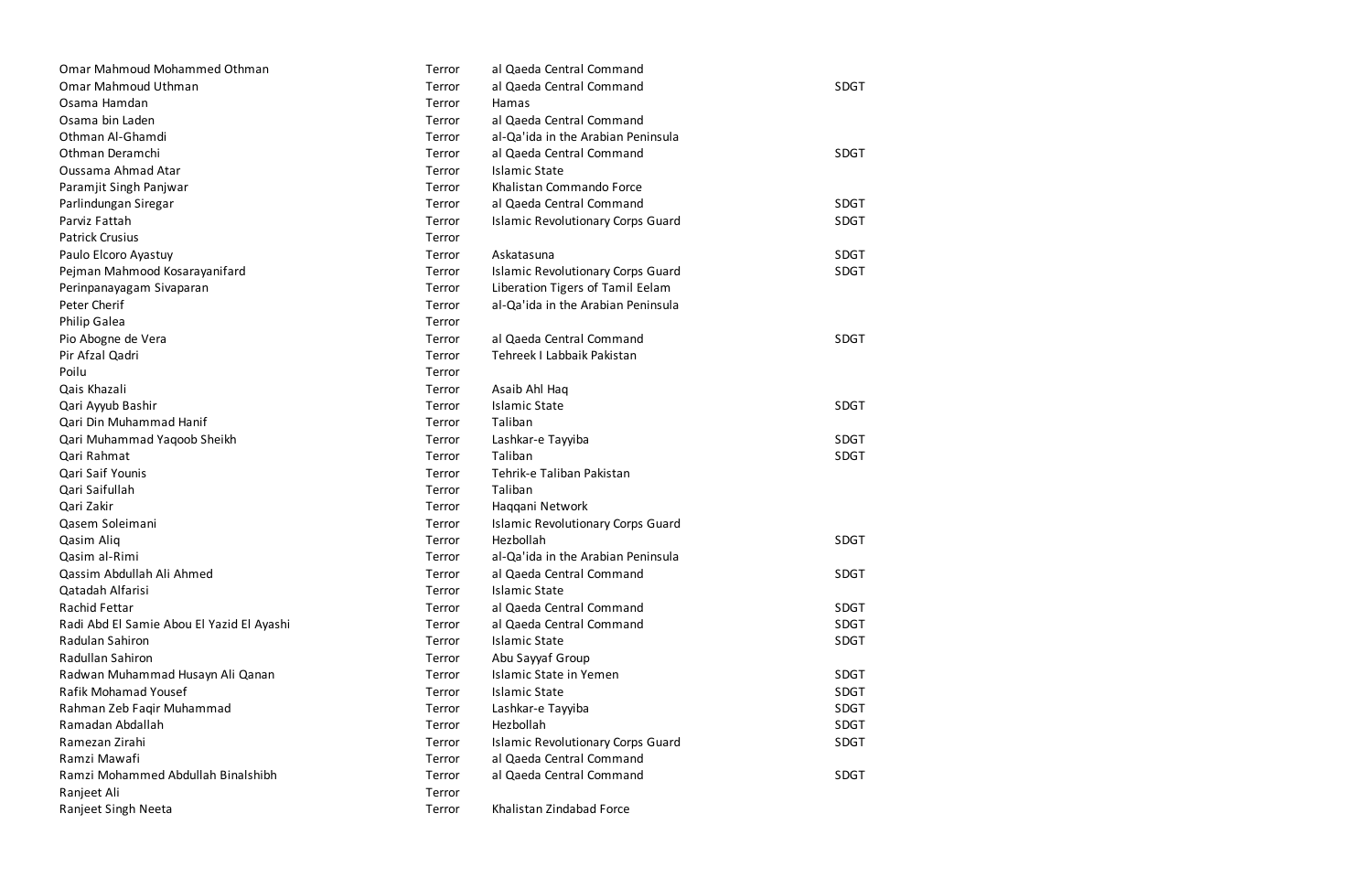| Rasaiah Parthipan                        | Terror | Liberation Tigers of Tamil Eelam                         |             |
|------------------------------------------|--------|----------------------------------------------------------|-------------|
| Rasoul Sajjad                            | Terror | <b>Islamic Revolutionary Corps Guard</b>                 | <b>SDGT</b> |
| Rawhi Mushtaha                           | Terror | Hamas                                                    |             |
| Rayees Thokar                            | Terror | Lashkar-e Tayyiba, Hizbul Mujahideen                     |             |
| Rayyan Meshal                            | Terror | <b>Islamic State</b>                                     |             |
| Razi Musavi                              | Terror | <b>Islamic Revolutionary Corps Guard</b>                 | <b>SDGT</b> |
| Redendo Cain Dellosa                     | Terror | <b>Islamic State</b>                                     | <b>SDGT</b> |
| Redouane El Habhab                       | Terror | al Qaeda Central Command                                 | <b>SDGT</b> |
| Rehan Baloch                             | Terror |                                                          |             |
| Reyaz Ah Naikoo                          | Terror | Hizbul Mujahideen                                        |             |
| Reza Heidari                             | Terror | <b>Islamic Revolutionary Corps Guard</b>                 | <b>SDGT</b> |
| Reza Sakan Dastgiri                      | Terror | <b>Islamic Revolutionary Corps Guard</b>                 | <b>SDGT</b> |
| Riad Hijazi                              | Terror | al Qaeda Central Command                                 | <b>SDGT</b> |
| Riadh Ben Belkassem Ben Mohamed Jelassi  | Terror | al Qaeda Central Command                                 | <b>SDGT</b> |
| Ricardo Macfarlane                       | Terror | Al Muhajirun                                             |             |
| Ricardo Perez Ayeras                     | Terror | al Qaeda Central Command                                 | <b>SDGT</b> |
| Rifa'i Ahmad Taha Musa                   | Terror | al Qaeda Central Command                                 | <b>SDGT</b> |
| Riyad Yunis Jasim al-Hamidawi            | Terror | <b>Islamic Revolutionary Corps Guard</b>                 | SDGT        |
| <b>Robert Matthews</b>                   | Terror |                                                          |             |
| Rodrigue Elias Merhej                    | Terror | <b>Islamic Revolutionary Corps Guard</b>                 | SDGT        |
| Rostam Qasemi                            | Terror | <b>Islamic Revolutionary Corps Guard</b>                 | <b>SDGT</b> |
| Ruben Pestano Lavilla Jr.                | Terror | al Qaeda Central Command                                 | SDGT        |
| Rustam Aselderov                         | Terror | Islamic State of Iraq and the Levant - Caucasus Province |             |
| S. P. Thamilselvan                       | Terror | Liberation Tigers of Tamil Eelam                         |             |
| Sa'ad Bin Laden                          | Terror | al Qaeda Central Command                                 | <b>SDGT</b> |
| Sa'ad Uwayyid 'Ubayd Mu'jil al-Shammari  | Terror | al Qaeda Central Command                                 | <b>SDGT</b> |
| Sa'd Abdullah Hussein al-Sharif          | Terror | al Qaeda Central Command                                 | <b>SDGT</b> |
| Sa'd bin Sa'd Muhammad Shariyan al-Ka'bi | Terror | al-Nusrah Front                                          | SDGT        |
| Sa'id Najafpur                           | Terror | <b>Islamic Revolutionary Corps Guard</b>                 | <b>SDGT</b> |
| Sa'id Yusif Ali Ab Azizah                | Terror | al Qaeda Central Command                                 | <b>SDGT</b> |
| Saad Emarati                             | Terror | <b>Islamic State</b>                                     |             |
| Saad Hussain Rizvi                       | Terror | Tehreek I Labbaik Pakistan                               |             |
| Saad Rashed Mohammad al-Faqih            | Terror | al Qaeda Central Command                                 | SDGT        |
| Sabir Kuchai                             | Terror | Taliban                                                  |             |
| Sabzar Ahmad Bhat                        | Terror | Hizbul Mujahideen                                        |             |
| Sabzar Ahmad Sofi                        | Terror | Hizbul Mujahideen                                        |             |
| Saddah Jaylut al-Marsumi                 | Terror | al Qaeda Central Command                                 | SDGT        |
| Saddam al-Jamal                          | Terror | <b>Islamic State</b>                                     |             |
| Saddam Padder                            | Terror | Hizbul Mujahideen                                        |             |
| Sadr Ibrahim                             | Terror | Taliban                                                  | <b>SDGT</b> |
| Safet Durguti                            | Terror | al Qaeda Central Command                                 | <b>SDGT</b> |
| Said Abu Saad Buryatskii                 | Terror | <b>Caucuses Emirate</b>                                  |             |
| Said Ahmad Sungkar                       | Terror | al Qaeda Central Command                                 | <b>SDGT</b> |
| Said Arif                                | Terror | al-Nusrah Front                                          |             |
| Said Bahaji                              | Terror | al Qaeda Central Command                                 | <b>SDGT</b> |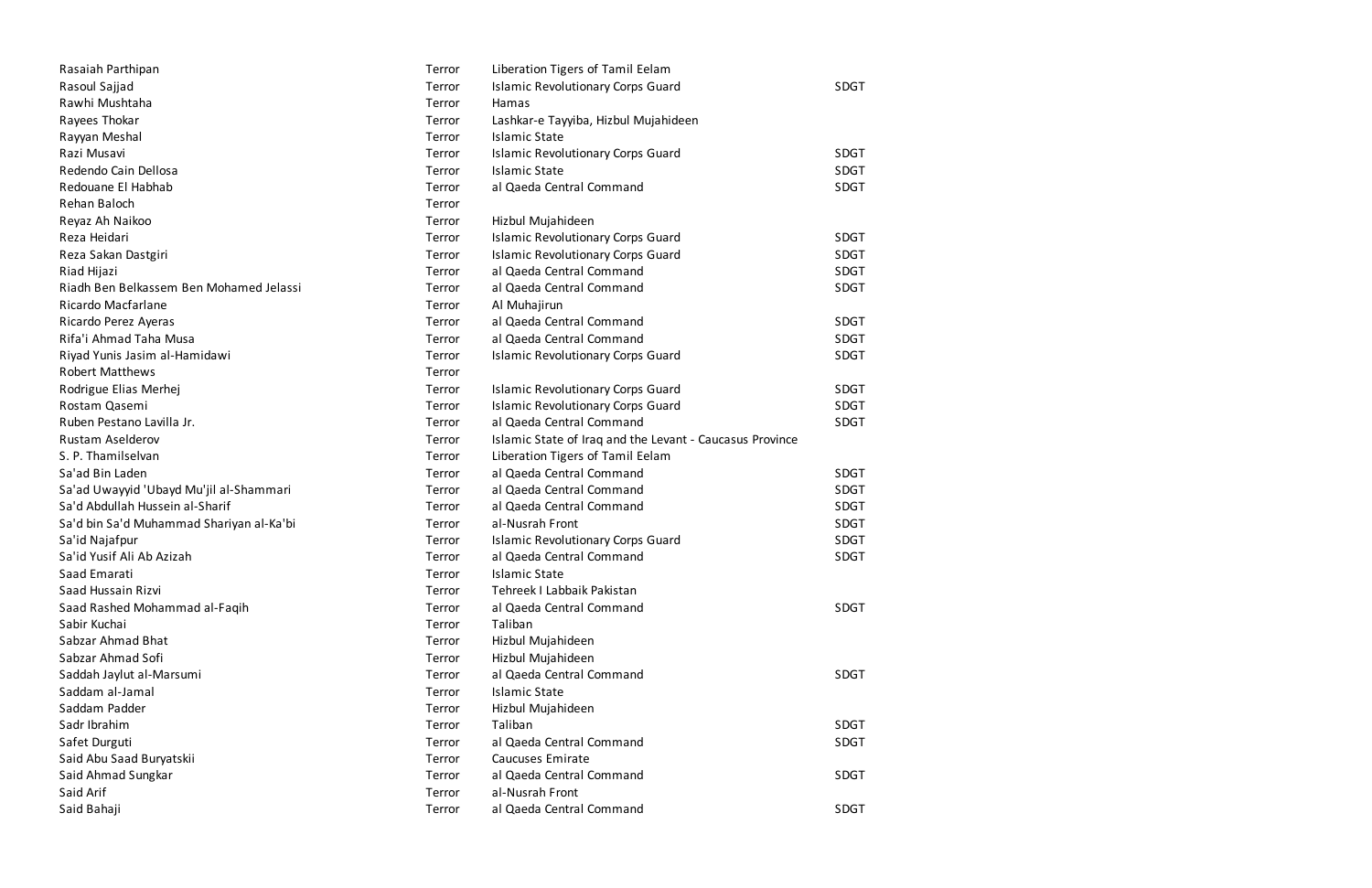| Said Jan Abd al-Salam                 | Terror | al Qaeda Central Command                                                            | <b>SDGT</b> |
|---------------------------------------|--------|-------------------------------------------------------------------------------------|-------------|
| Said Salih Abd-Rabbuh al-Omgy         | Terror | al-Qa'ida in the Arabian Peninsula<br><b>SDGT</b>                                   |             |
| Saidullah Jan                         | Terror | <b>SDGT</b><br>Taliban                                                              |             |
| Saif al-Adel                          | Terror | Egyptian Islamic Jihad                                                              |             |
| Safi Ammari                           | Terror | al Qaeda Central Command                                                            | <b>SDGT</b> |
| Saifullah Khalid                      | Terror | Lashkar-e Tayyiba                                                                   | <b>SDGT</b> |
| Saifullah Mir                         | Terror | Hizbul Mujahideen                                                                   |             |
| Sajad Gilkar                          | Terror | Hizbul Mujahideen                                                                   |             |
| Sajid Idris                           | Terror | Al Muhajirun                                                                        |             |
| Sajid Sharif                          | Terror | Al Muhajirun                                                                        |             |
| Sajjid Mir                            | Terror | Lashkar-e Tayyiba                                                                   | <b>SDGT</b> |
| Sakine Cansiz                         | Terror | Kurdistan Workers Party                                                             |             |
| Salah Adbeslam                        | Terror | <b>Islamic State</b>                                                                |             |
| Salah Gasmi                           | Terror | al Qaeda Central Command                                                            | SDGT        |
| Saleck Ould Cheikh Mohamedou          | Terror | Al-Qaeda in the Islamic Maghreb                                                     |             |
| Saleh Mohammad Kakar                  | Terror | Taliban                                                                             | <b>SDGT</b> |
| Saleh Samad                           | Terror | Houthis                                                                             |             |
| Saleh al-Qarawi                       | Terror | Abdallah Azzam Brigades                                                             |             |
| Salih al-Aruri                        | Terror | Hamas                                                                               | <b>SDGT</b> |
| Salim Ahmad Salim Hamdan              | Terror | al Qaeda Central Command                                                            | <b>SDGT</b> |
| Salim Benghalem                       | Terror | <b>Islamic State</b>                                                                |             |
| Salim Hasan Khalifah Rashid al-Kuwari | Terror | al Qaeda Central Command                                                            | <b>SDGT</b> |
| Salim Mustafa Muhammad al-Mansur      | Terror | <b>Islamic State</b><br><b>SDGT</b>                                                 |             |
| Sally-Anne Frances Jones              | Terror | <b>Islamic State</b>                                                                |             |
| Salman Raouf Salman                   | Terror | Hezbollah                                                                           | <b>SDGT</b> |
| Salmi Salama Salim Sulayman Ammar     | Terror | <b>ISIL Sinai Province</b>                                                          | <b>SDGT</b> |
| Sameer Tiger                          | Terror | Hizbul Mujahideen                                                                   |             |
| Sami Ben Khemais Essid                | Terror | al Qaeda Central Command                                                            | SDGT        |
| Sami Bouras                           | Terror | al Qaeda Central Command                                                            |             |
| Sami Jasim Muhammad al-Jaburi         | Terror | <b>Islamic State</b>                                                                | <b>SDGT</b> |
| Sami al-Uraydi                        | Terror | al-Nusrah Front                                                                     |             |
| Samir Kishk                           | Terror | al Qaeda Central Command                                                            | <b>SDGT</b> |
| Samir Kuntar                          | Terror | Hezbollah                                                                           |             |
| Santoso                               | Terror | Mujahidin Indonesia Timur                                                           |             |
| Sathasivam Krishnakumar               | Terror | Liberation Tigers of Tamil Eelam                                                    |             |
| Sayf al-Adl                           | Terror | al Qaeda Central Command                                                            | <b>SDGT</b> |
| Sayf Abdulrab Salem al-Hayashi        | Terror | al-Qa'ida in the Arabian Peninsula                                                  | <b>SDGT</b> |
| Sayyed Jabar Hosseini                 | Terror | <b>Islamic Revolutionary Corps Guard</b>                                            | <b>SDGT</b> |
| Sayyed Kamal Musavi                   | Terror | <b>Islamic Revolutionary Corps Guard</b>                                            | <b>SDGT</b> |
| Sayyid Ali Akbar Tabatabaei           | Terror | <b>Islamic Revolutionary Corps Guard</b>                                            | SDGT        |
| Sayyid Salah Mahdi Hantush al-Maksusi | Terror | <b>Islamic Revolutionary Corps Guard</b>                                            | <b>SDGT</b> |
| Said Kouachi                          | Terror | <b>ISIS-West Africa</b>                                                             |             |
| Seifallah Ben Hassine                 | Terror | Ansar al-Shari'a in Tunisia                                                         |             |
| Seryas Sadeghi                        | Terror | <b>Islamic State</b>                                                                |             |
| Seuxis Pausias Hernández Solarte      | Terror | Movimento Bolivariano Por La Nueva Colombia, Revolutionary Armed Forces of Colombia |             |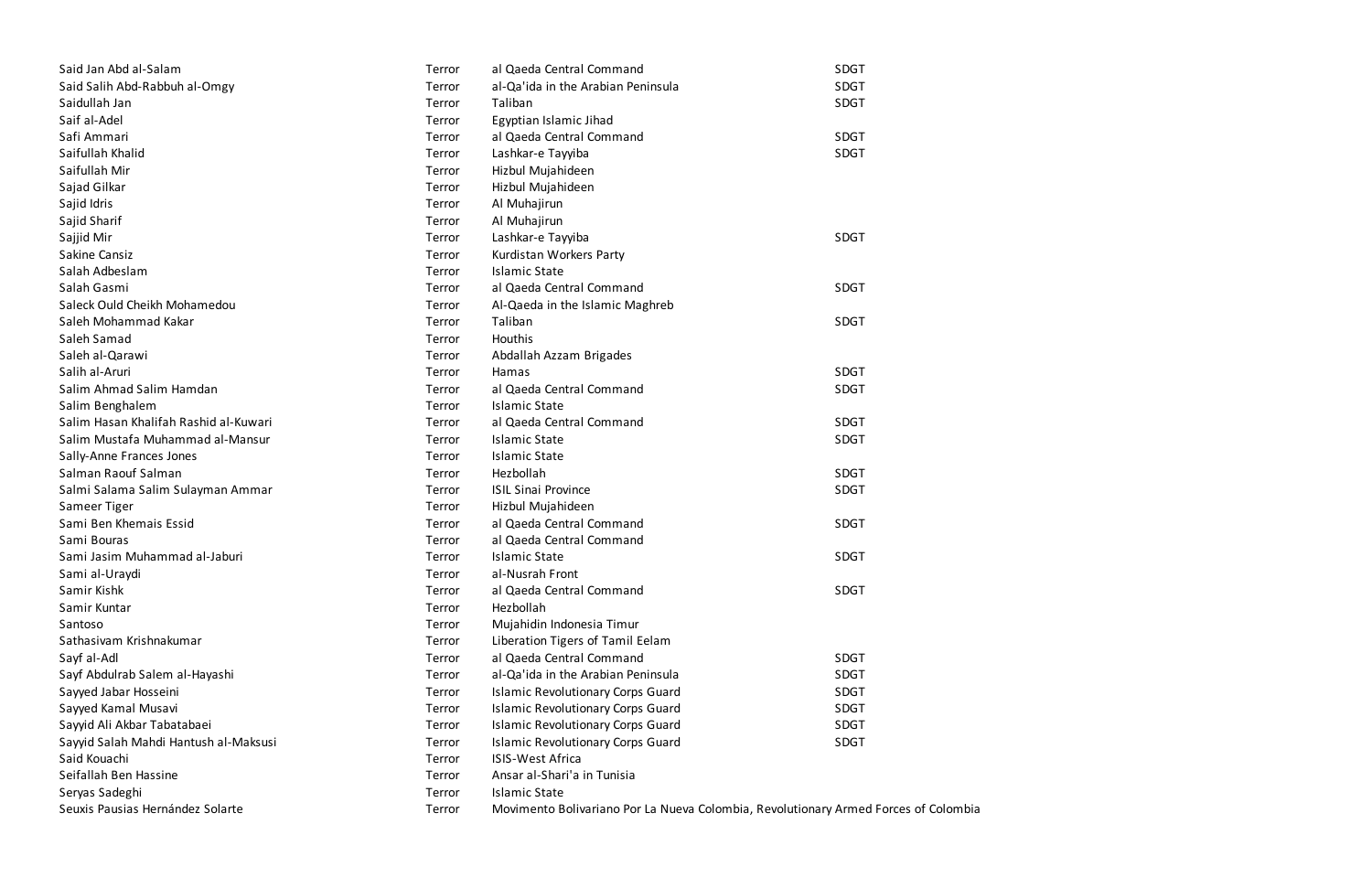| Shafi Muhammad Baraft                | Terror |                                                                       |             |
|--------------------------------------|--------|-----------------------------------------------------------------------|-------------|
| Shafi Sultan Mohammed al-Ajmi        | Terror | al Qaeda Central Command                                              | <b>SDGT</b> |
| Shahab al-Muhajir                    | Terror | Islamic State of Iraq and the Levant Khorasan                         |             |
| Shahbaz Shafi Wani                   | Terror | Hizbul Mujahideen                                                     |             |
| Shahid Mahmood                       | Terror | Lashkar-e Tayyiba                                                     | <b>SDGT</b> |
| Shakir Hassan Dar                    | Terror | Ansar Ghazwat-Ul-Hind                                                 |             |
| Shakoor Ahmad Dar                    | Terror | Lashkar-e Tayyiba                                                     |             |
| Shamil Basayev                       | Terror | Higher Military Majsul Shura of the United Mujahideen of the Caucuses |             |
| Shamil Izmaylov                      | Terror | <b>Islamic State</b>                                                  |             |
| Shane Dominic Crawford               | Terror | <b>Islamic State</b>                                                  |             |
| Shanmugalingam Sivashankar           | Terror | Liberation Tigers of Tamil Eelam                                      |             |
| Shanmugam Kumaran Tharmalingam       | Terror | Liberation Tigers of Tamil Eelam                                      |             |
| Shanmugaranthan Ravishankar          | Terror | Liberation Tigers of Tamil Eelam                                      |             |
| Shawki Ali Ahmed al-Badani           | Terror | al-Qa'ida in the Arabian Peninsula                                    |             |
| Shayhk Abdur Razzaq Al Mahdi         | Terror | Ahrar al Sham                                                         |             |
| Shaykh Abd-al Majid al-Zindani       | Terror | al Qaeda Central Command                                              | <b>SDGT</b> |
| Shaykh Abdulqadir Mumin              | Terror | <b>Islamic State</b>                                                  |             |
| Shaykh Muhammad Husayn Fadlallah     | Terror | Hezbollah                                                             | SDGT        |
| Shaykh Sai'id                        | Terror | al Qaeda Central Command                                              | SDGT        |
| Shaykh Umar Abd al Rahman            | Terror | Al-Gama'a al-Islamiya                                                 | SDGT        |
| Sheik Ahmed Ismail Yassin            | Terror | Hamas                                                                 | SDGT        |
| Sheikh Abdul Hakim Ishaqzai          | Terror | Taliban                                                               |             |
| Sheikh Abu Musab Abdul Wadoud        | Terror | al Qaeda Central Command                                              |             |
| Sheikh Irfan Ul Haq                  | Terror | Hizbul Mujahideen                                                     |             |
| Sheikh Jalaluddin                    | Terror | <b>Islamic State</b>                                                  |             |
| Sheikh Khalid Haqqani                | Terror | Tehrik-e Taliban Pakistan                                             |             |
| Sheikh Qasim Turkman                 | Terror | Taliban                                                               |             |
| Sher muhammad Abbas Stanekai         | Terror | Taliban                                                               |             |
| Shibl Muhsin 'Ubayd al-Zaydi         | Terror | Islamic Revolutionary Corps Guard, Hezbollah                          | <b>SDGT</b> |
| Shoaib Mohd Lone                     | Terror |                                                                       |             |
| Showkat Ahmed Tak                    | Terror | Lashkar-e Tayyiba                                                     |             |
| Siddhartha Dhar                      | Terror | <b>Islamic State</b>                                                  |             |
| Sirajuddin Haqqani Jalaluddin Khwasa | Terror | Haqqani Network                                                       |             |
| Sobhi Mahmoud Fayad                  | Terror | Hezbollah                                                             | SDGT        |
| Soliman al-Buthe                     | Terror | al Qaeda Central Command                                              | <b>SDGT</b> |
| Stephen T. Parshall                  | Terror |                                                                       |             |
| Steven Carrillo                      | Terror | Violent U.S.-based Anti-Government Network                            |             |
| Subhi Tufayli                        | Terror | Hezbollah                                                             | <b>SDGT</b> |
| Sufi Muhammad Bin Alhazrat Hassan    | Terror | Tehreek-e-Natez-e-Shariat-e-Mohammadi                                 |             |
| Sufian bin Qumu                      | Terror | Ansar al-Shari'a in Darnah                                            |             |
| Suhaib Farooq Akhoon                 | Terror | Lashkar-e Tayyiba                                                     |             |
| Suhail Shaheen                       | Terror | Taliban                                                               |             |
| Suhayl Fatilloevich Buranov          | Terror | al Qaeda Central Command                                              | <b>SDGT</b> |
| Sukhdev Singh Babbar                 | Terror | Babbar Khalsa International                                           |             |
| Sulaiman Jassem Abo Ghaith           | Terror | al Qaeda Central Command                                              | SDGT        |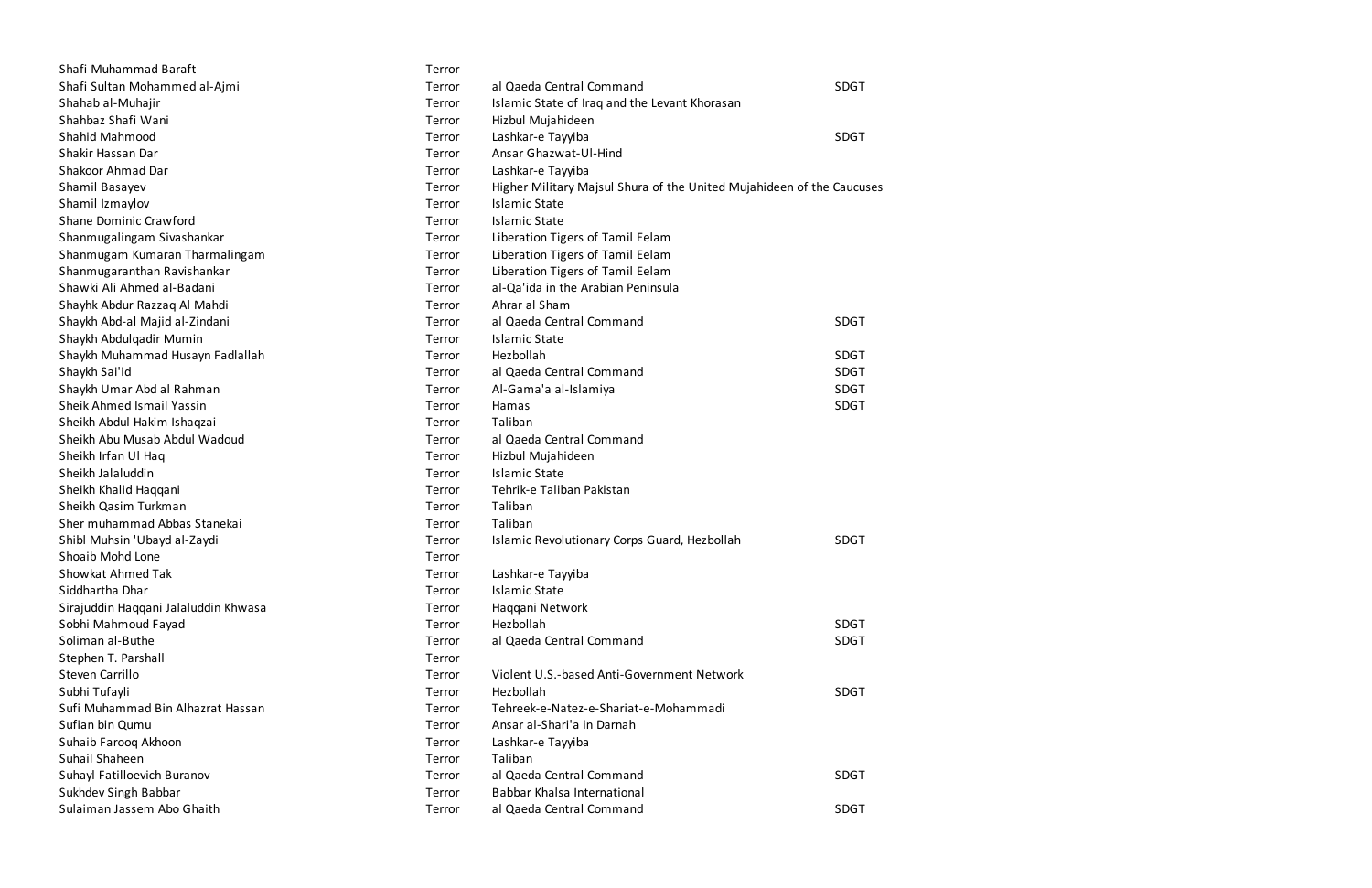| Suleyman Sakan                                    | Terror | <b>Islamic Revolutionary Corps Guard</b>                          | SDGT        |
|---------------------------------------------------|--------|-------------------------------------------------------------------|-------------|
| Sultan Aziz Azam                                  | Terror | Islamic State of Iraq and the Levant Khorasan, Islamic State      |             |
| Sultan Bashir-Ud-Din Mahmood                      | Terror | al Qaeda Central Command                                          | SDGT        |
| Sultan Khalifah As'ad                             | Terror | Hezbollah                                                         |             |
| Sven Lau                                          | Terror |                                                                   |             |
| Syed Naveed Mushtaq                               | Terror | Hizbul Mujahideen                                                 |             |
| Sila Abalay                                       | Terror | Devrimci Halk Kurtuluş Cephesi                                    |             |
| Tabish Qayyum                                     | Terror | Lashkar-e Tayyiba                                                 | <b>SDGT</b> |
| <b>Tahir Nasuf</b>                                | Terror | Libyan Islamic Fighting Group                                     | <b>SDGT</b> |
| Talal Hamiyah                                     | Terror | Hezbollah                                                         | <b>SDGT</b> |
| Talal Muhammad Rashid Naji                        | Terror | Popular Front for the Liberation of Palestine-General Commar SDGT |             |
| <b>Taleb Nail</b>                                 | Terror | Al-Qaeda in the Islamic Maghreb                                   |             |
| Talha Saeed                                       | Terror | Lashkar-e Tayyiba                                                 | <b>SDGT</b> |
| Talwinder Singh Parmar                            | Terror | Babbar Khalsa International                                       |             |
| Tarad Mohammad Aljarba                            | Terror | <b>Islamic State</b>                                              | SDGT        |
| Tarcela Loya Vilchez                              | Terror | Shining Path                                                      |             |
| Tarek Ben Habib Ben Al-Toumi Maaroufi             | Terror | al Qaeda Central Command                                          | <b>SDGT</b> |
| <b>Tarek Sakr</b>                                 | Terror | al-Nusrah Front                                                   |             |
| Tareg Kamleh                                      | Terror | <b>Islamic State</b>                                              |             |
| Tariq Anwar al-Sayyid Ahmad                       | Terror | al Qaeda Central Command                                          | <b>SDGT</b> |
| Tariq Bin-Al-Tahar Bin Al Falih Al-'Awni Al-Harzi | Terror | <b>Islamic State</b>                                              | <b>SDGT</b> |
| Tariqul Islam                                     | Terror | Jamaat Ul Mujahideen Bangladesh                                   |             |
| Tarkhan Ismailovich Gaziyev                       | Terror | <b>Islamic State</b>                                              | <b>SDGT</b> |
| Tarkhan Tayumurazovich Batirashvili               | Terror | <b>Islamic State</b>                                              | <b>SDGT</b> |
| <b>Taufik Rifki</b>                               | Terror | al Qaeda Central Command                                          | <b>SDGT</b> |
| <b>Terry Nichols</b>                              | Terror |                                                                   |             |
| Theodore Kaczynski                                | Terror |                                                                   |             |
| Thillaaiyampalam Sivenesan                        | Terror | Liberation Tigers of Tamil Eelam                                  |             |
| <b>Thirwat Salah Shihata</b>                      | Terror | al Qaeda Central Command                                          | <b>SDGT</b> |
| Thurga                                            | Terror | Liberation Tigers of Tamil Eelam                                  |             |
| <b>Timothy McVeigh</b>                            | Terror |                                                                   |             |
| <b>Tohir Yuldashev</b>                            | Terror | <b>Islamic State</b>                                              | SDGT        |
| Tony-Lee Thulsie                                  | Terror | <b>Islamic State</b>                                              |             |
| Torek Agha                                        | Terror | Taliban                                                           | SDGT        |
| Touraj Zanganeh                                   | Terror | <b>Islamic Revolutionary Corps Guard</b>                          | <b>SDGT</b> |
| <b>Trevor Brooks</b>                              | Terror | Al Muhajirun                                                      |             |
| Tuah Febriwansyah                                 | Terror | <b>Islamic State</b>                                              | SDGT        |
| Turki Alashaari                                   | Terror | al-Nusrah Front                                                   |             |
| Turki Albinali                                    | Terror | <b>Islamic State</b>                                              |             |
| Umair Naeem Sheikh                                | Terror | Lashkar-e Tayyiba                                                 | <b>SDGT</b> |
| Umar al-Kubaysi                                   | Terror | <b>Islamic State</b>                                              | SDGT        |
| Umar Al Farouk Al Turki                           | Terror | <b>Islamic State</b>                                              |             |
| Umar Majid                                        | Terror | Hizbul Mujahideen                                                 |             |
| <b>Umar Patek</b>                                 | Terror | Jemaah Islamiyah                                                  | <b>SDGT</b> |
| Umar Siddique Kathio Azmarai                      | Terror | al Qaeda Central Command                                          | <b>SDGT</b> |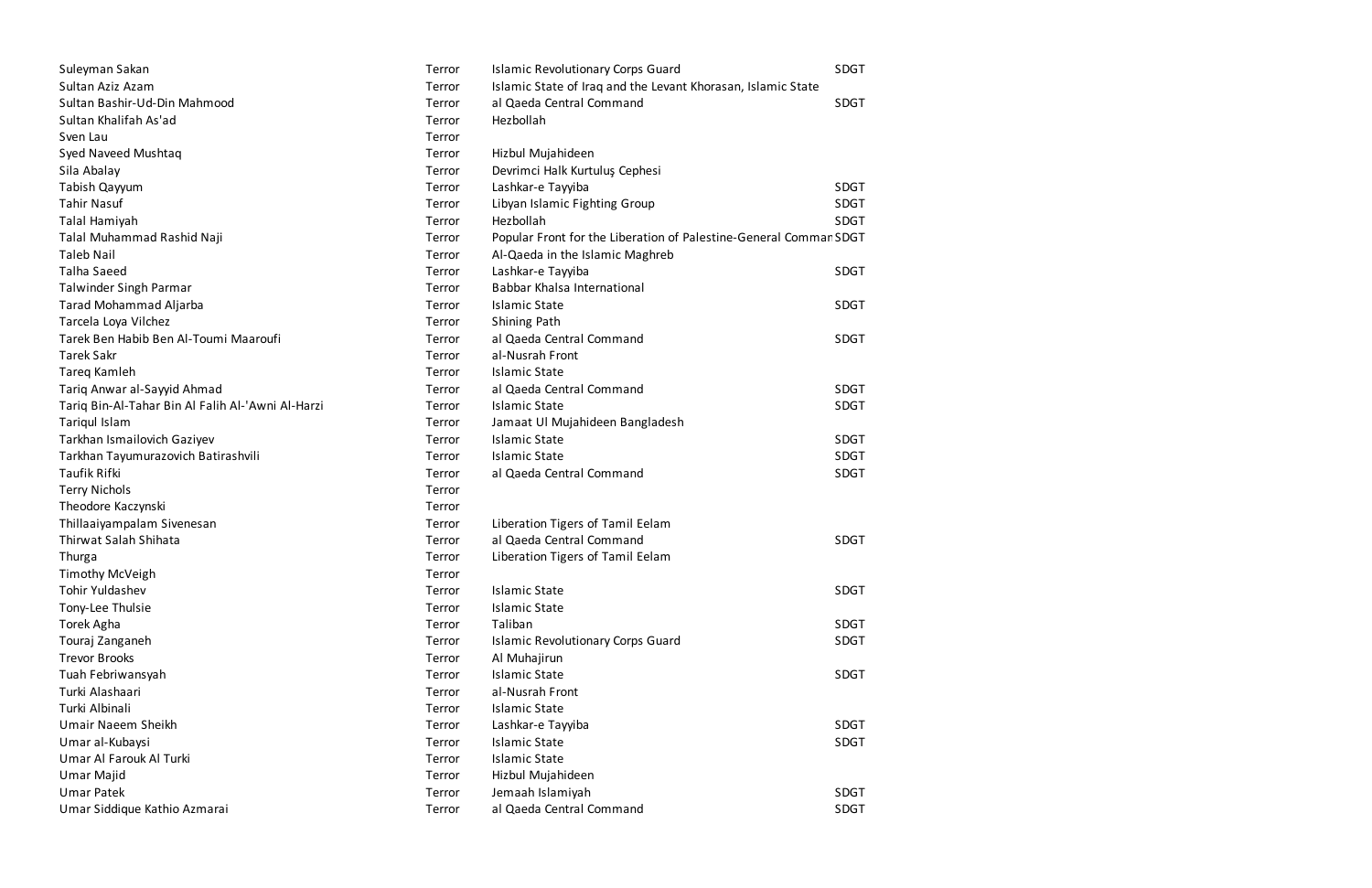| Umar Talib Zughayr al-Rawi        | Terror | <b>Islamic State</b>                      | SDGT        |
|-----------------------------------|--------|-------------------------------------------|-------------|
| Umid Muhammadi                    | Terror | al Qaeda Central Command                  | SDGT        |
| Usamah Amin al-Shihabi            | Terror | al-Nusrah Front, Fatah al-Islam           |             |
| Vaithilingam Sornalingam          | Terror | Liberation Tigers of Tamil Eelam          |             |
| Valiollah Seif                    | Terror | <b>Islamic Revolutionary Corps Guard</b>  | <b>SDGT</b> |
| Vallipuram Vasanthan              | Terror | Liberation Tigers of Tamil Eelam          |             |
| Veerakathy Manivannam             | Terror | Liberation Tigers of Tamil Eelam          |             |
| Velayuthapillai Baheerathakumar   | Terror | Liberation Tigers of Tamil Eelam          |             |
| Velupillai Prabhakaran            | Terror | Liberation Tigers of Tamil Eelam          |             |
| Victor Quispe Palomino            | Terror | Shining Path                              |             |
| Vidusha                           | Terror | Liberation Tigers of Tamil Eelam          |             |
| Wa'el Hamza Abd al-Fatah Julaidan | Terror | al Qaeda Central Command                  | <b>SDGT</b> |
| Wade Michael Page                 | Terror |                                           |             |
| Wadhawa Singh Babbar              | Terror | Babbar Khalsa International               |             |
| Wael Bazzi                        | Terror | Hezbollah                                 | <b>SDGT</b> |
| Wafa Idris                        | Terror | Al-Aqsa Martyrs Brigade                   |             |
| Wafiq Safa                        | Terror | Hezbollah                                 | <b>SDGT</b> |
| Waleed Ahmed Zein                 | Terror | <b>Islamic State</b>                      | <b>SDGT</b> |
| Walu ur Rehman                    | Terror | Tehrik-e Taliban Pakistan                 |             |
| Walid Talib Zughayr al-Rawi       | Terror | <b>Islamic State</b>                      |             |
| Wan Mat Wan Min                   | Terror | al Qaeda Central Command                  | <b>SDGT</b> |
| Wanas al-Faqih                    | Terror | Al-Qaeda in the Islamic Maghreb           |             |
| Waseem Malla                      | Terror | Hizbul Mujahideen                         |             |
| Wasim Ahmed                       | Terror | Lashkar-e Tayyiba                         |             |
| Wiji Joko Santoso                 | Terror | al Qaeda Central Command                  | <b>SDGT</b> |
| William L. Loomis                 | Terror |                                           |             |
| Wissam Ben Hamid                  | Terror | Shura Council of Benghazi Revolutionaries |             |
| Yacine Ahmed Nacer                | Terror | al Qaeda Central Command                  | <b>SDGT</b> |
| Yadollah Badin                    | Terror | <b>Islamic Revolutionary Corps Guard</b>  | <b>SDGT</b> |
| Yahla Djouadi                     | Terror | al Qaeda Central Command                  | <b>SDGT</b> |
| Yahya al-Hajj                     | Terror | <b>Islamic Revolutionary Corps Guard</b>  | <b>SDGT</b> |
| Yahya Abu Hammam                  | Terror | al Qaeda Central Command                  | <b>SDGT</b> |
| Yahya Ayyash                      | Terror | Hamas                                     |             |
| Yahya Haqqani                     | Terror | Taliban                                   | SDGT        |
| Yahya Rahim Safavi                | Terror | <b>Islamic Revolutionary Corps Guard</b>  | <b>SDGT</b> |
| Yahya Sinwar                      | Terror | Hamas                                     |             |
| Yaseen Itoo                       | Terror | Hizbul Mujahideen                         |             |
| Yassin Chouka                     | Terror | <b>Islamic Movement of Uzbekistan</b>     | <b>SDGT</b> |
| Yassin Syawal                     | Terror | al Qaeda Central Command                  | <b>SDGT</b> |
| Yassine Chekkouri                 | Terror | al Qaeda Central Command                  | <b>SDGT</b> |
| Yazid Sufaat                      | Terror | al Qaeda Central Command                  | <b>SDGT</b> |
| Yisra Muhammad Ibrahim Bayumi     | Terror | al Qaeda Central Command                  | <b>SDGT</b> |
| Yosef Ayad                        | Terror | Hezbollah                                 | <b>SDGT</b> |
| <b>Youcef Abbes</b>               | Terror | al Qaeda Central Command                  | <b>SDGT</b> |
| Youssef Abdauoui                  | Terror | al Qaeda Central Command                  | <b>SDGT</b> |